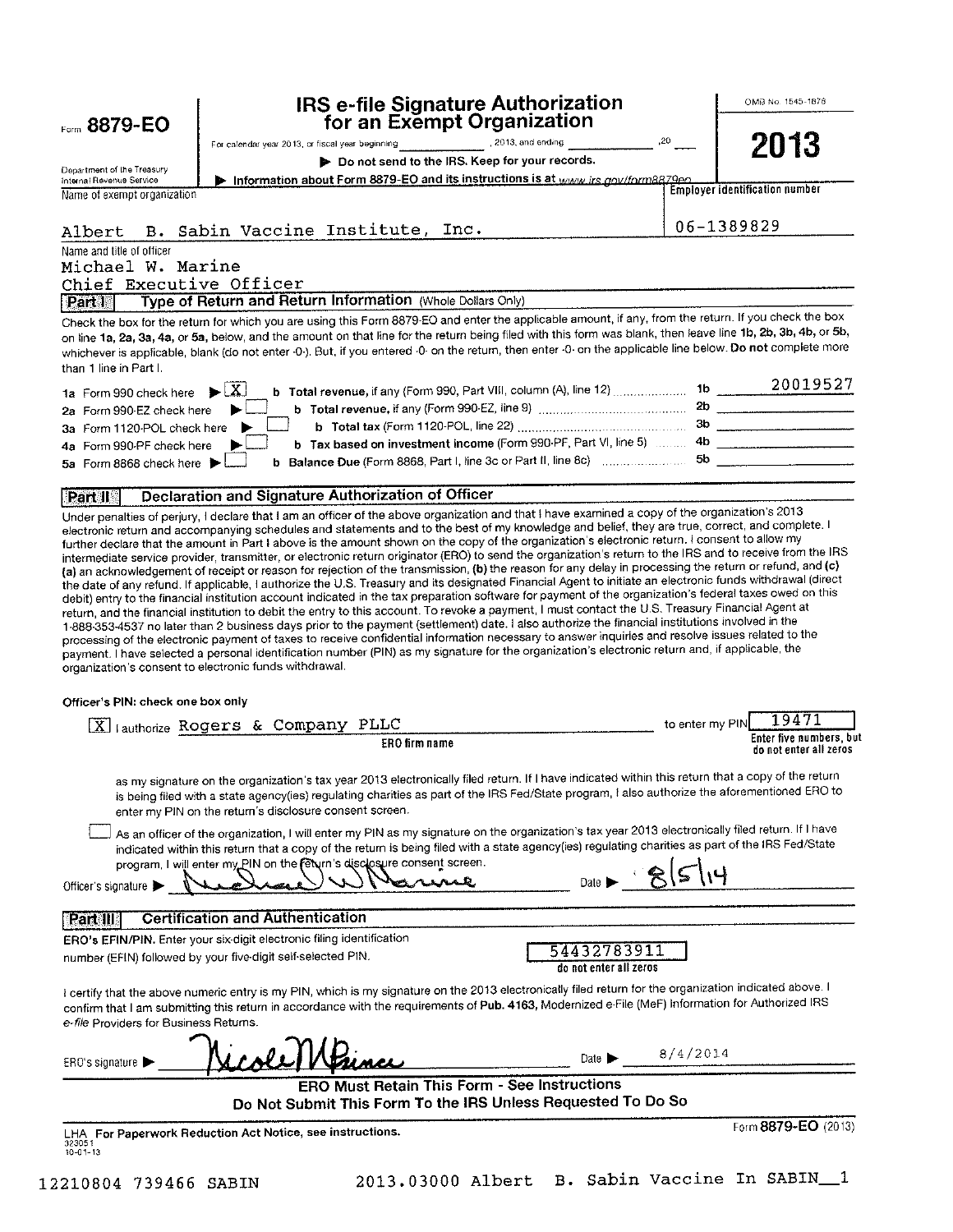| Form | 10<br>٠ |
|------|---------|
|      |         |

Department of the Treasury Internal Revenue Service

# \*\* PUBLIC DISCLOSURE COPY \*\*

**Return of Organization Exempt From Income Tax** 90013

**Under section 501(c), 527, or 4947(a)(1) of the Internal Revenue Code (except private foundations)**

**| Do not enter Social Security numbers on this form as it may be made public.**

**| Information about Form 990 and its instructions is at Inspection** *www.irs.gov/form990.*



|                         |                    | A For the 2013 calendar year, or tax year beginning                                                                                                                        | and ending                       |                                                     |                                                           |  |  |  |
|-------------------------|--------------------|----------------------------------------------------------------------------------------------------------------------------------------------------------------------------|----------------------------------|-----------------------------------------------------|-----------------------------------------------------------|--|--|--|
|                         | <b>B</b> Check if  | C Name of organization                                                                                                                                                     | D Employer identification number |                                                     |                                                           |  |  |  |
|                         | applicable:        |                                                                                                                                                                            |                                  |                                                     |                                                           |  |  |  |
|                         | Address<br>change  | Albert<br>B. Sabin Vaccine Institute, Inc.                                                                                                                                 |                                  |                                                     |                                                           |  |  |  |
|                         | Name<br>change     | Doing Business As                                                                                                                                                          |                                  |                                                     | 06-1389829                                                |  |  |  |
|                         | Initial<br>return  | Number and street (or P.O. box if mail is not delivered to street address)                                                                                                 | Room/suite                       | E Telephone number                                  |                                                           |  |  |  |
|                         | Termin-<br>ated    | 2000 Pennsylvania Avenue, NW                                                                                                                                               | 7100                             |                                                     | $202 - 842 - 8610$                                        |  |  |  |
|                         | Amended<br>Ireturn | City or town, state or province, country, and ZIP or foreign postal code                                                                                                   |                                  | G Gross receipts \$                                 | 27,528,944.                                               |  |  |  |
|                         | Applica-<br>tion   | Washington, DC<br>20006                                                                                                                                                    |                                  | H(a) Is this a group return                         |                                                           |  |  |  |
|                         | pending            | F Name and address of principal officer: Michael W. Marine                                                                                                                 |                                  | for subordinates? $\Box$ $\Box$ Yes $\Box X$ No     |                                                           |  |  |  |
|                         |                    | same as C above                                                                                                                                                            |                                  | $H(b)$ Are all subordinates included? $\Box$ Yes    | No.                                                       |  |  |  |
|                         |                    | <b>I</b> Tax-exempt status: $X \over 501(c)(3)$<br>$501(c)$ (<br>$\sqrt{\bullet}$ (insert no.)<br>$4947(a)(1)$ or                                                          | 527                              |                                                     | If "No," attach a list. (see instructions)                |  |  |  |
|                         |                    | J Website: > WWW.sabin.org                                                                                                                                                 |                                  | $H(c)$ Group exemption number $\blacktriangleright$ |                                                           |  |  |  |
|                         |                    | K Form of organization: $X$ Corporation<br>Trust<br>Association<br>Other $\blacktriangleright$                                                                             |                                  |                                                     | L Year of formation: $1994$ M State of legal domicile: MD |  |  |  |
|                         | Part I             | <b>Summary</b>                                                                                                                                                             |                                  |                                                     |                                                           |  |  |  |
|                         | 1.                 | Briefly describe the organization's mission or most significant activities: An organization of scientists,                                                                 |                                  |                                                     |                                                           |  |  |  |
| Activities & Governance |                    | researchers and advocates for a world free of needless suffering.                                                                                                          |                                  |                                                     |                                                           |  |  |  |
|                         | 2                  | Check this box $\blacktriangleright$ $\Box$ if the organization discontinued its operations or disposed of more than 25% of its net assets.                                |                                  |                                                     |                                                           |  |  |  |
|                         | З                  | Number of voting members of the governing body (Part VI, line 1a)                                                                                                          | 3                                | 10                                                  |                                                           |  |  |  |
|                         | 4                  |                                                                                                                                                                            |                                  | $\overline{4}$                                      | ह                                                         |  |  |  |
|                         | 5                  |                                                                                                                                                                            |                                  | $\overline{5}$                                      | $\overline{70}$                                           |  |  |  |
|                         | 6                  |                                                                                                                                                                            |                                  | 6                                                   | 0                                                         |  |  |  |
|                         |                    |                                                                                                                                                                            |                                  | 7a                                                  | $\overline{0}$ .                                          |  |  |  |
|                         |                    |                                                                                                                                                                            |                                  | 7b                                                  | $\overline{0}$ .                                          |  |  |  |
|                         |                    |                                                                                                                                                                            |                                  | <b>Prior Year</b>                                   | <b>Current Year</b>                                       |  |  |  |
|                         | 8                  | Contributions and grants (Part VIII, line 1h)                                                                                                                              |                                  | 25, 314, 757.                                       | 19,979,693.                                               |  |  |  |
| Revenue                 | 9                  | Program service revenue (Part VIII, line 2g)                                                                                                                               |                                  | $\overline{0}$ .                                    | 2,700.                                                    |  |  |  |
|                         | 10                 |                                                                                                                                                                            |                                  | 30,674.                                             | 37, 134.                                                  |  |  |  |
|                         |                    | 11 Other revenue (Part VIII, column (A), lines 5, 6d, 8c, 9c, 10c, and 11e)                                                                                                |                                  | 842.                                                | 0.                                                        |  |  |  |
|                         | 12                 | Total revenue - add lines 8 through 11 (must equal Part VIII, column (A), line 12)                                                                                         |                                  | 25, 346, 273.                                       | 20,019,527.                                               |  |  |  |
|                         | 13                 | Grants and similar amounts paid (Part IX, column (A), lines 1-3) <i>manoronononononon</i>                                                                                  |                                  | 7,832,968.                                          | 8,369,423.                                                |  |  |  |
|                         | 14                 | Benefits paid to or for members (Part IX, column (A), line 4)                                                                                                              |                                  | 0.                                                  | $\overline{0}$ .                                          |  |  |  |
|                         |                    | Salaries, other compensation, employee benefits (Part IX, column (A), lines 5-10)                                                                                          |                                  | 5,037,610.                                          | 5, 297, 658.                                              |  |  |  |
|                         |                    |                                                                                                                                                                            |                                  | 52,974.                                             | 27, 164.                                                  |  |  |  |
| Expenses                |                    |                                                                                                                                                                            |                                  |                                                     |                                                           |  |  |  |
|                         |                    |                                                                                                                                                                            |                                  | 8,510,014.                                          | 8,803,203.                                                |  |  |  |
|                         |                    | 18 Total expenses. Add lines 13-17 (must equal Part IX, column (A), line 25)                                                                                               |                                  | 21, 433, 566.                                       | 22,497,448.                                               |  |  |  |
|                         | 19                 |                                                                                                                                                                            |                                  | 3,912,707.                                          | $-2,477,921.$                                             |  |  |  |
| Net Assets or           |                    |                                                                                                                                                                            |                                  | <b>Beginning of Current Year</b>                    | <b>End of Year</b>                                        |  |  |  |
|                         | 20                 | Total assets (Part X, line 16)                                                                                                                                             |                                  | 27,301,935.                                         | 24,430,269.                                               |  |  |  |
|                         | 21                 | Total liabilities (Part X, line 26)                                                                                                                                        |                                  | 2,971,558.                                          | 2,577,813.                                                |  |  |  |
|                         | 22                 | Net assets or fund balances. Subtract line 21 from line 20                                                                                                                 |                                  | 24,330,377.                                         | 21,852,456.                                               |  |  |  |
|                         | Part II            | <b>Signature Block</b>                                                                                                                                                     |                                  |                                                     |                                                           |  |  |  |
|                         |                    | Under penalties of perjury, I declare that I have examined this return, including accompanying schedules and statements, and to the best of my knowledge and belief, it is |                                  |                                                     |                                                           |  |  |  |
|                         |                    | true, correct, and complete. Declaration of preparer (other than officer) is based on all information of which preparer has any knowledge.                                 |                                  |                                                     |                                                           |  |  |  |
|                         |                    | FILED ELECTRONICALLY - SEE ATTACHED FORM 8879-EO<br>Signature of officer                                                                                                   |                                  | Date                                                |                                                           |  |  |  |
| Sign                    |                    | Michael W. Marine, Chief Executive Officer                                                                                                                                 |                                  |                                                     |                                                           |  |  |  |
| Here                    |                    | Type or print name and title                                                                                                                                               |                                  |                                                     |                                                           |  |  |  |
|                         |                    | Print/Type preparer's name<br>Preparer's signature                                                                                                                         |                                  | Date<br>Check                                       | PTIN                                                      |  |  |  |
| Paid                    |                    | FILED ELECTRONICALLY 08/04/14 self-employed<br>Nicole M. Prince, CPA                                                                                                       |                                  |                                                     | P01315245                                                 |  |  |  |
|                         |                    |                                                                                                                                                                            |                                  |                                                     |                                                           |  |  |  |

|                                                                                   | $\blacksquare$                          |
|-----------------------------------------------------------------------------------|-----------------------------------------|
| <b>Preparer</b>   Firm's name<br>Rogers & Company PLLC                            | $I$ Firm's EIN $\frac{58 - 2676261}{1}$ |
| Use Only Firm's address 8300 Boone Boulevard, Suite 600                           |                                         |
| Vienna, VA 22182                                                                  | I Phone no. $703 - 893 - 0300$          |
| May the IRS discuss this return with the preparer shown above? (see instructions) | <b>No</b><br>Yes<br>ΔI                  |
|                                                                                   | $- - -$                                 |

332001 10-29-13 LHA For Paperwork Reduction Act Notice, see the separate instructions. Form 990 (2013)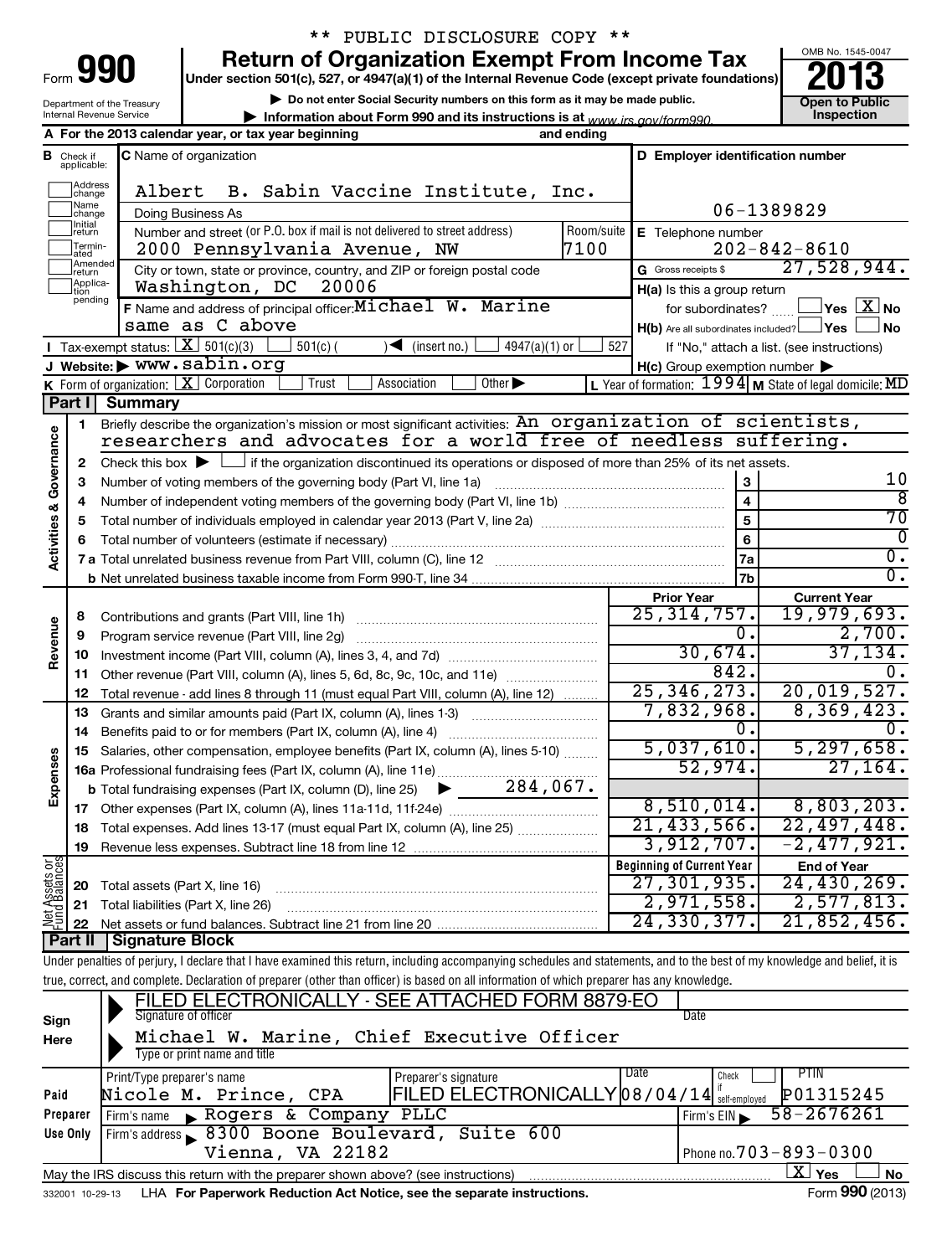|                | Albert B. Sabin Vaccine Institute, Inc.<br>06-1389829<br>Page 2<br>Form 990 (2013)                                                                                         |
|----------------|----------------------------------------------------------------------------------------------------------------------------------------------------------------------------|
|                | Part III   Statement of Program Service Accomplishments                                                                                                                    |
|                | $\boxed{\textbf{X}}$<br>Check if Schedule O contains a response or note to any line in this Part III                                                                       |
| $\mathbf{1}$   | Briefly describe the organization's mission:                                                                                                                               |
|                | To reduce needless human suffering from vaccine-preventable and                                                                                                            |
|                | neglected tropical diseases (NTDs) by developing new vaccines,                                                                                                             |
|                | advocating for increased use of existing vaccines, and promoting                                                                                                           |
|                | expanded access to affordable medical treatments.                                                                                                                          |
| $\overline{2}$ | Did the organization undertake any significant program services during the year which were not listed on                                                                   |
|                | $\boxed{\text{X}}$ Yes $\boxed{\ }$<br>⊿ No<br>the prior Form 990 or 990-EZ?                                                                                               |
|                | If "Yes," describe these new services on Schedule O.                                                                                                                       |
| 3              | $\exists$ Yes $\boxed{\text{X}}$ No<br>Did the organization cease conducting, or make significant changes in how it conducts, any program services?                        |
|                | If "Yes," describe these changes on Schedule O.                                                                                                                            |
| 4              | Describe the organization's program service accomplishments for each of its three largest program services, as measured by expenses.                                       |
|                | Section 501(c)(3) and 501(c)(4) organizations are required to report the amount of grants and allocations to others, the total expenses, and                               |
|                | revenue, if any, for each program service reported.<br>$\overline{2,723,484.}$ (Revenue \$<br>$\overline{6}$ , $\overline{414}$ , $\overline{382.}$ including grants of \$ |
|                | 4a (Code:<br>) (Expenses \$<br>Sabin Vaccine Insitute Product Development Partnership (Sabin PDP)                                                                          |
|                |                                                                                                                                                                            |
|                | With 14 years of research and development experience, the Sabin PDP has                                                                                                    |
|                | produced a well-rounded, low-cost model for vaccine development that is                                                                                                    |
|                | a critical component of global efforts to prevent neglected and                                                                                                            |
|                | infectious diseases.                                                                                                                                                       |
|                |                                                                                                                                                                            |
|                | Hookworm: The Sabin PDP is currently the only group developing a                                                                                                           |
|                | vaccine for human hookworm disease, an intestinal worm infection that                                                                                                      |
|                | infects more than 700 million people, causing anemia, malnutrition and                                                                                                     |
|                | abdominal pain. The Sabin PDP has two hookworm vaccine candidates                                                                                                          |
|                | currently in development. Both candidates are undergoing Phase 1                                                                                                           |
| 4b             | $7,083,360$ and including grants of \$<br>4, 210, 221. $ $ (Revenue \$<br>(Expenses \$<br>(Code:                                                                           |
|                | Global Network for Neglected Tropical Diseases Program -                                                                                                                   |
|                |                                                                                                                                                                            |
|                | The Global Network is an advocacy initiative that works in partnership                                                                                                     |
|                | with international agencies, governments, academic institutions,                                                                                                           |
|                | corporations, non-governmental development organizations and the                                                                                                           |
|                | general public to raise the awareness, political will and funding                                                                                                          |
|                | necessary to control and eliminate the seven most common neglected<br>tropical diseases (NTDs) by 2020.                                                                    |
|                |                                                                                                                                                                            |
|                | The Global Network raises awareness, support and funding for programs                                                                                                      |
|                | that treat and prevent NTD infections, as well as for the integration                                                                                                      |
|                | of NTD programs into existing global health initiatives and                                                                                                                |
|                | 4c (Code:                                                                                                                                                                  |
|                | (Code: ) (Expenses \$ 6,928,163. including grants of \$ 1,435,718. ) (Revenue \$ Vaccine Advocacy and Education Programs - The Sabin Vaccine Institute's                   |
|                | Vaccine Advocacy and Education program works together with leading                                                                                                         |
|                | health experts and organizations to promote awareness and increased                                                                                                        |
|                | utilization of both existing and new, underutilized vaccines. In 2013,                                                                                                     |
|                | we held various events, including a journalist information session and                                                                                                     |
|                | vaccinology course, to discuss relevant research and updates that                                                                                                          |
|                | informed public health agendas related to rotavirus, meningococcal,                                                                                                        |
|                | typhoid fever, pertussis, rubella and pneumococcal disease. The Sabin                                                                                                      |
|                | Vaccine Institute continued to be responsible for the communications                                                                                                       |
|                | and advocacy needs of the Dengue Vaccine Initiative, a global                                                                                                              |
|                | partnership to increase the priority given to dengue vaccines.                                                                                                             |
|                |                                                                                                                                                                            |
|                | 4d Other program services (Describe in Schedule O.)                                                                                                                        |
|                | (Expenses \$<br>including grants of \$<br>(Revenue \$<br>20, 425, 905.<br>4e Total program service expenses >                                                              |
|                | Form 990 (2013)                                                                                                                                                            |

See Schedule O for Continuation(s)

332002 10-29-13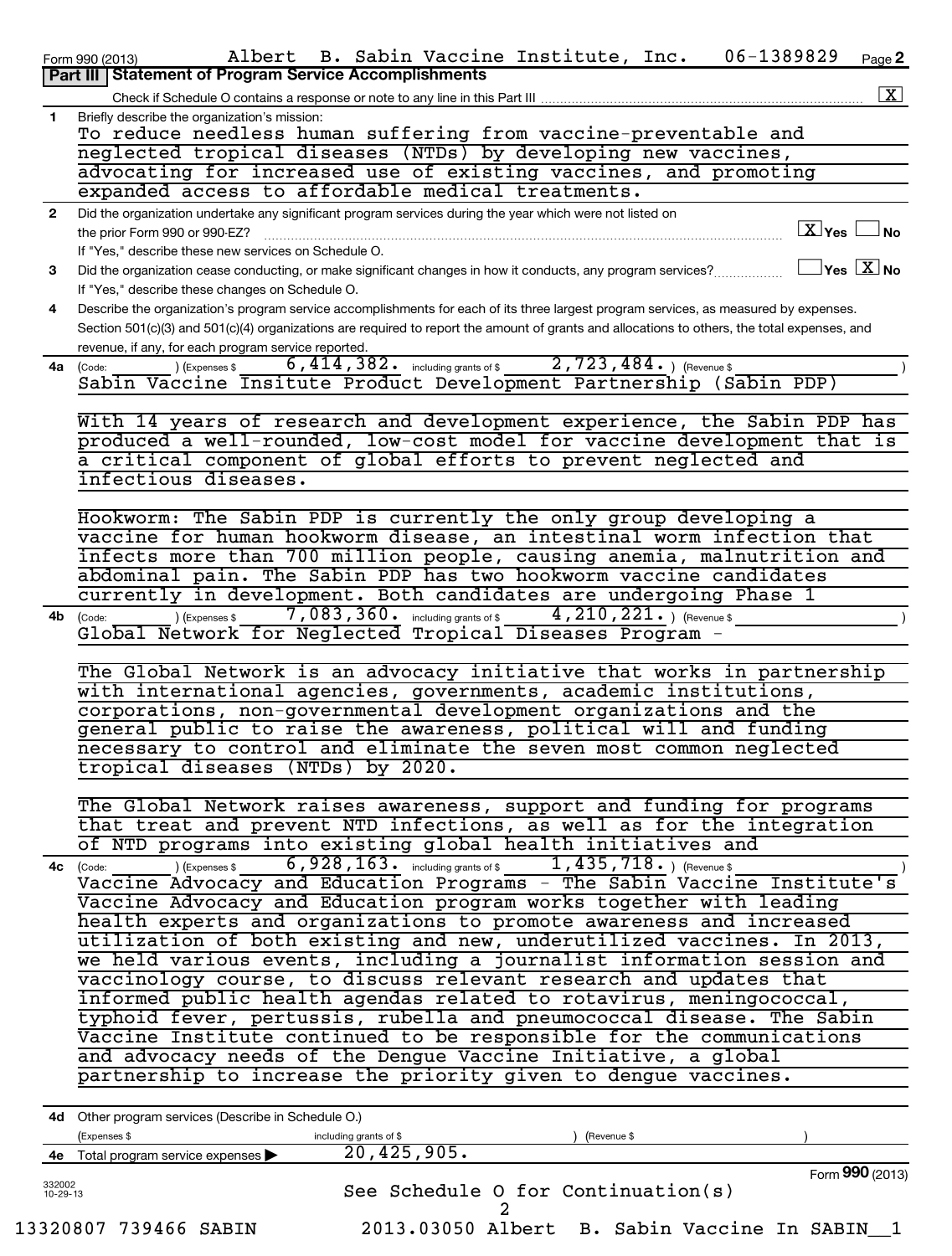| 11  | If the organization's answer to any of the following questions is "Yes," then complete Schedule D, Parts VI, VII, VIII, IX, or X<br>as applicable.                                                                                                                                                                                                         |                 |   |                         |
|-----|------------------------------------------------------------------------------------------------------------------------------------------------------------------------------------------------------------------------------------------------------------------------------------------------------------------------------------------------------------|-----------------|---|-------------------------|
|     | a Did the organization report an amount for land, buildings, and equipment in Part X, line 10? If "Yes," complete Schedule D,<br>Part VI                                                                                                                                                                                                                   | 11a             | X |                         |
|     | <b>b</b> Did the organization report an amount for investments - other securities in Part X, line 12 that is 5% or more of its total<br>assets reported in Part X, line 16? If "Yes," complete Schedule D, Part VII [[[[[[[[[[[[[[[[[[[[[[[[[[[[[[[[[                                                                                                      | 11 <sub>b</sub> |   | х                       |
|     | c Did the organization report an amount for investments - program related in Part X, line 13 that is 5% or more of its total                                                                                                                                                                                                                               | 11c             |   | х                       |
|     | d Did the organization report an amount for other assets in Part X, line 15 that is 5% or more of its total assets reported in                                                                                                                                                                                                                             | 11d             |   | х                       |
|     | e Did the organization report an amount for other liabilities in Part X, line 25? If "Yes," complete Schedule D, Part X                                                                                                                                                                                                                                    | 11e             | х |                         |
| f   | Did the organization's separate or consolidated financial statements for the tax year include a footnote that addresses<br>the organization's liability for uncertain tax positions under FIN 48 (ASC 740)? If "Yes," complete Schedule D, Part X                                                                                                          | 11f             | х |                         |
|     | 12a Did the organization obtain separate, independent audited financial statements for the tax year? If "Yes," complete<br>Schedule D, Parts XI and XII                                                                                                                                                                                                    | 12a             | х |                         |
|     | <b>b</b> Was the organization included in consolidated, independent audited financial statements for the tax year?<br>If "Yes," and if the organization answered "No" to line 12a, then completing Schedule D, Parts XI and XII is optional <i>maniman</i>                                                                                                 | 12b             |   | X                       |
| 13  | Is the organization a school described in section 170(b)(1)(A)(ii)? If "Yes," complete Schedule E [ [ [ [ [ [ [ [ ] ]]]                                                                                                                                                                                                                                    | 13              |   | $\overline{\textbf{x}}$ |
| 14a |                                                                                                                                                                                                                                                                                                                                                            | 14a             |   | $\overline{\textbf{x}}$ |
|     | <b>b</b> Did the organization have aggregate revenues or expenses of more than \$10,000 from grantmaking, fundraising, business,<br>investment, and program service activities outside the United States, or aggregate foreign investments valued at \$100,000                                                                                             | 14 <sub>b</sub> | х |                         |
| 15  | Did the organization report on Part IX, column (A), line 3, more than \$5,000 of grants or other assistance to or for any                                                                                                                                                                                                                                  | 15              | X |                         |
| 16  | Did the organization report on Part IX, column (A), line 3, more than \$5,000 of aggregate grants or other assistance to<br>or for foreign individuals? If "Yes," complete Schedule F, Parts III and IV [11] marries and intermal contains the subsequent of the Schedule F, Parts III and IV [11] matter for the subsequent of the subsequent of the subs | 16              |   | X                       |
| 17  | Did the organization report a total of more than \$15,000 of expenses for professional fundraising services on Part IX,                                                                                                                                                                                                                                    | 17              | х |                         |
| 18  | Did the organization report more than \$15,000 total of fundraising event gross income and contributions on Part VIII, lines                                                                                                                                                                                                                               | 18              |   | х                       |
| 19  | Did the organization report more than \$15,000 of gross income from gaming activities on Part VIII, line 9a? If "Yes,"                                                                                                                                                                                                                                     | 19              |   | х                       |
|     |                                                                                                                                                                                                                                                                                                                                                            | 20a             |   | X                       |
|     |                                                                                                                                                                                                                                                                                                                                                            | 20 <sub>b</sub> |   |                         |
|     |                                                                                                                                                                                                                                                                                                                                                            |                 |   | Form 990 (2013)         |

13320807 739466 SABIN 2013.03050 Albert B. Sabin Vaccine In SABIN\_\_1

3

Form 990 (2013) Albert B. Sabin Vaccine Institute, Inc. 06-1389829 <sub>Page</sub>

| 1.  | Is the organization described in section $501(c)(3)$ or $4947(a)(1)$ (other than a private foundation)?<br>If "Yes," complete Schedule A                                                                                                          |                          | Х                           |                         |
|-----|---------------------------------------------------------------------------------------------------------------------------------------------------------------------------------------------------------------------------------------------------|--------------------------|-----------------------------|-------------------------|
|     |                                                                                                                                                                                                                                                   | 1<br>$\overline{2}$      | $\overline{\textbf{x}}$     |                         |
| 2   | Is the organization required to complete Schedule B, Schedule of Contributors? [111] [12] the organization required to complete Schedule B, Schedule of Contributors? [11] [12] [12] the organization required to complete Sch                    |                          |                             |                         |
| 3   | Did the organization engage in direct or indirect political campaign activities on behalf of or in opposition to candidates for<br>public office? If "Yes," complete Schedule C, Part I                                                           | 3                        |                             | х                       |
| 4   | Section 501(c)(3) organizations. Did the organization engage in lobbying activities, or have a section 501(h) election in effect                                                                                                                  | 4                        | х                           |                         |
| 5   | Is the organization a section 501(c)(4), 501(c)(5), or 501(c)(6) organization that receives membership dues, assessments, or                                                                                                                      | 5                        |                             | х                       |
| 6   | Did the organization maintain any donor advised funds or any similar funds or accounts for which donors have the right to                                                                                                                         |                          |                             |                         |
|     | provide advice on the distribution or investment of amounts in such funds or accounts? If "Yes," complete Schedule D, Part I                                                                                                                      | 6                        |                             | х                       |
| 7   | Did the organization receive or hold a conservation easement, including easements to preserve open space,                                                                                                                                         |                          |                             |                         |
|     | the environment, historic land areas, or historic structures? If "Yes," complete Schedule D, Part II                                                                                                                                              | $\overline{\phantom{a}}$ |                             | X                       |
| 8   | Did the organization maintain collections of works of art, historical treasures, or other similar assets? If "Yes," complete<br>Schedule D, Part III                                                                                              | 8                        |                             | х                       |
| 9   | Did the organization report an amount in Part X, line 21, for escrow or custodial account liability; serve as a custodian for                                                                                                                     |                          |                             |                         |
|     | amounts not listed in Part X; or provide credit counseling, debt management, credit repair, or debt negotiation services?<br>If "Yes," complete Schedule D, Part IV                                                                               | 9                        |                             | х                       |
| 10  | Did the organization, directly or through a related organization, hold assets in temporarily restricted endowments, permanent                                                                                                                     |                          |                             |                         |
|     | endowments, or quasi-endowments? If "Yes," complete Schedule D, Part V                                                                                                                                                                            | 10                       |                             | х                       |
| 11  | If the organization's answer to any of the following questions is "Yes," then complete Schedule D, Parts VI, VII, VIII, IX, or X<br>as applicable.                                                                                                |                          |                             |                         |
| a   | Did the organization report an amount for land, buildings, and equipment in Part X, line 10? If "Yes," complete Schedule D,                                                                                                                       |                          |                             |                         |
|     | Part VI                                                                                                                                                                                                                                           | 11a                      | х                           |                         |
| b   | Did the organization report an amount for investments - other securities in Part X, line 12 that is 5% or more of its total                                                                                                                       | 11b                      |                             | х                       |
| c   | Did the organization report an amount for investments - program related in Part X, line 13 that is 5% or more of its total                                                                                                                        |                          |                             |                         |
|     |                                                                                                                                                                                                                                                   | 11c                      |                             | х                       |
|     | d Did the organization report an amount for other assets in Part X, line 15 that is 5% or more of its total assets reported in                                                                                                                    |                          |                             |                         |
|     |                                                                                                                                                                                                                                                   | 11d                      | $\overline{\textnormal{x}}$ | X                       |
|     | e Did the organization report an amount for other liabilities in Part X, line 25? If "Yes," complete Schedule D, Part X                                                                                                                           | 11e                      |                             |                         |
| f   | Did the organization's separate or consolidated financial statements for the tax year include a footnote that addresses<br>the organization's liability for uncertain tax positions under FIN 48 (ASC 740)? If "Yes," complete Schedule D, Part X | 11f                      | х                           |                         |
|     | 12a Did the organization obtain separate, independent audited financial statements for the tax year? If "Yes," complete                                                                                                                           |                          |                             |                         |
|     | Schedule D, Parts XI and XII                                                                                                                                                                                                                      | 12a                      | х                           |                         |
|     | <b>b</b> Was the organization included in consolidated, independent audited financial statements for the tax year?                                                                                                                                |                          |                             |                         |
|     | If "Yes," and if the organization answered "No" to line 12a, then completing Schedule D, Parts XI and XII is optional                                                                                                                             | 12b                      |                             | х                       |
|     |                                                                                                                                                                                                                                                   | 13                       |                             | $\overline{\texttt{x}}$ |
| 14a |                                                                                                                                                                                                                                                   | 14a                      |                             | $\overline{\textbf{x}}$ |
| b   | Did the organization have aggregate revenues or expenses of more than \$10,000 from grantmaking, fundraising, business,                                                                                                                           |                          |                             |                         |
|     | investment, and program service activities outside the United States, or aggregate foreign investments valued at \$100,000                                                                                                                        |                          |                             |                         |
|     |                                                                                                                                                                                                                                                   | 14b                      | х                           |                         |
| 15  | Did the organization report on Part IX, column (A), line 3, more than \$5,000 of grants or other assistance to or for any                                                                                                                         | 15                       | х                           |                         |
| 16  | Did the organization report on Part IX, column (A), line 3, more than \$5,000 of aggregate grants or other assistance to                                                                                                                          |                          |                             |                         |
|     |                                                                                                                                                                                                                                                   | 16                       |                             | x                       |
| 17  | Did the organization report a total of more than \$15,000 of expenses for professional fundraising services on Part IX,                                                                                                                           |                          |                             |                         |
|     |                                                                                                                                                                                                                                                   | 17                       | х                           |                         |
| 18  | Did the organization report more than \$15,000 total of fundraising event gross income and contributions on Part VIII, lines                                                                                                                      | 18                       |                             | x                       |
| 19  | Did the organization report more than \$15,000 of gross income from gaming activities on Part VIII, line 9a? If "Yes,"                                                                                                                            |                          |                             |                         |
|     |                                                                                                                                                                                                                                                   | 19                       |                             | x                       |
|     | 20a Did the organization operate one or more hospital facilities? If "Yes," complete Schedule H                                                                                                                                                   | 20a                      |                             | $\overline{\textbf{X}}$ |
|     |                                                                                                                                                                                                                                                   | 20 <sub>b</sub>          |                             |                         |
|     |                                                                                                                                                                                                                                                   |                          | Form 990 (2013              |                         |

**Part IV Checklist of Required Schedules**

**3**

 $\overline{\Gamma}$ 

**Yes No**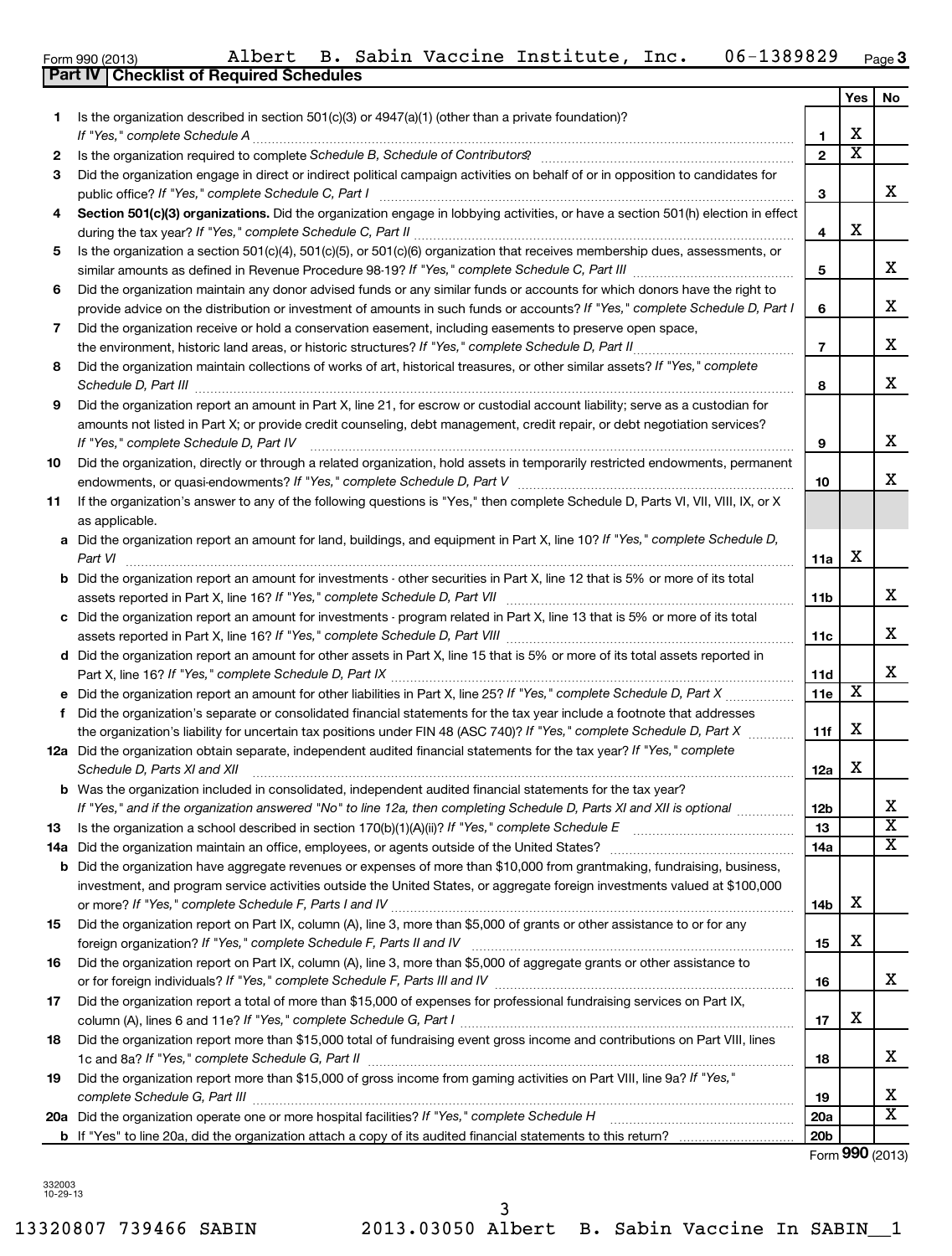|    | <b>Part IV   Checklist of Required Schedules (continued)</b>                                                                                                                            |                 |     |                         |
|----|-----------------------------------------------------------------------------------------------------------------------------------------------------------------------------------------|-----------------|-----|-------------------------|
|    |                                                                                                                                                                                         |                 | Yes | No                      |
| 21 | Did the organization report more than \$5,000 of grants or other assistance to any domestic organization or                                                                             |                 |     |                         |
|    | government on Part IX, column (A), line 1? If "Yes," complete Schedule I, Parts I and II                                                                                                | 21              | х   |                         |
| 22 | Did the organization report more than \$5,000 of grants or other assistance to individuals in the United States on Part IX,                                                             |                 |     |                         |
|    | column (A), line 2? If "Yes," complete Schedule I, Parts I and III                                                                                                                      | 22              |     | x                       |
| 23 | Did the organization answer "Yes" to Part VII, Section A, line 3, 4, or 5 about compensation of the organization's current                                                              |                 |     |                         |
|    | and former officers, directors, trustees, key employees, and highest compensated employees? If "Yes," complete                                                                          |                 |     |                         |
|    |                                                                                                                                                                                         |                 | х   |                         |
|    | Schedule J                                                                                                                                                                              | 23              |     |                         |
|    | 24a Did the organization have a tax-exempt bond issue with an outstanding principal amount of more than \$100,000 as of the                                                             |                 |     |                         |
|    | last day of the year, that was issued after December 31, 2002? If "Yes," answer lines 24b through 24d and complete                                                                      |                 |     |                         |
|    | Schedule K. If "No", go to line 25a                                                                                                                                                     | 24a             |     | x                       |
| b  |                                                                                                                                                                                         | 24 <sub>b</sub> |     |                         |
|    | Did the organization maintain an escrow account other than a refunding escrow at any time during the year to defease                                                                    |                 |     |                         |
|    |                                                                                                                                                                                         | 24c             |     |                         |
|    |                                                                                                                                                                                         | 24d             |     |                         |
|    | 25a Section 501(c)(3) and 501(c)(4) organizations. Did the organization engage in an excess benefit transaction with a                                                                  |                 |     |                         |
|    | disqualified person during the year? If "Yes," complete Schedule L, Part I                                                                                                              | 25a             |     | x                       |
|    | Is the organization aware that it engaged in an excess benefit transaction with a disqualified person in a prior year, and                                                              |                 |     |                         |
|    | that the transaction has not been reported on any of the organization's prior Forms 990 or 990-EZ? If "Yes," complete                                                                   |                 |     |                         |
|    | Schedule L, Part I                                                                                                                                                                      | 25b             |     | X                       |
| 26 | Did the organization report any amount on Part X, line 5, 6, or 22 for receivables from or payables to any current or                                                                   |                 |     |                         |
|    | former officers, directors, trustees, key employees, highest compensated employees, or disqualified persons? If so,                                                                     |                 |     |                         |
|    | complete Schedule L, Part II                                                                                                                                                            | 26              |     | x                       |
| 27 | Did the organization provide a grant or other assistance to an officer, director, trustee, key employee, substantial                                                                    |                 |     |                         |
|    |                                                                                                                                                                                         |                 |     |                         |
|    | contributor or employee thereof, a grant selection committee member, or to a 35% controlled entity or family member<br>of any of these persons? If "Yes," complete Schedule L, Part III |                 |     | x                       |
|    |                                                                                                                                                                                         | 27              |     |                         |
| 28 | Was the organization a party to a business transaction with one of the following parties (see Schedule L, Part IV                                                                       |                 |     |                         |
|    | instructions for applicable filing thresholds, conditions, and exceptions):                                                                                                             |                 |     |                         |
| а  | A current or former officer, director, trustee, or key employee? If "Yes," complete Schedule L, Part IV                                                                                 | 28a             |     | х                       |
| b  | A family member of a current or former officer, director, trustee, or key employee? If "Yes," complete Schedule L, Part IV                                                              | 28 <sub>b</sub> |     | $\overline{X}$          |
| с  | An entity of which a current or former officer, director, trustee, or key employee (or a family member thereof) was an officer,                                                         |                 |     |                         |
|    | director, trustee, or direct or indirect owner? If "Yes," complete Schedule L, Part IV                                                                                                  | 28c             |     | х                       |
| 29 |                                                                                                                                                                                         | 29              |     | $\overline{\mathbf{x}}$ |
| 30 | Did the organization receive contributions of art, historical treasures, or other similar assets, or qualified conservation                                                             |                 |     |                         |
|    | contributions? If "Yes," complete Schedule M                                                                                                                                            | 30              |     | x                       |
| 31 | Did the organization liquidate, terminate, or dissolve and cease operations?                                                                                                            |                 |     |                         |
|    | If "Yes," complete Schedule N, Part I                                                                                                                                                   | 31              |     | Х                       |
| 32 | Did the organization sell, exchange, dispose of, or transfer more than 25% of its net assets? If "Yes," complete                                                                        |                 |     |                         |
|    | Schedule N, Part II                                                                                                                                                                     | 32              |     | x                       |
| 33 | Did the organization own 100% of an entity disregarded as separate from the organization under Regulations                                                                              |                 |     |                         |
|    |                                                                                                                                                                                         | 33              |     | x                       |
| 34 | Was the organization related to any tax-exempt or taxable entity? If "Yes," complete Schedule R, Part II, III, or IV, and                                                               |                 |     |                         |
|    | Part V, line 1                                                                                                                                                                          | 34              |     | x                       |
|    |                                                                                                                                                                                         | 35a             |     | $\overline{\mathbf{x}}$ |
|    |                                                                                                                                                                                         |                 |     |                         |
|    | b If "Yes" to line 35a, did the organization receive any payment from or engage in any transaction with a controlled entity                                                             |                 |     |                         |
|    |                                                                                                                                                                                         | 35b             |     |                         |
| 36 | Section 501(c)(3) organizations. Did the organization make any transfers to an exempt non-charitable related organization?                                                              |                 |     |                         |
|    |                                                                                                                                                                                         | 36              |     | x                       |
| 37 | Did the organization conduct more than 5% of its activities through an entity that is not a related organization                                                                        |                 |     |                         |
|    |                                                                                                                                                                                         | 37              |     | x                       |
| 38 | Did the organization complete Schedule O and provide explanations in Schedule O for Part VI, lines 11b and 19?                                                                          |                 |     |                         |
|    |                                                                                                                                                                                         | 38              | х   |                         |
|    |                                                                                                                                                                                         |                 |     | Form 990 (2013)         |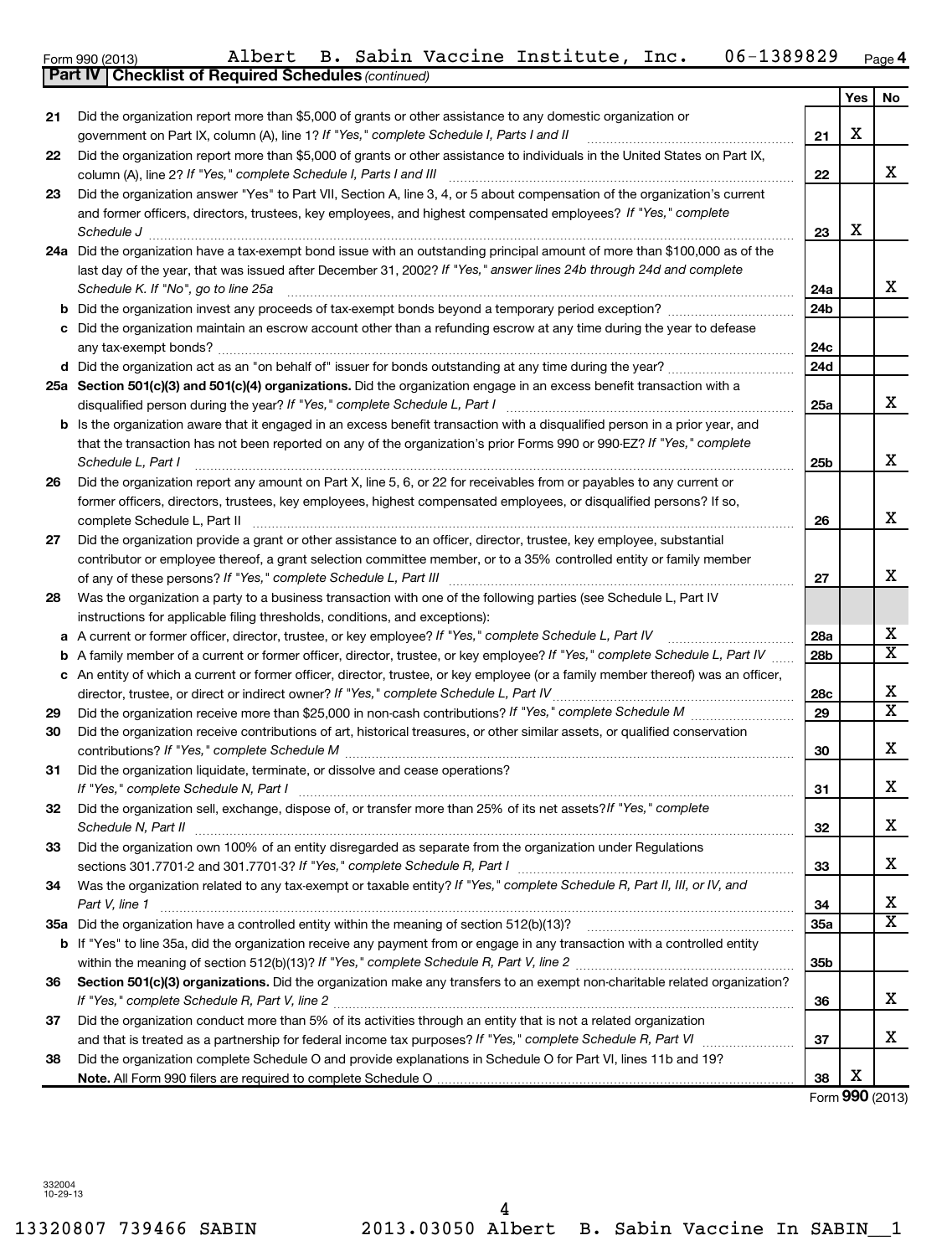|        | Check if Schedule O contains a response or note to any line in this Part V                                                                      |                 |           |                |       |    |
|--------|-------------------------------------------------------------------------------------------------------------------------------------------------|-----------------|-----------|----------------|-------|----|
|        |                                                                                                                                                 |                 |           |                | Yes l | No |
|        |                                                                                                                                                 | 1a              | 28        |                |       |    |
| b      | Enter the number of Forms W-2G included in line 1a. Enter -0- if not applicable                                                                 | 1 <sub>b</sub>  | 0         |                |       |    |
| C      | Did the organization comply with backup withholding rules for reportable payments to vendors and reportable gaming                              |                 |           |                |       |    |
|        |                                                                                                                                                 |                 |           | 1c             | х     |    |
|        | 2a Enter the number of employees reported on Form W-3, Transmittal of Wage and Tax Statements,                                                  |                 |           |                |       |    |
|        | filed for the calendar year ending with or within the year covered by this return                                                               | 2a              | <b>70</b> |                |       |    |
|        |                                                                                                                                                 |                 |           | 2 <sub>b</sub> | х     |    |
|        | Note. If the sum of lines 1a and 2a is greater than 250, you may be required to e-file (see instructions) <i>marrouum</i> manus                 |                 |           |                |       |    |
|        | 3a Did the organization have unrelated business gross income of \$1,000 or more during the year?                                                |                 |           | 3a             |       | x. |
|        | <b>b</b> If "Yes," has it filed a Form 990-T for this year? If "No," to line 3b, provide an explanation in Schedule O manumum                   |                 |           | 3 <sub>b</sub> |       |    |
|        | 4a At any time during the calendar year, did the organization have an interest in, or a signature or other authority over, a                    |                 |           |                |       |    |
|        | financial account in a foreign country (such as a bank account, securities account, or other financial account)?                                |                 |           | 4a             |       | x  |
|        | <b>b</b> If "Yes," enter the name of the foreign country:                                                                                       |                 |           |                |       |    |
|        | See instructions for filing requirements for Form TD F 90-22.1, Report of Foreign Bank and Financial Accounts.                                  |                 |           |                |       |    |
|        |                                                                                                                                                 |                 |           | 5a             |       | х  |
| b      |                                                                                                                                                 |                 |           | 5 <sub>b</sub> |       | x  |
|        |                                                                                                                                                 |                 |           | 5c             |       |    |
|        | 6a Does the organization have annual gross receipts that are normally greater than \$100,000, and did the organization solicit                  |                 |           |                |       | X. |
|        | b If "Yes," did the organization include with every solicitation an express statement that such contributions or gifts                          |                 |           | 6a             |       |    |
|        |                                                                                                                                                 |                 |           | 6b             |       |    |
| 7      | Organizations that may receive deductible contributions under section 170(c).                                                                   |                 |           |                |       |    |
| a      | Did the organization receive a payment in excess of \$75 made partly as a contribution and partly for goods and services provided to the payor? |                 |           | 7a             |       | x. |
| b      |                                                                                                                                                 |                 |           | 7b             |       |    |
| c      | Did the organization sell, exchange, or otherwise dispose of tangible personal property for which it was required                               |                 |           |                |       |    |
|        |                                                                                                                                                 |                 |           | 7c             |       | х  |
|        |                                                                                                                                                 |                 |           |                |       |    |
| е      |                                                                                                                                                 |                 |           | 7e             |       | х  |
| Ť.     |                                                                                                                                                 |                 |           | 7f             |       | х  |
| g      | If the organization received a contribution of qualified intellectual property, did the organization file Form 8899 as required?                |                 |           | 7g             |       |    |
| h.     | If the organization received a contribution of cars, boats, airplanes, or other vehicles, did the organization file a Form 1098-C?              |                 |           | 7h             |       |    |
| 8      | Sponsoring organizations maintaining donor advised funds and section $509(a)(3)$ supporting organizations. Did the supporting                   |                 |           |                |       |    |
|        | organization, or a donor advised fund maintained by a sponsoring organization, have excess business holdings at any time during the year?       |                 |           | 8              |       |    |
| 9      | Sponsoring organizations maintaining donor advised funds.                                                                                       |                 |           |                |       |    |
|        |                                                                                                                                                 |                 |           | 9а             |       |    |
| b      |                                                                                                                                                 |                 |           | 9b             |       |    |
| 10     | Section 501(c)(7) organizations. Enter:                                                                                                         |                 |           |                |       |    |
| а      | Initiation fees and capital contributions included on Part VIII, line 12 <i>macuromana communican</i> control                                   | 10a             |           |                |       |    |
| b      | Gross receipts, included on Form 990, Part VIII, line 12, for public use of club facilities                                                     | 10 <sub>b</sub> |           |                |       |    |
| 11     | Section 501(c)(12) organizations. Enter:                                                                                                        | 11a             |           |                |       |    |
| а<br>b | Gross income from other sources (Do not net amounts due or paid to other sources against                                                        |                 |           |                |       |    |
|        |                                                                                                                                                 | 11b             |           |                |       |    |
|        | 12a Section 4947(a)(1) non-exempt charitable trusts. Is the organization filing Form 990 in lieu of Form 1041?                                  |                 |           | 12a            |       |    |
|        | <b>b</b> If "Yes," enter the amount of tax-exempt interest received or accrued during the year                                                  | 12b             |           |                |       |    |
| 13     | Section 501(c)(29) qualified nonprofit health insurance issuers.                                                                                |                 |           |                |       |    |
|        |                                                                                                                                                 |                 |           | 13а            |       |    |
|        | Note. See the instructions for additional information the organization must report on Schedule O.                                               |                 |           |                |       |    |
|        | <b>b</b> Enter the amount of reserves the organization is required to maintain by the states in which the                                       |                 |           |                |       |    |
|        |                                                                                                                                                 | 13 <sub>b</sub> |           |                |       |    |
|        |                                                                                                                                                 | 13с             |           |                |       |    |
|        |                                                                                                                                                 |                 |           | 14a            |       | х  |
|        |                                                                                                                                                 |                 |           | 14b            |       |    |

Form 990 (2013) Albert B. Sabin Vaccine Institute, Inc. 06-1389829 <sub>Page</sub>

**Part V** Statements Regarding Other IRS Filings and Tax Compliance

**5**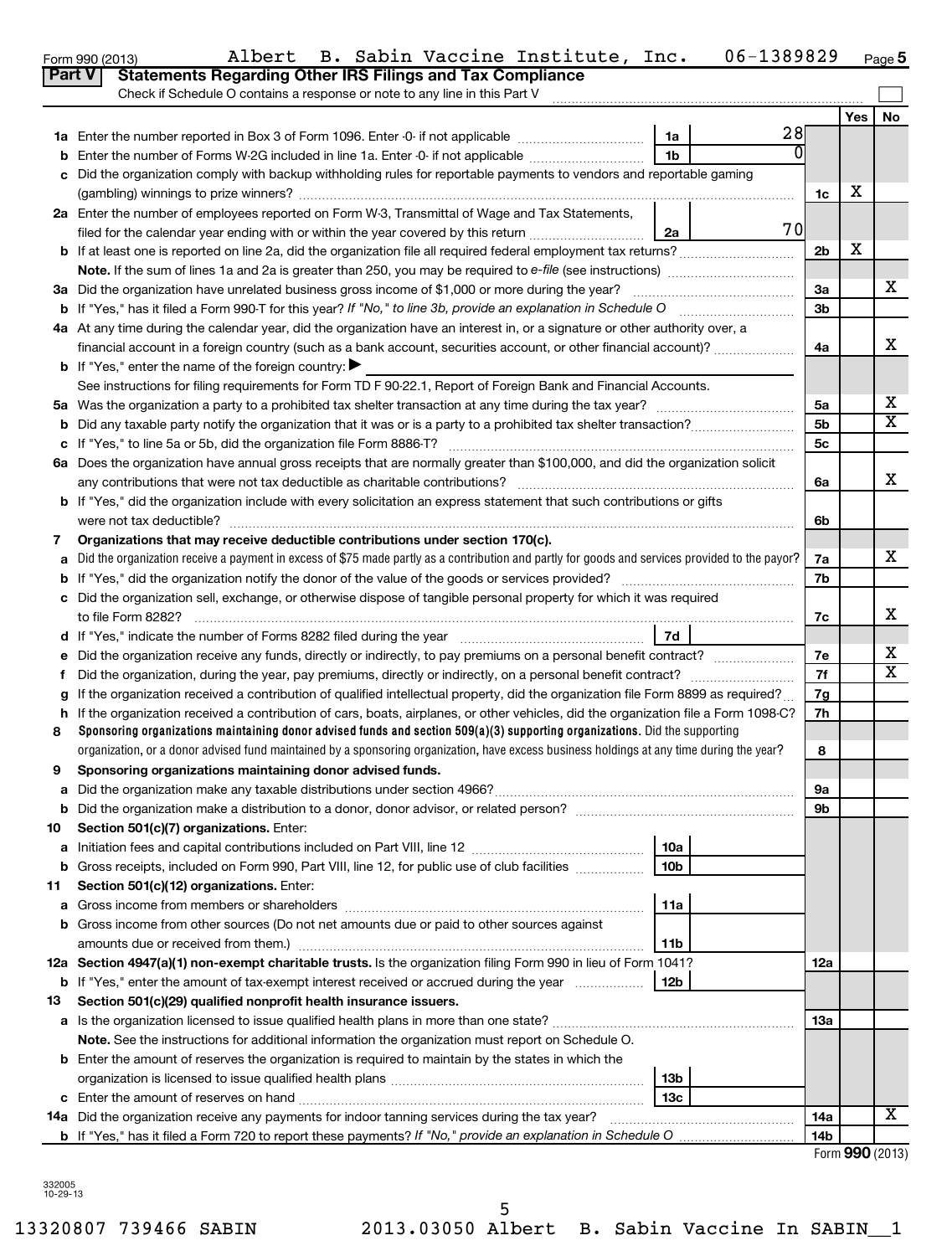Form 990 (2013) Albert B. Sabin Vaccine Institute, Inc. 06-1389829 <sub>Page</sub>

**6**

| Form 990 (2013) |  |  | Albert D. Babill vacclife liistrute, liit.                                                                       |                                                                                                                             | Pad |
|-----------------|--|--|------------------------------------------------------------------------------------------------------------------|-----------------------------------------------------------------------------------------------------------------------------|-----|
|                 |  |  |                                                                                                                  | Part VI Governance, Management, and Disclosure For each "Yes" response to lines 2 through 7b below, and for a "No" response |     |
|                 |  |  | to line 8a, 8b, or 10b below, describe the circumstances, processes, or changes in Schedule O. See instructions. |                                                                                                                             |     |

# Check if Schedule O contains a response or note to any line in this Part VI

|                                                                                                                                                  | <b>Section A. Governing Body and Management</b>                                                                                                                                           |    |             |                 |     |                 |
|--------------------------------------------------------------------------------------------------------------------------------------------------|-------------------------------------------------------------------------------------------------------------------------------------------------------------------------------------------|----|-------------|-----------------|-----|-----------------|
|                                                                                                                                                  |                                                                                                                                                                                           |    |             |                 | Yes | No              |
|                                                                                                                                                  | 1a Enter the number of voting members of the governing body at the end of the tax year                                                                                                    | 1a | 10          |                 |     |                 |
|                                                                                                                                                  | If there are material differences in voting rights among members of the governing body, or if the governing                                                                               |    |             |                 |     |                 |
|                                                                                                                                                  | body delegated broad authority to an executive committee or similar committee, explain in Schedule O.                                                                                     |    |             |                 |     |                 |
| b                                                                                                                                                | Enter the number of voting members included in line 1a, above, who are independent                                                                                                        | 1b | 8           |                 |     |                 |
| 2                                                                                                                                                | Did any officer, director, trustee, or key employee have a family relationship or a business relationship with any other                                                                  |    |             |                 |     |                 |
|                                                                                                                                                  | officer, director, trustee, or key employee?                                                                                                                                              |    |             | 2               |     | х               |
| 3                                                                                                                                                | Did the organization delegate control over management duties customarily performed by or under the direct supervision                                                                     |    |             |                 |     | х               |
|                                                                                                                                                  |                                                                                                                                                                                           |    |             | 3<br>4          |     | X               |
| 4                                                                                                                                                | Did the organization make any significant changes to its governing documents since the prior Form 990 was filed?                                                                          |    |             | 5               |     | X               |
| 5                                                                                                                                                | Did the organization have members or stockholders?                                                                                                                                        |    |             | 6               |     | X               |
| 6<br>7а                                                                                                                                          | Did the organization have members, stockholders, or other persons who had the power to elect or appoint one or                                                                            |    |             |                 |     |                 |
|                                                                                                                                                  |                                                                                                                                                                                           |    |             | 7a              |     | x               |
| b                                                                                                                                                | Are any governance decisions of the organization reserved to (or subject to approval by) members, stockholders, or                                                                        |    |             |                 |     |                 |
|                                                                                                                                                  | persons other than the governing body?                                                                                                                                                    |    |             | 7b              |     | х               |
| 8                                                                                                                                                | Did the organization contemporaneously document the meetings held or written actions undertaken during the year by the following:                                                         |    |             |                 |     |                 |
| а                                                                                                                                                |                                                                                                                                                                                           |    |             | 8a              | х   |                 |
| b                                                                                                                                                |                                                                                                                                                                                           |    |             | 8b              | X   |                 |
| 9                                                                                                                                                | Is there any officer, director, trustee, or key employee listed in Part VII, Section A, who cannot be reached at the                                                                      |    |             |                 |     |                 |
|                                                                                                                                                  |                                                                                                                                                                                           |    |             | 9               |     | x               |
|                                                                                                                                                  | <b>Section B. Policies</b> (This Section B requests information about policies not required by the Internal Revenue Code.)                                                                |    |             |                 |     |                 |
|                                                                                                                                                  |                                                                                                                                                                                           |    |             |                 | Yes | No              |
|                                                                                                                                                  |                                                                                                                                                                                           |    |             | 10a             |     | х               |
|                                                                                                                                                  | <b>b</b> If "Yes," did the organization have written policies and procedures governing the activities of such chapters, affiliates,                                                       |    |             |                 |     |                 |
|                                                                                                                                                  |                                                                                                                                                                                           |    |             | 10 <sub>b</sub> |     |                 |
|                                                                                                                                                  | 11a Has the organization provided a complete copy of this Form 990 to all members of its governing body before filing the form?                                                           |    |             | 11a             | х   |                 |
| b                                                                                                                                                | Describe in Schedule O the process, if any, used by the organization to review this Form 990.                                                                                             |    |             |                 |     |                 |
| 12a                                                                                                                                              | Did the organization have a written conflict of interest policy? If "No," go to line 13                                                                                                   |    |             | 12a             | х   |                 |
| b                                                                                                                                                | Were officers, directors, or trustees, and key employees required to disclose annually interests that could give rise to conflicts?                                                       |    |             | <b>12b</b>      | х   |                 |
| c                                                                                                                                                | Did the organization regularly and consistently monitor and enforce compliance with the policy? If "Yes," describe                                                                        |    |             |                 |     |                 |
|                                                                                                                                                  | in Schedule O how this was done                                                                                                                                                           |    |             | 12c             | х   |                 |
| 13                                                                                                                                               |                                                                                                                                                                                           |    |             | 13              | х   |                 |
| 14                                                                                                                                               |                                                                                                                                                                                           |    |             | 14              | х   |                 |
| 15                                                                                                                                               | Did the process for determining compensation of the following persons include a review and approval by independent                                                                        |    |             |                 |     |                 |
|                                                                                                                                                  | persons, comparability data, and contemporaneous substantiation of the deliberation and decision?                                                                                         |    |             |                 | Χ   |                 |
|                                                                                                                                                  | The organization's CEO, Executive Director, or top management official [111] [11] The organization's CEO, Executive Director, or top management official [11] [11] [11] The organization: |    |             | 15a             | X   |                 |
|                                                                                                                                                  | <b>b</b> Other officers or key employees of the organization                                                                                                                              |    |             | 15b             |     |                 |
|                                                                                                                                                  | If "Yes" to line 15a or 15b, describe the process in Schedule O (see instructions).                                                                                                       |    |             |                 |     |                 |
|                                                                                                                                                  | <b>16a</b> Did the organization invest in, contribute assets to, or participate in a joint venture or similar arrangement with a<br>taxable entity during the year?                       |    |             | 16a             |     | х               |
|                                                                                                                                                  | b If "Yes," did the organization follow a written policy or procedure requiring the organization to evaluate its participation                                                            |    |             |                 |     |                 |
|                                                                                                                                                  | in joint venture arrangements under applicable federal tax law, and take steps to safequard the organization's                                                                            |    |             |                 |     |                 |
|                                                                                                                                                  | exempt status with respect to such arrangements?                                                                                                                                          |    |             | 16b             |     |                 |
|                                                                                                                                                  | <b>Section C. Disclosure</b>                                                                                                                                                              |    |             |                 |     |                 |
| 17                                                                                                                                               | List the states with which a copy of this Form 990 is required to be filed $\blacktriangleright$ MD, DC, NY, CA, FL                                                                       |    |             |                 |     |                 |
| 18                                                                                                                                               | Section 6104 requires an organization to make its Forms 1023 (or 1024 if applicable), 990, and 990-T (Section 501(c)(3)s only) available                                                  |    |             |                 |     |                 |
|                                                                                                                                                  | for public inspection. Indicate how you made these available. Check all that apply.                                                                                                       |    |             |                 |     |                 |
|                                                                                                                                                  | $\lfloor \underline{X} \rfloor$ Upon request<br>Other (explain in Schedule O)<br>Own website<br>Another's website                                                                         |    |             |                 |     |                 |
| Describe in Schedule O whether (and if so, how), the organization made its governing documents, conflict of interest policy, and financial<br>19 |                                                                                                                                                                                           |    |             |                 |     |                 |
|                                                                                                                                                  | statements available to the public during the tax year.                                                                                                                                   |    |             |                 |     |                 |
| 20                                                                                                                                               | State the name, physical address, and telephone number of the person who possesses the books and records of the organization:                                                             |    |             |                 |     |                 |
|                                                                                                                                                  | The Organization - $202-842-8610$                                                                                                                                                         |    |             |                 |     |                 |
|                                                                                                                                                  | 2000 Pennsylvania Avenue, NW, No. 7100, Washington,                                                                                                                                       |    | 20006<br>DC |                 |     |                 |
|                                                                                                                                                  | 332006 10-29-13                                                                                                                                                                           |    |             |                 |     | Form 990 (2013) |
|                                                                                                                                                  | 6                                                                                                                                                                                         |    |             |                 |     |                 |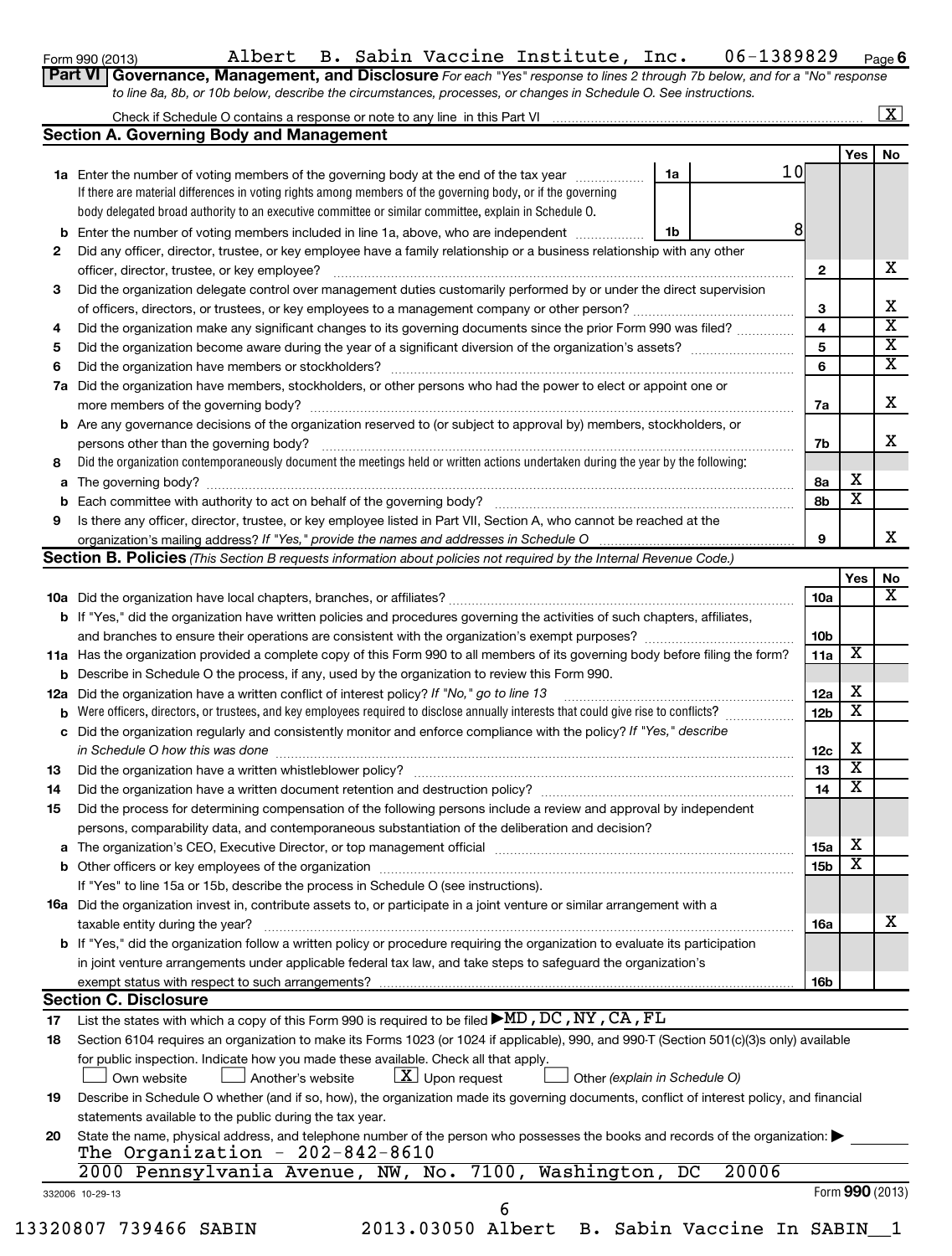| Part VII Compensation of Officers, Directors, Trustees, Key Employees, Highest Compensated |  |
|--------------------------------------------------------------------------------------------|--|
| <b>Employees, and Independent Contractors</b>                                              |  |
| Check if Schedule O contains a response or note to any line in this Part VII               |  |
| Section A. Officers, Directors, Trustees, Key Employees, and Highest Compensated Employees |  |

**1a**  Complete this table for all persons required to be listed. Report compensation for the calendar year ending with or within the organization's tax year.

**•** List all of the organization's current officers, directors, trustees (whether individuals or organizations), regardless of amount of compensation.

Enter -0- in columns  $(D)$ ,  $(E)$ , and  $(F)$  if no compensation was paid.

**•** List all of the organization's **current** key employees, if any. See instructions for definition of "key employee."

**•** List the organization's five *current* highest compensated employees (other than an officer, director, trustee, or key employee) who received reportable compensation (Box 5 of Form W-2 and/or Box 7 of Form 1099-MISC) of more than \$100,000 from the organization and any related organizations.

 $\bullet$  List all of the organization's former officers, key employees, and highest compensated employees who received more than \$100,000 of reportable compensation from the organization and any related organizations.

**•** List all of the organization's former directors or trustees that received, in the capacity as a former director or trustee of the organization, more than \$10,000 of reportable compensation from the organization and any related organizations.

List persons in the following order: individual trustees or directors; institutional trustees; officers; key employees; highest compensated employees; and former such persons.

Check this box if neither the organization nor any related organization compensated any current officer, director, or trustee.  $\left\vert \cdot\right\vert$ 

| (A)                        | (B)               |                                |                                                                  | (C)         |              |                                   |        | (D)             | (E)                           | (F)                   |
|----------------------------|-------------------|--------------------------------|------------------------------------------------------------------|-------------|--------------|-----------------------------------|--------|-----------------|-------------------------------|-----------------------|
| Name and Title             | Average           |                                | (do not check more than one                                      | Position    |              |                                   |        | Reportable      | Reportable                    | Estimated             |
|                            | hours per         |                                | box, unless person is both an<br>officer and a director/trustee) |             |              |                                   |        | compensation    | compensation                  | amount of             |
|                            | week<br>(list any |                                |                                                                  |             |              |                                   |        | from<br>the     | from related<br>organizations | other<br>compensation |
|                            | hours for         |                                |                                                                  |             |              |                                   |        | organization    | (W-2/1099-MISC)               | from the              |
|                            | related           |                                |                                                                  |             |              |                                   |        | (W-2/1099-MISC) |                               | organization          |
|                            | organizations     |                                |                                                                  |             |              |                                   |        |                 |                               | and related           |
|                            | below             | Individual trustee or director | Institutional trustee                                            | Officer     | Key employee | Highest compensated<br>  employee | Former |                 |                               | organizations         |
|                            | line)             |                                |                                                                  |             |              |                                   |        |                 |                               |                       |
| Morton Hyman<br>(1)        | 20.00             |                                |                                                                  |             |              |                                   |        |                 |                               |                       |
| Chairman                   |                   | $\mathbf X$                    |                                                                  | X           |              |                                   |        | $\mathbf 0$ .   | $\mathbf 0$ .                 | 0.                    |
| (2) Mike Whitham           | 1.00              |                                |                                                                  |             |              |                                   |        |                 |                               |                       |
| Treasurer                  |                   | X                              |                                                                  | $\mathbf X$ |              |                                   |        | $\mathbf 0$ .   | 0.                            | $\mathbf 0$ .         |
| (3) Baroness Helene Hayman | 1.00              |                                |                                                                  |             |              |                                   |        |                 |                               |                       |
| Officer                    |                   | X                              |                                                                  |             |              |                                   |        | $\mathbf 0$ .   | $\mathbf 0$ .                 | $\mathbf 0$ .         |
| (4) Axel Hoos              | 1.00              |                                |                                                                  |             |              |                                   |        |                 |                               |                       |
| Trustee                    |                   | $\mathbf X$                    |                                                                  |             |              |                                   |        | $\mathbf 0$ .   | $\mathbf 0$ .                 | $\mathbf 0$ .         |
| (5) Paul Maddon            | 1.00              |                                |                                                                  |             |              |                                   |        |                 |                               |                       |
| Trustee                    |                   | $\mathbf X$                    |                                                                  |             |              |                                   |        | $\mathbf 0$     | $\mathbf 0$                   | $\mathbf 0$ .         |
| (6) Michael Posner         | 1.00              |                                |                                                                  |             |              |                                   |        |                 |                               |                       |
| Trustee                    |                   | X                              |                                                                  |             |              |                                   |        | $\mathbf 0$     | $\mathbf 0$                   | $\mathbf 0$ .         |
| (7) Gary Rosenthal         | 1.00              |                                |                                                                  |             |              |                                   |        |                 |                               |                       |
| Trustee                    |                   | $\mathbf X$                    |                                                                  |             |              |                                   |        | $\mathbf 0$ .   | $\mathbf 0$                   | $\mathbf 0$ .         |
| (8) Philip Russell         | 5.00              |                                |                                                                  |             |              |                                   |        |                 |                               |                       |
| Trustee                    |                   | $\mathbf X$                    |                                                                  |             |              |                                   |        | 9,200.          | $\mathbf 0$ .                 | $\mathbf 0$ .         |
| (9)<br>Marc Shapiro        | 1.00              |                                |                                                                  |             |              |                                   |        |                 |                               |                       |
| Trustee                    |                   | $\mathbf X$                    |                                                                  |             |              |                                   |        | $\mathbf 0$     | $\mathbf 0$ .                 | $\mathbf 0$ .         |
| (10) Peter Thoren          | 1.00              |                                |                                                                  |             |              |                                   |        |                 |                               |                       |
| Trustee                    |                   | х                              |                                                                  |             |              |                                   |        | 0.              | $\mathbf 0$ .                 | 0.                    |
| (11) Brian Davis           | 40.00             |                                |                                                                  |             |              |                                   |        |                 |                               |                       |
| Chief Operating Officer    |                   |                                |                                                                  | X           |              |                                   |        | 210,088.        | $\mathbf 0$ .                 | 21,635.               |
| (12) Peter Hotez           | 10.00             |                                |                                                                  |             |              |                                   |        |                 |                               |                       |
| President, Ex Officio Trus |                   |                                |                                                                  | $\mathbf X$ |              |                                   |        | 75,000.         | $\mathbf 0$ .                 | 0.                    |
| (13) Ciro de Quadros       | 40.00             |                                |                                                                  |             |              |                                   |        |                 |                               |                       |
| Exec VP, Ex Officio Truste |                   |                                |                                                                  | $\mathbf X$ |              |                                   |        | 344,900.        | $\mathbf 0$ .                 | 1,256.                |
| (14) Michael Marine        | 40.00             |                                |                                                                  |             |              |                                   |        |                 |                               |                       |
| CEO, Ex Officio Trustee    |                   |                                |                                                                  | $\mathbf X$ |              |                                   |        | 284,834.        | $\mathbf 0$ .                 | 11,423.               |
| (15) Neeraj Mistry         | 40.00             |                                |                                                                  |             |              |                                   |        |                 |                               |                       |
| Program Director           |                   |                                |                                                                  |             |              | $\mathbf X$                       |        | 231,666.        | $\mathbf 0$ .                 | 14,079.               |
| (16) Larry Ellingswoth     | 40.00             |                                |                                                                  |             |              |                                   |        |                 |                               |                       |
| Program Director           |                   |                                |                                                                  |             |              | $\mathbf X$                       |        | 209,854.        | 0.                            | 6, 261.               |
| (17) Michael McOuestion    | 40.00             |                                |                                                                  |             |              |                                   |        |                 |                               |                       |
| Program Director           |                   |                                |                                                                  |             |              | $\mathbf X$                       |        | 195,602.        | 0.                            | 21,871.               |
| 332007 10-29-13            |                   |                                |                                                                  |             |              |                                   |        |                 |                               | Form 990 (2013)       |

13320807 739466 SABIN 2013.03050 Albert B. Sabin Vaccine In SABIN\_\_1

7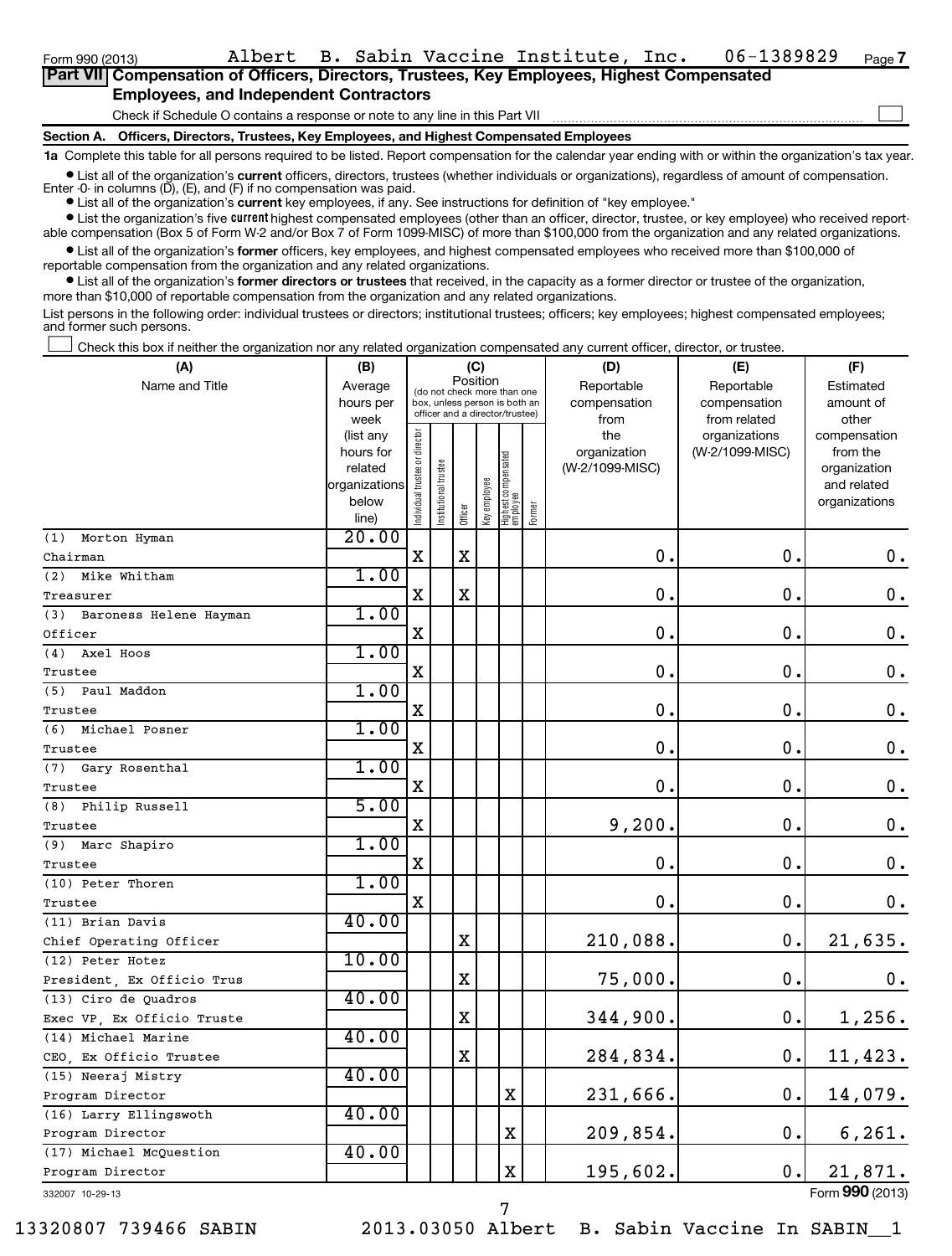| Albert<br>Form 990 (2013)                                                                                                                  |                      |                                                                                                 |                       |          |              |                                 |              | B. Sabin Vaccine Institute, Inc. | 06-1389829       |                             |              | Page 8           |
|--------------------------------------------------------------------------------------------------------------------------------------------|----------------------|-------------------------------------------------------------------------------------------------|-----------------------|----------|--------------|---------------------------------|--------------|----------------------------------|------------------|-----------------------------|--------------|------------------|
| Part VII Section A. Officers, Directors, Trustees, Key Employees, and Highest Compensated Employees (continued)                            |                      |                                                                                                 |                       |          |              |                                 |              |                                  |                  |                             |              |                  |
| (A)                                                                                                                                        | (B)                  |                                                                                                 |                       | (C)      |              |                                 |              | (D)                              | (E)              |                             |              | (F)              |
| Name and title                                                                                                                             | Average              |                                                                                                 |                       | Position |              |                                 |              | Reportable                       | Reportable       |                             |              | Estimated        |
|                                                                                                                                            | hours per            | (do not check more than one<br>box, unless person is both an<br>officer and a director/trustee) |                       |          |              |                                 | compensation | compensation                     |                  |                             | amount of    |                  |
|                                                                                                                                            | week                 |                                                                                                 |                       |          |              |                                 |              | from                             | from related     |                             |              | other            |
|                                                                                                                                            | (list any            |                                                                                                 |                       |          |              |                                 |              | the                              | organizations    |                             |              | compensation     |
|                                                                                                                                            | hours for<br>related |                                                                                                 |                       |          |              |                                 |              | organization                     | (W-2/1099-MISC)  |                             |              | from the         |
|                                                                                                                                            | organizations        |                                                                                                 |                       |          |              |                                 |              | (W-2/1099-MISC)                  |                  |                             |              | organization     |
|                                                                                                                                            | below                |                                                                                                 |                       |          |              |                                 |              |                                  |                  |                             |              | and related      |
|                                                                                                                                            | line)                | Individual trustee or director                                                                  | Institutional trustee | Officer  | Key employee | Highest compensated<br>employee | Former       |                                  |                  |                             |              | organizations    |
| (18) Christopher Nelson                                                                                                                    | 40.00                |                                                                                                 |                       |          |              |                                 |              |                                  |                  |                             |              |                  |
|                                                                                                                                            |                      |                                                                                                 |                       |          |              | X                               |              |                                  |                  | 0.                          |              |                  |
| Program Director                                                                                                                           | 40.00                |                                                                                                 |                       |          |              |                                 |              | 192,685.                         |                  |                             |              | 21,534.          |
| (19) Ana Flavia Caravalho                                                                                                                  |                      |                                                                                                 |                       |          |              |                                 |              |                                  |                  |                             |              |                  |
| Program Director                                                                                                                           |                      |                                                                                                 |                       |          |              | X                               |              | 138,082.                         |                  | 0.                          |              | 5,360.           |
|                                                                                                                                            |                      |                                                                                                 |                       |          |              |                                 |              |                                  |                  |                             |              |                  |
|                                                                                                                                            |                      |                                                                                                 |                       |          |              |                                 |              |                                  |                  |                             |              |                  |
|                                                                                                                                            |                      |                                                                                                 |                       |          |              |                                 |              |                                  |                  |                             |              |                  |
|                                                                                                                                            |                      |                                                                                                 |                       |          |              |                                 |              |                                  |                  |                             |              |                  |
|                                                                                                                                            |                      |                                                                                                 |                       |          |              |                                 |              |                                  |                  |                             |              |                  |
|                                                                                                                                            |                      |                                                                                                 |                       |          |              |                                 |              |                                  |                  |                             |              |                  |
|                                                                                                                                            |                      |                                                                                                 |                       |          |              |                                 |              |                                  |                  |                             |              |                  |
|                                                                                                                                            |                      |                                                                                                 |                       |          |              |                                 |              |                                  |                  |                             |              |                  |
|                                                                                                                                            |                      |                                                                                                 |                       |          |              |                                 |              |                                  |                  |                             |              |                  |
|                                                                                                                                            |                      |                                                                                                 |                       |          |              |                                 |              |                                  |                  |                             |              |                  |
|                                                                                                                                            |                      |                                                                                                 |                       |          |              |                                 |              |                                  |                  |                             |              |                  |
|                                                                                                                                            |                      |                                                                                                 |                       |          |              |                                 |              |                                  |                  |                             |              |                  |
|                                                                                                                                            |                      |                                                                                                 |                       |          |              |                                 |              |                                  |                  |                             |              |                  |
|                                                                                                                                            |                      |                                                                                                 |                       |          |              |                                 |              |                                  |                  |                             |              |                  |
|                                                                                                                                            |                      |                                                                                                 |                       |          |              |                                 |              | 1,891,911.                       |                  | $\overline{0}$ .            |              | 103,419.         |
|                                                                                                                                            |                      |                                                                                                 |                       |          |              |                                 |              |                                  | $\overline{0}$ . | σ.                          |              | $\overline{0}$ . |
|                                                                                                                                            |                      |                                                                                                 |                       |          |              |                                 |              |                                  |                  |                             |              |                  |
|                                                                                                                                            |                      |                                                                                                 |                       |          |              |                                 |              | 1,891,911.                       |                  | $\overline{\mathfrak{0}}$ . |              | 103,419.         |
| Total number of individuals (including but not limited to those listed above) who received more than \$100,000 of reportable<br>2          |                      |                                                                                                 |                       |          |              |                                 |              |                                  |                  |                             |              |                  |
| compensation from the organization $\blacktriangleright$                                                                                   |                      |                                                                                                 |                       |          |              |                                 |              |                                  |                  |                             |              | 14               |
|                                                                                                                                            |                      |                                                                                                 |                       |          |              |                                 |              |                                  |                  |                             |              | Yes<br>No        |
| 3<br>Did the organization list any former officer, director, or trustee, key employee, or highest compensated employee on                  |                      |                                                                                                 |                       |          |              |                                 |              |                                  |                  |                             |              |                  |
| line 1a? If "Yes," complete Schedule J for such individual communication contains and the set of the schedule                              |                      |                                                                                                 |                       |          |              |                                 |              |                                  |                  |                             | 3            | x                |
| For any individual listed on line 1a, is the sum of reportable compensation and other compensation from the organization                   |                      |                                                                                                 |                       |          |              |                                 |              |                                  |                  |                             |              |                  |
| and related organizations greater than \$150,000? If "Yes," complete Schedule J for such individual                                        |                      |                                                                                                 |                       |          |              |                                 |              |                                  |                  |                             | 4            | х                |
| Did any person listed on line 1a receive or accrue compensation from any unrelated organization or individual for services<br>5            |                      |                                                                                                 |                       |          |              |                                 |              |                                  |                  |                             |              |                  |
| rendered to the organization? If "Yes," complete Schedule J for such person                                                                |                      |                                                                                                 |                       |          |              |                                 |              |                                  |                  |                             | 5            | x                |
| <b>Section B. Independent Contractors</b>                                                                                                  |                      |                                                                                                 |                       |          |              |                                 |              |                                  |                  |                             |              |                  |
| Complete this table for your five highest compensated independent contractors that received more than \$100,000 of compensation from<br>1. |                      |                                                                                                 |                       |          |              |                                 |              |                                  |                  |                             |              |                  |
| the organization. Report compensation for the calendar year ending with or within the organization's tax year.                             |                      |                                                                                                 |                       |          |              |                                 |              |                                  |                  |                             |              |                  |
| (A)                                                                                                                                        |                      |                                                                                                 |                       |          |              |                                 |              |                                  |                  |                             | (C)          |                  |
| Name and business address                                                                                                                  |                      |                                                                                                 |                       |          |              |                                 |              | (B)<br>Description of services   |                  |                             | Compensation |                  |
| MOST Investments, LLC., 2500 Wilson Blvd,                                                                                                  |                      |                                                                                                 |                       |          |              |                                 |              | Web development,                 |                  |                             |              |                  |
|                                                                                                                                            |                      |                                                                                                 |                       |          |              |                                 |              | hosting and maintena             |                  |                             |              |                  |
| Ste 200, Arlington, VA 22201                                                                                                               |                      |                                                                                                 |                       |          |              |                                 |              |                                  |                  |                             |              | 158,719.         |
| Fraunhofer USA, Inc.                                                                                                                       |                      |                                                                                                 |                       |          |              |                                 |              | Vaccine testing and              |                  |                             |              |                  |
| P.O.Box 673308, Detroit, MI 48267                                                                                                          |                      |                                                                                                 |                       |          |              |                                 |              | process improvements             |                  |                             |              | 132,803.         |
| Creative Collaborations, 50B Pember Road,                                                                                                  |                      |                                                                                                 |                       |          |              |                                 |              | Advocacy Campaign                |                  |                             |              |                  |
| London, England, UNITED KINGDOM NW10 5LU                                                                                                   |                      |                                                                                                 |                       |          |              |                                 |              | Manager                          |                  |                             |              | 125,142.         |
| JAK Foundation, 9 Sixth Circular Road, PO                                                                                                  |                      |                                                                                                 |                       |          |              |                                 |              | Envoy Program for                |                  |                             |              |                  |
| Box CT 5171, Accra, Ghana, GHANA                                                                                                           |                      |                                                                                                 |                       |          |              |                                 |              | Global Network                   |                  |                             |              | 115,000.         |
| DF Net Research, Inc.                                                                                                                      |                      |                                                                                                 |                       |          |              |                                 |              | Clinical trial data              |                  |                             |              |                  |
| 140 Lakeside Avenue, Seattle, WA 98122                                                                                                     |                      |                                                                                                 |                       |          |              |                                 |              | management                       |                  |                             |              | 100,063.         |
| Total number of independent contractors (including but not limited to those listed above) who received more than<br>$\mathbf{2}$           |                      |                                                                                                 |                       |          |              |                                 |              |                                  |                  |                             |              |                  |
| \$100,000 of compensation from the organization                                                                                            |                      |                                                                                                 |                       |          |              | ל                               |              |                                  |                  |                             |              |                  |
|                                                                                                                                            |                      |                                                                                                 |                       |          |              |                                 |              |                                  |                  |                             |              | Form 990 (2013)  |
|                                                                                                                                            |                      |                                                                                                 |                       |          |              |                                 |              |                                  |                  |                             |              |                  |

332008 10-29-13

Form **990** (2013)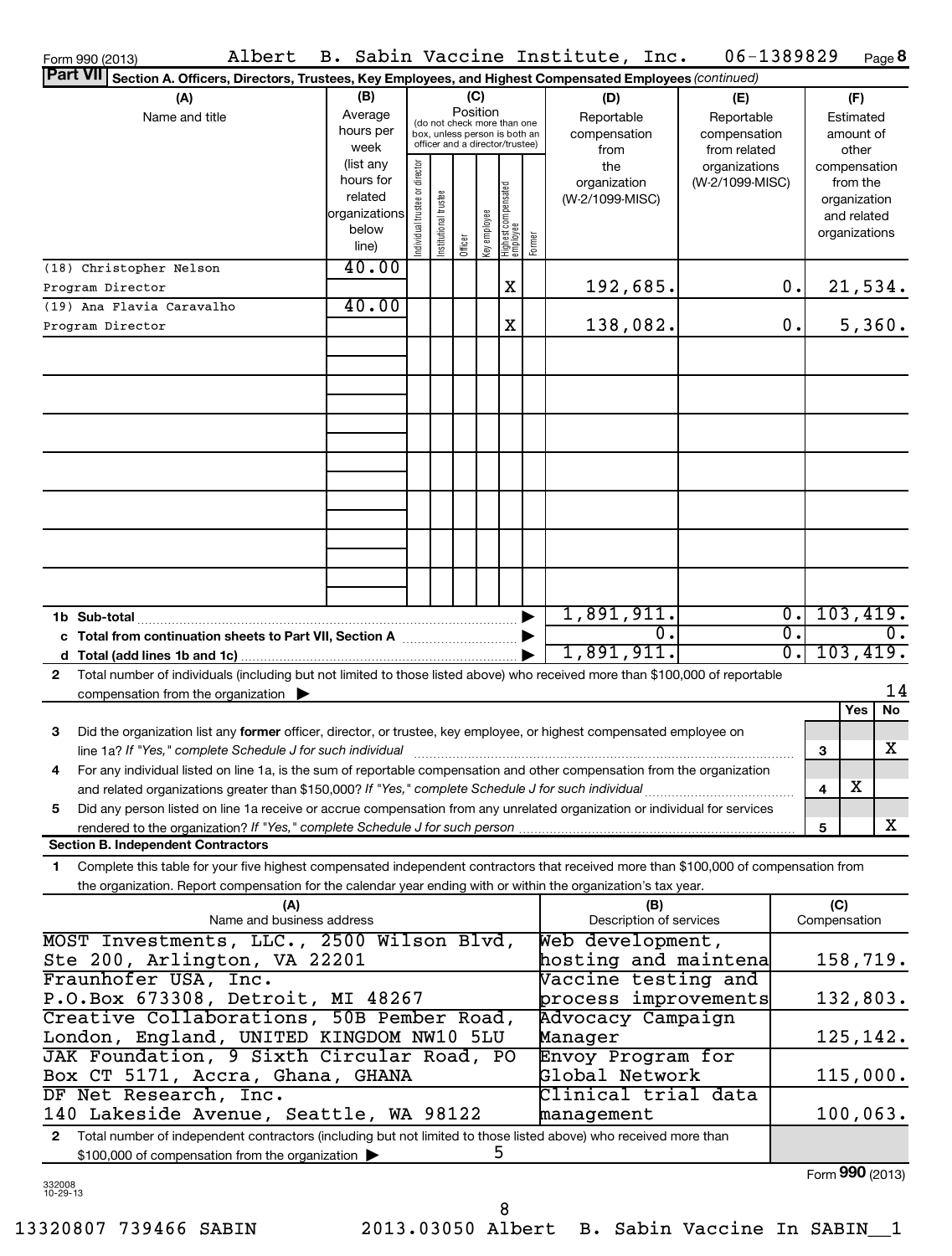|                                                           |                  | Albert<br>Form 990 (2013)                                                                                             |                             |                      | B. Sabin Vaccine Institute, Inc. |                                                 | 06-1389829                       | Page 9                                                             |
|-----------------------------------------------------------|------------------|-----------------------------------------------------------------------------------------------------------------------|-----------------------------|----------------------|----------------------------------|-------------------------------------------------|----------------------------------|--------------------------------------------------------------------|
|                                                           | <b>Part VIII</b> | <b>Statement of Revenue</b>                                                                                           |                             |                      |                                  |                                                 |                                  |                                                                    |
|                                                           |                  |                                                                                                                       |                             |                      |                                  |                                                 | $\overline{C}$                   |                                                                    |
|                                                           |                  |                                                                                                                       |                             |                      | (A)<br>Total revenue             | (B)<br>Related or<br>exempt function<br>revenue | Unrelated<br>business<br>revenue | (D)<br>Revenue excluded<br>from tax under<br>sections<br>512 - 514 |
|                                                           |                  | 1 a Federated campaigns                                                                                               | 1a                          |                      |                                  |                                                 |                                  |                                                                    |
| Contributions, Gifts, Grants<br>and Other Similar Amounts |                  |                                                                                                                       | 1 <sub>b</sub>              |                      |                                  |                                                 |                                  |                                                                    |
|                                                           |                  | c Fundraising events                                                                                                  | 1 <sub>c</sub>              |                      |                                  |                                                 |                                  |                                                                    |
|                                                           |                  | d Related organizations                                                                                               | 1d                          |                      |                                  |                                                 |                                  |                                                                    |
|                                                           | е                | Government grants (contributions)                                                                                     | 1e                          | 2, 214, 252.         |                                  |                                                 |                                  |                                                                    |
|                                                           |                  | f All other contributions, gifts, grants, and                                                                         |                             |                      |                                  |                                                 |                                  |                                                                    |
|                                                           |                  | similar amounts not included above                                                                                    | 1f                          | 17,765,441.          |                                  |                                                 |                                  |                                                                    |
|                                                           |                  | g Noncash contributions included in lines 1a-1f: \$                                                                   |                             | 4,829.               |                                  |                                                 |                                  |                                                                    |
|                                                           |                  |                                                                                                                       |                             |                      | 19,979,693.                      |                                                 |                                  |                                                                    |
|                                                           |                  |                                                                                                                       |                             | <b>Business Code</b> |                                  |                                                 |                                  |                                                                    |
|                                                           |                  | 2 a Membership dues                                                                                                   |                             | 900099               | 2,700.                           | 2,700.                                          |                                  |                                                                    |
|                                                           | b                |                                                                                                                       |                             |                      |                                  |                                                 |                                  |                                                                    |
|                                                           | с                | <u> 1989 - Johann John Stein, markin fan it ferstjer fan de ferstjer fan it ferstjer fan it ferstjer fan it fers</u>  |                             |                      |                                  |                                                 |                                  |                                                                    |
|                                                           | d                | <u> 1989 - Johann Harry Harry Harry Harry Harry Harry Harry Harry Harry Harry Harry Harry Harry Harry Harry Harry</u> |                             |                      |                                  |                                                 |                                  |                                                                    |
| Program Service<br>Revenue                                | е                |                                                                                                                       |                             |                      |                                  |                                                 |                                  |                                                                    |
|                                                           | f                | All other program service revenue <i>memining</i> [11222]                                                             |                             |                      | 2,700.                           |                                                 |                                  |                                                                    |
|                                                           | 3                | Investment income (including dividends, interest, and                                                                 |                             |                      |                                  |                                                 |                                  |                                                                    |
|                                                           |                  |                                                                                                                       |                             | ▶                    | 24,246.                          |                                                 |                                  | 24,246.                                                            |
|                                                           | 4                | Income from investment of tax-exempt bond proceeds                                                                    |                             |                      |                                  |                                                 |                                  |                                                                    |
|                                                           | 5                |                                                                                                                       |                             |                      |                                  |                                                 |                                  |                                                                    |
|                                                           |                  |                                                                                                                       | (i) Real                    | (ii) Personal        |                                  |                                                 |                                  |                                                                    |
|                                                           |                  | <b>6 a</b> Gross rents<br>$\ldots \ldots \ldots \ldots \ldots$                                                        |                             |                      |                                  |                                                 |                                  |                                                                    |
|                                                           | b                | Less: rental expenses                                                                                                 |                             |                      |                                  |                                                 |                                  |                                                                    |
|                                                           | с                | Rental income or (loss)                                                                                               |                             |                      |                                  |                                                 |                                  |                                                                    |
|                                                           |                  |                                                                                                                       |                             |                      |                                  |                                                 |                                  |                                                                    |
|                                                           |                  | 7 a Gross amount from sales of                                                                                        | (i) Securities              | (ii) Other           |                                  |                                                 |                                  |                                                                    |
|                                                           |                  | assets other than inventory                                                                                           | 7,522,305.                  |                      |                                  |                                                 |                                  |                                                                    |
|                                                           |                  | <b>b</b> Less: cost or other basis                                                                                    |                             |                      |                                  |                                                 |                                  |                                                                    |
|                                                           |                  | and sales expenses                                                                                                    | 7,509,417.                  |                      |                                  |                                                 |                                  |                                                                    |
|                                                           |                  |                                                                                                                       | $\frac{12,888.}{\sqrt{12}}$ |                      |                                  |                                                 |                                  |                                                                    |
|                                                           |                  | <b>d</b> Net gain or (loss) …………………………………………………… ▶                                                                    |                             |                      | 12,888.                          |                                                 |                                  | 12,888.                                                            |
|                                                           |                  | 8 a Gross income from fundraising events (not                                                                         |                             |                      |                                  |                                                 |                                  |                                                                    |
|                                                           |                  | including \$<br>$\overline{\text{C}}$ of                                                                              |                             |                      |                                  |                                                 |                                  |                                                                    |
| <b>Other Revenue</b>                                      |                  | contributions reported on line 1c). See                                                                               |                             |                      |                                  |                                                 |                                  |                                                                    |
|                                                           |                  |                                                                                                                       |                             |                      |                                  |                                                 |                                  |                                                                    |
|                                                           |                  | c Net income or (loss) from fundraising events                                                                        |                             |                      |                                  |                                                 |                                  |                                                                    |
|                                                           |                  | 9 a Gross income from gaming activities. See                                                                          |                             |                      |                                  |                                                 |                                  |                                                                    |
|                                                           |                  |                                                                                                                       |                             |                      |                                  |                                                 |                                  |                                                                    |
|                                                           |                  |                                                                                                                       |                             |                      |                                  |                                                 |                                  |                                                                    |
|                                                           |                  | c Net income or (loss) from gaming activities                                                                         |                             | ▶                    |                                  |                                                 |                                  |                                                                    |
|                                                           |                  | 10 a Gross sales of inventory, less returns                                                                           |                             |                      |                                  |                                                 |                                  |                                                                    |
|                                                           |                  |                                                                                                                       |                             |                      |                                  |                                                 |                                  |                                                                    |
|                                                           |                  | <b>b</b> Less: cost of goods sold $\begin{bmatrix} b \end{bmatrix}$                                                   |                             |                      |                                  |                                                 |                                  |                                                                    |
|                                                           |                  | c Net income or (loss) from sales of inventory                                                                        |                             |                      |                                  |                                                 |                                  |                                                                    |
|                                                           |                  | Miscellaneous Revenue                                                                                                 |                             | <b>Business Code</b> |                                  |                                                 |                                  |                                                                    |
|                                                           | 11 a             |                                                                                                                       |                             |                      |                                  |                                                 |                                  |                                                                    |
|                                                           | b                |                                                                                                                       |                             |                      |                                  |                                                 |                                  |                                                                    |
|                                                           | с                |                                                                                                                       |                             |                      |                                  |                                                 |                                  |                                                                    |
|                                                           | d                |                                                                                                                       |                             |                      |                                  |                                                 |                                  |                                                                    |
|                                                           | е                |                                                                                                                       |                             |                      |                                  |                                                 |                                  |                                                                    |
| 332009                                                    | 12               |                                                                                                                       |                             |                      | 20,019,527.                      | 2,700.                                          | 0.                               | 37, 134.                                                           |
| $10 - 29 - 13$                                            |                  |                                                                                                                       |                             |                      |                                  |                                                 |                                  | Form 990 (2013)                                                    |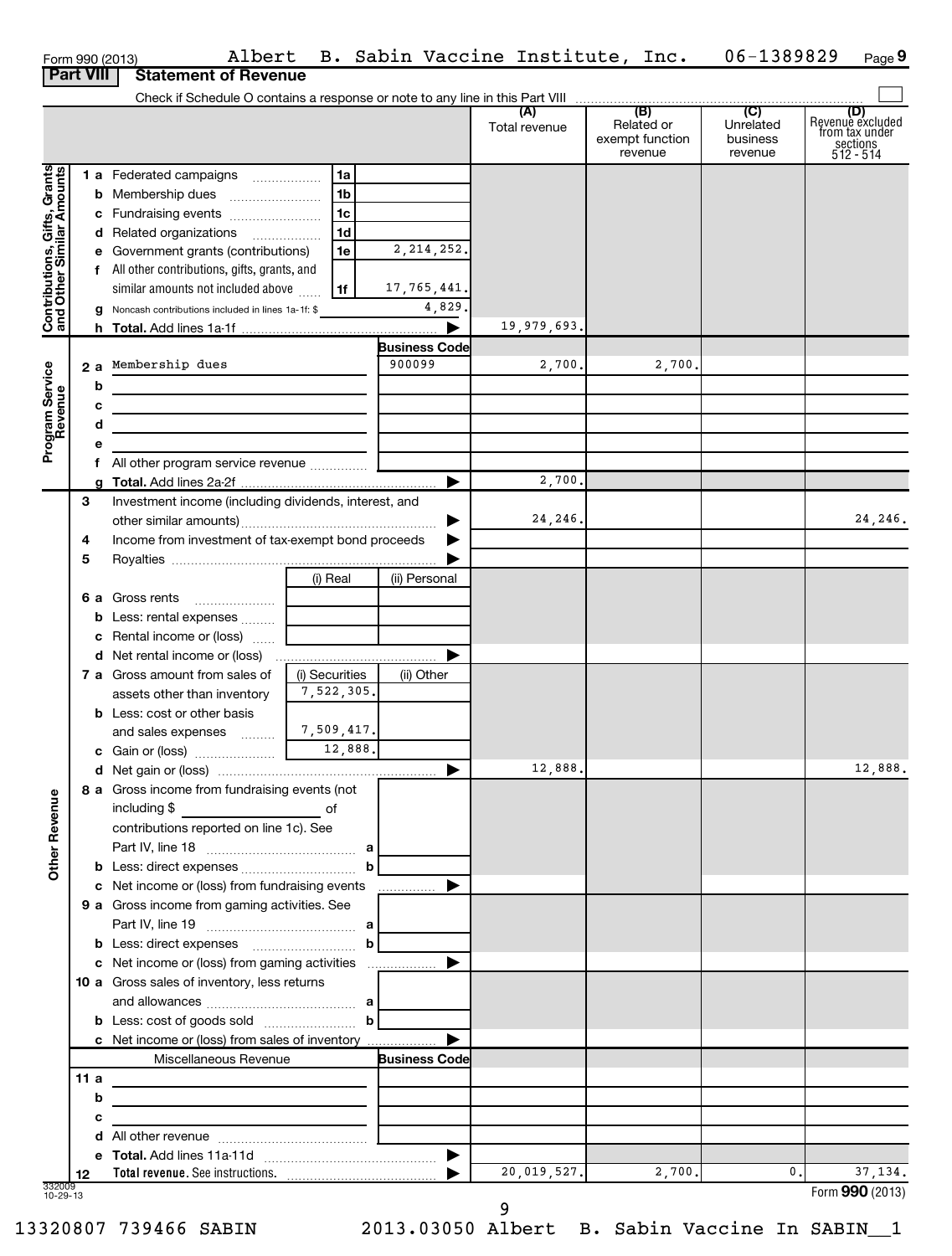Form 990 (2013) Albert B. Sabin Vaccine Institute, Inc. 06-1389829 Page 06-1389829 Page 10

# **Part IX Statement of Functional Expenses**

*Section 501(c)(3) and 501(c)(4) organizations must complete all columns. All other organizations must complete column (A).*

|              | $\lfloor x \rfloor$<br>Check if Schedule O contains a response or note to any line in this Part IX                                                          |                       |                                    |                                           |                                |  |  |  |  |  |  |  |
|--------------|-------------------------------------------------------------------------------------------------------------------------------------------------------------|-----------------------|------------------------------------|-------------------------------------------|--------------------------------|--|--|--|--|--|--|--|
|              | Do not include amounts reported on lines 6b,<br>7b, 8b, 9b, and 10b of Part VIII.                                                                           | (A)<br>Total expenses | (B)<br>Program service<br>expenses | (C)<br>Management and<br>general expenses | (D)<br>Fundraising<br>expenses |  |  |  |  |  |  |  |
| 1.           | Grants and other assistance to governments and                                                                                                              |                       |                                    |                                           |                                |  |  |  |  |  |  |  |
|              | organizations in the United States. See Part IV, line 21                                                                                                    | 4,380,742.            | 4,380,742.                         |                                           |                                |  |  |  |  |  |  |  |
| $\mathbf{2}$ | Grants and other assistance to individuals in                                                                                                               |                       |                                    |                                           |                                |  |  |  |  |  |  |  |
|              | the United States. See Part IV, line 22                                                                                                                     |                       |                                    |                                           |                                |  |  |  |  |  |  |  |
| 3            | Grants and other assistance to governments,                                                                                                                 |                       |                                    |                                           |                                |  |  |  |  |  |  |  |
|              | organizations, and individuals outside the                                                                                                                  |                       |                                    |                                           |                                |  |  |  |  |  |  |  |
|              | United States. See Part IV, lines 15 and 16                                                                                                                 | 3,988,681.            | 3,988,681.                         |                                           |                                |  |  |  |  |  |  |  |
| 4            | Benefits paid to or for members                                                                                                                             |                       |                                    |                                           |                                |  |  |  |  |  |  |  |
| 5            | Compensation of current officers, directors,                                                                                                                |                       |                                    |                                           |                                |  |  |  |  |  |  |  |
|              | trustees, and key employees                                                                                                                                 | 958,353.              | 761,104.                           | 162,279.                                  | 34,970.                        |  |  |  |  |  |  |  |
| 6            | Compensation not included above, to disqualified                                                                                                            |                       |                                    |                                           |                                |  |  |  |  |  |  |  |
|              | persons (as defined under section 4958(f)(1)) and                                                                                                           |                       |                                    |                                           |                                |  |  |  |  |  |  |  |
|              | persons described in section 4958(c)(3)(B)                                                                                                                  | 3,606,664.            | 2,857,140.                         | 616, 641.                                 | 132,883.                       |  |  |  |  |  |  |  |
| 7            | Other salaries and wages                                                                                                                                    |                       |                                    |                                           |                                |  |  |  |  |  |  |  |
| 8            | Pension plan accruals and contributions (include                                                                                                            | 101,753.              | 80,607.                            | 17,397.                                   | 3,749.                         |  |  |  |  |  |  |  |
|              | section 401(k) and 403(b) employer contributions)                                                                                                           | 333,930.              | 272,037.                           | 50,471.                                   | 11,422.                        |  |  |  |  |  |  |  |
| 9            |                                                                                                                                                             | 296,958.              | 237,905.                           | 47,632.                                   | 11,421.                        |  |  |  |  |  |  |  |
| 10           |                                                                                                                                                             |                       |                                    |                                           |                                |  |  |  |  |  |  |  |
| 11<br>a      | Fees for services (non-employees):                                                                                                                          |                       |                                    |                                           |                                |  |  |  |  |  |  |  |
| b            |                                                                                                                                                             | 38,882.               | 34, 361.                           | 3,495.                                    | 1,026.                         |  |  |  |  |  |  |  |
|              |                                                                                                                                                             | 17, 186.              | 15, 187.                           | 1,545.                                    | $\overline{454}$ .             |  |  |  |  |  |  |  |
| d            | Lobbying                                                                                                                                                    |                       |                                    |                                           |                                |  |  |  |  |  |  |  |
|              | Professional fundraising services. See Part IV, line 17                                                                                                     | 27, 164.              |                                    |                                           | 27, 164.                       |  |  |  |  |  |  |  |
| f            | Investment management fees                                                                                                                                  |                       |                                    |                                           |                                |  |  |  |  |  |  |  |
| a            | Other. (If line 11g amount exceeds 10% of line 25,                                                                                                          |                       |                                    |                                           |                                |  |  |  |  |  |  |  |
|              | column (A) amount, list line 11g expenses on Sch O.)                                                                                                        | 4, 213, 841.          | 4, 127, 813.                       | 66,848.                                   | 19,180.                        |  |  |  |  |  |  |  |
| 12           |                                                                                                                                                             | 433,094.              | 404, 196.                          | 27,716.                                   | 1,182.                         |  |  |  |  |  |  |  |
| 13           |                                                                                                                                                             | 270, 192.             | 218, 128.                          | 48,974.                                   | 3,090.                         |  |  |  |  |  |  |  |
| 14           |                                                                                                                                                             | 11,872.               | 3,956.                             | 7,916.                                    |                                |  |  |  |  |  |  |  |
| 15           |                                                                                                                                                             |                       |                                    |                                           |                                |  |  |  |  |  |  |  |
| 16           |                                                                                                                                                             | 539,933.              | 35,924.                            | 504,009.                                  |                                |  |  |  |  |  |  |  |
| 17           |                                                                                                                                                             | 825,743.              | 809, 155.                          | 5,256.                                    | 11,332.                        |  |  |  |  |  |  |  |
| 18           | Payments of travel or entertainment expenses                                                                                                                |                       |                                    |                                           |                                |  |  |  |  |  |  |  |
|              | for any federal, state, or local public officials                                                                                                           |                       |                                    |                                           |                                |  |  |  |  |  |  |  |
| 19           | Conferences, conventions, and meetings                                                                                                                      | 2,139,536.<br>1,871.  | 2,102,910.<br>1,430.               | 36,519.<br>441                            | 107.                           |  |  |  |  |  |  |  |
| 20           | Interest                                                                                                                                                    |                       |                                    |                                           |                                |  |  |  |  |  |  |  |
| 21           |                                                                                                                                                             | 17,760.               |                                    | 17,760.                                   |                                |  |  |  |  |  |  |  |
| 22<br>23     | Depreciation, depletion, and amortization<br>Insurance                                                                                                      | 117,704.              | 42,770.                            | 74,934.                                   |                                |  |  |  |  |  |  |  |
| 24           | Other expenses. Itemize expenses not covered                                                                                                                |                       |                                    |                                           |                                |  |  |  |  |  |  |  |
|              | above. (List miscellaneous expenses in line 24e. If line<br>24e amount exceeds 10% of line 25, column (A)<br>amount, list line 24e expenses on Schedule O.) |                       |                                    |                                           |                                |  |  |  |  |  |  |  |
| a            | Bad debt                                                                                                                                                    | 71,058.               |                                    | 71,058.                                   |                                |  |  |  |  |  |  |  |
| b            | Dues/subscriptions                                                                                                                                          | 39,824.               | 25,644.                            | 8,707.                                    | 5,473.                         |  |  |  |  |  |  |  |
| C            | Recruitment                                                                                                                                                 | $\overline{28,511}$ . | 22,898.                            | 3,612.                                    | 2,001.                         |  |  |  |  |  |  |  |
| d            | Books/publications                                                                                                                                          | 6,199.                | 3,554.                             | 1,000.                                    | 1,645.                         |  |  |  |  |  |  |  |
|              | e All other expenses                                                                                                                                        | 29,997.               | $-237.$                            | $13,266$ .                                | 16,968.                        |  |  |  |  |  |  |  |
| 25           | Total functional expenses. Add lines 1 through 24e                                                                                                          | 22,497,448.           | 20, 425, 905.                      | 1,787,476                                 | 284,067.                       |  |  |  |  |  |  |  |
| 26           | Joint costs. Complete this line only if the organization                                                                                                    |                       |                                    |                                           |                                |  |  |  |  |  |  |  |
|              | reported in column (B) joint costs from a combined                                                                                                          |                       |                                    |                                           |                                |  |  |  |  |  |  |  |
|              | educational campaign and fundraising solicitation.                                                                                                          |                       |                                    |                                           |                                |  |  |  |  |  |  |  |
|              | Check here<br>if following SOP 98-2 (ASC 958-720)                                                                                                           |                       |                                    |                                           | Form 990 (2013)                |  |  |  |  |  |  |  |
|              | 332010 10-29-13                                                                                                                                             |                       |                                    |                                           |                                |  |  |  |  |  |  |  |

13320807 739466 SABIN 2013.03050 Albert B. Sabin Vaccine In SABIN\_\_1

10

Form **990** (2013)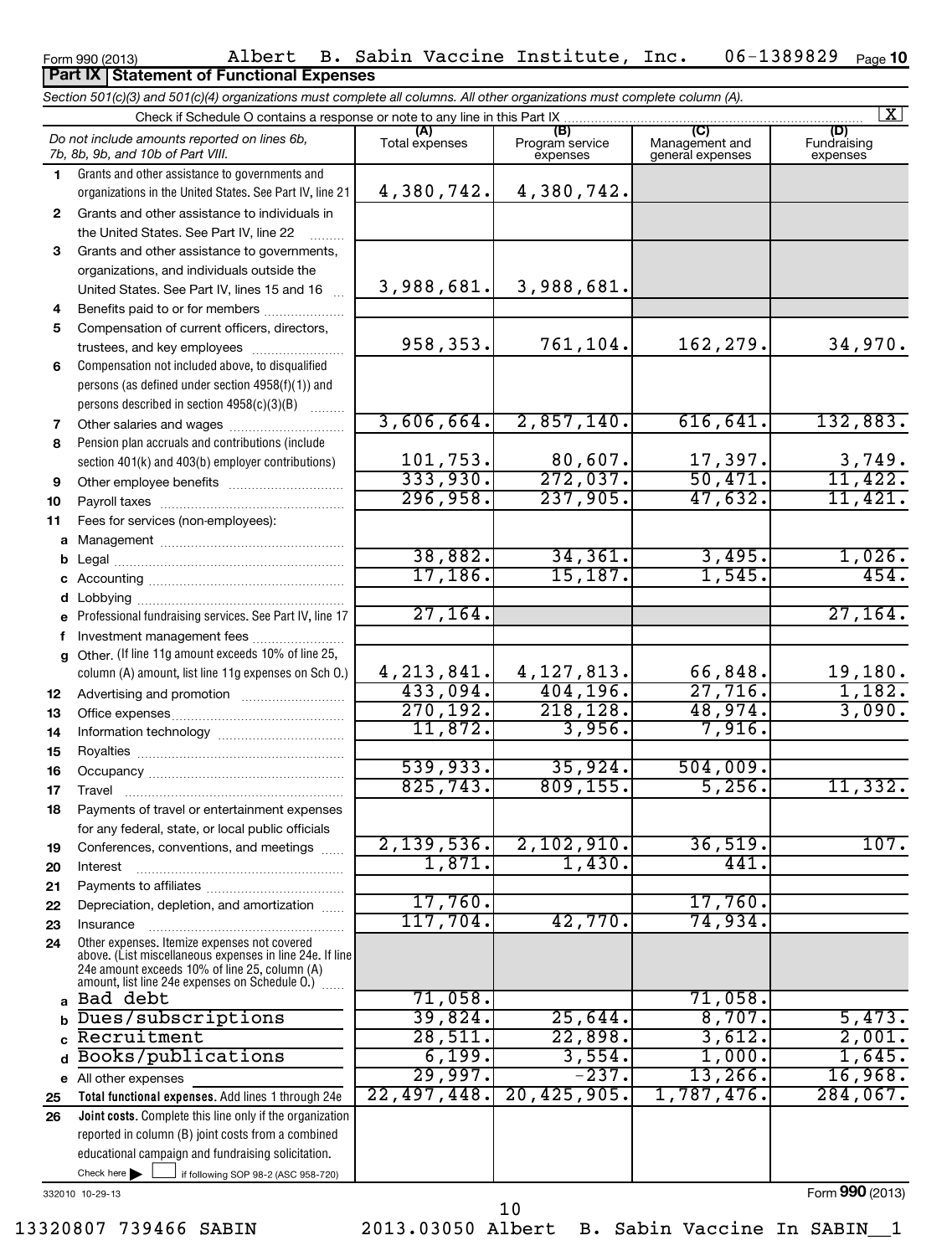Form 990 (2013) Albert B. Sabin Vaccine Institute, Inc. 06-1389829 <sub>Page</sub> 06-1389829 Page 11

|                             |          |                                                                                                                                                                                                                                |          |                            | (A)<br>Beginning of year |                 | (B)<br>End of year     |
|-----------------------------|----------|--------------------------------------------------------------------------------------------------------------------------------------------------------------------------------------------------------------------------------|----------|----------------------------|--------------------------|-----------------|------------------------|
|                             | 1        |                                                                                                                                                                                                                                |          |                            |                          | 1               |                        |
|                             | 2        |                                                                                                                                                                                                                                |          |                            | 24,567,247.              | $\mathbf 2$     | 20, 144, 024.          |
|                             | 3        |                                                                                                                                                                                                                                |          |                            | 2,413,487.               | $\mathbf{3}$    | 3,948,788.             |
|                             | 4        |                                                                                                                                                                                                                                |          |                            | 35,893.                  | 4               | 70, 546.               |
|                             | 5        | Loans and other receivables from current and former officers, directors,                                                                                                                                                       |          |                            |                          |                 |                        |
|                             |          | trustees, key employees, and highest compensated employees. Complete                                                                                                                                                           |          |                            |                          |                 |                        |
|                             |          | Part II of Schedule L                                                                                                                                                                                                          |          |                            |                          | 5               |                        |
|                             | 6        | Loans and other receivables from other disqualified persons (as defined under                                                                                                                                                  |          |                            |                          |                 |                        |
|                             |          | section 4958(f)(1)), persons described in section 4958(c)(3)(B), and contributing                                                                                                                                              |          |                            |                          |                 |                        |
|                             |          | employers and sponsoring organizations of section 501(c)(9) voluntary                                                                                                                                                          |          |                            |                          |                 |                        |
|                             |          | employees' beneficiary organizations (see instr). Complete Part II of Sch L                                                                                                                                                    |          |                            |                          | 6               |                        |
| Assets                      | 7        |                                                                                                                                                                                                                                |          |                            |                          | $\overline{7}$  |                        |
|                             | 8        |                                                                                                                                                                                                                                |          |                            |                          | 8               |                        |
|                             | 9        | Prepaid expenses and deferred charges [11] matter continuum matter and referred charges [11] matter continuum matter continuum matter and continuum matter continuum matter continuum matter continuum matter continuum matter |          |                            | 178,909.                 | 9               | 164, 777.              |
|                             |          | <b>10a</b> Land, buildings, and equipment: cost or other                                                                                                                                                                       |          |                            |                          |                 |                        |
|                             |          | basis. Complete Part VI of Schedule D  10a                                                                                                                                                                                     |          | $\frac{309,731}{241,672.}$ |                          |                 |                        |
|                             |          | $\frac{10b}{10b}$<br><b>b</b> Less: accumulated depreciation                                                                                                                                                                   |          |                            | 72,324.                  | 10 <sub>c</sub> | 68,059.                |
|                             | 11       |                                                                                                                                                                                                                                |          |                            |                          | 11              |                        |
|                             | 12       |                                                                                                                                                                                                                                |          |                            |                          | 12              |                        |
|                             | 13       |                                                                                                                                                                                                                                |          |                            |                          | 13              |                        |
|                             | 14       |                                                                                                                                                                                                                                |          |                            |                          | 14              |                        |
|                             | 15       |                                                                                                                                                                                                                                |          |                            | 34,075.                  | 15              | 34,075.                |
|                             | 16       |                                                                                                                                                                                                                                |          |                            | 27, 301, 935.            | 16              | 24,430,269.            |
|                             | 17       |                                                                                                                                                                                                                                |          |                            | 2,503,493.               | 17              | 2,191,587.             |
|                             | 18       |                                                                                                                                                                                                                                |          | 18                         |                          |                 |                        |
|                             | 19       |                                                                                                                                                                                                                                | 260,964. | 19                         | 204,589.                 |                 |                        |
|                             | 20       |                                                                                                                                                                                                                                |          |                            | 20                       |                 |                        |
|                             | 21       | Escrow or custodial account liability. Complete Part IV of Schedule D                                                                                                                                                          |          |                            |                          | 21              |                        |
|                             | 22       | Loans and other payables to current and former officers, directors, trustees,                                                                                                                                                  |          |                            |                          |                 |                        |
|                             |          | key employees, highest compensated employees, and disqualified persons.                                                                                                                                                        |          |                            |                          |                 |                        |
| Liabilities                 |          |                                                                                                                                                                                                                                |          |                            |                          | 22              |                        |
|                             | 23       | Secured mortgages and notes payable to unrelated third parties                                                                                                                                                                 |          |                            |                          | 23              |                        |
|                             | 24       | Unsecured notes and loans payable to unrelated third parties                                                                                                                                                                   |          |                            |                          | 24              |                        |
|                             | 25       | Other liabilities (including federal income tax, payables to related third                                                                                                                                                     |          |                            |                          |                 |                        |
|                             |          | parties, and other liabilities not included on lines 17-24). Complete Part X of                                                                                                                                                |          |                            |                          |                 |                        |
|                             |          | Schedule D                                                                                                                                                                                                                     |          |                            | 207, 101.<br>2,971,558.  | 25              | 181,637.<br>2,577,813. |
|                             | 26       | Total liabilities. Add lines 17 through 25                                                                                                                                                                                     |          |                            |                          | 26              |                        |
|                             |          | Organizations that follow SFAS 117 (ASC 958), check here $\blacktriangleright \begin{array}{c} \perp X \end{array}$ and                                                                                                        |          |                            |                          |                 |                        |
|                             |          | complete lines 27 through 29, and lines 33 and 34.                                                                                                                                                                             |          |                            | 2,138,685.               | 27              | 2,303,747.             |
|                             | 27       |                                                                                                                                                                                                                                |          |                            | $\overline{22,191,692.}$ | 28              | 19,548,709.            |
|                             | 28       |                                                                                                                                                                                                                                |          |                            |                          | 29              |                        |
|                             | 29       | Permanently restricted net assets<br>Organizations that do not follow SFAS 117 (ASC 958), check here $\blacktriangleright\!\!\!\perp$                                                                                          |          |                            |                          |                 |                        |
|                             |          |                                                                                                                                                                                                                                |          |                            |                          |                 |                        |
| Net Assets or Fund Balances |          | and complete lines 30 through 34.                                                                                                                                                                                              |          |                            |                          | 30              |                        |
|                             | 30<br>31 | Paid-in or capital surplus, or land, building, or equipment fund                                                                                                                                                               |          |                            |                          | 31              |                        |
|                             | 32       | Retained earnings, endowment, accumulated income, or other funds                                                                                                                                                               |          |                            |                          | 32              |                        |
|                             | 33       |                                                                                                                                                                                                                                |          |                            | 24, 330, 377.            | 33              | 21,852,456.            |
|                             | 34       | Total liabilities and net assets/fund balances                                                                                                                                                                                 |          |                            | 27, 301, 935.            | 34              | 24,430,269.            |
|                             |          |                                                                                                                                                                                                                                |          |                            |                          |                 | Form 990 (2013)        |

Check if Schedule O contains a response or note to any line in this Part X

 $\left| \begin{array}{c} \end{array} \right|$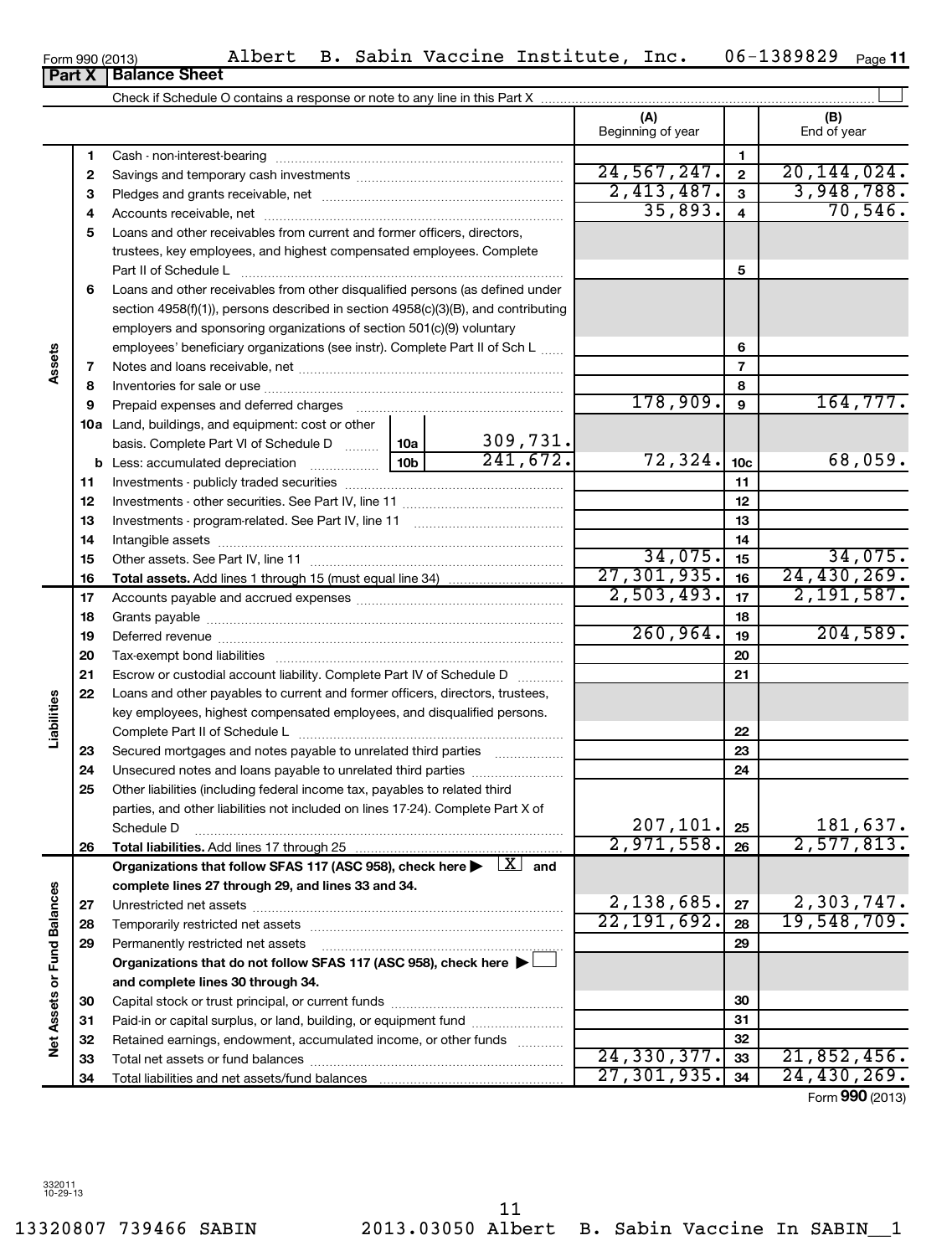$\overline{a}$ 

 $\overline{\phantom{0}}$ 

#### Form 990 (2013) Albert B. Sabin Vaccine Institute, Inc. 06-1389829 Page  $06 - 1389829$  Page 12

|    | <u>UHITUJU ILU IU</u>                                                                                                                                                                                                          |                         |                | ı auv      |                     |
|----|--------------------------------------------------------------------------------------------------------------------------------------------------------------------------------------------------------------------------------|-------------------------|----------------|------------|---------------------|
|    | Part XI   Reconciliation of Net Assets                                                                                                                                                                                         |                         |                |            |                     |
|    |                                                                                                                                                                                                                                |                         |                |            |                     |
|    |                                                                                                                                                                                                                                |                         |                |            |                     |
|    |                                                                                                                                                                                                                                | 1                       |                |            | 20,019,527.         |
| 2  |                                                                                                                                                                                                                                |                         |                |            | 22,497,448.         |
| 3  |                                                                                                                                                                                                                                | $\mathbf{3}$            |                |            | $-2,477,921.$       |
| 4  |                                                                                                                                                                                                                                | $\overline{\mathbf{4}}$ |                |            | 24,330,377.         |
| 5  | Net unrealized gains (losses) on investments [111] matter in the contract of the contract of the contract of the contract of the contract of the contract of the contract of the contract of the contract of the contract of t | 5                       |                |            |                     |
| 6  | Donated services and use of facilities                                                                                                                                                                                         | 6                       |                |            |                     |
| 7  | Investment expenses                                                                                                                                                                                                            | $\overline{7}$          |                |            |                     |
| 8  | Prior period adjustments www.communication.communication.communication.com/                                                                                                                                                    | 8                       |                |            |                     |
| 9  |                                                                                                                                                                                                                                |                         |                | 0.         |                     |
| 10 | Net assets or fund balances at end of year. Combine lines 3 through 9 (must equal Part X, line 33,                                                                                                                             |                         |                |            |                     |
|    | column (B))                                                                                                                                                                                                                    | 10                      |                |            | 21,852,456.         |
|    | <b>Part XII Financial Statements and Reporting</b>                                                                                                                                                                             |                         |                |            |                     |
|    |                                                                                                                                                                                                                                |                         |                |            | $\lfloor x \rfloor$ |
|    |                                                                                                                                                                                                                                |                         |                | <b>Yes</b> | <b>No</b>           |
| 1. | Accounting method used to prepare the Form 990: $\Box$ Cash $\Box X$ Accrual $\Box$ Other                                                                                                                                      |                         |                |            |                     |
|    | If the organization changed its method of accounting from a prior year or checked "Other," explain in Schedule O.                                                                                                              |                         |                |            |                     |
|    |                                                                                                                                                                                                                                |                         | 2a             |            | х                   |
|    | If "Yes," check a box below to indicate whether the financial statements for the year were compiled or reviewed on a                                                                                                           |                         |                |            |                     |
|    | separate basis, consolidated basis, or both:                                                                                                                                                                                   |                         |                |            |                     |
|    | <b>Consolidated basis</b><br>Both consolidated and separate basis<br>Separate basis                                                                                                                                            |                         |                |            |                     |
| b  |                                                                                                                                                                                                                                |                         | 2 <sub>b</sub> | х          |                     |
|    | If "Yes," check a box below to indicate whether the financial statements for the year were audited on a separate basis,                                                                                                        |                         |                |            |                     |
|    | consolidated basis, or both:                                                                                                                                                                                                   |                         |                |            |                     |
|    | $ \mathbf{X} $ Separate basis<br>Consolidated basis<br>Both consolidated and separate basis                                                                                                                                    |                         |                |            |                     |
|    | If "Yoo" to line 20 er 2b, does the examination house e committee that essumes responsibility for eyergiable of the qualit                                                                                                     |                         |                |            |                     |

| c If "Yes" to line 2a or 2b, does the organization have a committee that assumes responsibility for oversight of the audit,          |    |  |
|--------------------------------------------------------------------------------------------------------------------------------------|----|--|
| review, or compilation of its financial statements and selection of an independent accountant?                                       | 2c |  |
| If the organization changed either its oversight process or selection process during the tax year, explain in Schedule O.            |    |  |
| 3a As a result of a federal award, was the organization required to undergo an audit or audits as set forth in the Single Audit      |    |  |
| Act and OMB Circular A-133?                                                                                                          | За |  |
| <b>b</b> If "Yes," did the organization undergo the required audit or audits? If the organization did not undergo the required audit |    |  |
| or audits, explain why in Schedule O and describe any steps taken to undergo such audits                                             | 3b |  |

Form **990** (2013)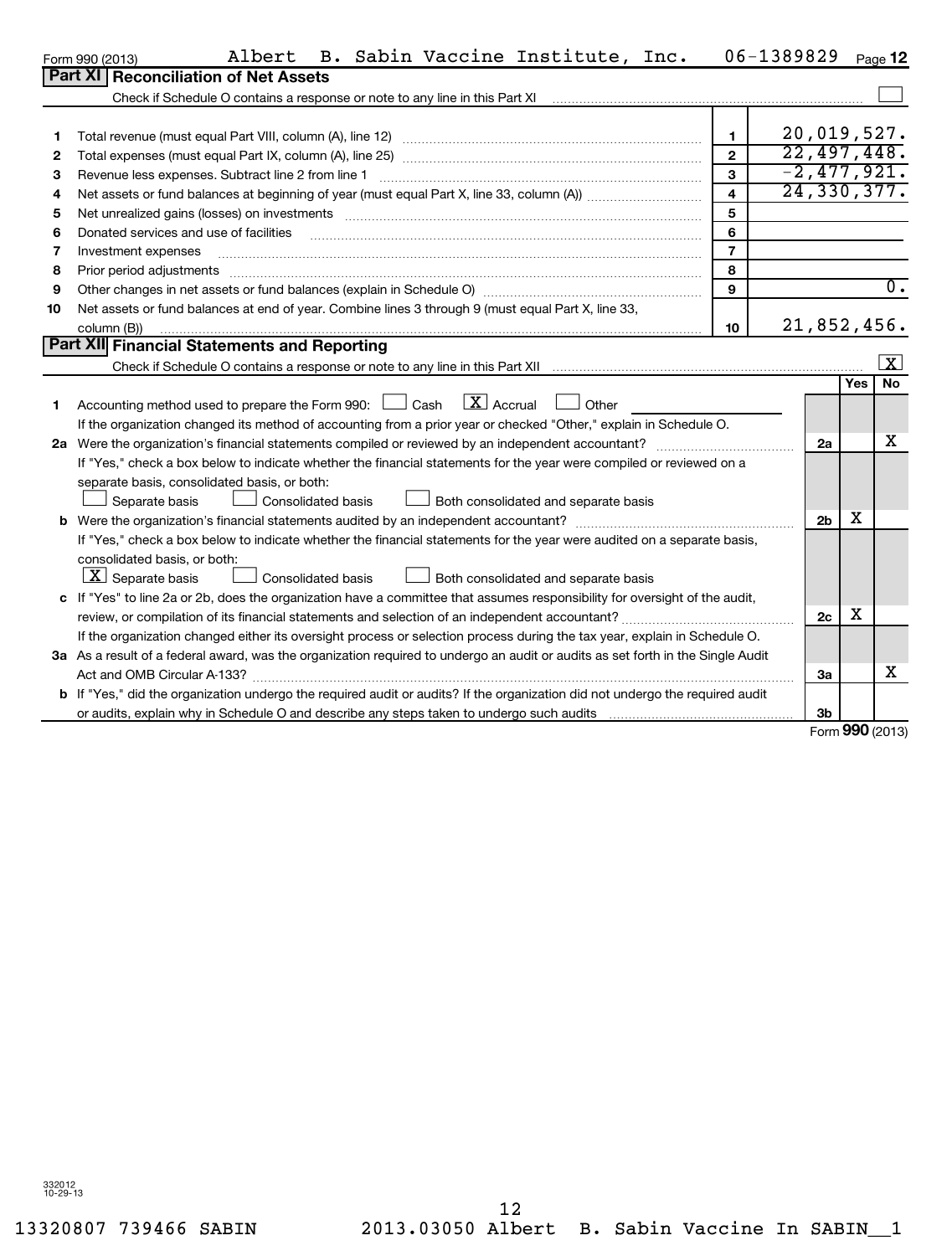| <b>SCHEDULE A</b> |
|-------------------|
|                   |

|  |  | (Form 990 or 990-E∠ |  |  |
|--|--|---------------------|--|--|
|  |  |                     |  |  |

Department of the Treasury

# **Public Charity Status and Public Support**<br> **Addition is a section 501(c)(3) organization or a section**<br>  $4947(a)(1)$  nonexempt charitable trust.

**(Form 990 or 990-EZ) Complete if the organization is a section 501(c)(3) organization or a section**

**| Attach to Form 990 or Form 990-EZ.** 

**Open to Public**

OMB No. 1545-0047

| Internal Revenue Service                   |                          |                                               | Information about Schedule A (Form 990 or 990-EZ) and its instructions is at $_{WWW.irs. gov/form}$ 990.                                      |                            |    |                                                                         |     |                                     |                                        |            | Inspection |                          |    |
|--------------------------------------------|--------------------------|-----------------------------------------------|-----------------------------------------------------------------------------------------------------------------------------------------------|----------------------------|----|-------------------------------------------------------------------------|-----|-------------------------------------|----------------------------------------|------------|------------|--------------------------|----|
|                                            | Name of the organization |                                               |                                                                                                                                               |                            |    |                                                                         |     |                                     | <b>Employer identification number</b>  |            |            |                          |    |
|                                            |                          | Albert                                        | B. Sabin Vaccine Institute, Inc.                                                                                                              |                            |    |                                                                         |     |                                     |                                        | 06-1389829 |            |                          |    |
| Part I                                     |                          |                                               | Reason for Public Charity Status (All organizations must complete this part.) See instructions.                                               |                            |    |                                                                         |     |                                     |                                        |            |            |                          |    |
|                                            |                          |                                               | The organization is not a private foundation because it is: (For lines 1 through 11, check only one box.)                                     |                            |    |                                                                         |     |                                     |                                        |            |            |                          |    |
| 1                                          |                          |                                               | A church, convention of churches, or association of churches described in section 170(b)(1)(A)(i).                                            |                            |    |                                                                         |     |                                     |                                        |            |            |                          |    |
| $\mathbf{2}$                               |                          |                                               | A school described in section 170(b)(1)(A)(ii). (Attach Schedule E.)                                                                          |                            |    |                                                                         |     |                                     |                                        |            |            |                          |    |
| 3                                          |                          |                                               | A hospital or a cooperative hospital service organization described in section 170(b)(1)(A)(iii).                                             |                            |    |                                                                         |     |                                     |                                        |            |            |                          |    |
| 4                                          |                          |                                               | A medical research organization operated in conjunction with a hospital described in section 170(b)(1)(A)(iii). Enter the hospital's name,    |                            |    |                                                                         |     |                                     |                                        |            |            |                          |    |
|                                            | city, and state:         |                                               |                                                                                                                                               |                            |    |                                                                         |     |                                     |                                        |            |            |                          |    |
| 5                                          |                          |                                               | An organization operated for the benefit of a college or university owned or operated by a governmental unit described in                     |                            |    |                                                                         |     |                                     |                                        |            |            |                          |    |
|                                            |                          | section 170(b)(1)(A)(iv). (Complete Part II.) |                                                                                                                                               |                            |    |                                                                         |     |                                     |                                        |            |            |                          |    |
|                                            |                          |                                               |                                                                                                                                               |                            |    |                                                                         |     |                                     |                                        |            |            |                          |    |
| 6<br>$\lfloor x \rfloor$<br>$\overline{7}$ |                          |                                               | A federal, state, or local government or governmental unit described in section 170(b)(1)(A)(v).                                              |                            |    |                                                                         |     |                                     |                                        |            |            |                          |    |
|                                            |                          |                                               | An organization that normally receives a substantial part of its support from a governmental unit or from the general public described in     |                            |    |                                                                         |     |                                     |                                        |            |            |                          |    |
|                                            |                          | section 170(b)(1)(A)(vi). (Complete Part II.) |                                                                                                                                               |                            |    |                                                                         |     |                                     |                                        |            |            |                          |    |
| 8                                          |                          |                                               | A community trust described in section 170(b)(1)(A)(vi). (Complete Part II.)                                                                  |                            |    |                                                                         |     |                                     |                                        |            |            |                          |    |
| 9                                          |                          |                                               | An organization that normally receives: (1) more than 33 1/3% of its support from contributions, membership fees, and gross receipts from     |                            |    |                                                                         |     |                                     |                                        |            |            |                          |    |
|                                            |                          |                                               | activities related to its exempt functions - subject to certain exceptions, and (2) no more than 33 1/3% of its support from gross investment |                            |    |                                                                         |     |                                     |                                        |            |            |                          |    |
|                                            |                          |                                               | income and unrelated business taxable income (less section 511 tax) from businesses acquired by the organization after June 30, 1975.         |                            |    |                                                                         |     |                                     |                                        |            |            |                          |    |
|                                            |                          | See section 509(a)(2). (Complete Part III.)   |                                                                                                                                               |                            |    |                                                                         |     |                                     |                                        |            |            |                          |    |
| 10                                         |                          |                                               | An organization organized and operated exclusively to test for public safety. See section 509(a)(4).                                          |                            |    |                                                                         |     |                                     |                                        |            |            |                          |    |
| 11                                         |                          |                                               | An organization organized and operated exclusively for the benefit of, to perform the functions of, or to carry out the purposes of one or    |                            |    |                                                                         |     |                                     |                                        |            |            |                          |    |
|                                            |                          |                                               | more publicly supported organizations described in section 509(a)(1) or section 509(a)(2). See section 509(a)(3). Check the box that          |                            |    |                                                                         |     |                                     |                                        |            |            |                          |    |
|                                            |                          |                                               | describes the type of supporting organization and complete lines 11e through 11h.                                                             |                            |    |                                                                         |     |                                     |                                        |            |            |                          |    |
|                                            | $a \Box$ Type I          | $\Box$ Type II<br>b <sub>l</sub>              |                                                                                                                                               |                            |    | $\mathbf{c}$ $\Box$ Type III - Functionally integrated                  | d l |                                     | Type III - Non-functionally integrated |            |            |                          |    |
| e                                          |                          |                                               | By checking this box, I certify that the organization is not controlled directly or indirectly by one or more disqualified persons other than |                            |    |                                                                         |     |                                     |                                        |            |            |                          |    |
|                                            |                          |                                               | foundation managers and other than one or more publicly supported organizations described in section 509(a)(1) or section 509(a)(2).          |                            |    |                                                                         |     |                                     |                                        |            |            |                          |    |
| f                                          |                          |                                               | If the organization received a written determination from the IRS that it is a Type I, Type II, or Type III                                   |                            |    |                                                                         |     |                                     |                                        |            |            |                          |    |
|                                            |                          | supporting organization, check this box       |                                                                                                                                               |                            |    |                                                                         |     |                                     |                                        |            |            |                          |    |
| g                                          |                          |                                               | Since August 17, 2006, has the organization accepted any gift or contribution from any of the following persons?                              |                            |    |                                                                         |     |                                     |                                        |            |            |                          |    |
|                                            | (i)                      |                                               | A person who directly or indirectly controls, either alone or together with persons described in (ii) and (iii) below,                        |                            |    |                                                                         |     |                                     |                                        |            |            | Yes                      | No |
|                                            |                          |                                               |                                                                                                                                               |                            |    |                                                                         |     |                                     |                                        |            | 11g(i)     |                          |    |
|                                            |                          |                                               |                                                                                                                                               |                            |    |                                                                         |     |                                     |                                        |            | 11g(ii)    |                          |    |
|                                            |                          |                                               |                                                                                                                                               |                            |    |                                                                         |     |                                     |                                        |            | 11g(iii)   |                          |    |
| h                                          |                          |                                               | Provide the following information about the supported organization(s).                                                                        |                            |    |                                                                         |     |                                     |                                        |            |            |                          |    |
|                                            |                          |                                               |                                                                                                                                               |                            |    |                                                                         |     |                                     |                                        |            |            |                          |    |
|                                            | (i) Name of supported    | (ii) EIN                                      | (iii) Type of organization<br>(described on lines 1-9                                                                                         | in col. (i) listed in your |    | (iv) is the organization (v) Did you notify the<br>organization in col. |     | (vi) Is the<br>organization in col. |                                        |            |            | (vii) Amount of monetary |    |
|                                            | organization             |                                               | above or IRC section                                                                                                                          | governing document?        |    | (i) of your support?                                                    |     | (i) organized in the<br>U.S.?       |                                        |            | support    |                          |    |
|                                            |                          |                                               | (see instructions))                                                                                                                           | Yes                        | No | Yes                                                                     | No  | Yes                                 | No                                     |            |            |                          |    |
|                                            |                          |                                               |                                                                                                                                               |                            |    |                                                                         |     |                                     |                                        |            |            |                          |    |

| Total |  |  |  |  |  |
|-------|--|--|--|--|--|

LHA **For Paperwork Reduction Act Notice, see the Instructions for Form 990 or 990-EZ.**

**Schedule A (Form 990 or 990-EZ) 2013**

332021 09-25-13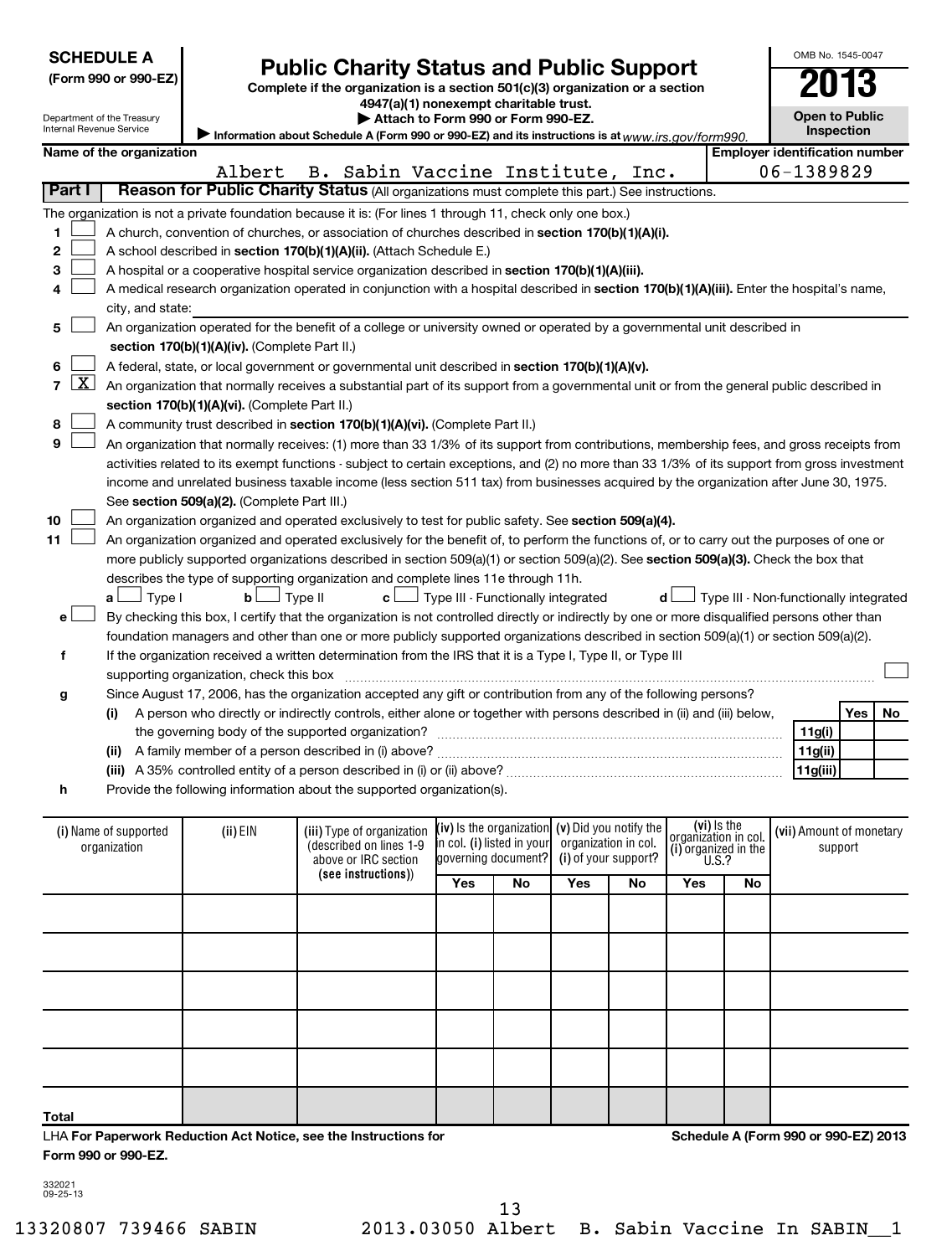### Schedule A (Form 990 or 990-EZ) 2013 <code>Albert B.</code> Sabin Vaccine Institute, Inc.06-1389829 <code>page2</code> **Part II** Support Schedule for Organizations Described in Sections 170(b)(1)(A)(iv) and 170(b)(1)(A)(vi)

(Complete only if you checked the box on line 5, 7, or 8 of Part I or if the organization failed to qualify under Part III. If the organization fails to qualify under the tests listed below, please complete Part III.)

| <b>Section A. Public Support</b>                                                                                                                                                                                               |               |             |             |               |                                      |                                          |
|--------------------------------------------------------------------------------------------------------------------------------------------------------------------------------------------------------------------------------|---------------|-------------|-------------|---------------|--------------------------------------|------------------------------------------|
| Calendar year (or fiscal year beginning in)                                                                                                                                                                                    | (a) 2009      | (b) 2010    | $(c)$ 2011  | $(d)$ 2012    | (e) 2013                             | (f) Total                                |
| 1 Gifts, grants, contributions, and<br>membership fees received. (Do not                                                                                                                                                       |               |             |             |               |                                      |                                          |
| include any "unusual grants.")                                                                                                                                                                                                 | 17, 123, 901. | 21,076,480. | 21,900,847. | 25, 314, 757. | 19,979,693.                          | 105, 395, 678.                           |
| 2 Tax revenues levied for the organ-<br>ization's benefit and either paid to                                                                                                                                                   |               |             |             |               |                                      |                                          |
| or expended on its behalf                                                                                                                                                                                                      |               |             |             |               |                                      |                                          |
| 3 The value of services or facilities                                                                                                                                                                                          |               |             |             |               |                                      |                                          |
| furnished by a governmental unit to                                                                                                                                                                                            |               |             |             |               |                                      |                                          |
| the organization without charge                                                                                                                                                                                                |               |             |             |               |                                      |                                          |
| 4 Total. Add lines 1 through 3                                                                                                                                                                                                 | 17, 123, 901. | 21,076,480  | 21,900,847  | 25, 314, 757. | 19,979,693.                          | 105, 395, 678.                           |
| 5 The portion of total contributions                                                                                                                                                                                           |               |             |             |               |                                      |                                          |
| by each person (other than a                                                                                                                                                                                                   |               |             |             |               |                                      |                                          |
| governmental unit or publicly                                                                                                                                                                                                  |               |             |             |               |                                      |                                          |
| supported organization) included                                                                                                                                                                                               |               |             |             |               |                                      |                                          |
| on line 1 that exceeds 2% of the                                                                                                                                                                                               |               |             |             |               |                                      |                                          |
| amount shown on line 11,                                                                                                                                                                                                       |               |             |             |               |                                      |                                          |
| column (f)                                                                                                                                                                                                                     |               |             |             |               |                                      | 69,479,006.                              |
| 6 Public support. Subtract line 5 from line 4.                                                                                                                                                                                 |               |             |             |               |                                      | 35,916,672.                              |
| <b>Section B. Total Support</b>                                                                                                                                                                                                |               |             |             |               |                                      |                                          |
| Calendar year (or fiscal year beginning in)                                                                                                                                                                                    | (a) 2009      | (b) 2010    | $(c)$ 2011  | $(d)$ 2012    | (e) 2013                             | (f) Total                                |
| <b>7</b> Amounts from line 4                                                                                                                                                                                                   | 17, 123, 901  | 21,076,480  | 21,900,847  | 25, 314, 757  | 19,979,693                           | 105, 395, 678.                           |
| 8 Gross income from interest,                                                                                                                                                                                                  |               |             |             |               |                                      |                                          |
| dividends, payments received on                                                                                                                                                                                                |               |             |             |               |                                      |                                          |
| securities loans, rents, royalties                                                                                                                                                                                             |               |             |             |               |                                      |                                          |
| and income from similar sources                                                                                                                                                                                                | 92,623.       | 25, 207.    | 24, 717.    | 30,674.       |                                      | $24, 246$ , 197, 467.                    |
| 9 Net income from unrelated business                                                                                                                                                                                           |               |             |             |               |                                      |                                          |
| activities, whether or not the                                                                                                                                                                                                 |               |             |             |               |                                      |                                          |
| business is regularly carried on                                                                                                                                                                                               |               |             |             |               |                                      |                                          |
| 10 Other income. Do not include gain                                                                                                                                                                                           |               |             |             |               |                                      |                                          |
| or loss from the sale of capital                                                                                                                                                                                               |               |             |             |               |                                      |                                          |
| assets (Explain in Part IV.)                                                                                                                                                                                                   |               |             |             |               |                                      |                                          |
| 11 Total support. Add lines 7 through 10                                                                                                                                                                                       |               |             |             |               |                                      | 105, 593, 145.                           |
| <b>12</b> Gross receipts from related activities, etc. (see instructions)                                                                                                                                                      |               |             |             |               | 12                                   | 7,700.                                   |
| 13 First five years. If the Form 990 is for the organization's first, second, third, fourth, or fifth tax year as a section 501(c)(3)                                                                                          |               |             |             |               |                                      |                                          |
| organization, check this box and stop here                                                                                                                                                                                     |               |             |             |               |                                      |                                          |
| <b>Section C. Computation of Public Support Percentage</b>                                                                                                                                                                     |               |             |             |               |                                      |                                          |
|                                                                                                                                                                                                                                |               |             |             |               | 14                                   | 34.01<br>%<br>27.08                      |
|                                                                                                                                                                                                                                |               |             |             |               | 15                                   | %                                        |
| 16a 33 1/3% support test - 2013. If the organization did not check the box on line 13, and line 14 is 33 1/3% or more, check this box and                                                                                      |               |             |             |               |                                      | $\blacktriangleright$ $\boxed{\text{X}}$ |
| stop here. The organization qualifies as a publicly supported organization manufactured content and the content of the state of the state of the state of the state of the state of the state of the state of the state of the |               |             |             |               |                                      |                                          |
| b 33 1/3% support test - 2012. If the organization did not check a box on line 13 or 16a, and line 15 is 33 1/3% or more, check this box                                                                                       |               |             |             |               |                                      |                                          |
|                                                                                                                                                                                                                                |               |             |             |               |                                      |                                          |
| 17a 10% -facts-and-circumstances test - 2013. If the organization did not check a box on line 13, 16a, or 16b, and line 14 is 10% or more,                                                                                     |               |             |             |               |                                      |                                          |
| and if the organization meets the "facts-and-circumstances" test, check this box and stop here. Explain in Part IV how the organization                                                                                        |               |             |             |               |                                      |                                          |
|                                                                                                                                                                                                                                |               |             |             |               |                                      |                                          |
| b 10% -facts-and-circumstances test - 2012. If the organization did not check a box on line 13, 16a, 16b, or 17a, and line 15 is 10% or                                                                                        |               |             |             |               |                                      |                                          |
| more, and if the organization meets the "facts-and-circumstances" test, check this box and stop here. Explain in Part IV how the                                                                                               |               |             |             |               |                                      |                                          |
| organization meets the "facts-and-circumstances" test. The organization qualifies as a publicly supported organization                                                                                                         |               |             |             |               |                                      |                                          |
| 18 Private foundation. If the organization did not check a box on line 13, 16a, 16b, 17a, or 17b, check this box and see instructions                                                                                          |               |             |             |               | Schedule A (Form 990 or 990-EZ) 2013 |                                          |
|                                                                                                                                                                                                                                |               |             |             |               |                                      |                                          |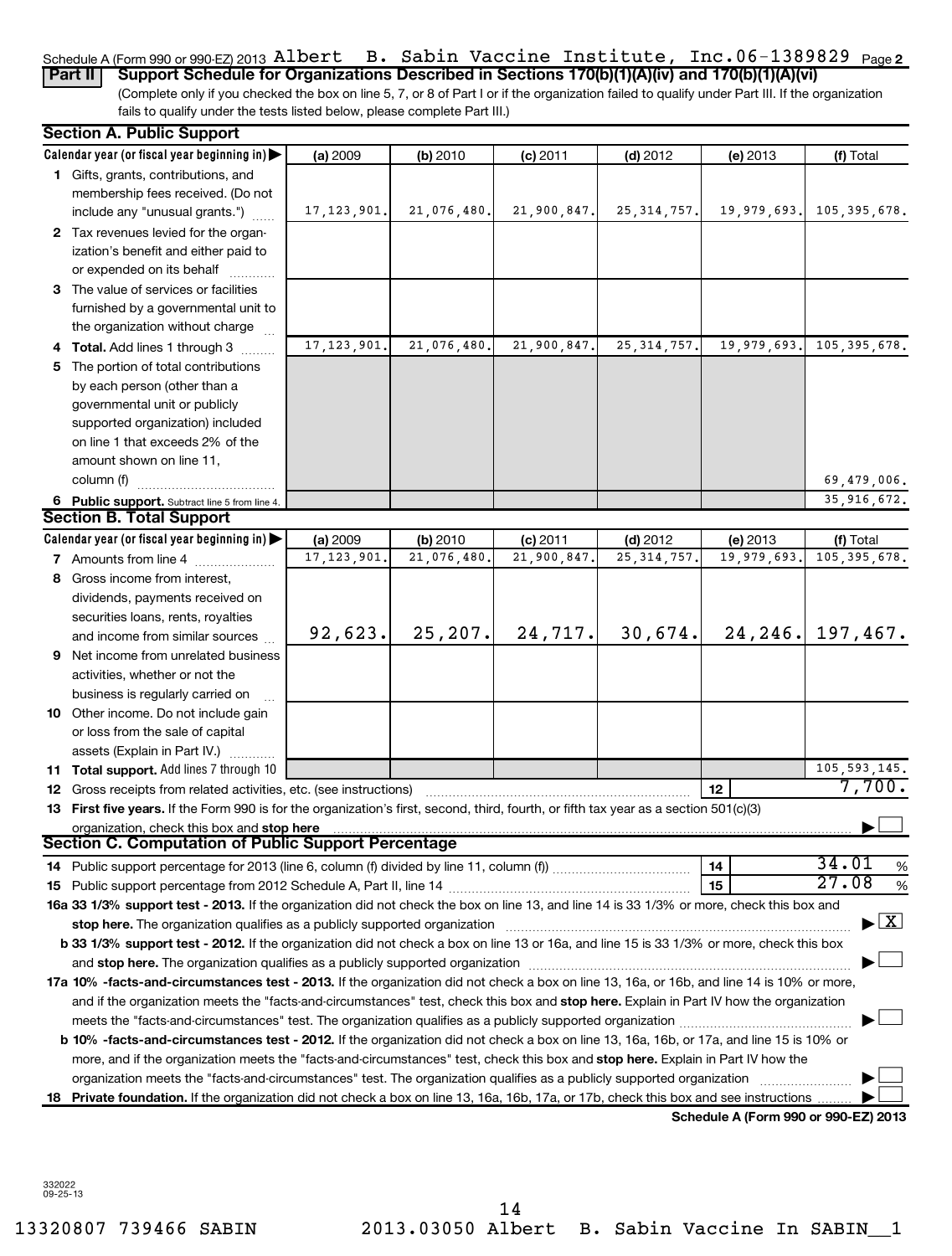# **Part III** Support Schedule for Organizations Described in Section 509(a)(2)

(Complete only if you checked the box on line 9 of Part I or if the organization failed to qualify under Part II. If the organization fails to qualify under the tests listed below, please complete Part II.)

|    | <b>Section A. Public Support</b>                                                                                                                                                                |          |          |            |            |                                      |           |
|----|-------------------------------------------------------------------------------------------------------------------------------------------------------------------------------------------------|----------|----------|------------|------------|--------------------------------------|-----------|
|    | Calendar year (or fiscal year beginning in)                                                                                                                                                     | (a) 2009 | (b) 2010 | (c) 2011   | $(d)$ 2012 | (e) 2013                             | (f) Total |
|    | 1 Gifts, grants, contributions, and                                                                                                                                                             |          |          |            |            |                                      |           |
|    | membership fees received. (Do not                                                                                                                                                               |          |          |            |            |                                      |           |
|    | include any "unusual grants.")                                                                                                                                                                  |          |          |            |            |                                      |           |
|    | <b>2</b> Gross receipts from admissions,<br>merchandise sold or services per-<br>formed, or facilities furnished in<br>any activity that is related to the<br>organization's tax-exempt purpose |          |          |            |            |                                      |           |
|    | 3 Gross receipts from activities that<br>are not an unrelated trade or bus-                                                                                                                     |          |          |            |            |                                      |           |
|    | iness under section 513                                                                                                                                                                         |          |          |            |            |                                      |           |
| 4  | Tax revenues levied for the organ-                                                                                                                                                              |          |          |            |            |                                      |           |
|    | ization's benefit and either paid to<br>or expended on its behalf                                                                                                                               |          |          |            |            |                                      |           |
|    | 5 The value of services or facilities                                                                                                                                                           |          |          |            |            |                                      |           |
|    | furnished by a governmental unit to<br>the organization without charge                                                                                                                          |          |          |            |            |                                      |           |
|    | <b>6 Total.</b> Add lines 1 through 5                                                                                                                                                           |          |          |            |            |                                      |           |
|    | 7a Amounts included on lines 1, 2, and                                                                                                                                                          |          |          |            |            |                                      |           |
|    | 3 received from disqualified persons                                                                                                                                                            |          |          |            |            |                                      |           |
|    | <b>b</b> Amounts included on lines 2 and 3 received<br>from other than disqualified persons that<br>exceed the greater of \$5,000 or 1% of the<br>amount on line 13 for the year                |          |          |            |            |                                      |           |
|    | c Add lines 7a and 7b                                                                                                                                                                           |          |          |            |            |                                      |           |
|    | 8 Public support (Subtract line 7c from line 6.)                                                                                                                                                |          |          |            |            |                                      |           |
|    | <b>Section B. Total Support</b>                                                                                                                                                                 |          |          |            |            |                                      |           |
|    | Calendar year (or fiscal year beginning in)                                                                                                                                                     | (a) 2009 | (b) 2010 | $(c)$ 2011 | $(d)$ 2012 | (e) 2013                             | (f) Total |
|    | 9 Amounts from line 6                                                                                                                                                                           |          |          |            |            |                                      |           |
|    | <b>10a</b> Gross income from interest,<br>dividends, payments received on<br>securities loans, rents, royalties<br>and income from similar sources                                              |          |          |            |            |                                      |           |
|    | <b>b</b> Unrelated business taxable income                                                                                                                                                      |          |          |            |            |                                      |           |
|    | (less section 511 taxes) from businesses                                                                                                                                                        |          |          |            |            |                                      |           |
|    | acquired after June 30, 1975<br>$\overline{\phantom{a}}$                                                                                                                                        |          |          |            |            |                                      |           |
|    | c Add lines 10a and 10b                                                                                                                                                                         |          |          |            |            |                                      |           |
|    | <b>11</b> Net income from unrelated business<br>activities not included in line 10b,<br>whether or not the business is<br>regularly carried on                                                  |          |          |            |            |                                      |           |
|    | 12 Other income. Do not include gain<br>or loss from the sale of capital<br>assets (Explain in Part IV.)                                                                                        |          |          |            |            |                                      |           |
|    | <b>13</b> Total support. (Add lines 9, 10c, 11, and 12.)                                                                                                                                        |          |          |            |            |                                      |           |
|    | 14 First five years. If the Form 990 is for the organization's first, second, third, fourth, or fifth tax year as a section 501(c)(3) organization,                                             |          |          |            |            |                                      |           |
|    | check this box and stop here manufactured and the state of the state of the state of the state of the state of                                                                                  |          |          |            |            |                                      |           |
|    | Section C. Computation of Public Support Percentage                                                                                                                                             |          |          |            |            |                                      |           |
|    |                                                                                                                                                                                                 |          |          |            |            | 15                                   | %         |
|    |                                                                                                                                                                                                 |          |          |            |            | 16                                   | %         |
|    | Section D. Computation of Investment Income Percentage                                                                                                                                          |          |          |            |            |                                      |           |
|    |                                                                                                                                                                                                 |          |          |            |            | 17                                   | %         |
|    | 18 Investment income percentage from 2012 Schedule A, Part III, line 17                                                                                                                         |          |          |            |            | 18                                   | %         |
|    | 19a 33 1/3% support tests - 2013. If the organization did not check the box on line 14, and line 15 is more than 33 1/3%, and line 17 is not                                                    |          |          |            |            |                                      |           |
|    | more than 33 1/3%, check this box and stop here. The organization qualifies as a publicly supported organization                                                                                |          |          |            |            |                                      |           |
|    | b 33 1/3% support tests - 2012. If the organization did not check a box on line 14 or line 19a, and line 16 is more than 33 1/3%, and                                                           |          |          |            |            |                                      |           |
|    | line 18 is not more than 33 1/3%, check this box and stop here. The organization qualifies as a publicly supported organization                                                                 |          |          |            |            |                                      |           |
| 20 |                                                                                                                                                                                                 |          |          |            |            |                                      |           |
|    | 332023 09-25-13                                                                                                                                                                                 |          |          | 15         |            | Schedule A (Form 990 or 990-EZ) 2013 |           |

13320807 739466 SABIN 2013.03050 Albert B. Sabin Vaccine In SABIN\_\_1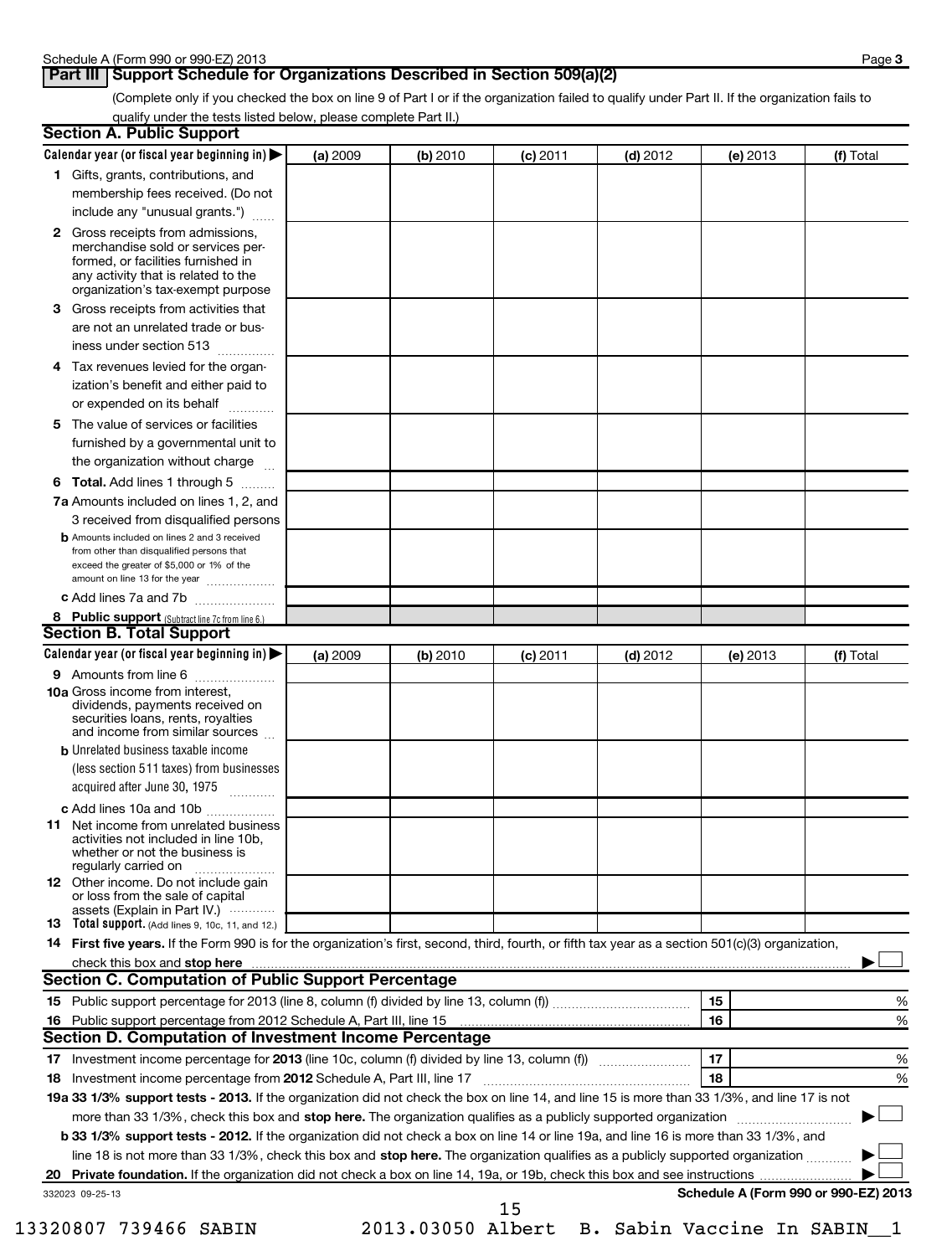| Part IV   Supplemental Information. Provide the explanations required by Part II, line 10; Part II, line 17a or 17b; and Part III, line 12. |  |
|---------------------------------------------------------------------------------------------------------------------------------------------|--|
| Also complete this part for any additional information. (See instructions).                                                                 |  |

| 332024 09-25-13       |                                                     | Schedule A (Form 990 or 990-EZ) 2013 |
|-----------------------|-----------------------------------------------------|--------------------------------------|
| 13320807 739466 SABIN | 16<br>2013.03050 Albert B. Sabin Vaccine In SABIN_1 |                                      |
|                       |                                                     |                                      |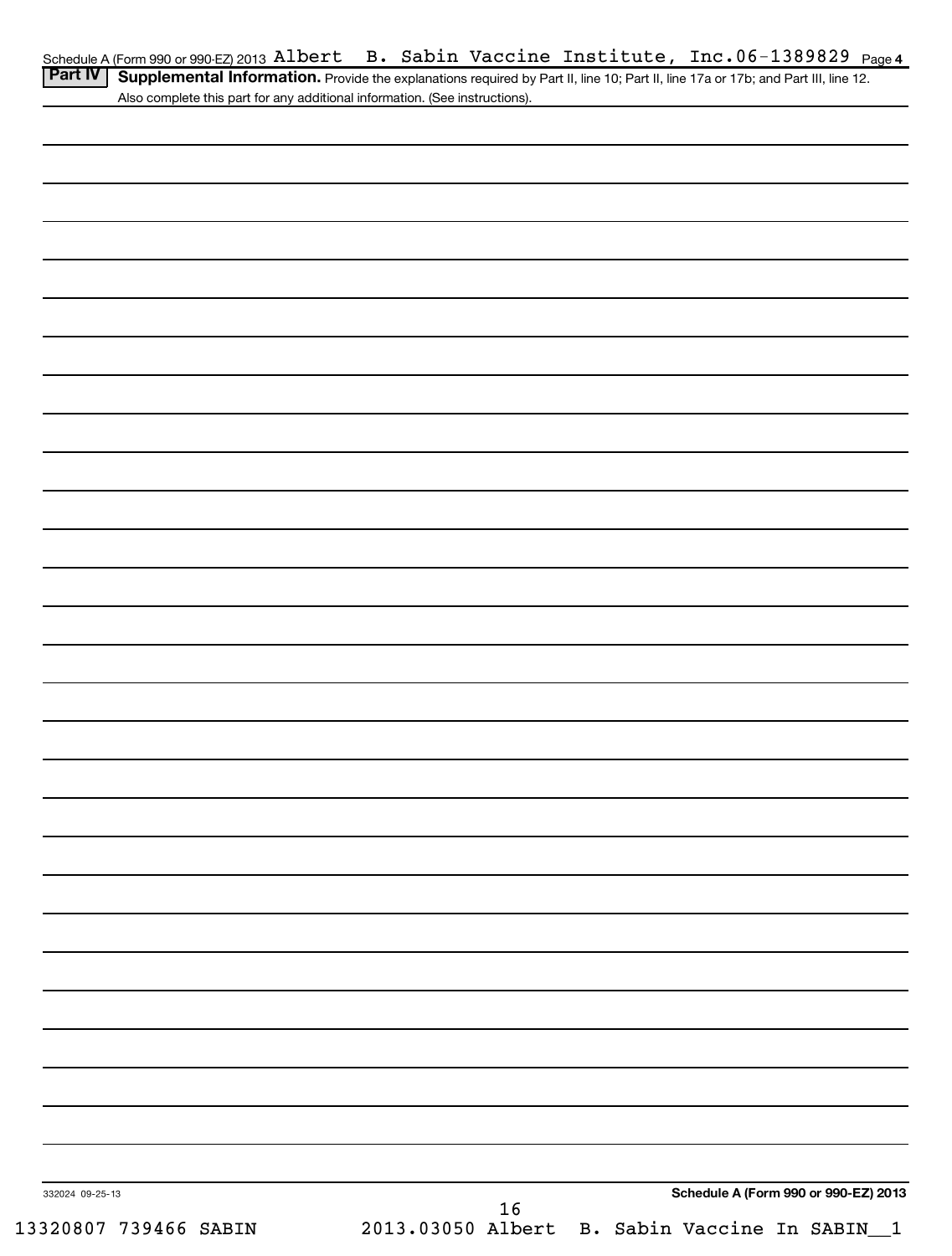|  |  | ** PUBLIC DISCLOSURE COPY ** |  |  |
|--|--|------------------------------|--|--|
|--|--|------------------------------|--|--|

| <b>Schedule B</b><br>(Form 990, 990-EZ.<br>or 990-PF) |
|-------------------------------------------------------|
| Department of the Treasury                            |

Department of the Treasury Internal Revenue Service

# **Schedule of Contributors**

**or 990-PF) | Attach to Form 990, Form 990-EZ, or Form 990-PF. | Information about Schedule B (Form 990, 990-EZ, or 990-PF) and its instructions is at** <sub>www.irs.gov/form990  $\cdot$ </sub>

OMB No. 1545-0047 **2013**

**Name of the organization Employer identification number**

|  |  | A1h |  |
|--|--|-----|--|

|  |  | ert B. Sabin Vaccine Institute, Inc. | 06-1389829 |
|--|--|--------------------------------------|------------|

**Organization type** (check one):

| Filers of:         | Section:                                                                  |
|--------------------|---------------------------------------------------------------------------|
| Form 990 or 990-EZ | $\lfloor \underline{X} \rfloor$ 501(c)( 3) (enter number) organization    |
|                    | 4947(a)(1) nonexempt charitable trust not treated as a private foundation |
|                    | 527 political organization                                                |
| Form 990-PF        | 501(c)(3) exempt private foundation                                       |
|                    | 4947(a)(1) nonexempt charitable trust treated as a private foundation     |
|                    | 501(c)(3) taxable private foundation                                      |

Check if your organization is covered by the General Rule or a Special Rule. **Note.**  Only a section 501(c)(7), (8), or (10) organization can check boxes for both the General Rule and a Special Rule. See instructions.

#### **General Rule**

For an organization filing Form 990, 990-EZ, or 990-PF that received, during the year, \$5,000 or more (in money or property) from any one contributor. Complete Parts I and II.  $\left\vert \cdot\right\vert$ 

#### **Special Rules**

509(a)(1) and 170(b)(1)(A)(vi) and received from any one contributor, during the year, a contribution of the greater of (1**)** \$5,000 or (**2**) 2%  $\boxed{\textbf{X}}$  For a section 501(c)(3) organization filing Form 990 or 990-EZ that met the 33 1/3% support test of the regulations under sections of the amount on (i) Form 990, Part VIII, line 1h, or (ii) Form 990-EZ, line 1. Complete Parts I and II.

total contributions of more than \$1,000 for use exclusively for religious, charitable, scientific, literary, or educational purposes, or For a section 501(c)(7), (8), or (10) organization filing Form 990 or 990-EZ that received from any one contributor, during the year, the prevention of cruelty to children or animals. Complete Parts I, II, and III.  $\left\vert \cdot\right\vert$ 

purpose. Do not complete any of the parts unless the General Rule applies to this organization because it received nonexclusively contributions for use exclusively for religious, charitable, etc., purposes, but these contributions did not total to more than \$1,000. If this box is checked, enter here the total contributions that were received during the year for an exclusively religious, charitable, etc., For a section 501(c)(7), (8), or (10) organization filing Form 990 or 990-EZ that received from any one contributor, during the year, religious, charitable, etc., contributions of \$5,000 or more during the year  $\Box$   $\Box$   $\Box$   $\Box$  $\left\vert \cdot\right\vert$ 

**Caution.** An organization that is not covered by the General Rule and/or the Special Rules does not file Schedule B (Form 990, 990-EZ, or 990-PF),  **must** but it answer "No" on Part IV, line 2, of its Form 990; or check the box on line H of its Form 990-EZ or on its Form 990-PF, Part I, line 2, to certify that it does not meet the filing requirements of Schedule B (Form 990, 990-EZ, or 990-PF).

LHA For Paperwork Reduction Act Notice, see the Instructions for Form 990, 990-EZ, or 990-PF. Schedule B (Form 990, 990-EZ, or 990-PF) (2013)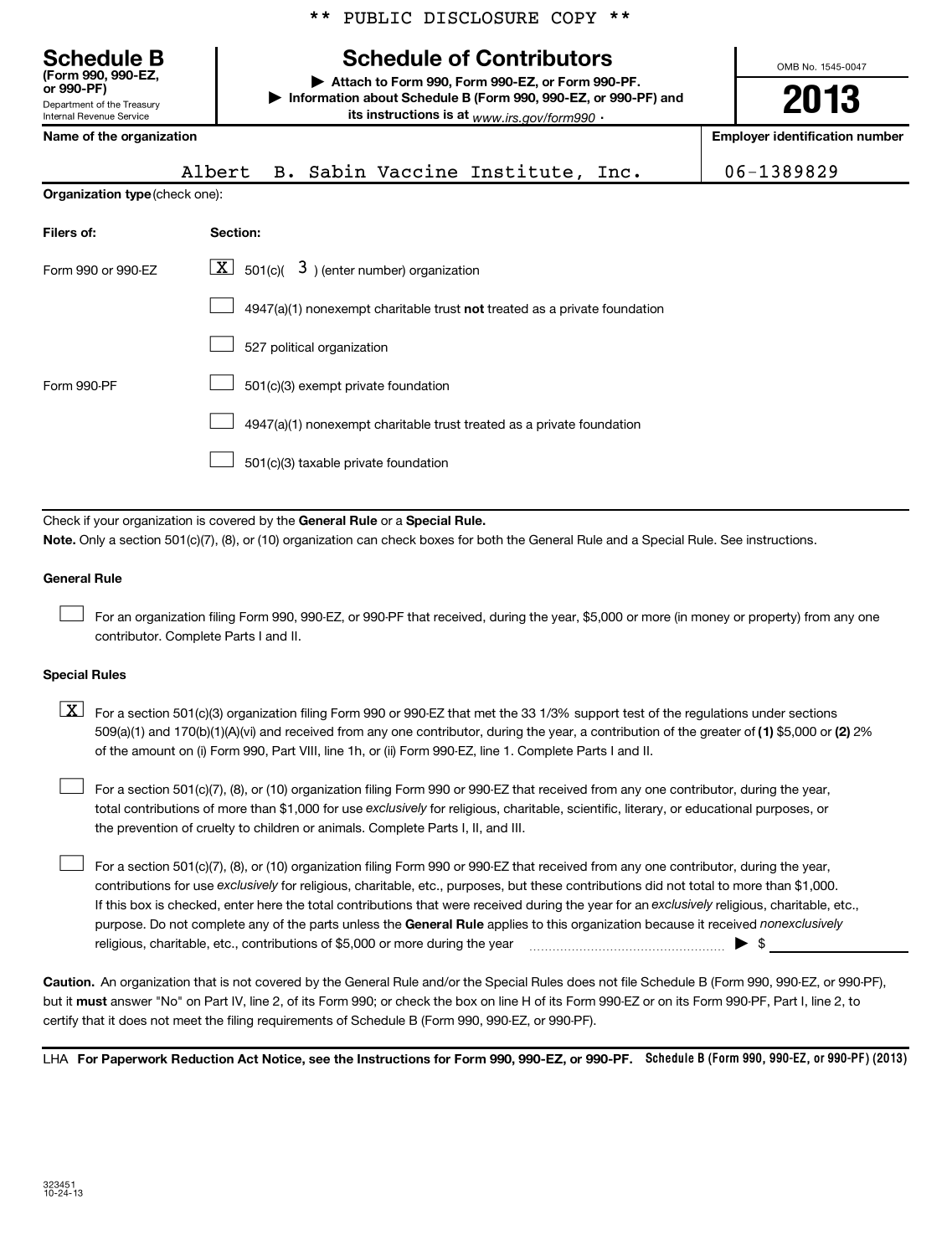**Name of organization Employer identification number**

# Albert B. Sabin Vaccine Institute, Inc. | 06-1389829

323452 10-24-13 **Schedule B (Form 990, 990-EZ, or 990-PF) (2013) (a) No. (b) Name, address, and ZIP + 4 (c) Total contributions (d) Type of contribution Person Payroll Noncash (a) No. (b) Name, address, and ZIP + 4 (c) Total contributions (d) Type of contribution Person Payroll Noncash (a) No. (b) Name, address, and ZIP + 4 (c) Total contributions (d) Type of contribution Person Payroll Noncash (a) No. (b) Name, address, and ZIP + 4 (c) Total contributions (d) Type of contribution Person Payroll Noncash (a) No. (b) Name, address, and ZIP + 4 (c) Total contributions (d) Type of contribution Person Payroll Noncash (a) No. (b) Name, address, and ZIP + 4 (c) Total contributions (d) Type of contribution Person Payroll Noncash** Part I Contributors (see instructions). Use duplicate copies of Part I if additional space is needed. \$ (Complete Part II for noncash contributions.) \$ (Complete Part II for noncash contributions.) \$ (Complete Part II for noncash contributions.) \$ (Complete Part II for noncash contributions.) \$ (Complete Part II for noncash contributions.)  $$$ (Complete Part II for noncash contributions.)  $\overline{X}$  $\Box$  $\Box$  $\lfloor x \rfloor$  $\Box$  $\Box$  $\vert$  X  $\vert$  $\Box$  $\Box$  $\overline{X}$  $\Box$  $\Box$  $\lfloor x \rfloor$  $\Box$  $\Box$  $\vert$  X  $\vert$  $\Box$  $\Box$ 1 X 8,569,244.  $2$  Person  $\overline{\text{X}}$ 3,449,147. 3 X 1,251,191.  $\begin{array}{|c|c|c|c|c|}\hline \text{4} & \text{Person} & \text{X} \ \hline \end{array}$ 1,046,434. 5 X 2,163,193.  $\overline{6}$  Person  $\overline{X}$ 1,049,961. 18

13320807 739466 SABIN 2013.03050 Albert B. Sabin Vaccine In SABIN\_\_1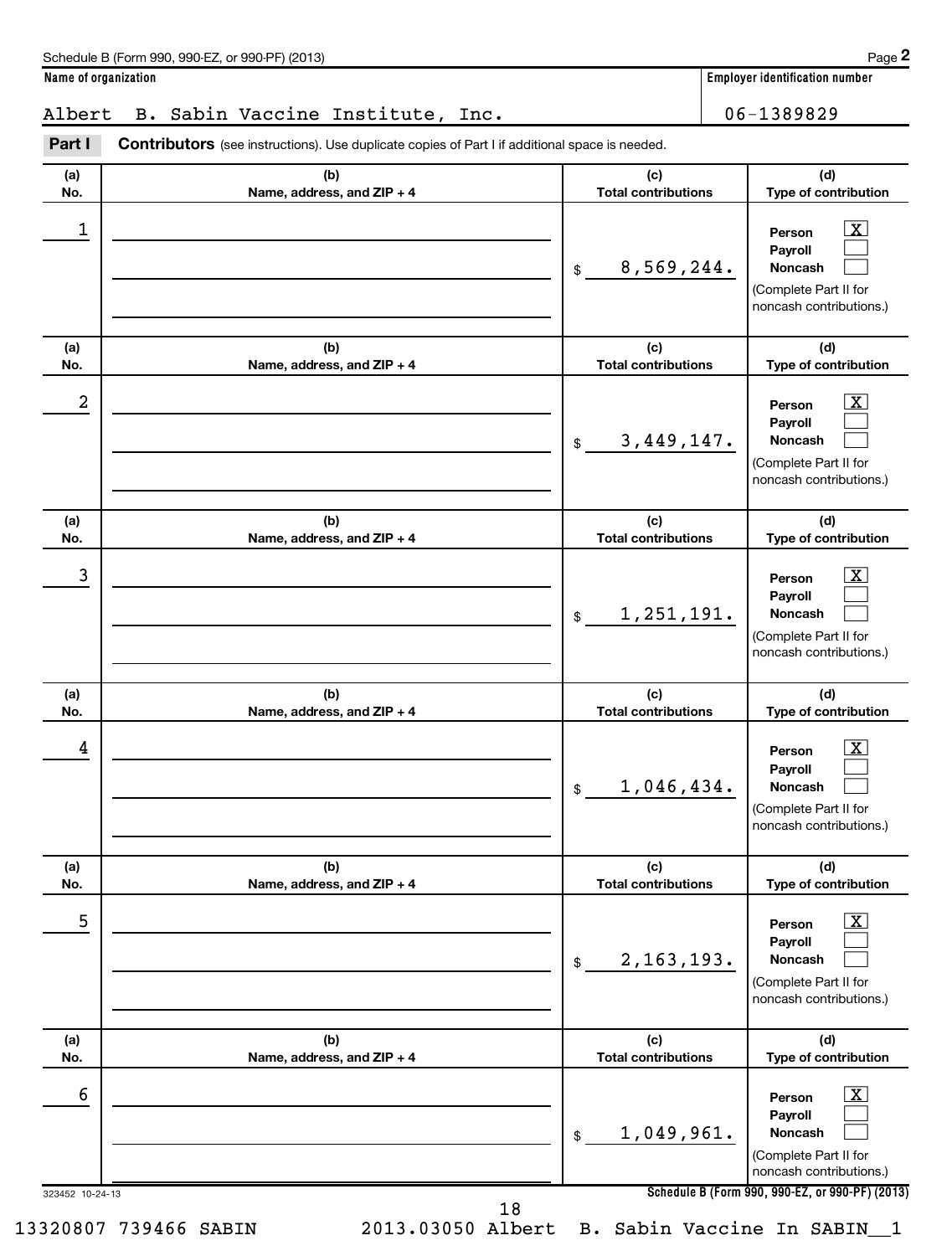| Schedule B (Form 990, 990-EZ, or 990-PF) (2013) | Page |
|-------------------------------------------------|------|
|-------------------------------------------------|------|

**Name of organization Employer identification number**

# Albert B. Sabin Vaccine Institute, Inc. | 06-1389829

323452 10-24-13 **Schedule B (Form 990, 990-EZ, or 990-PF) (2013) (a) No. (b) Name, address, and ZIP + 4 (c) Total contributions (d) Type of contribution Person Payroll Noncash (a) No. (b) Name, address, and ZIP + 4 (c) Total contributions (d) Type of contribution Person Payroll Noncash (a) No. (b) Name, address, and ZIP + 4 (c) Total contributions (d) Type of contribution Person Payroll Noncash (a) No. (b) Name, address, and ZIP + 4 (c) Total contributions (d) Type of contribution Person Payroll Noncash (a) No. (b) Name, address, and ZIP + 4 (c) Total contributions (d) Type of contribution Person Payroll Noncash (a) No. (b) Name, address, and ZIP + 4 (c) Total contributions (d) Type of contribution Person Payroll Noncash** Part I Contributors (see instructions). Use duplicate copies of Part I if additional space is needed. \$ (Complete Part II for noncash contributions.) \$ (Complete Part II for noncash contributions.) \$ (Complete Part II for noncash contributions.) \$ (Complete Part II for noncash contributions.) \$ (Complete Part II for noncash contributions.) \$ (Complete Part II for noncash contributions.)  $\overline{\mathbf{x}}$  $\Box$  $\Box$  $\boxed{\textbf{X}}$  $\Box$  $\Box$  $\Box$  $\Box$  $\Box$  $\Box$  $\Box$  $\Box$  $\Box$  $\Box$  $\Box$  $\Box$  $\Box$  $\Box$  $7$   $|$  Person  $\overline{\text{X}}$ 471,300.  $8$  Person  $\overline{\text{X}}$ 468,118. 13320807 739466 SABIN 2013.03050 Albert B. Sabin Vaccine In SABIN\_\_1 19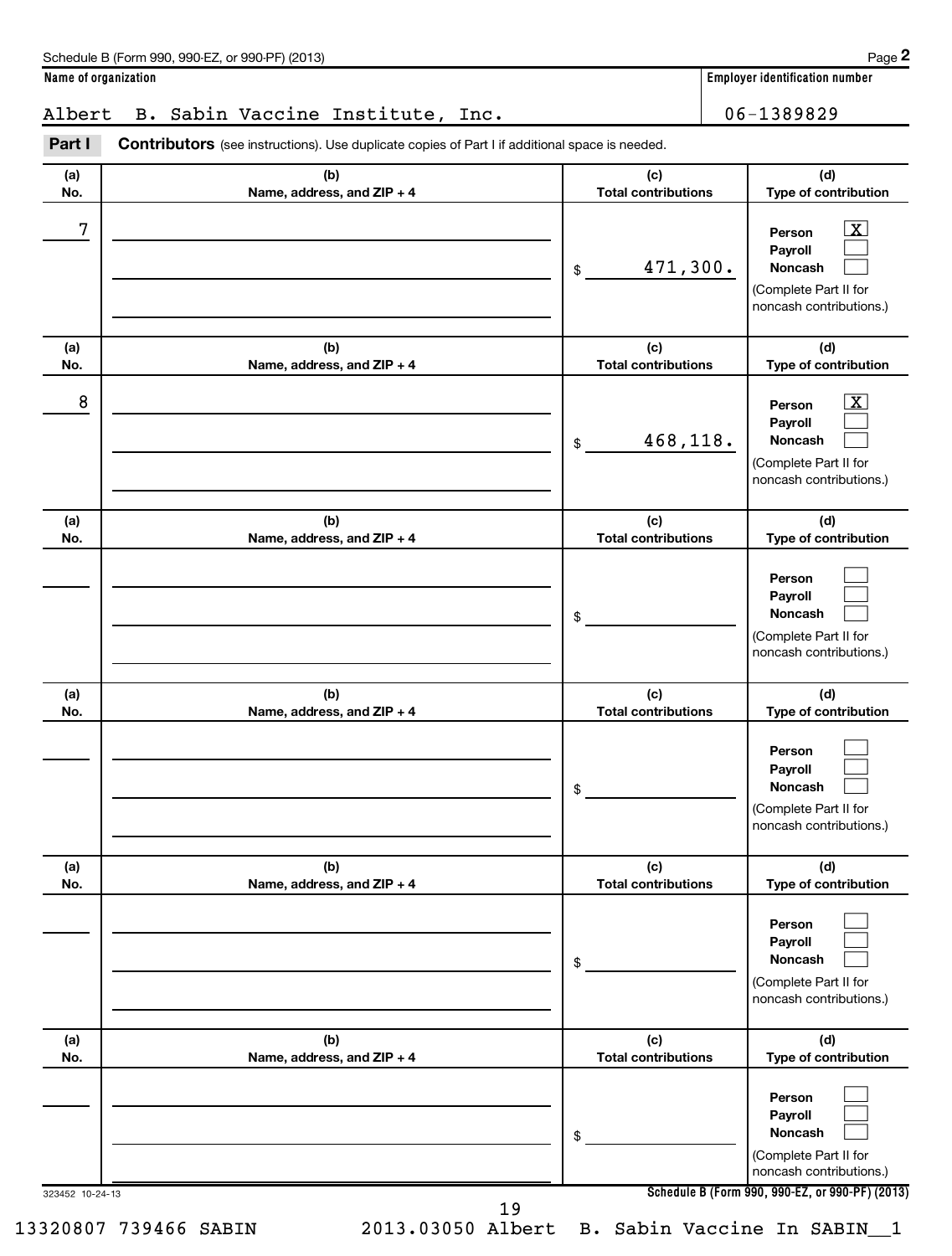|                              | Schedule B (Form 990, 990-EZ, or 990-PF) (2013)                                                            |                                                       | Page 3                                |
|------------------------------|------------------------------------------------------------------------------------------------------------|-------------------------------------------------------|---------------------------------------|
| Name of organization         |                                                                                                            |                                                       | <b>Employer identification number</b> |
| Albert                       | B. Sabin Vaccine Institute, Inc.                                                                           |                                                       | 06-1389829                            |
| Part II                      | <b>Noncash Property</b> (see instructions). Use duplicate copies of Part II if additional space is needed. |                                                       |                                       |
| (a)<br>No.<br>from<br>Part I | (b)<br>Description of noncash property given                                                               | (c)<br><b>FMV</b> (or estimate)<br>(see instructions) | (d)<br>Date received                  |
|                              |                                                                                                            | \$.                                                   |                                       |
| (a)<br>No.                   | (b)                                                                                                        | (c)<br><b>FMV</b> (or estimate)                       | (d)                                   |

|                              |                                              | \$                                             |                                                 |
|------------------------------|----------------------------------------------|------------------------------------------------|-------------------------------------------------|
|                              |                                              |                                                |                                                 |
| (a)<br>No.<br>from<br>Part I | (b)<br>Description of noncash property given | (c)<br>FMV (or estimate)<br>(see instructions) | (d)<br>Date received                            |
|                              |                                              |                                                |                                                 |
|                              |                                              |                                                |                                                 |
|                              |                                              | \$                                             |                                                 |
| (a)<br>No.<br>from<br>Part I | (b)<br>Description of noncash property given | (c)<br>FMV (or estimate)<br>(see instructions) | (d)<br>Date received                            |
|                              |                                              |                                                |                                                 |
|                              |                                              |                                                |                                                 |
|                              |                                              | \$                                             |                                                 |
| (a)                          |                                              | (c)                                            |                                                 |
| No.<br>from<br>Part I        | (b)<br>Description of noncash property given | FMV (or estimate)<br>(see instructions)        | (d)<br>Date received                            |
|                              |                                              |                                                |                                                 |
|                              |                                              |                                                |                                                 |
|                              |                                              | \$                                             |                                                 |
| (a)                          |                                              | (c)                                            |                                                 |
| No.<br>from<br>Part I        | (b)<br>Description of noncash property given | FMV (or estimate)<br>(see instructions)        | (d)<br>Date received                            |
|                              |                                              |                                                |                                                 |
|                              |                                              |                                                |                                                 |
|                              |                                              | \$                                             |                                                 |
| (a)<br>No.                   |                                              | (c)                                            |                                                 |
| from<br>Part I               | (b)<br>Description of noncash property given | FMV (or estimate)<br>(see instructions)        | (d)<br>Date received                            |
|                              |                                              |                                                |                                                 |
|                              |                                              |                                                |                                                 |
| 323453 10-24-13              |                                              | \$                                             | Schedule B (Form 990, 990-EZ, or 990-PF) (2013) |
|                              | 20                                           |                                                |                                                 |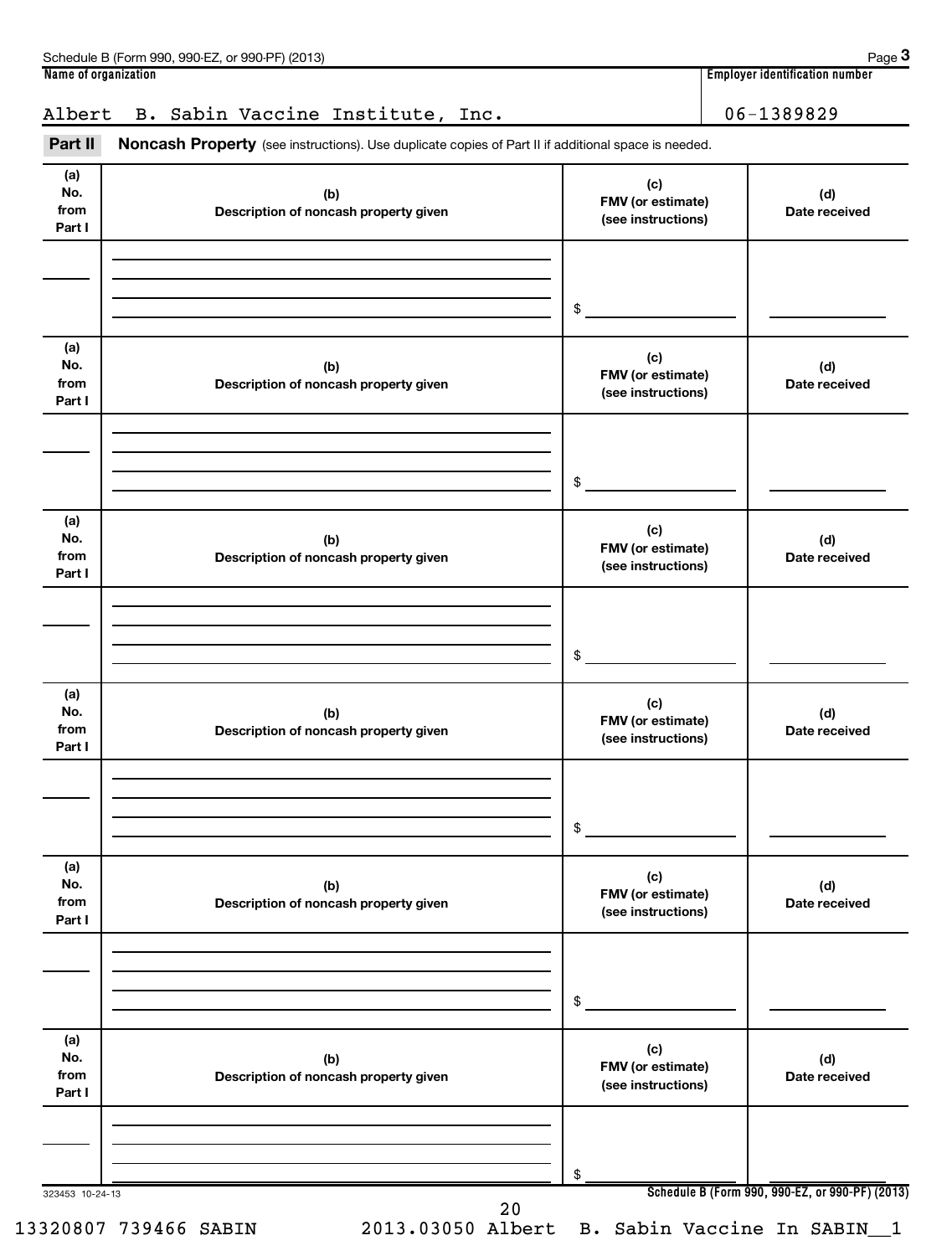| Part III                  | the total of exclusively religious, charitable, etc., contributions of $$1,000$ or less for the year. (Enter this information once.) $\triangleright$ \$<br>Use duplicate copies of Part III if additional space is needed. |                      | B. Sabin Vaccine Institute, Inc. $06-1389829$<br>Exclusively religious, charitable, etc., individual contributions to section 501(c)(7), (8), or (10) organizations that total more than \$1,000 for the year. Complete columns ( |  |  |  |
|---------------------------|-----------------------------------------------------------------------------------------------------------------------------------------------------------------------------------------------------------------------------|----------------------|-----------------------------------------------------------------------------------------------------------------------------------------------------------------------------------------------------------------------------------|--|--|--|
| (a) No.<br>from<br>Part I | (b) Purpose of gift                                                                                                                                                                                                         | (c) Use of gift      | (d) Description of how gift is held                                                                                                                                                                                               |  |  |  |
|                           | Transferee's name, address, and ZIP + 4                                                                                                                                                                                     | (e) Transfer of gift | Relationship of transferor to transferee                                                                                                                                                                                          |  |  |  |
| (a) No.<br>from<br>Part I | (b) Purpose of gift                                                                                                                                                                                                         | (c) Use of gift      | (d) Description of how gift is held                                                                                                                                                                                               |  |  |  |
|                           | Transferee's name, address, and ZIP + 4                                                                                                                                                                                     | (e) Transfer of gift | Relationship of transferor to transferee                                                                                                                                                                                          |  |  |  |
| (a) No.<br>from<br>Part I | (b) Purpose of gift                                                                                                                                                                                                         | (c) Use of gift      | (d) Description of how gift is held                                                                                                                                                                                               |  |  |  |
|                           | Transferee's name, address, and ZIP + 4                                                                                                                                                                                     | (e) Transfer of gift | Relationship of transferor to transferee                                                                                                                                                                                          |  |  |  |
|                           |                                                                                                                                                                                                                             |                      |                                                                                                                                                                                                                                   |  |  |  |
| (a) No.<br>from<br>Part I | (b) Purpose of gift                                                                                                                                                                                                         | (c) Use of gift      | (d) Description of how gift is held                                                                                                                                                                                               |  |  |  |
|                           |                                                                                                                                                                                                                             | (e) Transfer of gift |                                                                                                                                                                                                                                   |  |  |  |
|                           | Transferee's name, address, and ZIP + 4                                                                                                                                                                                     |                      | Relationship of transferor to transferee                                                                                                                                                                                          |  |  |  |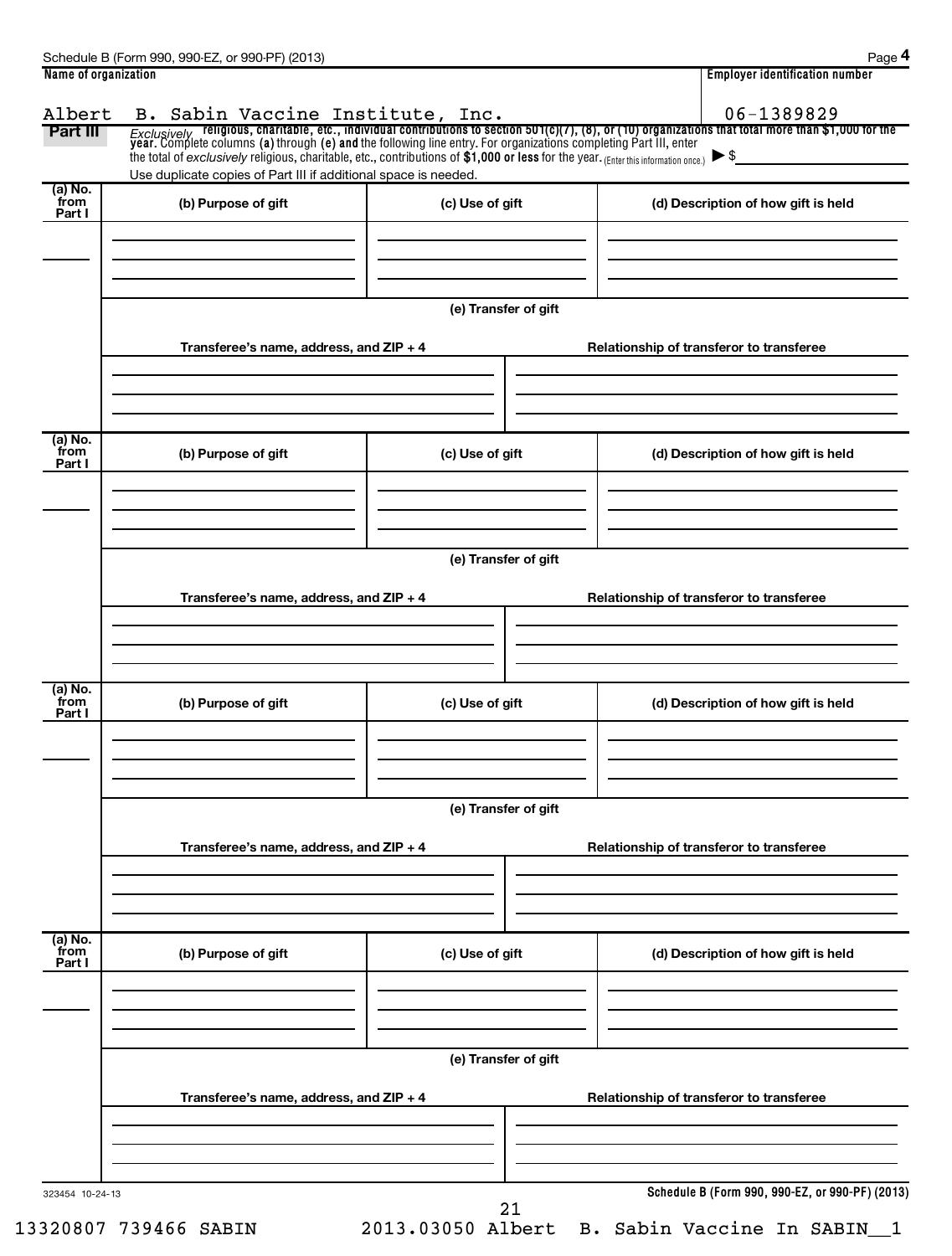| <b>SCHEDULE C</b>                                                  | <b>Political Campaign and Lobbying Activities</b>                                                                                                                                                                                                                                                |                                         |                            |                          | OMB No. 1545-0047                                |
|--------------------------------------------------------------------|--------------------------------------------------------------------------------------------------------------------------------------------------------------------------------------------------------------------------------------------------------------------------------------------------|-----------------------------------------|----------------------------|--------------------------|--------------------------------------------------|
| (Form 990 or 990-EZ)                                               | For Organizations Exempt From Income Tax Under section 501(c) and section 527                                                                                                                                                                                                                    |                                         |                            |                          |                                                  |
|                                                                    | Complete if the organization is described below.<br>Attach to Form 990 or Form 990-EZ.                                                                                                                                                                                                           |                                         |                            |                          |                                                  |
| Department of the Treasury<br>Internal Revenue Service             | See separate instructions. Information about Schedule C (Form 990 or 990-EZ) and its                                                                                                                                                                                                             | instructions is at www.irs.gov/form990. |                            |                          | <b>Open to Public</b><br><b>Inspection</b>       |
|                                                                    | If the organization answered "Yes," to Form 990, Part IV, line 3, or Form 990-EZ, Part V, line 46 (Political Campaign Activities), then                                                                                                                                                          |                                         |                            |                          |                                                  |
|                                                                    | • Section 501(c)(3) organizations: Complete Parts I-A and B. Do not complete Part I-C.                                                                                                                                                                                                           |                                         |                            |                          |                                                  |
|                                                                    | • Section 501(c) (other than section 501(c)(3)) organizations: Complete Parts I-A and C below. Do not complete Part I-B.                                                                                                                                                                         |                                         |                            |                          |                                                  |
| • Section 527 organizations: Complete Part I-A only.               |                                                                                                                                                                                                                                                                                                  |                                         |                            |                          |                                                  |
|                                                                    | If the organization answered "Yes," to Form 990, Part IV, line 4, or Form 990-EZ, Part VI, line 47 (Lobbying Activities), then<br>● Section 501(c)(3) organizations that have filed Form 5768 (election under section 501(h)): Complete Part II-A. Do not complete Part II-B.                    |                                         |                            |                          |                                                  |
|                                                                    | • Section 501(c)(3) organizations that have NOT filed Form 5768 (election under section 501(h)): Complete Part II-B. Do not complete Part II-A.                                                                                                                                                  |                                         |                            |                          |                                                  |
|                                                                    | If the organization answered "Yes," to Form 990, Part IV, line 5 (Proxy Tax) or Form 990-EZ, Part V, line 35c (Proxy Tax), then                                                                                                                                                                  |                                         |                            |                          |                                                  |
| • Section 501(c)(4), (5), or (6) organizations: Complete Part III. |                                                                                                                                                                                                                                                                                                  |                                         |                            |                          |                                                  |
| Name of organization                                               |                                                                                                                                                                                                                                                                                                  |                                         |                            |                          | <b>Employer identification number</b>            |
|                                                                    | Albert B. Sabin Vaccine Institute, Inc.                                                                                                                                                                                                                                                          |                                         |                            |                          | 06-1389829                                       |
| Part I-A                                                           | Complete if the organization is exempt under section 501(c) or is a section 527 organization.                                                                                                                                                                                                    |                                         |                            |                          |                                                  |
|                                                                    |                                                                                                                                                                                                                                                                                                  |                                         |                            |                          |                                                  |
|                                                                    | 1 Provide a description of the organization's direct and indirect political campaign activities in Part IV.                                                                                                                                                                                      |                                         |                            |                          |                                                  |
|                                                                    | 2 Political expenditures manufacture content and content and content and content and content and content and content and content and content and content and content and content and content and content and content and conte                                                                   |                                         |                            | $\blacktriangleright$ \$ |                                                  |
|                                                                    | 3 Volunteer hours <b>construction of the construction of the construction of the construction</b> of the construction of the construction of the construction of the construction of the construction of the construction of the co                                                              |                                         |                            |                          |                                                  |
| Part I-B                                                           | Complete if the organization is exempt under section 501(c)(3).                                                                                                                                                                                                                                  |                                         |                            |                          |                                                  |
|                                                                    |                                                                                                                                                                                                                                                                                                  |                                         |                            | $\blacktriangleright$ \$ |                                                  |
|                                                                    |                                                                                                                                                                                                                                                                                                  |                                         |                            |                          |                                                  |
| з                                                                  |                                                                                                                                                                                                                                                                                                  |                                         |                            |                          | Yes<br>No                                        |
| 4a Was a correction made?                                          |                                                                                                                                                                                                                                                                                                  |                                         |                            |                          | Yes<br>No                                        |
| <b>b</b> If "Yes," describe in Part IV.                            |                                                                                                                                                                                                                                                                                                  |                                         |                            |                          |                                                  |
| Part I-CI                                                          | Complete if the organization is exempt under section 501(c), except section 501(c)(3).                                                                                                                                                                                                           |                                         |                            |                          |                                                  |
|                                                                    | 1 Enter the amount directly expended by the filing organization for section 527 exempt function activities                                                                                                                                                                                       |                                         |                            | >                        |                                                  |
|                                                                    | 2 Enter the amount of the filing organization's funds contributed to other organizations for section 527                                                                                                                                                                                         |                                         |                            |                          |                                                  |
| exempt function activities                                         |                                                                                                                                                                                                                                                                                                  |                                         |                            | $\blacktriangleright$ \$ |                                                  |
|                                                                    | 3 Total exempt function expenditures. Add lines 1 and 2. Enter here and on Form 1120-POL,                                                                                                                                                                                                        |                                         |                            |                          |                                                  |
| line 17b                                                           |                                                                                                                                                                                                                                                                                                  |                                         |                            | $\blacktriangleright$ \$ |                                                  |
|                                                                    |                                                                                                                                                                                                                                                                                                  |                                         |                            |                          | Yes<br>No                                        |
|                                                                    | 5 Enter the names, addresses and employer identification number (EIN) of all section 527 political organizations to which the filing organization<br>made payments. For each organization listed, enter the amount paid from the filing organization's funds. Also enter the amount of political |                                         |                            |                          |                                                  |
|                                                                    | contributions received that were promptly and directly delivered to a separate political organization, such as a separate segregated fund or a                                                                                                                                                   |                                         |                            |                          |                                                  |
|                                                                    | political action committee (PAC). If additional space is needed, provide information in Part IV.                                                                                                                                                                                                 |                                         |                            |                          |                                                  |
| (a) Name                                                           | (b) Address                                                                                                                                                                                                                                                                                      | (c) EIN                                 | (d) Amount paid from       |                          | (e) Amount of political                          |
|                                                                    |                                                                                                                                                                                                                                                                                                  |                                         | filing organization's      |                          | contributions received and                       |
|                                                                    |                                                                                                                                                                                                                                                                                                  |                                         | funds. If none, enter -0-. |                          | promptly and directly<br>delivered to a separate |
|                                                                    |                                                                                                                                                                                                                                                                                                  |                                         |                            |                          | political organization.                          |
|                                                                    |                                                                                                                                                                                                                                                                                                  |                                         |                            |                          | If none, enter -0-.                              |
|                                                                    |                                                                                                                                                                                                                                                                                                  |                                         |                            |                          |                                                  |
|                                                                    |                                                                                                                                                                                                                                                                                                  |                                         |                            |                          |                                                  |
|                                                                    |                                                                                                                                                                                                                                                                                                  |                                         |                            |                          |                                                  |
|                                                                    |                                                                                                                                                                                                                                                                                                  |                                         |                            |                          |                                                  |
|                                                                    |                                                                                                                                                                                                                                                                                                  |                                         |                            |                          |                                                  |
|                                                                    |                                                                                                                                                                                                                                                                                                  |                                         |                            |                          |                                                  |
|                                                                    |                                                                                                                                                                                                                                                                                                  |                                         |                            |                          |                                                  |
|                                                                    |                                                                                                                                                                                                                                                                                                  |                                         |                            |                          |                                                  |
|                                                                    |                                                                                                                                                                                                                                                                                                  |                                         |                            |                          |                                                  |
|                                                                    |                                                                                                                                                                                                                                                                                                  |                                         |                            |                          |                                                  |
|                                                                    |                                                                                                                                                                                                                                                                                                  |                                         |                            |                          |                                                  |
| LHA                                                                | For Paperwork Reduction Act Notice, see the Instructions for Form 990 or 990-EZ.                                                                                                                                                                                                                 |                                         |                            |                          | Schedule C (Form 990 or 990-EZ) 2013             |

| 332041  |
|---------|
| 1-08-13 |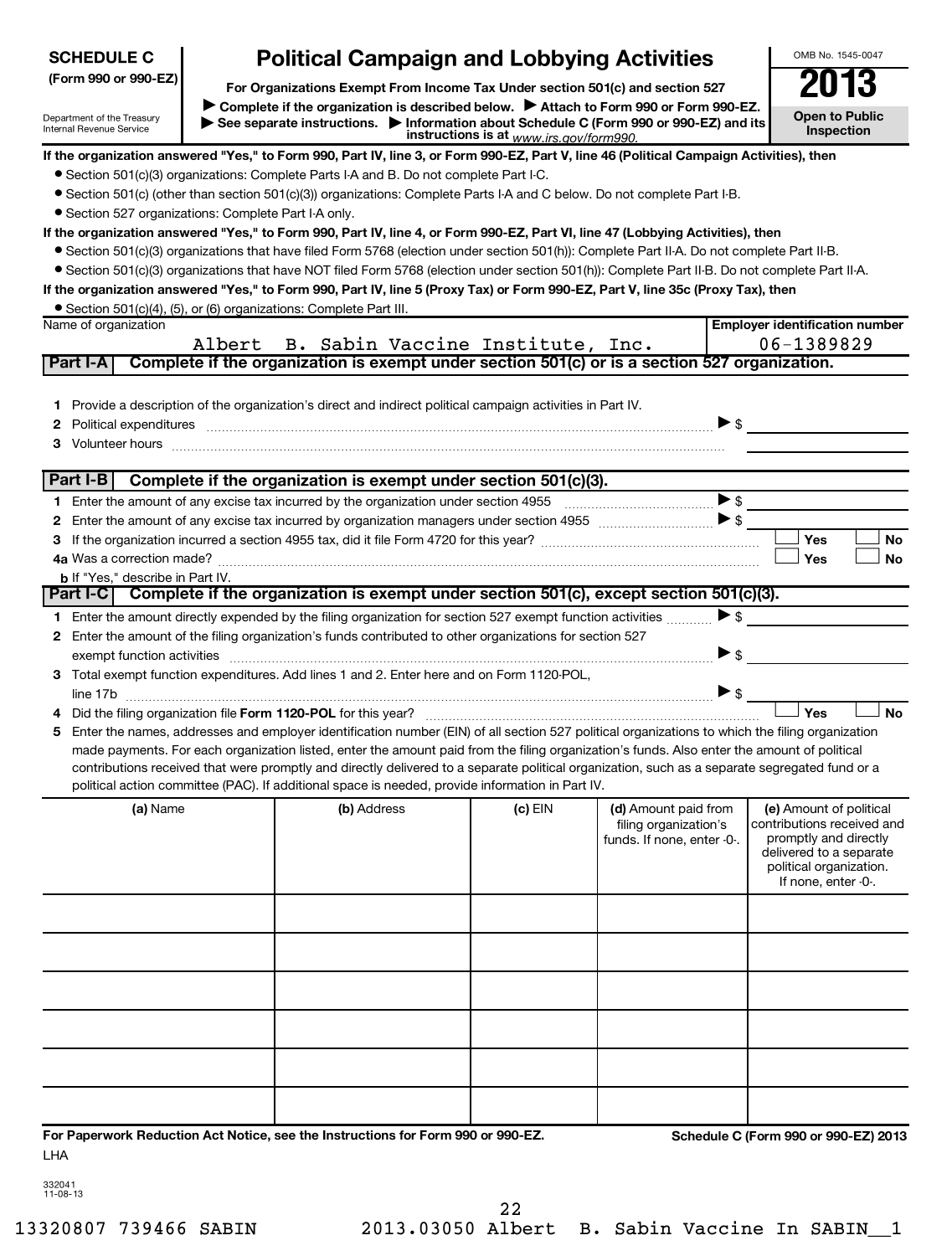| Schedule C (Form 990 or 990-EZ) 2013 Albert B. Sabin Vaccine Institute, Inc 06-1389829 Page 2<br>Complete if the organization is exempt under section 501(c)(3) and filed Form 5768<br>Part II-A<br>(election under section 501(h)). |                                        |                                                                                  |                                                                                                                                                                            |                                        |                                      |
|--------------------------------------------------------------------------------------------------------------------------------------------------------------------------------------------------------------------------------------|----------------------------------------|----------------------------------------------------------------------------------|----------------------------------------------------------------------------------------------------------------------------------------------------------------------------|----------------------------------------|--------------------------------------|
| A Check $\blacktriangleright$                                                                                                                                                                                                        |                                        |                                                                                  | if the filing organization belongs to an affiliated group (and list in Part IV each affiliated group member's name, address, EIN,                                          |                                        |                                      |
| expenses, and share of excess lobbying expenditures).                                                                                                                                                                                |                                        |                                                                                  |                                                                                                                                                                            |                                        |                                      |
| <b>B</b> Check $\blacktriangleright$                                                                                                                                                                                                 |                                        | if the filing organization checked box A and "limited control" provisions apply. |                                                                                                                                                                            |                                        |                                      |
|                                                                                                                                                                                                                                      | <b>Limits on Lobbying Expenditures</b> | (The term "expenditures" means amounts paid or incurred.)                        |                                                                                                                                                                            | (a) Filing<br>organization's<br>totals | (b) Affiliated group<br>totals       |
| <b>1a</b> Total lobbying expenditures to influence public opinion (grass roots lobbying)                                                                                                                                             |                                        |                                                                                  |                                                                                                                                                                            | 719.                                   |                                      |
| <b>b</b> Total lobbying expenditures to influence a legislative body (direct lobbying) <i>manumumumum</i>                                                                                                                            | 1,411.                                 |                                                                                  |                                                                                                                                                                            |                                        |                                      |
|                                                                                                                                                                                                                                      |                                        |                                                                                  |                                                                                                                                                                            | 2,130.                                 |                                      |
| d Other exempt purpose expenditures                                                                                                                                                                                                  |                                        |                                                                                  |                                                                                                                                                                            | 22,495,318.                            |                                      |
|                                                                                                                                                                                                                                      |                                        |                                                                                  |                                                                                                                                                                            | 22,497,448.                            |                                      |
| f Lobbying nontaxable amount. Enter the amount from the following table in both columns.                                                                                                                                             |                                        |                                                                                  |                                                                                                                                                                            | 1,000,000.                             |                                      |
| If the amount on line 1e, column $(a)$ or $(b)$ is:                                                                                                                                                                                  |                                        | The lobbying nontaxable amount is:                                               |                                                                                                                                                                            |                                        |                                      |
| Not over \$500,000                                                                                                                                                                                                                   |                                        | 20% of the amount on line 1e.                                                    |                                                                                                                                                                            |                                        |                                      |
| Over \$500,000 but not over \$1,000,000                                                                                                                                                                                              |                                        | \$100,000 plus 15% of the excess over \$500,000.                                 |                                                                                                                                                                            |                                        |                                      |
| Over \$1,000,000 but not over \$1,500,000                                                                                                                                                                                            |                                        |                                                                                  | \$175,000 plus 10% of the excess over \$1,000,000.                                                                                                                         |                                        |                                      |
| Over \$1,500,000 but not over \$17,000,000                                                                                                                                                                                           |                                        | \$225,000 plus 5% of the excess over \$1,500,000.                                |                                                                                                                                                                            |                                        |                                      |
| Over \$17,000,000                                                                                                                                                                                                                    | \$1,000,000.                           |                                                                                  |                                                                                                                                                                            |                                        |                                      |
|                                                                                                                                                                                                                                      |                                        |                                                                                  |                                                                                                                                                                            | 250,000.                               |                                      |
| g Grassroots nontaxable amount (enter 25% of line 1f)                                                                                                                                                                                |                                        |                                                                                  |                                                                                                                                                                            | 0.                                     |                                      |
| h Subtract line 1g from line 1a. If zero or less, enter -0-                                                                                                                                                                          |                                        |                                                                                  |                                                                                                                                                                            | 0.                                     |                                      |
| i Subtract line 1f from line 1c. If zero or less, enter -0-<br>j If there is an amount other than zero on either line 1h or line 1i, did the organization file Form 4720                                                             |                                        |                                                                                  |                                                                                                                                                                            |                                        |                                      |
| reporting section 4911 tax for this year?                                                                                                                                                                                            |                                        |                                                                                  |                                                                                                                                                                            |                                        | Yes<br>No                            |
|                                                                                                                                                                                                                                      |                                        | 4-Year Averaging Period Under Section 501(h)                                     | (Some organizations that made a section 501(h) election do not have to complete all of the five<br>columns below. See the instructions for lines 2a through 2f on page 4.) |                                        |                                      |
|                                                                                                                                                                                                                                      |                                        |                                                                                  | Lobbying Expenditures During 4-Year Averaging Period                                                                                                                       |                                        |                                      |
| Calendar year<br>(or fiscal year beginning in)                                                                                                                                                                                       | (a) 2010                               | (b) 2011                                                                         | $(c)$ 2012                                                                                                                                                                 | $(d)$ 2013                             | (e) Total                            |
| <b>2a</b> Lobbying nontaxable amount                                                                                                                                                                                                 |                                        |                                                                                  |                                                                                                                                                                            |                                        | $1,000,000.$ $1,000,000.$            |
| <b>b</b> Lobbying ceiling amount<br>(150% of line 2a, column(e))                                                                                                                                                                     |                                        |                                                                                  |                                                                                                                                                                            |                                        | 1,500,000.                           |
| c Total lobbying expenditures                                                                                                                                                                                                        |                                        |                                                                                  |                                                                                                                                                                            | 2,130.                                 | 2,130.                               |
| d Grassroots nontaxable amount                                                                                                                                                                                                       |                                        |                                                                                  |                                                                                                                                                                            | 250,000.                               | 250,000.                             |
| e Grassroots ceiling amount<br>(150% of line 2d, column (e))                                                                                                                                                                         |                                        |                                                                                  |                                                                                                                                                                            |                                        | 375,000.                             |
| f Grassroots lobbying expenditures                                                                                                                                                                                                   |                                        |                                                                                  |                                                                                                                                                                            | 719.                                   | 719.                                 |
|                                                                                                                                                                                                                                      |                                        |                                                                                  |                                                                                                                                                                            |                                        | Schedule C (Form 990 or 990-EZ) 2013 |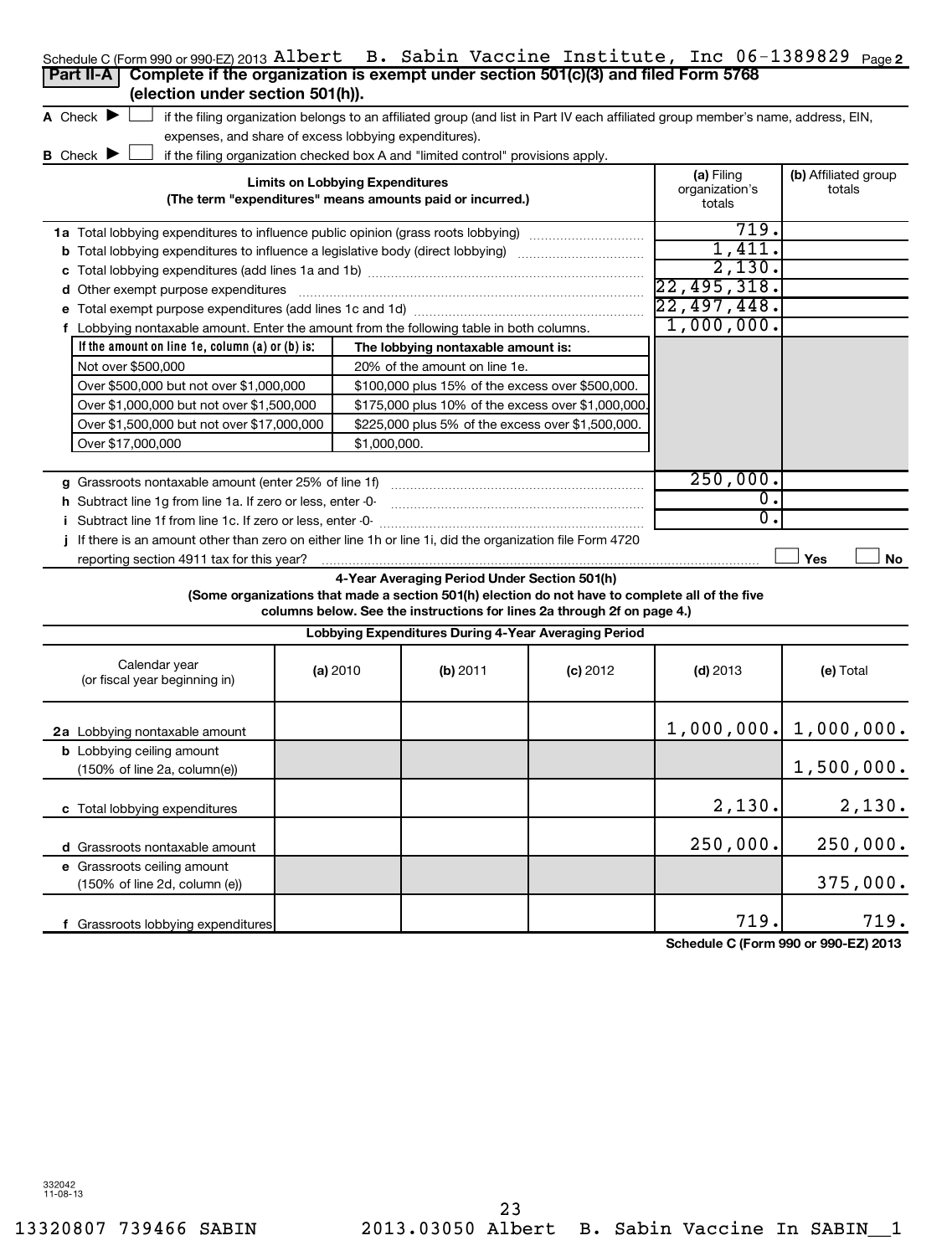#### Schedule C (Form 990 or 990-EZ) 2013 AL**Dert B. SaD1n Vacc1ne Institute, Inc U**b-1389829 <sub>Page</sub> 3 Albert B. Sabin Vaccine Institute, Inc 06-1389829

## **Part II-B Complete if the organization is exempt under section 501(c)(3) and has NOT filed Form 5768 (election under section 501(h)).**

|              | For each "Yes," response to lines 1a through 1i below, provide in Part IV a detailed description                                                                                                                                                                                                                                                                                                                                                                                                                                                                         | (a) |                | (b)    |    |
|--------------|--------------------------------------------------------------------------------------------------------------------------------------------------------------------------------------------------------------------------------------------------------------------------------------------------------------------------------------------------------------------------------------------------------------------------------------------------------------------------------------------------------------------------------------------------------------------------|-----|----------------|--------|----|
|              | of the lobbying activity.                                                                                                                                                                                                                                                                                                                                                                                                                                                                                                                                                | Yes | No             | Amount |    |
| 1            | During the year, did the filing organization attempt to influence foreign, national, state or<br>local legislation, including any attempt to influence public opinion on a legislative matter<br>or referendum, through the use of:                                                                                                                                                                                                                                                                                                                                      |     |                |        |    |
|              | <b>b</b> Paid staff or management (include compensation in expenses reported on lines 1c through 1i)?                                                                                                                                                                                                                                                                                                                                                                                                                                                                    |     |                |        |    |
|              |                                                                                                                                                                                                                                                                                                                                                                                                                                                                                                                                                                          |     |                |        |    |
|              |                                                                                                                                                                                                                                                                                                                                                                                                                                                                                                                                                                          |     |                |        |    |
|              |                                                                                                                                                                                                                                                                                                                                                                                                                                                                                                                                                                          |     |                |        |    |
|              | g Direct contact with legislators, their staffs, government officials, or a legislative body?                                                                                                                                                                                                                                                                                                                                                                                                                                                                            |     |                |        |    |
|              | h Rallies, demonstrations, seminars, conventions, speeches, lectures, or any similar means?<br><i>i</i> Other activities?<br>$\begin{minipage}{0.5\textwidth} \begin{tabular}{ l l l } \hline \multicolumn{1}{ l l l } \hline \multicolumn{1}{ l l } \multicolumn{1}{ l } \multicolumn{1}{ l } \multicolumn{1}{ l } \multicolumn{1}{ l } \multicolumn{1}{ l } \multicolumn{1}{ l } \multicolumn{1}{ l } \multicolumn{1}{ l } \multicolumn{1}{ l } \multicolumn{1}{ l } \multicolumn{1}{ l } \multicolumn{1}{ l } \multicolumn{1}{ l } \multicolumn{1}{ l } \multicolumn$ |     |                |        |    |
|              |                                                                                                                                                                                                                                                                                                                                                                                                                                                                                                                                                                          |     |                |        |    |
|              | 2a Did the activities in line 1 cause the organization to be not described in section 501(c)(3)?                                                                                                                                                                                                                                                                                                                                                                                                                                                                         |     |                |        |    |
|              |                                                                                                                                                                                                                                                                                                                                                                                                                                                                                                                                                                          |     |                |        |    |
|              | c If "Yes," enter the amount of any tax incurred by organization managers under section 4912                                                                                                                                                                                                                                                                                                                                                                                                                                                                             |     |                |        |    |
|              | d If the filing organization incurred a section 4912 tax, did it file Form 4720 for this year?                                                                                                                                                                                                                                                                                                                                                                                                                                                                           |     |                |        |    |
|              | Part III-A Complete if the organization is exempt under section 501(c)(4), section 501(c)(5), or section<br>$501(c)(6)$ .                                                                                                                                                                                                                                                                                                                                                                                                                                                |     |                |        |    |
|              |                                                                                                                                                                                                                                                                                                                                                                                                                                                                                                                                                                          |     |                | Yes    | No |
| 1.           | Were substantially all (90% or more) dues received nondeductible by members? <i>manually all (90% or more</i> ) dues received nondeductible by members?                                                                                                                                                                                                                                                                                                                                                                                                                  |     | $\blacksquare$ |        |    |
| 2            |                                                                                                                                                                                                                                                                                                                                                                                                                                                                                                                                                                          |     | $\overline{2}$ |        |    |
| 3            | Did the organization agree to carry over lobbying and political expenditures from the prior year?                                                                                                                                                                                                                                                                                                                                                                                                                                                                        |     | 3              |        |    |
|              | Part III-B Complete if the organization is exempt under section $501(c)(4)$ , section $501(c)(5)$ , or section<br>501(c)(6) and if either (a) BOTH Part III-A, lines 1 and 2, are answered "No," OR (b) Part III-A, line 3, is<br>answered "Yes."                                                                                                                                                                                                                                                                                                                        |     |                |        |    |
| 1            | Dues, assessments and similar amounts from members [11] matter content and similar amounts from members [11] matter content and similar amounts from members [11] matter content and similar amounts from members [11] matter                                                                                                                                                                                                                                                                                                                                            |     | 1              |        |    |
| $\mathbf{2}$ | Section 162(e) nondeductible lobbying and political expenditures (do not include amounts of political<br>expenses for which the section 527(f) tax was paid).                                                                                                                                                                                                                                                                                                                                                                                                            |     |                |        |    |
|              |                                                                                                                                                                                                                                                                                                                                                                                                                                                                                                                                                                          |     | 2a             |        |    |
|              | b Carryover from last year manufactured and continuum contract to contact the contract of the contract of the contract of the contract of the contract of the contract of the contract of the contract of the contract of the                                                                                                                                                                                                                                                                                                                                            |     | 2 <sub>b</sub> |        |    |
|              |                                                                                                                                                                                                                                                                                                                                                                                                                                                                                                                                                                          |     | 2c             |        |    |
| З            |                                                                                                                                                                                                                                                                                                                                                                                                                                                                                                                                                                          |     | 3              |        |    |
| 4            | If notices were sent and the amount on line 2c exceeds the amount on line 3, what portion of the excess                                                                                                                                                                                                                                                                                                                                                                                                                                                                  |     |                |        |    |
|              | does the organization agree to carryover to the reasonable estimate of nondeductible lobbying and political                                                                                                                                                                                                                                                                                                                                                                                                                                                              |     |                |        |    |
|              |                                                                                                                                                                                                                                                                                                                                                                                                                                                                                                                                                                          |     | 4              |        |    |
| 5.           |                                                                                                                                                                                                                                                                                                                                                                                                                                                                                                                                                                          |     | 5              |        |    |
|              | <b>Part IV</b><br><b>Supplemental Information</b>                                                                                                                                                                                                                                                                                                                                                                                                                                                                                                                        |     |                |        |    |
|              | Provide the descriptions required for Part I-A, line 1; Part I-B, line 4; Part I-C, line 5; Part II-A (affiliated group list); Part II-A, line 2; and Part II-B, line 1.                                                                                                                                                                                                                                                                                                                                                                                                 |     |                |        |    |
|              | Also, complete this part for any additional information.                                                                                                                                                                                                                                                                                                                                                                                                                                                                                                                 |     |                |        |    |

**Schedule C (Form 990 or 990-EZ) 2013**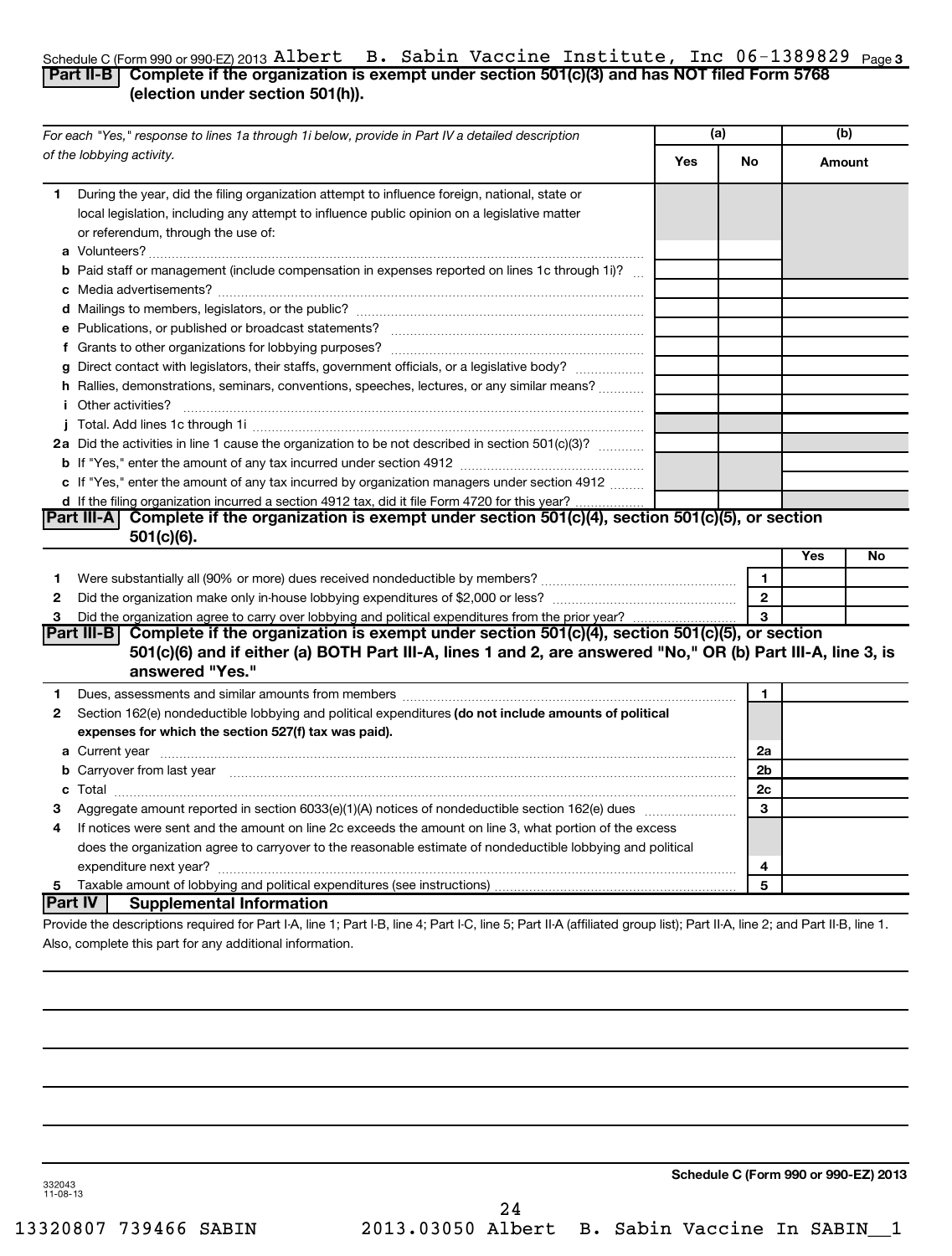|                    | <b>SCHEDULE D</b>                                      | <b>Supplemental Financial Statements</b>                                                                                                                                                                                                                                                                   |                     |                                                     |    | OMB No. 1545-0047                     |
|--------------------|--------------------------------------------------------|------------------------------------------------------------------------------------------------------------------------------------------------------------------------------------------------------------------------------------------------------------------------------------------------------------|---------------------|-----------------------------------------------------|----|---------------------------------------|
|                    | (Form 990)                                             | Complete if the organization answered "Yes," to Form 990,<br>Part IV, line 6, 7, 8, 9, 10, 11a, 11b, 11c, 11d, 11e, 11f, 12a, or 12b.                                                                                                                                                                      |                     |                                                     |    |                                       |
|                    | Department of the Treasury<br>Internal Revenue Service | Information about Schedule D (Form 990) and its instructions is at www irs gov/form990                                                                                                                                                                                                                     | Attach to Form 990. |                                                     |    | <b>Open to Public</b><br>Inspection   |
|                    | Name of the organization                               |                                                                                                                                                                                                                                                                                                            |                     |                                                     |    | <b>Employer identification number</b> |
|                    |                                                        | Albert                                                                                                                                                                                                                                                                                                     |                     | B. Sabin Vaccine Institute, Inc.                    |    | 06-1389829                            |
| Part I             |                                                        | Organizations Maintaining Donor Advised Funds or Other Similar Funds or Accounts. Complete if the                                                                                                                                                                                                          |                     |                                                     |    |                                       |
|                    |                                                        | organization answered "Yes" to Form 990, Part IV, line 6.                                                                                                                                                                                                                                                  |                     | (a) Donor advised funds                             |    | (b) Funds and other accounts          |
| 1                  |                                                        |                                                                                                                                                                                                                                                                                                            |                     |                                                     |    |                                       |
| 2                  |                                                        |                                                                                                                                                                                                                                                                                                            |                     |                                                     |    |                                       |
| З                  |                                                        |                                                                                                                                                                                                                                                                                                            |                     | <u> 1989 - Johann Barbara, martin a</u>             |    |                                       |
| 4                  |                                                        |                                                                                                                                                                                                                                                                                                            |                     |                                                     |    |                                       |
| 5                  |                                                        | Did the organization inform all donors and donor advisors in writing that the assets held in donor advised funds                                                                                                                                                                                           |                     |                                                     |    |                                       |
| 6                  |                                                        | Did the organization inform all grantees, donors, and donor advisors in writing that grant funds can be used only                                                                                                                                                                                          |                     |                                                     |    | Yes<br><b>No</b>                      |
|                    |                                                        | for charitable purposes and not for the benefit of the donor or donor advisor, or for any other purpose conferring                                                                                                                                                                                         |                     |                                                     |    |                                       |
|                    |                                                        |                                                                                                                                                                                                                                                                                                            |                     |                                                     |    | Yes<br>No                             |
| Part II            |                                                        | Conservation Easements. Complete if the organization answered "Yes" to Form 990, Part IV, line 7.                                                                                                                                                                                                          |                     |                                                     |    |                                       |
| 1                  |                                                        | Purpose(s) of conservation easements held by the organization (check all that apply).                                                                                                                                                                                                                      |                     |                                                     |    |                                       |
|                    |                                                        | Preservation of land for public use (e.g., recreation or education)                                                                                                                                                                                                                                        |                     | Preservation of an historically important land area |    |                                       |
|                    |                                                        | Protection of natural habitat                                                                                                                                                                                                                                                                              |                     | Preservation of a certified historic structure      |    |                                       |
|                    |                                                        | Preservation of open space<br>Complete lines 2a through 2d if the organization held a qualified conservation contribution in the form of a conservation easement on the last                                                                                                                               |                     |                                                     |    |                                       |
| 2                  | day of the tax year.                                   |                                                                                                                                                                                                                                                                                                            |                     |                                                     |    |                                       |
|                    |                                                        |                                                                                                                                                                                                                                                                                                            |                     |                                                     |    | Held at the End of the Tax Year       |
| a                  |                                                        |                                                                                                                                                                                                                                                                                                            |                     |                                                     | 2a |                                       |
|                    |                                                        | <b>b</b> Total acreage restricted by conservation easements                                                                                                                                                                                                                                                |                     |                                                     | 2b |                                       |
| c                  |                                                        | Number of conservation easements on a certified historic structure included in (a) manufacture included in (a)                                                                                                                                                                                             |                     |                                                     | 2c |                                       |
| d                  |                                                        | Number of conservation easements included in (c) acquired after 8/17/06, and not on a historic structure                                                                                                                                                                                                   |                     |                                                     |    |                                       |
|                    |                                                        |                                                                                                                                                                                                                                                                                                            |                     |                                                     | 2d |                                       |
| 3                  | year                                                   | Number of conservation easements modified, transferred, released, extinguished, or terminated by the organization during the tax                                                                                                                                                                           |                     |                                                     |    |                                       |
| 4                  |                                                        | Number of states where property subject to conservation easement is located >                                                                                                                                                                                                                              |                     |                                                     |    |                                       |
| 5                  |                                                        | Does the organization have a written policy regarding the periodic monitoring, inspection, handling of                                                                                                                                                                                                     |                     |                                                     |    |                                       |
|                    |                                                        |                                                                                                                                                                                                                                                                                                            |                     |                                                     |    | Yes<br><b>No</b>                      |
| 6                  |                                                        | Staff and volunteer hours devoted to monitoring, inspecting, and enforcing conservation easements during the year $\blacktriangleright$                                                                                                                                                                    |                     |                                                     |    |                                       |
| 7                  |                                                        | Amount of expenses incurred in monitoring, inspecting, and enforcing conservation easements during the year $\triangleright$ \$                                                                                                                                                                            |                     |                                                     |    |                                       |
| 8                  |                                                        | Does each conservation easement reported on line 2(d) above satisfy the requirements of section 170(h)(4)(B)(i)                                                                                                                                                                                            |                     |                                                     |    |                                       |
| 9                  |                                                        | In Part XIII, describe how the organization reports conservation easements in its revenue and expense statement, and balance sheet, and                                                                                                                                                                    |                     |                                                     |    | Yes<br><b>No</b>                      |
|                    |                                                        | include, if applicable, the text of the footnote to the organization's financial statements that describes the organization's accounting for                                                                                                                                                               |                     |                                                     |    |                                       |
|                    | conservation easements.                                |                                                                                                                                                                                                                                                                                                            |                     |                                                     |    |                                       |
|                    | Part III                                               | Organizations Maintaining Collections of Art, Historical Treasures, or Other Similar Assets.                                                                                                                                                                                                               |                     |                                                     |    |                                       |
|                    |                                                        | Complete if the organization answered "Yes" to Form 990, Part IV, line 8.                                                                                                                                                                                                                                  |                     |                                                     |    |                                       |
|                    |                                                        | 1a If the organization elected, as permitted under SFAS 116 (ASC 958), not to report in its revenue statement and balance sheet works of art,                                                                                                                                                              |                     |                                                     |    |                                       |
|                    |                                                        | historical treasures, or other similar assets held for public exhibition, education, or research in furtherance of public service, provide, in Part XIII,                                                                                                                                                  |                     |                                                     |    |                                       |
|                    |                                                        | the text of the footnote to its financial statements that describes these items.                                                                                                                                                                                                                           |                     |                                                     |    |                                       |
| b                  |                                                        | If the organization elected, as permitted under SFAS 116 (ASC 958), to report in its revenue statement and balance sheet works of art, historical<br>treasures, or other similar assets held for public exhibition, education, or research in furtherance of public service, provide the following amounts |                     |                                                     |    |                                       |
|                    | relating to these items:                               |                                                                                                                                                                                                                                                                                                            |                     |                                                     |    |                                       |
|                    |                                                        |                                                                                                                                                                                                                                                                                                            |                     |                                                     |    | - \$                                  |
|                    |                                                        | (ii) Assets included in Form 990, Part X [11] [2000] [2010] Assets included in Form 990, Part X [11] [11] [200                                                                                                                                                                                             |                     |                                                     |    |                                       |
| 2                  |                                                        | If the organization received or held works of art, historical treasures, or other similar assets for financial gain, provide                                                                                                                                                                               |                     |                                                     |    |                                       |
|                    |                                                        | the following amounts required to be reported under SFAS 116 (ASC 958) relating to these items:                                                                                                                                                                                                            |                     |                                                     |    |                                       |
| а                  |                                                        |                                                                                                                                                                                                                                                                                                            |                     |                                                     |    | $\frac{1}{2}$                         |
| b                  |                                                        | Assets included in Form 990, Part X [11] [12] Assets included in Form 990, Part X [12] Assets included in Form 990, Part X                                                                                                                                                                                 |                     |                                                     |    |                                       |
|                    |                                                        | LHA For Paperwork Reduction Act Notice, see the Instructions for Form 990.                                                                                                                                                                                                                                 |                     |                                                     |    | Schedule D (Form 990) 2013            |
| 332051<br>09-25-13 |                                                        |                                                                                                                                                                                                                                                                                                            |                     |                                                     |    |                                       |
|                    |                                                        |                                                                                                                                                                                                                                                                                                            |                     | 25                                                  |    |                                       |

13320807 739466 SABIN 2013.03050 Albert B. Sabin Vaccine In SABIN\_\_1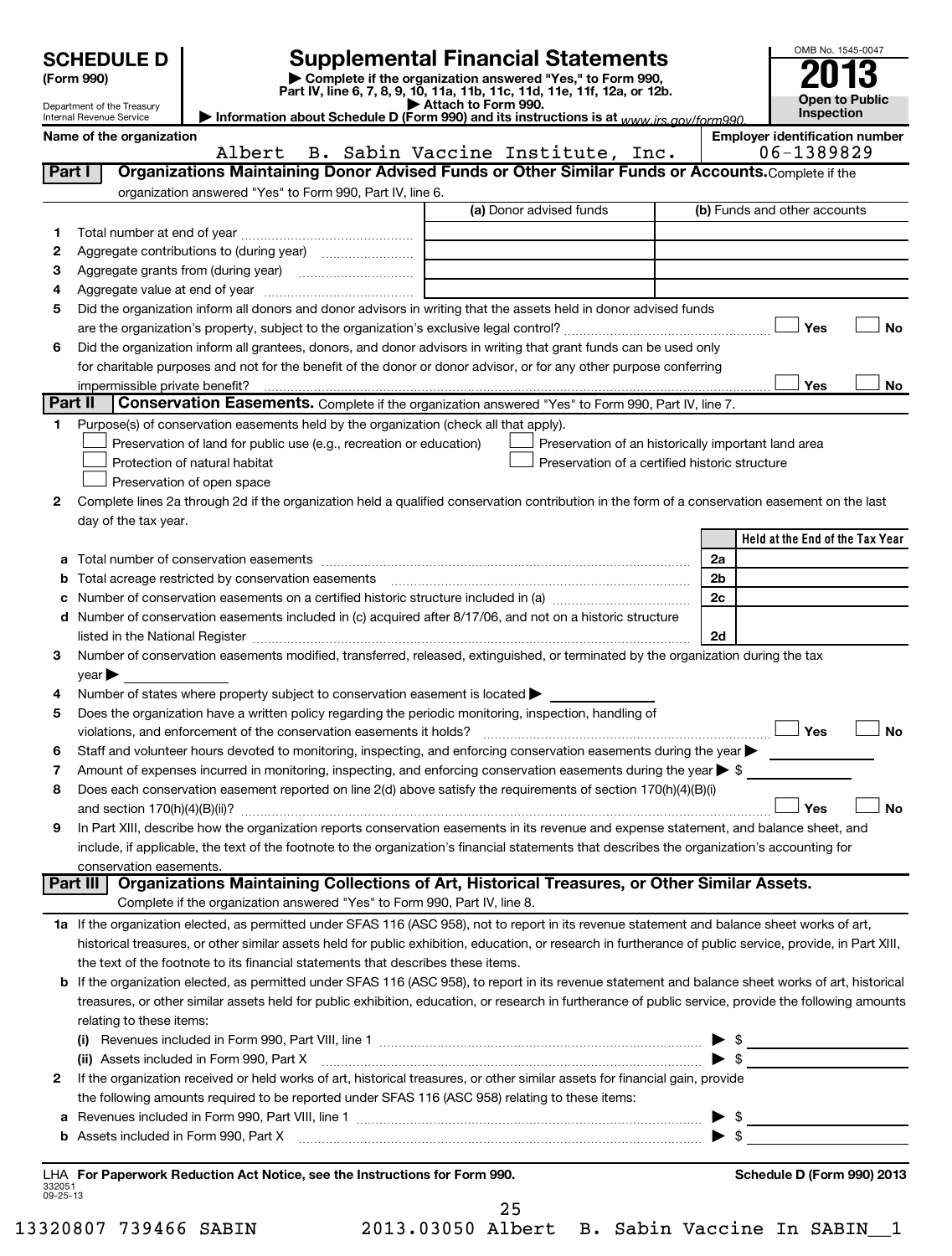|               | Albert<br>Schedule D (Form 990) 2013                                                                                                                                                                                           | B. Sabin Vaccine Institute, Inc.        |                |                                    |  |                                                                             | 06-1389829                 |                |     | Page 2    |
|---------------|--------------------------------------------------------------------------------------------------------------------------------------------------------------------------------------------------------------------------------|-----------------------------------------|----------------|------------------------------------|--|-----------------------------------------------------------------------------|----------------------------|----------------|-----|-----------|
|               | Part III<br>Organizations Maintaining Collections of Art, Historical Treasures, or Other Similar Assets (continued)                                                                                                            |                                         |                |                                    |  |                                                                             |                            |                |     |           |
| 3             | Using the organization's acquisition, accession, and other records, check any of the following that are a significant use of its collection items                                                                              |                                         |                |                                    |  |                                                                             |                            |                |     |           |
|               | (check all that apply):                                                                                                                                                                                                        |                                         |                |                                    |  |                                                                             |                            |                |     |           |
| a             | Public exhibition                                                                                                                                                                                                              |                                         |                | Loan or exchange programs          |  |                                                                             |                            |                |     |           |
| b             | Scholarly research                                                                                                                                                                                                             | e                                       | Other          |                                    |  |                                                                             |                            |                |     |           |
| c             | Preservation for future generations                                                                                                                                                                                            |                                         |                |                                    |  |                                                                             |                            |                |     |           |
| 4             | Provide a description of the organization's collections and explain how they further the organization's exempt purpose in Part XIII.                                                                                           |                                         |                |                                    |  |                                                                             |                            |                |     |           |
| 5             | During the year, did the organization solicit or receive donations of art, historical treasures, or other similar assets                                                                                                       |                                         |                |                                    |  |                                                                             |                            |                |     |           |
|               |                                                                                                                                                                                                                                |                                         |                |                                    |  |                                                                             |                            | Yes            |     | No        |
|               | Part IV<br>Escrow and Custodial Arrangements. Complete if the organization answered "Yes" to Form 990, Part IV, line 9, or<br>reported an amount on Form 990, Part X, line 21.                                                 |                                         |                |                                    |  |                                                                             |                            |                |     |           |
|               | 1a Is the organization an agent, trustee, custodian or other intermediary for contributions or other assets not included                                                                                                       |                                         |                |                                    |  |                                                                             |                            |                |     |           |
|               |                                                                                                                                                                                                                                |                                         |                |                                    |  |                                                                             |                            | Yes            |     | <b>No</b> |
|               | b If "Yes," explain the arrangement in Part XIII and complete the following table:                                                                                                                                             |                                         |                |                                    |  |                                                                             |                            |                |     |           |
| Amount        |                                                                                                                                                                                                                                |                                         |                |                                    |  |                                                                             |                            |                |     |           |
|               | c Beginning balance measurements and the contract of the contract of the contract of the contract of the contract of the contract of the contract of the contract of the contract of the contract of the contract of the contr |                                         |                |                                    |  | 1c                                                                          |                            |                |     |           |
|               |                                                                                                                                                                                                                                |                                         |                |                                    |  | 1d                                                                          |                            |                |     |           |
|               | Distributions during the year manufactured and an account of the year manufactured and the year manufactured and the year manufactured and the year manufactured and the year manufactured and the year manufactured and the y |                                         |                |                                    |  | 1e                                                                          |                            |                |     |           |
|               |                                                                                                                                                                                                                                |                                         |                |                                    |  | 1f                                                                          |                            |                |     |           |
|               |                                                                                                                                                                                                                                |                                         |                |                                    |  |                                                                             |                            | Yes            |     | No        |
|               | b If "Yes," explain the arrangement in Part XIII. Check here if the explanation has been provided in Part XIII                                                                                                                 |                                         |                |                                    |  |                                                                             |                            |                |     |           |
| <b>Part V</b> | <b>Endowment Funds.</b> Complete if the organization answered "Yes" to Form 990, Part IV, line 10.                                                                                                                             |                                         |                |                                    |  |                                                                             |                            |                |     |           |
|               |                                                                                                                                                                                                                                | (a) Current year                        | (b) Prior year |                                    |  | (c) Two years back $\vert$ (d) Three years back $\vert$ (e) Four years back |                            |                |     |           |
| 1a            | Beginning of year balance                                                                                                                                                                                                      |                                         |                |                                    |  |                                                                             |                            |                |     |           |
| b             |                                                                                                                                                                                                                                |                                         |                |                                    |  |                                                                             |                            |                |     |           |
|               | Net investment earnings, gains, and losses                                                                                                                                                                                     |                                         |                |                                    |  |                                                                             |                            |                |     |           |
|               |                                                                                                                                                                                                                                |                                         |                |                                    |  |                                                                             |                            |                |     |           |
|               | e Other expenditures for facilities                                                                                                                                                                                            |                                         |                |                                    |  |                                                                             |                            |                |     |           |
|               | and programs                                                                                                                                                                                                                   |                                         |                |                                    |  |                                                                             |                            |                |     |           |
|               |                                                                                                                                                                                                                                |                                         |                |                                    |  |                                                                             |                            |                |     |           |
| g             | End of year balance                                                                                                                                                                                                            |                                         |                |                                    |  |                                                                             |                            |                |     |           |
| 2             | Provide the estimated percentage of the current year end balance (line 1g, column (a)) held as:                                                                                                                                |                                         |                |                                    |  |                                                                             |                            |                |     |           |
| а             | Board designated or quasi-endowment                                                                                                                                                                                            |                                         |                |                                    |  |                                                                             |                            |                |     |           |
|               | Permanent endowment                                                                                                                                                                                                            | %                                       |                |                                    |  |                                                                             |                            |                |     |           |
|               | Temporarily restricted endowment                                                                                                                                                                                               | %                                       |                |                                    |  |                                                                             |                            |                |     |           |
|               | The percentages in lines 2a, 2b, and 2c should equal 100%.                                                                                                                                                                     |                                         |                |                                    |  |                                                                             |                            |                |     |           |
|               | 3a Are there endowment funds not in the possession of the organization that are held and administered for the organization                                                                                                     |                                         |                |                                    |  |                                                                             |                            |                |     |           |
|               | by:                                                                                                                                                                                                                            |                                         |                |                                    |  |                                                                             |                            |                | Yes | No        |
|               | (i)                                                                                                                                                                                                                            |                                         |                |                                    |  |                                                                             |                            | 3a(i)          |     |           |
|               | (ii)                                                                                                                                                                                                                           |                                         |                |                                    |  |                                                                             |                            | 3a(ii)         |     |           |
|               |                                                                                                                                                                                                                                |                                         |                |                                    |  |                                                                             |                            | 3b             |     |           |
|               | Describe in Part XIII the intended uses of the organization's endowment funds.                                                                                                                                                 |                                         |                |                                    |  |                                                                             |                            |                |     |           |
|               | <b>Part VI</b><br>Land, Buildings, and Equipment.                                                                                                                                                                              |                                         |                |                                    |  |                                                                             |                            |                |     |           |
|               | Complete if the organization answered "Yes" to Form 990, Part IV, line 11a. See Form 990, Part X, line 10.                                                                                                                     |                                         |                |                                    |  |                                                                             |                            |                |     |           |
|               | Description of property                                                                                                                                                                                                        | (a) Cost or other<br>basis (investment) |                | (b) Cost or other<br>basis (other) |  | (c) Accumulated<br>depreciation                                             |                            | (d) Book value |     |           |
|               |                                                                                                                                                                                                                                |                                         |                |                                    |  |                                                                             |                            |                |     |           |
|               |                                                                                                                                                                                                                                |                                         |                |                                    |  |                                                                             |                            |                |     |           |
|               |                                                                                                                                                                                                                                |                                         |                |                                    |  |                                                                             |                            |                |     |           |
|               |                                                                                                                                                                                                                                |                                         |                | 309,731.                           |  | 241,672.                                                                    |                            |                |     | 68,059.   |
|               |                                                                                                                                                                                                                                |                                         |                |                                    |  |                                                                             |                            |                |     |           |
|               | Total. Add lines 1a through 1e. (Column (d) must equal Form 990, Part X, column (B), line 10(c).)                                                                                                                              |                                         |                |                                    |  |                                                                             |                            |                |     | 68,059.   |
|               |                                                                                                                                                                                                                                |                                         |                |                                    |  |                                                                             | Schedule D (Form 990) 2013 |                |     |           |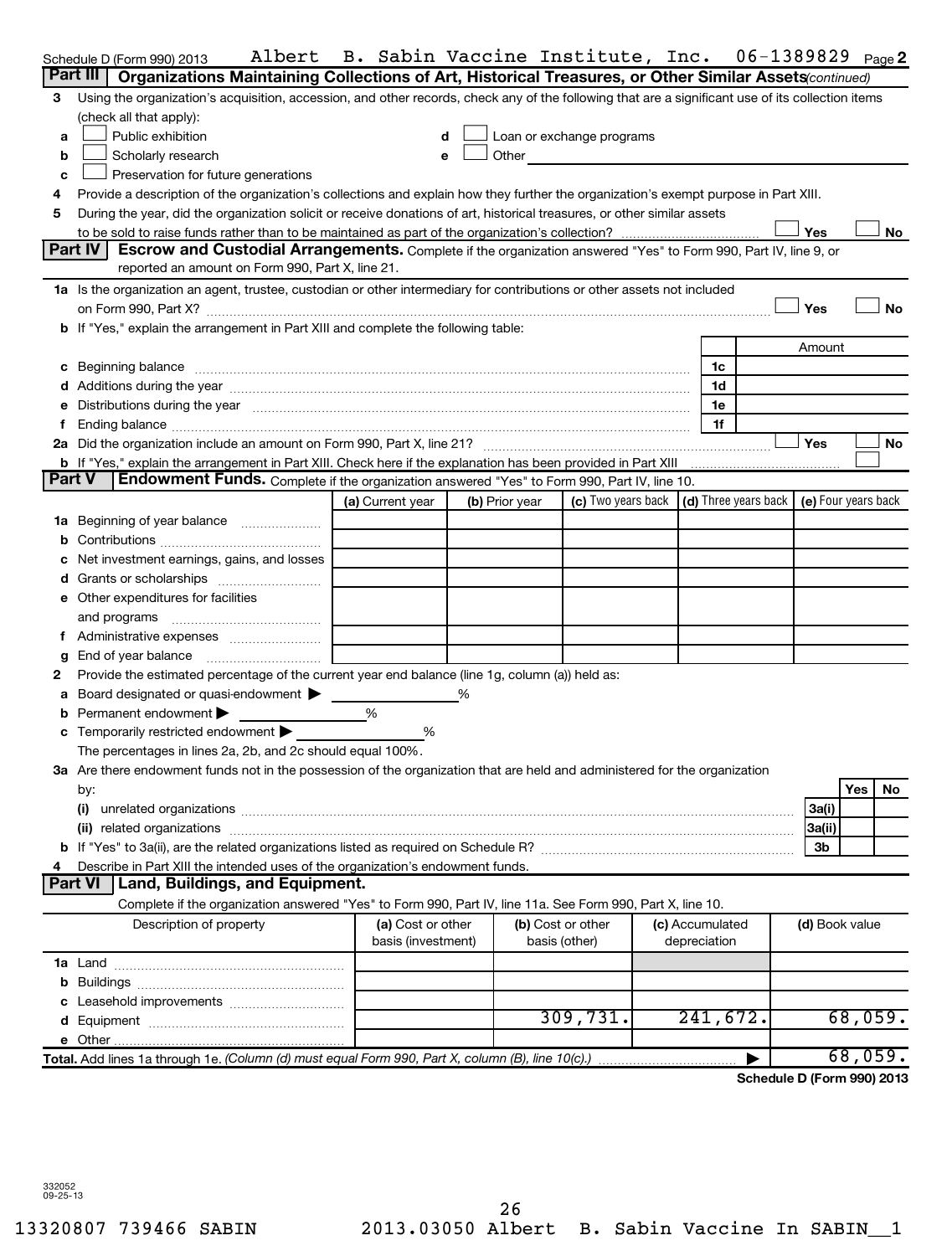| Schedule D (Form 990) 2013 |  |  |  |  | Albert B. Sabin Vaccine Institute, Inc. |  | 06-1389829 | Page 3 |
|----------------------------|--|--|--|--|-----------------------------------------|--|------------|--------|
|                            |  |  |  |  |                                         |  |            |        |

|            | Schedule D (Form 990) 2013                                                                                        | Albert                       |                 |                | B. Sabin Vaccine Institute, Inc. 06-1389829 Page3         |  |
|------------|-------------------------------------------------------------------------------------------------------------------|------------------------------|-----------------|----------------|-----------------------------------------------------------|--|
| Part VIII  | <b>Investments - Other Securities.</b>                                                                            |                              |                 |                |                                                           |  |
|            | Complete if the organization answered "Yes" to Form 990, Part IV, line 11b. See Form 990, Part X, line 12.        |                              |                 |                |                                                           |  |
|            | (a) Description of security or category (including name of security)                                              |                              | (b) Book value  |                | (c) Method of valuation: Cost or end-of-year market value |  |
|            |                                                                                                                   |                              |                 |                |                                                           |  |
|            |                                                                                                                   |                              |                 |                |                                                           |  |
| (3) Other  |                                                                                                                   |                              |                 |                |                                                           |  |
| (A)        |                                                                                                                   |                              |                 |                |                                                           |  |
| (B)        |                                                                                                                   |                              |                 |                |                                                           |  |
| (C)<br>(D) |                                                                                                                   |                              |                 |                |                                                           |  |
| (E)        |                                                                                                                   |                              |                 |                |                                                           |  |
| (F)        |                                                                                                                   |                              |                 |                |                                                           |  |
| (G)        |                                                                                                                   |                              |                 |                |                                                           |  |
| (H)        |                                                                                                                   |                              |                 |                |                                                           |  |
|            | Total. (Col. (b) must equal Form 990, Part X, col. (B) line 12.) $\blacktriangleright$                            |                              |                 |                |                                                           |  |
|            | Part VIII Investments - Program Related.                                                                          |                              |                 |                |                                                           |  |
|            | Complete if the organization answered "Yes" to Form 990, Part IV, line 11c. See Form 990, Part X, line 13.        |                              |                 |                |                                                           |  |
|            | (a) Description of investment                                                                                     |                              | (b) Book value  |                | (c) Method of valuation: Cost or end-of-year market value |  |
| (1)        |                                                                                                                   |                              |                 |                |                                                           |  |
| (2)        |                                                                                                                   |                              |                 |                |                                                           |  |
| (3)        |                                                                                                                   |                              |                 |                |                                                           |  |
| (4)        |                                                                                                                   |                              |                 |                |                                                           |  |
| (5)        |                                                                                                                   |                              |                 |                |                                                           |  |
| (6)        |                                                                                                                   |                              |                 |                |                                                           |  |
| (7)        |                                                                                                                   |                              |                 |                |                                                           |  |
| (8)        |                                                                                                                   |                              |                 |                |                                                           |  |
| (9)        | Total. (Col. (b) must equal Form 990, Part X, col. (B) line $13.$ )                                               |                              |                 |                |                                                           |  |
| Part IX    | <b>Other Assets.</b>                                                                                              |                              |                 |                |                                                           |  |
|            | Complete if the organization answered "Yes" to Form 990, Part IV, line 11d. See Form 990, Part X, line 15.        |                              |                 |                |                                                           |  |
|            |                                                                                                                   |                              | (a) Description |                | (b) Book value                                            |  |
| (1)        |                                                                                                                   |                              |                 |                |                                                           |  |
| (2)        |                                                                                                                   |                              |                 |                |                                                           |  |
| (3)        |                                                                                                                   |                              |                 |                |                                                           |  |
| (4)        |                                                                                                                   |                              |                 |                |                                                           |  |
| (5)        |                                                                                                                   |                              |                 |                |                                                           |  |
| (6)        |                                                                                                                   |                              |                 |                |                                                           |  |
| (7)        |                                                                                                                   |                              |                 |                |                                                           |  |
| (8)        |                                                                                                                   |                              |                 |                |                                                           |  |
| (9)        |                                                                                                                   |                              |                 |                |                                                           |  |
|            | Total. (Column (b) must equal Form 990, Part X, col. (B) line 15.)<br><b>Other Liabilities.</b>                   |                              |                 |                |                                                           |  |
| Part X     |                                                                                                                   |                              |                 |                |                                                           |  |
|            | Complete if the organization answered "Yes" to Form 990, Part IV, line 11e or 11f. See Form 990, Part X, line 25. | (a) Description of liability |                 | (b) Book value |                                                           |  |
| 1.         |                                                                                                                   |                              |                 |                |                                                           |  |
| (1)<br>(2) | Federal income taxes<br>Obligation under capital                                                                  |                              | lease           | 3,391.         |                                                           |  |
| (3)        | Deferred rent                                                                                                     |                              |                 | 178,246.       |                                                           |  |
| (4)        |                                                                                                                   |                              |                 |                |                                                           |  |
| (5)        |                                                                                                                   |                              |                 |                |                                                           |  |
| (6)        |                                                                                                                   |                              |                 |                |                                                           |  |
| (7)        |                                                                                                                   |                              |                 |                |                                                           |  |
| (8)        |                                                                                                                   |                              |                 |                |                                                           |  |

**Total.**  *(Column (b) must equal Form 990, Part X, col. (B) line 25.)* (9)  $\blacktriangleright$ 181,637.

**2.** Liability for uncertain tax positions. In Part XIII, provide the text of the footnote to the organization's financial statements that reports the organization's liability for uncertain tax positions under FIN 48 (ASC 740). Check here if the text of the footnote has been provided in Part XIII  $\boxed{\text{X}}$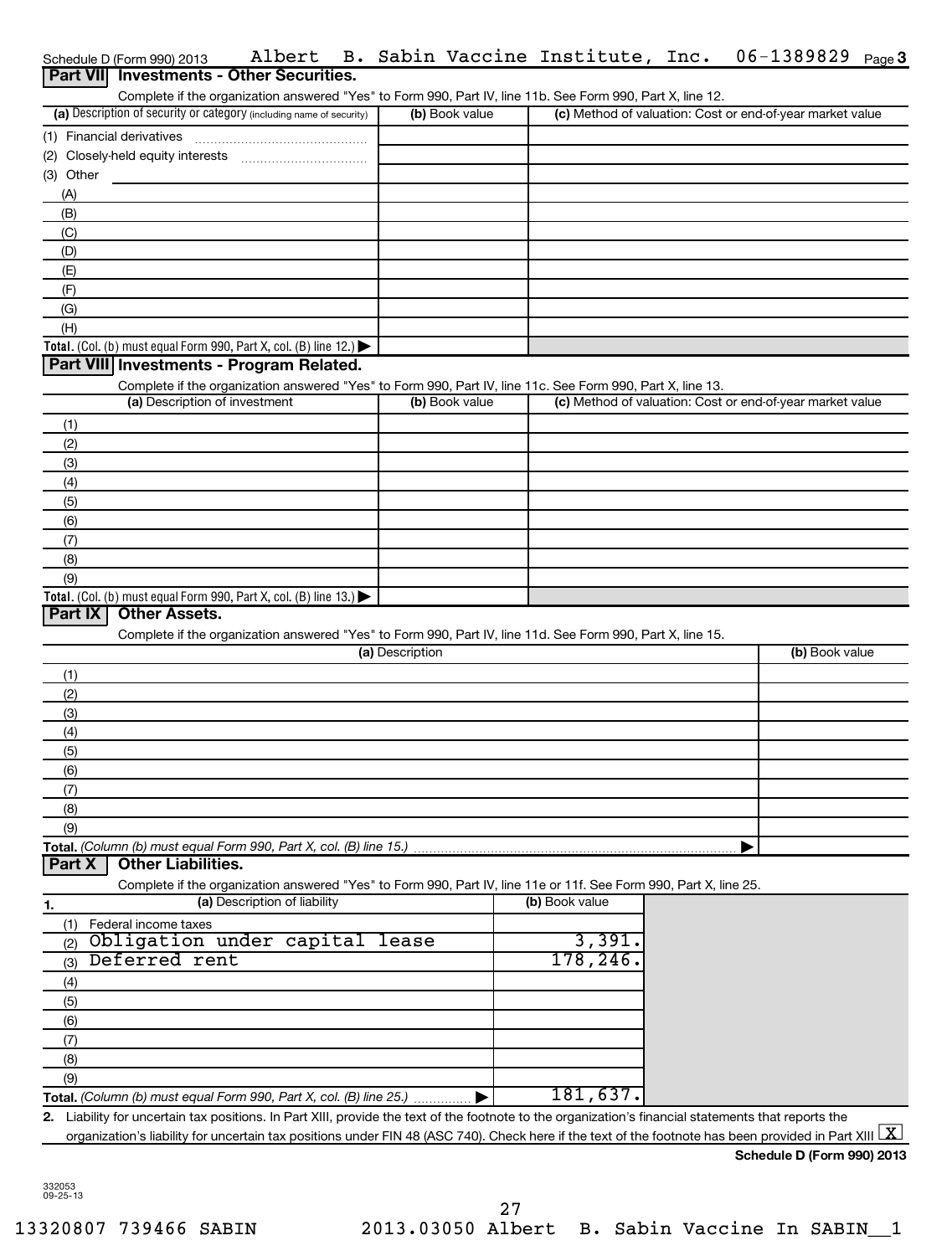|    | Albert B. Sabin Vaccine Institute, Inc. 06-1389829 Page4<br>Schedule D (Form 990) 2013                                                                                                                                         |                |         |                |               |         |
|----|--------------------------------------------------------------------------------------------------------------------------------------------------------------------------------------------------------------------------------|----------------|---------|----------------|---------------|---------|
|    | Part XI<br>Reconciliation of Revenue per Audited Financial Statements With Revenue per Return.                                                                                                                                 |                |         |                |               |         |
|    | Complete if the organization answered "Yes" to Form 990, Part IV, line 12a.                                                                                                                                                    |                |         |                |               |         |
| 1  | Total revenue, gains, and other support per audited financial statements [[[[[[[[[[[[[[[[[[[[[[[[[]]]]]]]]]]]                                                                                                                  |                |         | $\blacksquare$ | 20, 110, 543. |         |
| 2  | Amounts included on line 1 but not on Form 990, Part VIII, line 12:                                                                                                                                                            |                |         |                |               |         |
| а  | Net unrealized gains on investments [11] matter contracts and all the set of the set of the set of the set of the set of the set of the set of the set of the set of the set of the set of the set of the set of the set of th | 2a             |         |                |               |         |
| b  |                                                                                                                                                                                                                                | 2 <sub>b</sub> | 91,016. |                |               |         |
| с  | Recoveries of prior year grants <i>communically contained to the coveries</i> of prior year grants                                                                                                                             | 2c             |         |                |               |         |
| d  |                                                                                                                                                                                                                                | 2d             |         |                |               |         |
| е  | Add lines 2a through 2d                                                                                                                                                                                                        |                |         | 2e             |               | 91,016. |
| 3  | Subtract line 2e from line 1 <b>manufacture in the contract of the 2e</b> from line 1                                                                                                                                          |                |         | 3              | 20,019,527.   |         |
| 4  | Amounts included on Form 990, Part VIII, line 12, but not on line 1:                                                                                                                                                           |                |         |                |               |         |
| a  | Investment expenses not included on Form 990, Part VIII, line 7b                                                                                                                                                               | - 4a           |         |                |               |         |
| b  |                                                                                                                                                                                                                                | 4 <sub>b</sub> |         |                |               |         |
| c. | Add lines 4a and 4b                                                                                                                                                                                                            |                |         | 4с             |               | 0.      |
| 5  |                                                                                                                                                                                                                                |                |         | $\overline{5}$ | 20,019,527.   |         |
|    | Part XII   Reconciliation of Expenses per Audited Financial Statements With Expenses per Return.                                                                                                                               |                |         |                |               |         |
|    | Complete if the organization answered "Yes" to Form 990, Part IV, line 12a.                                                                                                                                                    |                |         |                |               |         |
| 1  |                                                                                                                                                                                                                                |                |         | $\blacksquare$ | 22,588,464.   |         |
| 2  | Amounts included on line 1 but not on Form 990, Part IX, line 25:                                                                                                                                                              |                |         |                |               |         |
| a  |                                                                                                                                                                                                                                | 2a             | 91,016. |                |               |         |
| b  |                                                                                                                                                                                                                                | 2 <sub>b</sub> |         |                |               |         |
|    | Other losses                                                                                                                                                                                                                   | 2c             |         |                |               |         |
| d  | Other (Describe in Part XIII.) (COLORGIAL CONSERVITY) (CONSERVITY) (CONSERVITY) (CONSERVITY) (CONSERVITY)                                                                                                                      | 2d             |         |                |               |         |
| е  | Add lines 2a through 2d                                                                                                                                                                                                        |                |         | <b>2e</b>      |               | 91,016. |
| з  |                                                                                                                                                                                                                                |                |         | 3              | 22,497,448.   |         |
| 4  | Amounts included on Form 990, Part IX, line 25, but not on line 1:                                                                                                                                                             |                |         |                |               |         |
| a  |                                                                                                                                                                                                                                | 4a             |         |                |               |         |
|    | Other (Describe in Part XIII.)                                                                                                                                                                                                 | 4b             |         |                |               |         |
|    | $c$ Add lines $4a$ and $4b$                                                                                                                                                                                                    |                |         | 4c             |               | 0.      |

Provide the descriptions required for Part II, lines 3, 5, and 9; Part III, lines 1a and 4; Part IV, lines 1b and 2b; Part V, line 4; Part X, line 2; Part XI, lines 2d and 4b; and Part XII, lines 2d and 4b. Also complete this part to provide any additional information.

Part X, Line 2:

**c** Add lines 4a and 4b

**5**

| Explanation: Management evaluated the Institute's tax positions and |  |  |  |  |  |  |  |  |
|---------------------------------------------------------------------|--|--|--|--|--|--|--|--|
|---------------------------------------------------------------------|--|--|--|--|--|--|--|--|

~~~~~~~~~~~~~~~~~~~~~~~~~~~~~~~~~~~~~~~~~~~~~

Total expenses. Add lines 3 and 4c. *(This must equal Form 990, Part I, line 18.)* 

concluded that the Institute's financial statements do not include any

uncertain tax positions.

**Part XIII Supplemental Information.**

332054 09-25-13

**4c 5**

22,497,448.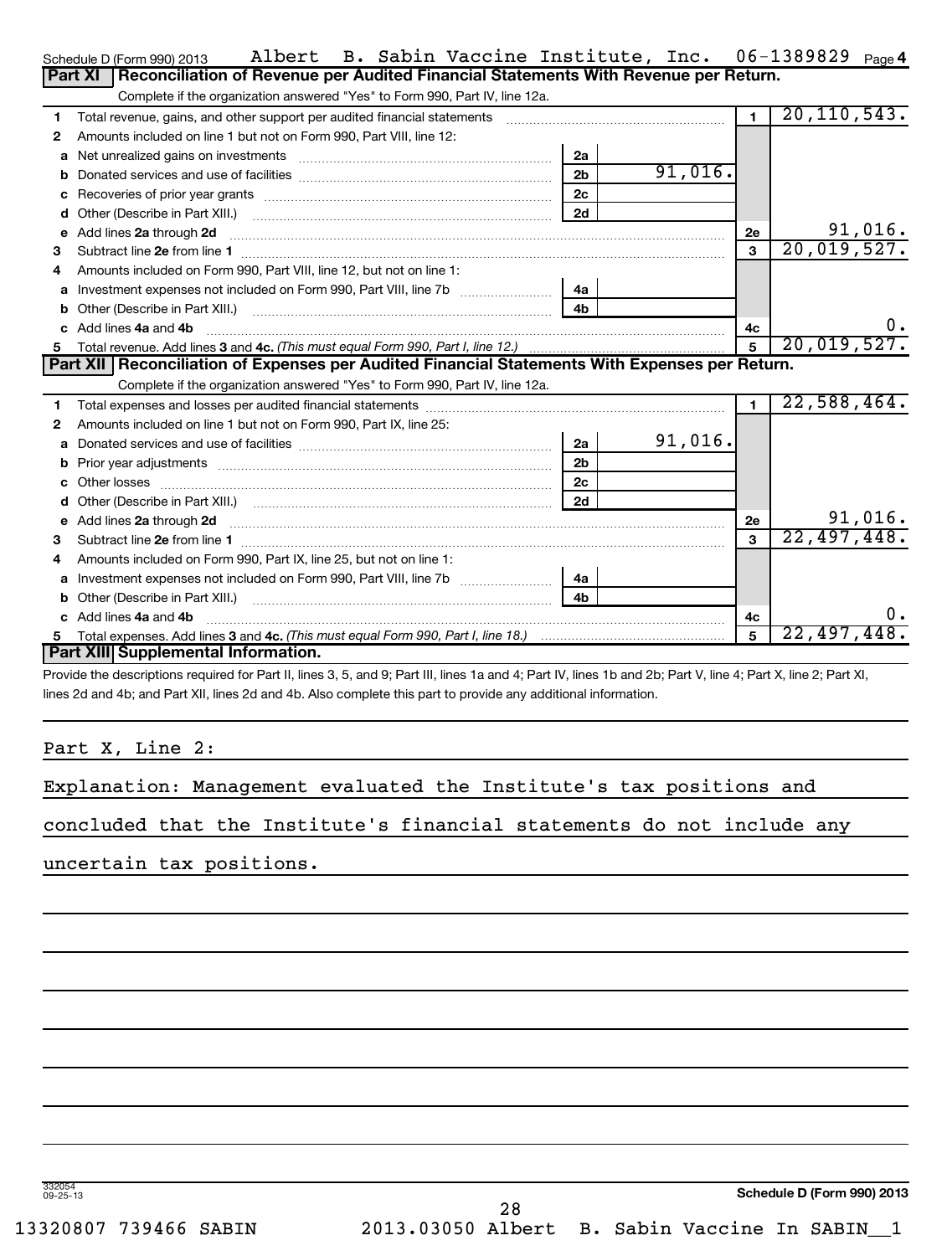| <b>SCHEDULE F</b>                                           |                                             |                                                                                       | <b>Statement of Activities Outside the United States</b>                                                                                             |                                             |                                                                                                             | OMB No. 1545-0047                                                |
|-------------------------------------------------------------|---------------------------------------------|---------------------------------------------------------------------------------------|------------------------------------------------------------------------------------------------------------------------------------------------------|---------------------------------------------|-------------------------------------------------------------------------------------------------------------|------------------------------------------------------------------|
| (Form 990)                                                  |                                             |                                                                                       | Complete if the organization answered "Yes" on Form 990, Part IV, line 14b, 15, or 16.                                                               |                                             |                                                                                                             |                                                                  |
| Department of the Treasury                                  |                                             |                                                                                       | Attach to Form 990. See separate instructions.                                                                                                       |                                             |                                                                                                             | <b>Open to Public</b>                                            |
| <b>Internal Revenue Service</b><br>Name of the organization |                                             |                                                                                       | Information about Schedule F (Form 990) and its instructions is at $www.irs.gov/form990.$                                                            |                                             |                                                                                                             | <b>Inspection</b><br><b>Employer identification number</b>       |
|                                                             |                                             |                                                                                       |                                                                                                                                                      |                                             |                                                                                                             |                                                                  |
| Albert                                                      |                                             |                                                                                       | B. Sabin Vaccine Institute, Inc.                                                                                                                     |                                             | 06-1389829                                                                                                  |                                                                  |
| <b>Part I</b>                                               |                                             |                                                                                       | General Information on Activities Outside the United States. Complete if the organization answered "Yes" on                                          |                                             |                                                                                                             |                                                                  |
| Form 990, Part IV, line 14b.<br>1.                          |                                             |                                                                                       | For grantmakers. Does the organization maintain records to substantiate the amount of its grants and other assistance,                               |                                             |                                                                                                             |                                                                  |
|                                                             |                                             |                                                                                       | the grantees' eligibility for the grants or assistance, and the selection criteria used to award the grants or assistance?                           |                                             |                                                                                                             | $\boxed{\text{X}}$ Yes<br><b>No</b>                              |
| United States.                                              |                                             |                                                                                       | 2 For grantmakers. Describe in Part V the organization's procedures for monitoring the use of its grants and other assistance outside the            |                                             |                                                                                                             |                                                                  |
|                                                             |                                             |                                                                                       | 3 Activities per Region. (The following Part I, line 3 table can be duplicated if additional space is needed.)                                       |                                             |                                                                                                             |                                                                  |
| (a) Region                                                  | (b) Number of  <br>offices<br>in the region | (c) Number of<br>employees,<br>agents, and<br>independent<br>contractors<br>in region | (d) Activities conducted in region<br>(by type) (e.g., fundraising, program<br>services, investments, grants to<br>recipients located in the region) |                                             | (e) If activity listed in (d)<br>is a program service,<br>describe specific type<br>of service(s) in region | (f) Total<br>expenditures<br>for and<br>investments<br>in region |
|                                                             |                                             |                                                                                       |                                                                                                                                                      |                                             |                                                                                                             |                                                                  |
| Europe (Including<br>Iceland & Greenland)                   |                                             |                                                                                       | Grants to recipients                                                                                                                                 | NTD Control, Typhoid<br>Vaccine Management, |                                                                                                             |                                                                  |
|                                                             | 0                                           | $^{\circ}$                                                                            | located in region                                                                                                                                    | General Support                             |                                                                                                             | 2,881,849.                                                       |
|                                                             |                                             |                                                                                       |                                                                                                                                                      |                                             |                                                                                                             |                                                                  |
|                                                             |                                             |                                                                                       |                                                                                                                                                      |                                             |                                                                                                             |                                                                  |
| South America -<br>Argentina, Bolivia,                      | 0                                           | $^{\circ}$                                                                            | Grants to recipients<br>located in region                                                                                                            | Vaccine Development                         |                                                                                                             | 732,979.                                                         |
|                                                             |                                             |                                                                                       |                                                                                                                                                      |                                             |                                                                                                             |                                                                  |
|                                                             |                                             |                                                                                       |                                                                                                                                                      |                                             |                                                                                                             |                                                                  |
| East Asia and the                                           |                                             |                                                                                       | Grants to recipients                                                                                                                                 | NTD Control, Vaccine                        |                                                                                                             |                                                                  |
| Pacific -                                                   | 0                                           |                                                                                       | 0 located in region                                                                                                                                  | Development                                 |                                                                                                             | 372,289.                                                         |
|                                                             |                                             |                                                                                       |                                                                                                                                                      |                                             |                                                                                                             |                                                                  |
| Middle East and                                             |                                             |                                                                                       | Grants to recipients                                                                                                                                 |                                             |                                                                                                             |                                                                  |
| North Africa                                                | 0                                           | 0                                                                                     | located in region                                                                                                                                    | NTD Control                                 |                                                                                                             | 1,564.                                                           |
|                                                             |                                             |                                                                                       |                                                                                                                                                      |                                             |                                                                                                             |                                                                  |
|                                                             |                                             |                                                                                       |                                                                                                                                                      |                                             |                                                                                                             |                                                                  |
|                                                             |                                             |                                                                                       |                                                                                                                                                      |                                             |                                                                                                             |                                                                  |
|                                                             |                                             |                                                                                       |                                                                                                                                                      |                                             |                                                                                                             |                                                                  |
|                                                             |                                             |                                                                                       |                                                                                                                                                      |                                             |                                                                                                             |                                                                  |
|                                                             |                                             |                                                                                       |                                                                                                                                                      |                                             |                                                                                                             |                                                                  |
|                                                             |                                             |                                                                                       |                                                                                                                                                      |                                             |                                                                                                             |                                                                  |
|                                                             |                                             |                                                                                       |                                                                                                                                                      |                                             |                                                                                                             |                                                                  |
|                                                             |                                             |                                                                                       |                                                                                                                                                      |                                             |                                                                                                             |                                                                  |
|                                                             |                                             |                                                                                       |                                                                                                                                                      |                                             |                                                                                                             |                                                                  |
|                                                             |                                             |                                                                                       |                                                                                                                                                      |                                             |                                                                                                             |                                                                  |
|                                                             |                                             |                                                                                       |                                                                                                                                                      |                                             |                                                                                                             |                                                                  |
| 3 a Sub-total                                               | 0                                           | 0                                                                                     |                                                                                                                                                      |                                             |                                                                                                             | 3,988,681.                                                       |
| <b>b</b> Total from continuation                            |                                             |                                                                                       |                                                                                                                                                      |                                             |                                                                                                             |                                                                  |
| sheets to Part I                                            | 0                                           | 0                                                                                     |                                                                                                                                                      |                                             |                                                                                                             | 0.                                                               |
| c Totals (add lines 3a<br>and 3b)                           | 0                                           | 0                                                                                     |                                                                                                                                                      |                                             |                                                                                                             | 3,988,681.                                                       |

**For Paperwork Reduction Act Notice, see the Instructions for Form 990. Schedule F (Form 990) 2013** LHA

332071 10-03-13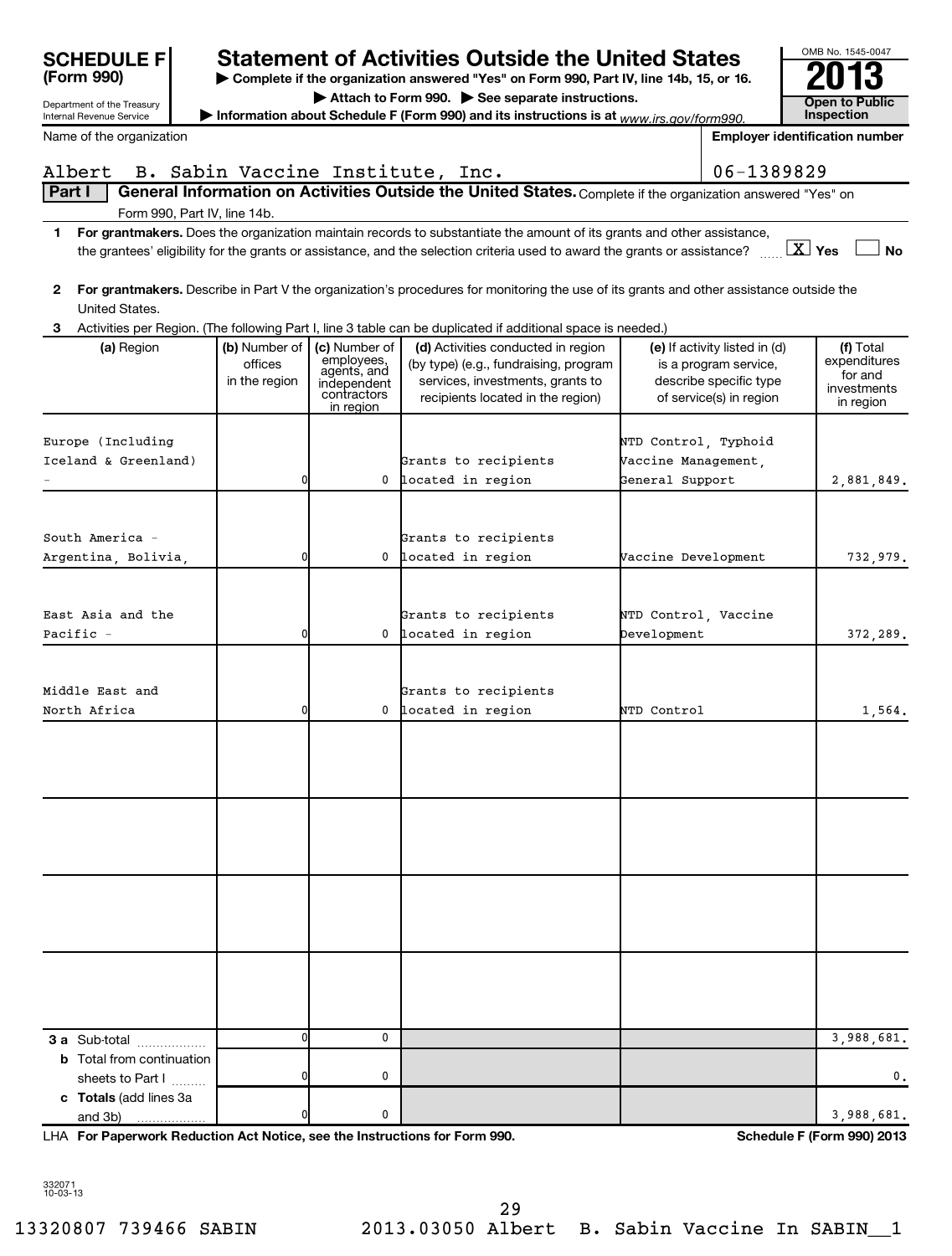**2**

Part II | Grants and Other Assistance to Organizations or Entities Outside the United States. Complete if the organization answered "Yes" on Form 990, Part IV, line 15, for any recipient who received more than \$5,000. Part II can be duplicated if additional space is needed.

| 1.<br>(a) Name of organization | (b) IRS code section<br>and EIN (if applicable) | (c) Region                                                                            | (d) Purpose of<br>grant                                                                                                                         | (e) Amount<br>of cash grant | (f) Manner of<br>cash disbursement | (g) Amount of<br>non-cash<br>assistance | (h) Description<br>of non-cash<br>assistance | (i) Method of<br>valuation (book, FMV,<br>appraisal, other) |
|--------------------------------|-------------------------------------------------|---------------------------------------------------------------------------------------|-------------------------------------------------------------------------------------------------------------------------------------------------|-----------------------------|------------------------------------|-----------------------------------------|----------------------------------------------|-------------------------------------------------------------|
|                                |                                                 | Europe (Including<br>Iceland &                                                        |                                                                                                                                                 |                             |                                    |                                         |                                              |                                                             |
|                                |                                                 | $Greenland) -$                                                                        | NTD Control                                                                                                                                     | 2,300,000. EFT              |                                    | 0                                       |                                              |                                                             |
|                                |                                                 | Europe (Including<br>Iceland &<br>$Greenland) -$                                      | Typhoid Vaccine<br>Management                                                                                                                   | 376,403.EFT                 |                                    | $\mathbf{0}$                            |                                              |                                                             |
|                                |                                                 | Europe (Including<br>Iceland &<br>$Greenland) -$                                      | Typhoid Vaccine                                                                                                                                 | 148,482. EFT                |                                    | $\mathbf{0}$ .                          |                                              |                                                             |
|                                |                                                 |                                                                                       | Management                                                                                                                                      |                             |                                    |                                         |                                              |                                                             |
|                                |                                                 | South America                                                                         | Vaccine Development                                                                                                                             | 732,979.EFT                 |                                    | $\mathbf{0}$                            |                                              |                                                             |
|                                |                                                 | East Asia &<br>Pacific                                                                | NTD Control                                                                                                                                     | 193,228.EFT                 |                                    | $\mathbf{0}$                            |                                              |                                                             |
|                                |                                                 | East Asia &<br>Pacific                                                                | Vaccine Development                                                                                                                             | 179,061.EFT                 |                                    | 0                                       |                                              |                                                             |
|                                |                                                 | Europe (Including<br>Iceland &<br>$Greenland) -$<br>Albania, Andorra, General Support |                                                                                                                                                 | 56,964.EFT                  |                                    | $\mathbf 0$                             |                                              |                                                             |
|                                |                                                 |                                                                                       |                                                                                                                                                 |                             |                                    |                                         |                                              |                                                             |
| 2                              |                                                 |                                                                                       | Enter total number of recipient organizations listed above that are recognized as charities by the foreign country, recognized as tax-exempt by |                             |                                    |                                         |                                              |                                                             |
|                                |                                                 |                                                                                       |                                                                                                                                                 |                             |                                    |                                         |                                              |                                                             |
| 3                              |                                                 |                                                                                       |                                                                                                                                                 |                             |                                    |                                         |                                              |                                                             |

**Schedule F (Form 990) 2013**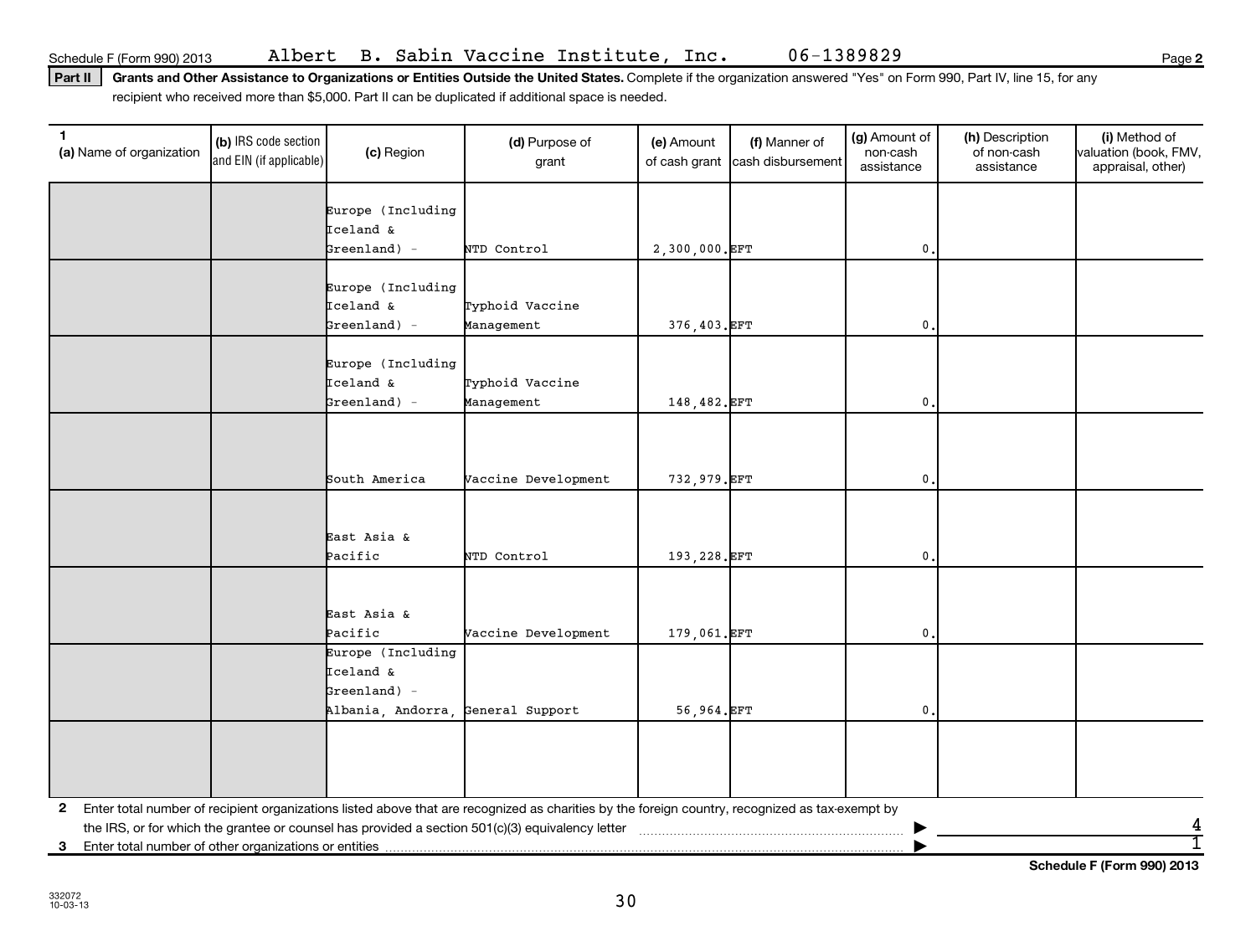Part III Grants and Other Assistance to Individuals Outside the United States. Complete if the organization answered "Yes" on Form 990, Part IV, line 16.

Part III can be duplicated if additional space is needed.

| and the bank web adopted to a second that<br>(a) Type of grant or assistance | (b) Region | (c) Number of<br>recipients | (d) Amount of<br>cash grant | (e) Manner of<br>cash disbursement | (f) Amount of<br>non-cash<br>assistance | (g) Description of<br>non-cash assistance | (h) Method of<br>valuation<br>(book, FMV,<br>appraisal, other) |
|------------------------------------------------------------------------------|------------|-----------------------------|-----------------------------|------------------------------------|-----------------------------------------|-------------------------------------------|----------------------------------------------------------------|
|                                                                              |            |                             |                             |                                    |                                         |                                           |                                                                |
|                                                                              |            |                             |                             |                                    |                                         |                                           |                                                                |
|                                                                              |            |                             |                             |                                    |                                         |                                           |                                                                |
|                                                                              |            |                             |                             |                                    |                                         |                                           |                                                                |
|                                                                              |            |                             |                             |                                    |                                         |                                           |                                                                |
|                                                                              |            |                             |                             |                                    |                                         |                                           |                                                                |
|                                                                              |            |                             |                             |                                    |                                         |                                           |                                                                |
|                                                                              |            |                             |                             |                                    |                                         |                                           |                                                                |
|                                                                              |            |                             |                             |                                    |                                         |                                           |                                                                |
|                                                                              |            |                             |                             |                                    |                                         |                                           |                                                                |

**Schedule F (Form 990) 2013**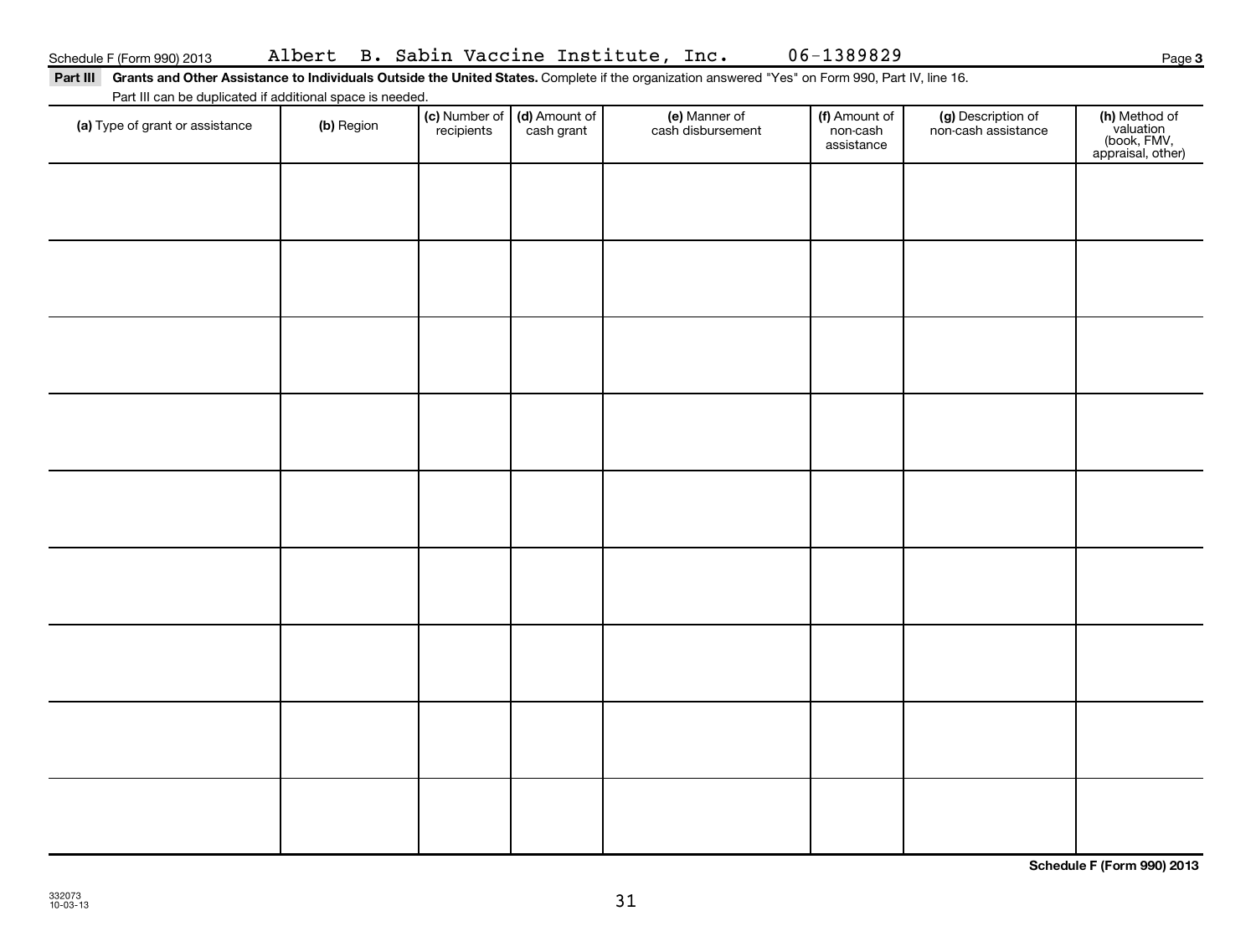| 1            | Was the organization a U.S. transferor of property to a foreign corporation during the tax year? If "Yes," the<br>organization may be required to file Form 926, Return by a U.S. Transferor of Property to a Foreign<br>Corporation (see Instructions for Form 926) [11] matter continuum matter of the Instruction (see Instructions for Form 926) [11] matter continuum matter of the Institute of the Institute of the Institute of the Institute o | Yes | $X_{N0}$            |
|--------------|---------------------------------------------------------------------------------------------------------------------------------------------------------------------------------------------------------------------------------------------------------------------------------------------------------------------------------------------------------------------------------------------------------------------------------------------------------|-----|---------------------|
| $\mathbf{2}$ | Did the organization have an interest in a foreign trust during the tax year? If "Yes," the organization<br>may be required to file Form 3520, Annual Return to Report Transactions with Foreign Trusts and<br>Receipt of Certain Foreign Gifts, and/or Form 3520-A, Annual Information Return of Foreign Trust With                                                                                                                                    | Yes | $\overline{X}$ No   |
| 3            | Did the organization have an ownership interest in a foreign corporation during the tax year? If "Yes,"<br>the organization may be required to file Form 5471, Information Return of U.S. Persons With Respect To                                                                                                                                                                                                                                       | Yes | $X _{N_Q}$          |
| 4            | Was the organization a direct or indirect shareholder of a passive foreign investment company or a<br>qualified electing fund during the tax year? If "Yes," the organization may be required to file Form 8621,<br>Information Return by a Shareholder of a Passive Foreign Investment Company or Qualified Electing Fund.<br>(see Instructions for Form 8621)                                                                                         | Yes | $X_{\text{No}}$     |
| 5            | Did the organization have an ownership interest in a foreign partnership during the tax year? If "Yes,"<br>the organization may be required to file Form 8865, Return of U.S. Persons With Respect To Certain                                                                                                                                                                                                                                           | Yes | $\overline{X}$ No   |
| 6            | Did the organization have any operations in or related to any boycotting countries during the tax year? If<br>"Yes," the organization may be required to file Form 5713, International Boycott Report. (see Instructions<br>for Form 5713)                                                                                                                                                                                                              | Yes | X<br>N <sub>0</sub> |

**Schedule F (Form 990) 2013**

 $\blacksquare$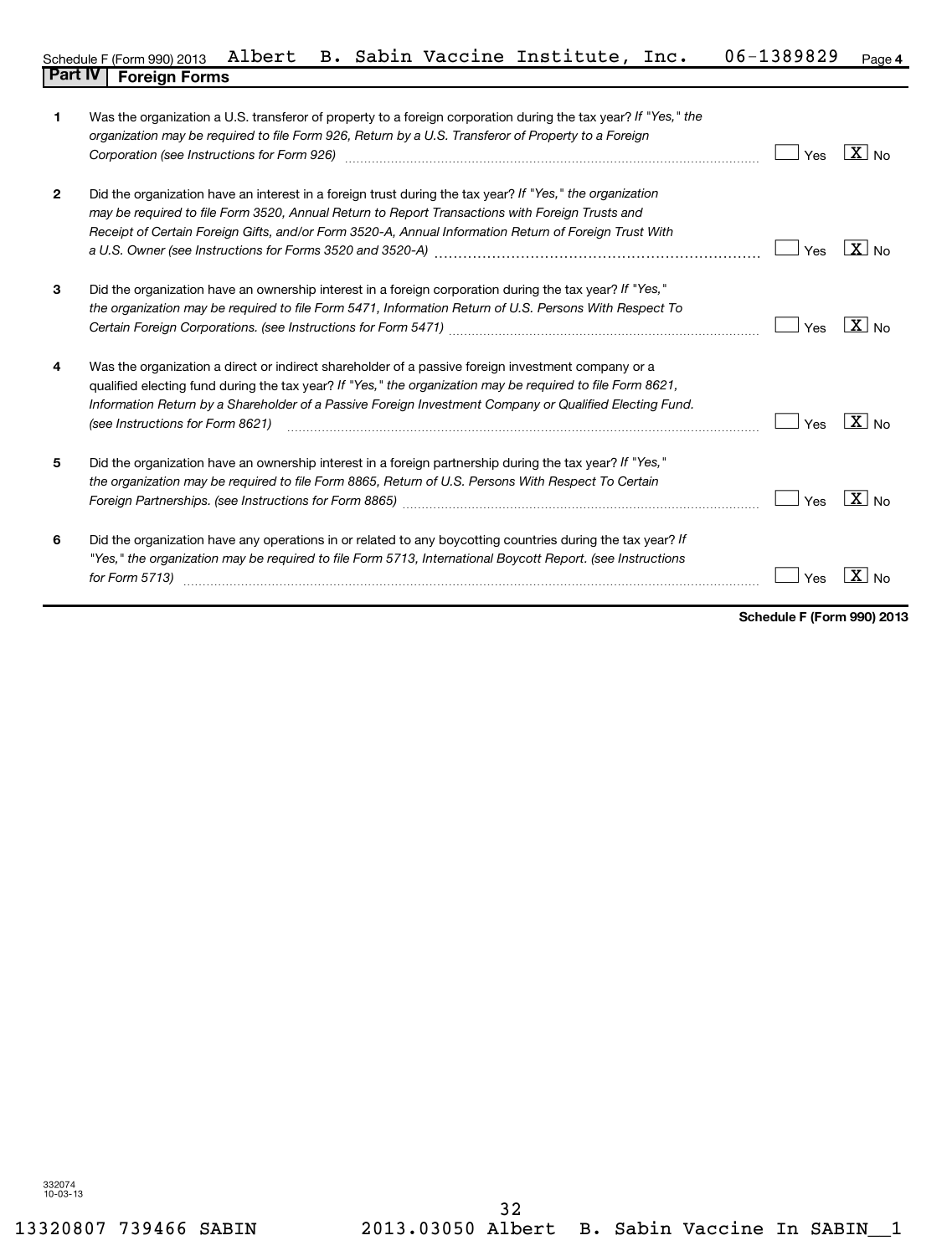| 06-1389829<br>B. Sabin Vaccine Institute, Inc.<br>Schedule F (Form 990) 2013 Albert<br>Page 5                                                                                           |
|-----------------------------------------------------------------------------------------------------------------------------------------------------------------------------------------|
| <b>Part V</b><br><b>Supplemental Information</b><br>Provide the information required by Part I, line 2 (monitoring of funds); Part I, line 3, column (f) (accounting method; amounts of |
| investments vs. expenditures per region); Part II, line 1 (accounting method); Part III (accounting method); and Part III, column (c)                                                   |
| (estimated number of recipients), as applicable. Also complete this part to provide any additional information.                                                                         |
| Part I, Line 2:                                                                                                                                                                         |
| Explanation: Grants are monitored in several ways.<br>First, there is a due                                                                                                             |
| diligence process in awarding the grant. Second, a written and signed                                                                                                                   |
| agreement is executed, which includes a detailed scope of work, budget                                                                                                                  |
| and reporting requirements. Typically, payments are sent either when                                                                                                                    |
| milestones are met or in accordance with an established payment schedule.                                                                                                               |
| Third, we require monthly, quarterly, and/or annual financial and                                                                                                                       |
| technical reports from recipients prior to sending the subsequent                                                                                                                       |
| Fourth, and as needed, we conduct site visits. And finally, if<br>payment.                                                                                                              |
| deemed necessary, a third party reviews the accounting records of the                                                                                                                   |
| $recipient(s)$ .                                                                                                                                                                        |
|                                                                                                                                                                                         |
|                                                                                                                                                                                         |
|                                                                                                                                                                                         |
|                                                                                                                                                                                         |
|                                                                                                                                                                                         |
|                                                                                                                                                                                         |
|                                                                                                                                                                                         |
|                                                                                                                                                                                         |
|                                                                                                                                                                                         |
|                                                                                                                                                                                         |
|                                                                                                                                                                                         |
|                                                                                                                                                                                         |
|                                                                                                                                                                                         |
|                                                                                                                                                                                         |
|                                                                                                                                                                                         |
|                                                                                                                                                                                         |
| <b>Schedule F (Form 990) 2013</b><br>332075 10-03-13<br>33                                                                                                                              |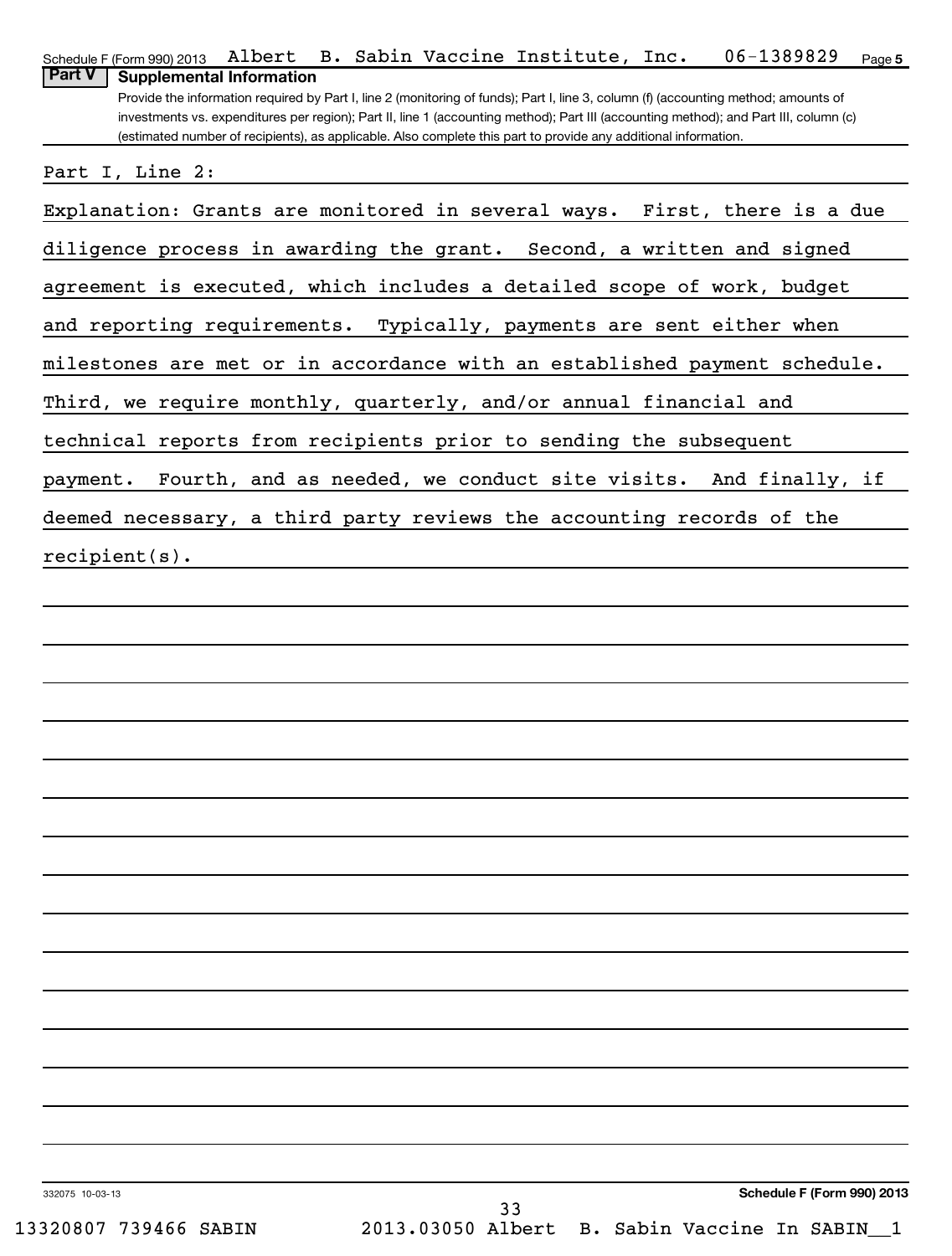| <b>SCHEDULE G</b>                                            |                                 |                                                                                                                                                                                                                                                       |     |                               |                                                                         |                                   | OMB No. 1545-0047                     |
|--------------------------------------------------------------|---------------------------------|-------------------------------------------------------------------------------------------------------------------------------------------------------------------------------------------------------------------------------------------------------|-----|-------------------------------|-------------------------------------------------------------------------|-----------------------------------|---------------------------------------|
| (Form 990 or 990-EZ)                                         |                                 | <b>Supplemental Information Regarding Fundraising or Gaming Activities</b><br>Complete if the organization answered "Yes" to Form 990, Part IV, lines 17, 18, or 19, or if the                                                                        |     |                               |                                                                         |                                   |                                       |
| Department of the Treasury                                   |                                 | organization entered more than \$15,000 on Form 990-EZ, line 6a.                                                                                                                                                                                      |     |                               |                                                                         |                                   | <b>Open To Public</b>                 |
| Internal Revenue Service                                     |                                 | Attach to Form 990 or Form 990-EZ.<br>Information about Schedule G (Form 990 or 990-EZ) and its instructions is at www.jrs.gov/form 990                                                                                                               |     |                               |                                                                         |                                   | Inspection                            |
| Name of the organization                                     | Albert                          | B. Sabin Vaccine Institute, Inc.                                                                                                                                                                                                                      |     |                               |                                                                         | 06-1389829                        | <b>Employer identification number</b> |
|                                                              |                                 | Fundraising Activities. Complete if the organization answered "Yes" to Form 990, Part IV, line 17. Form 990-EZ filers are not                                                                                                                         |     |                               |                                                                         |                                   |                                       |
| Part I                                                       | required to complete this part. |                                                                                                                                                                                                                                                       |     |                               |                                                                         |                                   |                                       |
| $\underline{\mathbf{X}}$ Mail solicitations                  |                                 | 1 Indicate whether the organization raised funds through any of the following activities. Check all that apply.                                                                                                                                       |     |                               | $\mathbf{e}$ $\boxed{\mathbf{X}}$ Solicitation of non-government grants |                                   |                                       |
| a<br>$\mathbf{X}$ Internet and email solicitations<br>b      |                                 | $f\left[\frac{\mathbf{X}}{\mathbf{X}}\right]$ Solicitation of government grants                                                                                                                                                                       |     |                               |                                                                         |                                   |                                       |
| $\underline{\mathbf{X}}$ Phone solicitations                 |                                 | $g\left[\frac{\mathbf{X}}{\mathbf{X}}\right]$ Special fundraising events                                                                                                                                                                              |     |                               |                                                                         |                                   |                                       |
| $\underline{\mathbf{X}}$ In-person solicitations             |                                 |                                                                                                                                                                                                                                                       |     |                               |                                                                         |                                   |                                       |
|                                                              |                                 | 2 a Did the organization have a written or oral agreement with any individual (including officers, directors, trustees or                                                                                                                             |     |                               |                                                                         | $\boxed{\text{X}}$ Yes            | <b>No</b>                             |
|                                                              |                                 | key employees listed in Form 990, Part VII) or entity in connection with professional fundraising services?<br>b If "Yes," list the ten highest paid individuals or entities (fundraisers) pursuant to agreements under which the fundraiser is to be |     |                               |                                                                         |                                   |                                       |
| compensated at least \$5,000 by the organization.            |                                 |                                                                                                                                                                                                                                                       |     |                               |                                                                         |                                   |                                       |
|                                                              |                                 |                                                                                                                                                                                                                                                       |     | (iii) Did<br>fundraiser       |                                                                         | (v) Amount paid                   | (vi) Amount paid                      |
| (i) Name and address of individual<br>or entity (fundraiser) |                                 | (ii) Activity                                                                                                                                                                                                                                         |     | have custody<br>or control of | (iv) Gross receipts<br>from activity                                    | to (or retained by)<br>fundraiser | to (or retained by)                   |
|                                                              |                                 |                                                                                                                                                                                                                                                       |     | contributions?                |                                                                         | listed in col. (i)                | organization                          |
| The Social Investment<br>Consultancy - 338 City Road,        |                                 | Development strategy and<br>butreach                                                                                                                                                                                                                  | Yes | No<br>x                       | 1,041.                                                                  | 27, 164.                          | 26, 123.                              |
|                                                              |                                 |                                                                                                                                                                                                                                                       |     |                               |                                                                         |                                   |                                       |
|                                                              |                                 |                                                                                                                                                                                                                                                       |     |                               |                                                                         |                                   |                                       |
|                                                              |                                 |                                                                                                                                                                                                                                                       |     |                               |                                                                         |                                   |                                       |
|                                                              |                                 |                                                                                                                                                                                                                                                       |     |                               |                                                                         |                                   |                                       |
|                                                              |                                 |                                                                                                                                                                                                                                                       |     |                               |                                                                         |                                   |                                       |
|                                                              |                                 |                                                                                                                                                                                                                                                       |     |                               |                                                                         |                                   |                                       |
|                                                              |                                 |                                                                                                                                                                                                                                                       |     |                               |                                                                         |                                   |                                       |
|                                                              |                                 |                                                                                                                                                                                                                                                       |     |                               |                                                                         |                                   |                                       |
|                                                              |                                 |                                                                                                                                                                                                                                                       |     |                               |                                                                         |                                   |                                       |
|                                                              |                                 |                                                                                                                                                                                                                                                       |     |                               |                                                                         |                                   |                                       |
|                                                              |                                 |                                                                                                                                                                                                                                                       |     |                               |                                                                         |                                   |                                       |
|                                                              |                                 |                                                                                                                                                                                                                                                       |     |                               |                                                                         |                                   |                                       |
|                                                              |                                 |                                                                                                                                                                                                                                                       |     |                               |                                                                         |                                   |                                       |
|                                                              |                                 |                                                                                                                                                                                                                                                       |     |                               |                                                                         |                                   |                                       |
|                                                              |                                 |                                                                                                                                                                                                                                                       |     |                               |                                                                         |                                   |                                       |
|                                                              |                                 |                                                                                                                                                                                                                                                       |     |                               | 1,041.                                                                  | 27,164.                           | 26,123.                               |
| Total                                                        |                                 | 3 List all states in which the organization is registered or licensed to solicit contributions or has been notified it is exempt from registration                                                                                                    |     |                               |                                                                         |                                   |                                       |
| or licensing.                                                |                                 |                                                                                                                                                                                                                                                       |     |                               |                                                                         |                                   |                                       |
| DC, MD, NY, CA, FL                                           |                                 |                                                                                                                                                                                                                                                       |     |                               |                                                                         |                                   |                                       |
|                                                              |                                 |                                                                                                                                                                                                                                                       |     |                               |                                                                         |                                   |                                       |
|                                                              |                                 |                                                                                                                                                                                                                                                       |     |                               |                                                                         |                                   |                                       |
|                                                              |                                 |                                                                                                                                                                                                                                                       |     |                               |                                                                         |                                   |                                       |
|                                                              |                                 |                                                                                                                                                                                                                                                       |     |                               |                                                                         |                                   |                                       |
|                                                              |                                 |                                                                                                                                                                                                                                                       |     |                               |                                                                         |                                   |                                       |
|                                                              |                                 |                                                                                                                                                                                                                                                       |     |                               |                                                                         |                                   |                                       |
|                                                              |                                 |                                                                                                                                                                                                                                                       |     |                               |                                                                         |                                   |                                       |
|                                                              |                                 |                                                                                                                                                                                                                                                       |     |                               |                                                                         |                                   |                                       |
|                                                              |                                 | LHA For Paperwork Reduction Act Notice, see the Instructions for Form 990 or 990-EZ.<br>See Part IV for continuations                                                                                                                                 |     |                               |                                                                         |                                   | Schedule G (Form 990 or 990-EZ) 2013  |
| 332081<br>$09 - 12 - 13$                                     |                                 |                                                                                                                                                                                                                                                       |     |                               |                                                                         |                                   |                                       |
|                                                              |                                 |                                                                                                                                                                                                                                                       | 34  |                               |                                                                         |                                   |                                       |
| 13320807 739466 SABIN                                        |                                 | 2013.03050 Albert B. Sabin Vaccine In SABIN_1                                                                                                                                                                                                         |     |                               |                                                                         |                                   |                                       |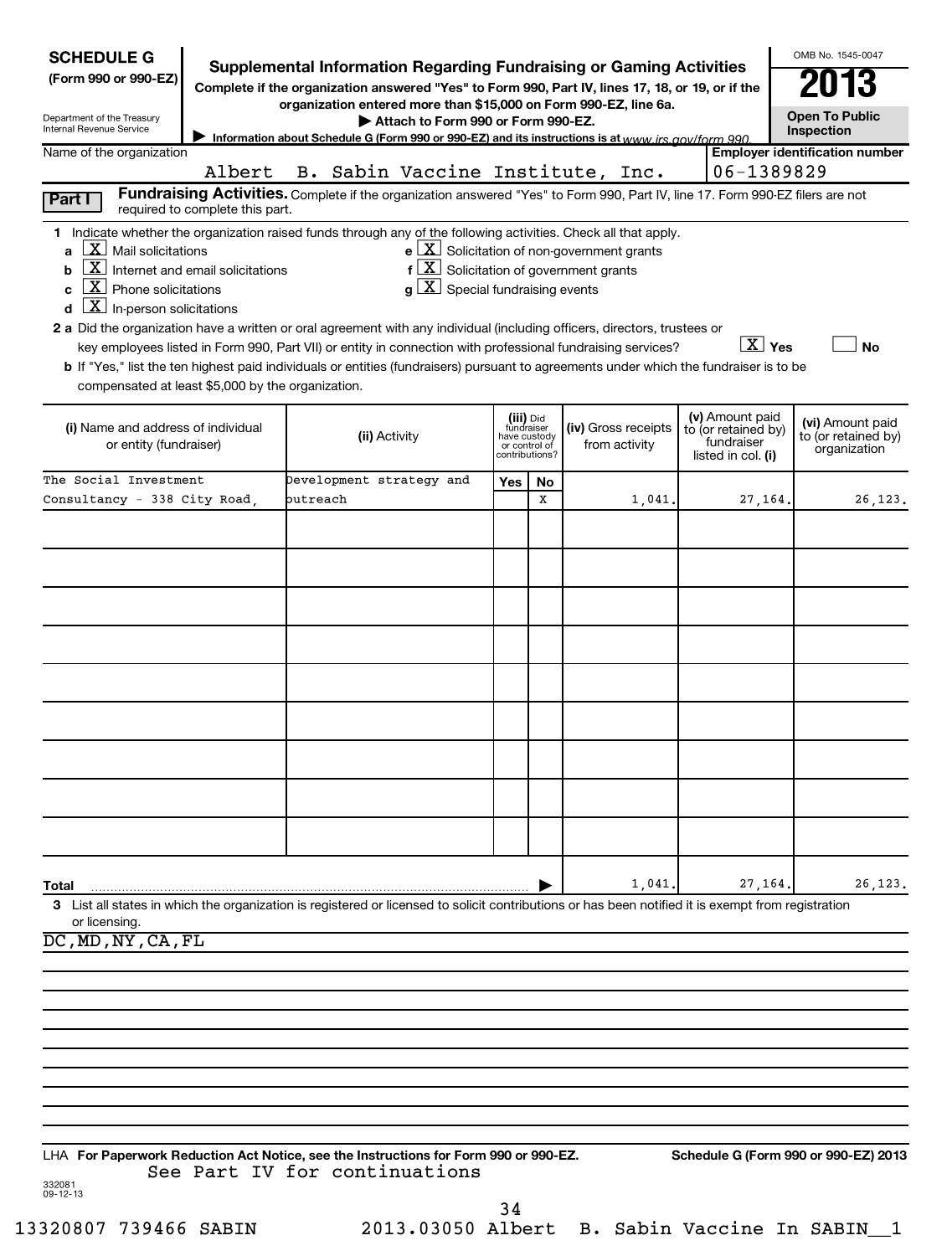| Schedule G (Form 990 or 990-EZ) 2013 Albert B. Sabin Vaccine Institute, Inc. 06-1389829 Page 2 |  |  |  |  |  |  |
|------------------------------------------------------------------------------------------------|--|--|--|--|--|--|
|------------------------------------------------------------------------------------------------|--|--|--|--|--|--|

| Part II         |    | Scributing $G$ (i.e. 1111 and on another so i.e. $T = 20$ i.e. $T = 20$<br>Fundraising Events. Complete if the organization answered "Yes" to Form 990, Part IV, line 18, or reported more than \$15,000<br>of fundraising event contributions and gross income on Form 990-EZ, lines 1 and 6b. List events with gross receipts greater than \$5,000. |                | $\sim$ . Daplin vaccinc independed incred isosial rayez |                  |                                                     |
|-----------------|----|-------------------------------------------------------------------------------------------------------------------------------------------------------------------------------------------------------------------------------------------------------------------------------------------------------------------------------------------------------|----------------|---------------------------------------------------------|------------------|-----------------------------------------------------|
|                 |    |                                                                                                                                                                                                                                                                                                                                                       | $(a)$ Event #1 | $(b)$ Event #2                                          | (c) Other events | (d) Total events<br>(add col. (a) through           |
|                 |    |                                                                                                                                                                                                                                                                                                                                                       | (event type)   | (event type)                                            | (total number)   | col. (c))                                           |
| Revenue         | 1. |                                                                                                                                                                                                                                                                                                                                                       |                |                                                         |                  |                                                     |
|                 |    |                                                                                                                                                                                                                                                                                                                                                       |                |                                                         |                  |                                                     |
|                 | 2  |                                                                                                                                                                                                                                                                                                                                                       |                |                                                         |                  |                                                     |
|                 | 3  | Gross income (line 1 minus line 2)                                                                                                                                                                                                                                                                                                                    |                |                                                         |                  |                                                     |
|                 | 4  |                                                                                                                                                                                                                                                                                                                                                       |                |                                                         |                  |                                                     |
|                 | 5  |                                                                                                                                                                                                                                                                                                                                                       |                |                                                         |                  |                                                     |
|                 |    |                                                                                                                                                                                                                                                                                                                                                       |                |                                                         |                  |                                                     |
|                 | 6  |                                                                                                                                                                                                                                                                                                                                                       |                |                                                         |                  |                                                     |
| Direct Expenses | 7  |                                                                                                                                                                                                                                                                                                                                                       |                |                                                         |                  |                                                     |
|                 | 8  |                                                                                                                                                                                                                                                                                                                                                       |                |                                                         |                  |                                                     |
|                 | 9  |                                                                                                                                                                                                                                                                                                                                                       |                |                                                         |                  |                                                     |
|                 | 10 |                                                                                                                                                                                                                                                                                                                                                       |                |                                                         |                  |                                                     |
| <b>Part III</b> |    | Gaming. Complete if the organization answered "Yes" to Form 990, Part IV, line 19, or reported more than                                                                                                                                                                                                                                              |                |                                                         |                  |                                                     |
|                 |    | \$15,000 on Form 990-EZ, line 6a.                                                                                                                                                                                                                                                                                                                     |                |                                                         |                  |                                                     |
|                 |    |                                                                                                                                                                                                                                                                                                                                                       | (a) Bingo      | (b) Pull tabs/instant<br>bingo/progressive bingo        | (c) Other gaming | (d) Total gaming (add<br>col. (a) through col. (c)) |
| Revenue         |    |                                                                                                                                                                                                                                                                                                                                                       |                |                                                         |                  |                                                     |
|                 |    |                                                                                                                                                                                                                                                                                                                                                       |                |                                                         |                  |                                                     |
|                 | 2  |                                                                                                                                                                                                                                                                                                                                                       |                |                                                         |                  |                                                     |
|                 | 3  |                                                                                                                                                                                                                                                                                                                                                       |                |                                                         |                  |                                                     |
| irect Expenses  | 4  |                                                                                                                                                                                                                                                                                                                                                       |                |                                                         |                  |                                                     |
| ▭               | 5  |                                                                                                                                                                                                                                                                                                                                                       |                |                                                         |                  |                                                     |
|                 |    |                                                                                                                                                                                                                                                                                                                                                       | Yes<br>%       | Yes<br>%                                                | Yes<br>%         |                                                     |
|                 | 6  | Volunteer labor                                                                                                                                                                                                                                                                                                                                       | No             | <b>No</b>                                               | No               |                                                     |
|                 | 7  | Direct expense summary. Add lines 2 through 5 in column (d)                                                                                                                                                                                                                                                                                           |                |                                                         | ▶                |                                                     |
|                 | 8  |                                                                                                                                                                                                                                                                                                                                                       |                |                                                         |                  |                                                     |
|                 |    |                                                                                                                                                                                                                                                                                                                                                       |                |                                                         |                  |                                                     |
| 9               |    | Enter the state(s) in which the organization operates gaming activities:                                                                                                                                                                                                                                                                              |                |                                                         |                  | Yes<br><b>No</b>                                    |
|                 |    | <b>b</b> If "No," explain:<br>the control of the control of the control of the control of the control of the control of                                                                                                                                                                                                                               |                |                                                         |                  |                                                     |
|                 |    |                                                                                                                                                                                                                                                                                                                                                       |                |                                                         |                  |                                                     |
|                 |    |                                                                                                                                                                                                                                                                                                                                                       |                |                                                         |                  | Yes<br>No                                           |
|                 |    | <b>b</b> If "Yes," explain:<br>and the control of the control of the control of the control of the control of the control of the control of the                                                                                                                                                                                                       |                |                                                         |                  |                                                     |
|                 |    |                                                                                                                                                                                                                                                                                                                                                       |                |                                                         |                  |                                                     |
|                 |    |                                                                                                                                                                                                                                                                                                                                                       |                |                                                         |                  |                                                     |
|                 |    | 332082 09-12-13                                                                                                                                                                                                                                                                                                                                       |                |                                                         |                  | Schedule G (Form 990 or 990-EZ) 2013                |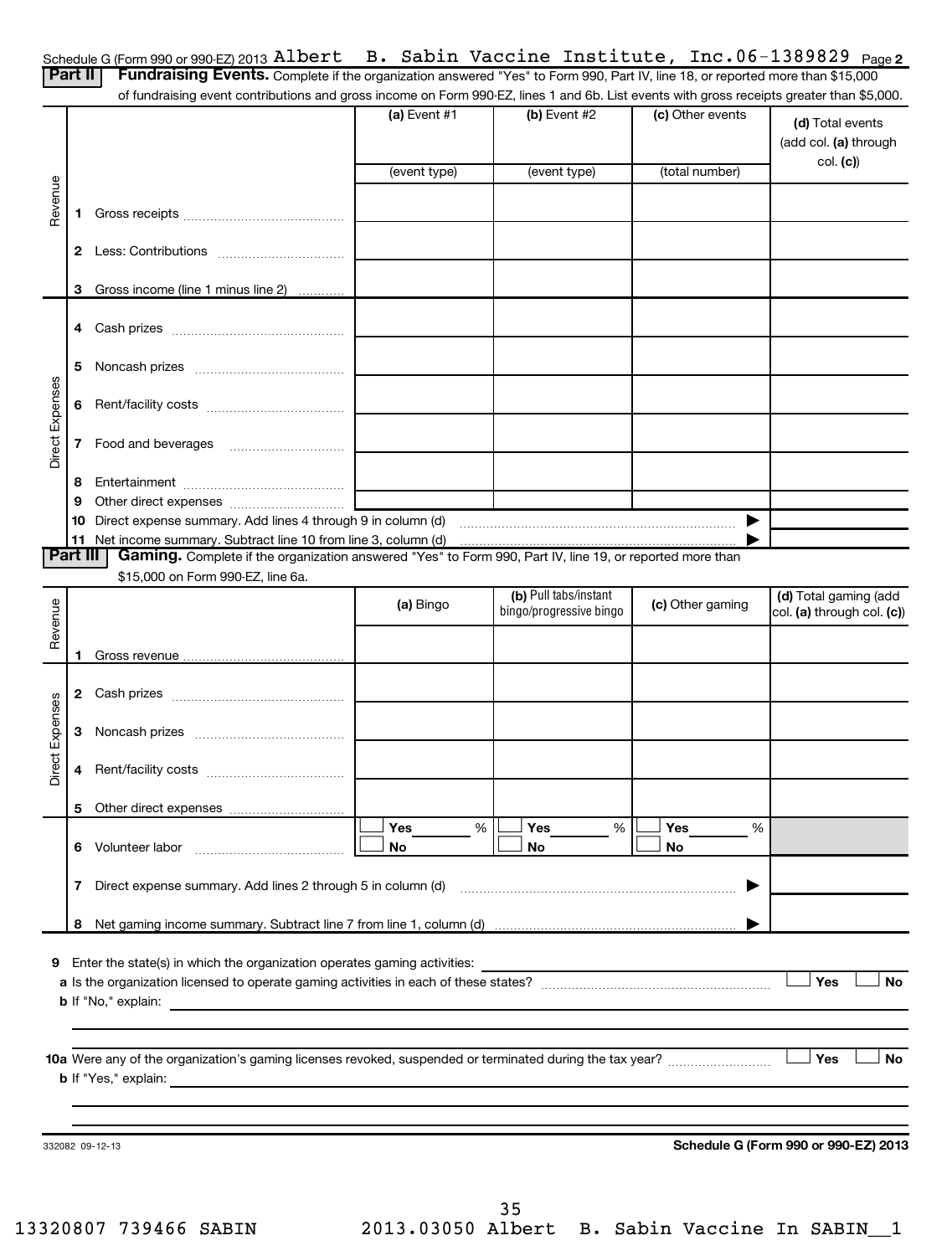|     | Schedule G (Form 990 or 990 EZ) 2013 Albert B. Sabin Vaccine Institute, $Inc.06-1389829$                                                                                                                                                                                      |     |            | Page 3    |
|-----|-------------------------------------------------------------------------------------------------------------------------------------------------------------------------------------------------------------------------------------------------------------------------------|-----|------------|-----------|
|     |                                                                                                                                                                                                                                                                               |     | Yes        | No        |
|     | 12 Is the organization a grantor, beneficiary or trustee of a trust or a member of a partnership or other entity formed                                                                                                                                                       |     |            |           |
|     |                                                                                                                                                                                                                                                                               |     | $\Box$ Yes | <b>No</b> |
|     | 13 Indicate the percentage of gaming activity operated in:                                                                                                                                                                                                                    |     |            |           |
|     |                                                                                                                                                                                                                                                                               | 1За |            |           |
|     |                                                                                                                                                                                                                                                                               | 13b |            |           |
|     | 14 Enter the name and address of the person who prepares the organization's gaming/special events books and records:                                                                                                                                                          |     |            |           |
|     | Name $\blacktriangleright$<br><u> 1989 - Johann Harry Harry Harry Harry Harry Harry Harry Harry Harry Harry Harry Harry Harry Harry Harry Harry</u>                                                                                                                           |     |            |           |
|     | Address $\blacktriangleright$<br>and the control of the control of the control of the control of the control of the control of the control of the                                                                                                                             |     |            |           |
|     | 15a Does the organization have a contract with a third party from whom the organization receives gaming revenue?                                                                                                                                                              |     | J Yes∶     | <b>No</b> |
|     |                                                                                                                                                                                                                                                                               |     |            |           |
|     | of gaming revenue retained by the third party $\triangleright$ \$ _________________.                                                                                                                                                                                          |     |            |           |
|     | c If "Yes," enter name and address of the third party:                                                                                                                                                                                                                        |     |            |           |
|     | Name $\blacktriangleright$<br><u> Andreas Andreas Andreas Andreas Andreas Andreas Andreas Andreas Andreas Andreas Andreas Andreas Andreas Andr</u>                                                                                                                            |     |            |           |
|     | Address $\blacktriangleright$                                                                                                                                                                                                                                                 |     |            |           |
|     | <u> 1989 - Johann Stein, marwolaethau a bhann an t-Amhair an t-Amhair an t-Amhair an t-Amhair an t-Amhair an t-A</u>                                                                                                                                                          |     |            |           |
| 16  | Gaming manager information:                                                                                                                                                                                                                                                   |     |            |           |
|     | Name $\blacktriangleright$<br><u> 1989 - Johann John Stein, markin fan it ferstjer fan de ferstjer fan it ferstjer fan de ferstjer fan it fers</u>                                                                                                                            |     |            |           |
|     | Gaming manager compensation > \$                                                                                                                                                                                                                                              |     |            |           |
|     |                                                                                                                                                                                                                                                                               |     |            |           |
|     |                                                                                                                                                                                                                                                                               |     |            |           |
|     |                                                                                                                                                                                                                                                                               |     |            |           |
|     |                                                                                                                                                                                                                                                                               |     |            |           |
|     | Director/officer<br>Employee<br>Independent contractor                                                                                                                                                                                                                        |     |            |           |
|     |                                                                                                                                                                                                                                                                               |     |            |           |
|     | <b>17</b> Mandatory distributions:                                                                                                                                                                                                                                            |     |            |           |
|     | a Is the organization required under state law to make charitable distributions from the gaming proceeds to                                                                                                                                                                   |     |            |           |
|     | retain the state gaming license?                                                                                                                                                                                                                                              |     | 」Yes       | 」No       |
|     | <b>b</b> Enter the amount of distributions required under state law to be distributed to other exempt organizations or spent in the                                                                                                                                           |     |            |           |
|     | organization's own exempt activities during the tax year $\triangleright$ \$                                                                                                                                                                                                  |     |            |           |
|     | Part IV <br>Supplemental Information. Provide the explanations required by Part I, line 2b, columns (iii) and (v), and Part III, lines 9, 9b, 10b, 15b,<br>15c, 16, and 17b, as applicable. Also complete this part to provide any additional information (see instructions). |     |            |           |
|     | Schedule G, Part I, Line 2b, List of Ten Highest Paid Fundraisers:                                                                                                                                                                                                            |     |            |           |
|     |                                                                                                                                                                                                                                                                               |     |            |           |
| (i) | Name of Fundraiser: The Social Investment Consultancy                                                                                                                                                                                                                         |     |            |           |
|     |                                                                                                                                                                                                                                                                               |     |            |           |
| (i) | Address of Fundraiser: 338 City Road, UNITED KINGDOM<br>EC1V 2PY                                                                                                                                                                                                              |     |            |           |
|     |                                                                                                                                                                                                                                                                               |     |            |           |
|     |                                                                                                                                                                                                                                                                               |     |            |           |
|     |                                                                                                                                                                                                                                                                               |     |            |           |
|     |                                                                                                                                                                                                                                                                               |     |            |           |
|     |                                                                                                                                                                                                                                                                               |     |            |           |
|     | Schedule G (Form 990 or 990-EZ) 2013<br>332083 09-12-13                                                                                                                                                                                                                       |     |            |           |
|     | 36                                                                                                                                                                                                                                                                            |     |            |           |
|     | 2013.03050 Albert<br>13320807 739466 SABIN<br>B. Sabin Vaccine In SABIN_1                                                                                                                                                                                                     |     |            |           |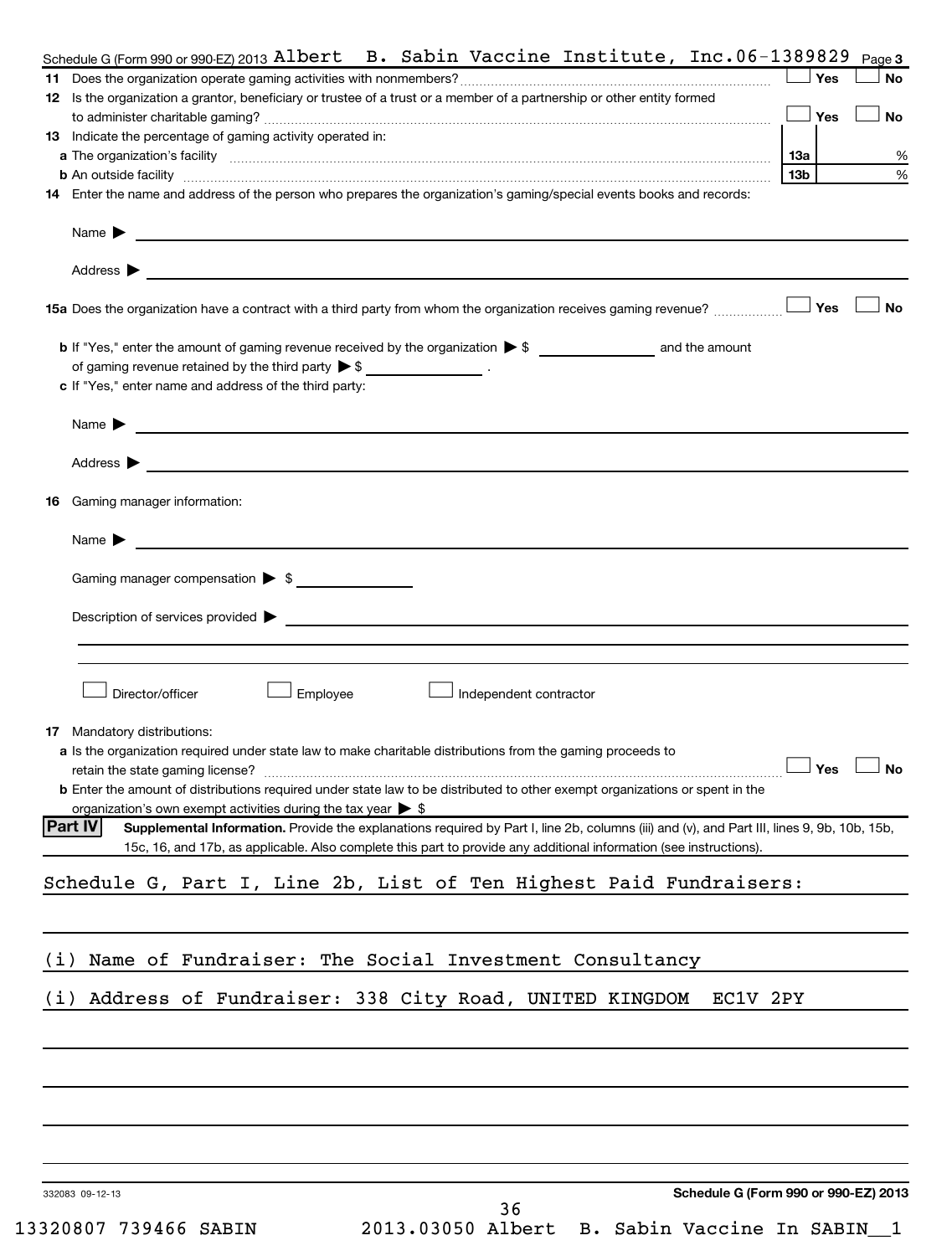|                    |  |        | Schedule G (Form 990 or 990-EZ) Albert B. Sabin Vaccine Institute, Inc.06-1389829 Page 4<br>Part IV Supplemental Information (continued) |  |
|--------------------|--|--------|------------------------------------------------------------------------------------------------------------------------------------------|--|
|                    |  |        |                                                                                                                                          |  |
|                    |  |        |                                                                                                                                          |  |
|                    |  |        |                                                                                                                                          |  |
|                    |  |        |                                                                                                                                          |  |
|                    |  |        |                                                                                                                                          |  |
|                    |  |        |                                                                                                                                          |  |
|                    |  |        |                                                                                                                                          |  |
|                    |  |        |                                                                                                                                          |  |
|                    |  |        |                                                                                                                                          |  |
|                    |  |        |                                                                                                                                          |  |
|                    |  |        |                                                                                                                                          |  |
|                    |  |        |                                                                                                                                          |  |
|                    |  |        |                                                                                                                                          |  |
|                    |  |        |                                                                                                                                          |  |
|                    |  |        |                                                                                                                                          |  |
|                    |  |        |                                                                                                                                          |  |
|                    |  |        |                                                                                                                                          |  |
|                    |  |        |                                                                                                                                          |  |
|                    |  |        |                                                                                                                                          |  |
|                    |  |        |                                                                                                                                          |  |
|                    |  |        |                                                                                                                                          |  |
|                    |  |        |                                                                                                                                          |  |
|                    |  |        |                                                                                                                                          |  |
|                    |  |        |                                                                                                                                          |  |
|                    |  |        |                                                                                                                                          |  |
|                    |  |        |                                                                                                                                          |  |
|                    |  |        |                                                                                                                                          |  |
|                    |  |        |                                                                                                                                          |  |
|                    |  |        |                                                                                                                                          |  |
|                    |  |        |                                                                                                                                          |  |
|                    |  |        |                                                                                                                                          |  |
|                    |  |        |                                                                                                                                          |  |
|                    |  |        |                                                                                                                                          |  |
|                    |  |        |                                                                                                                                          |  |
|                    |  |        |                                                                                                                                          |  |
|                    |  |        |                                                                                                                                          |  |
|                    |  |        |                                                                                                                                          |  |
| 332084<br>05-01-13 |  |        | Schedule G (Form 990 or 990-EZ)                                                                                                          |  |
|                    |  | $37\,$ |                                                                                                                                          |  |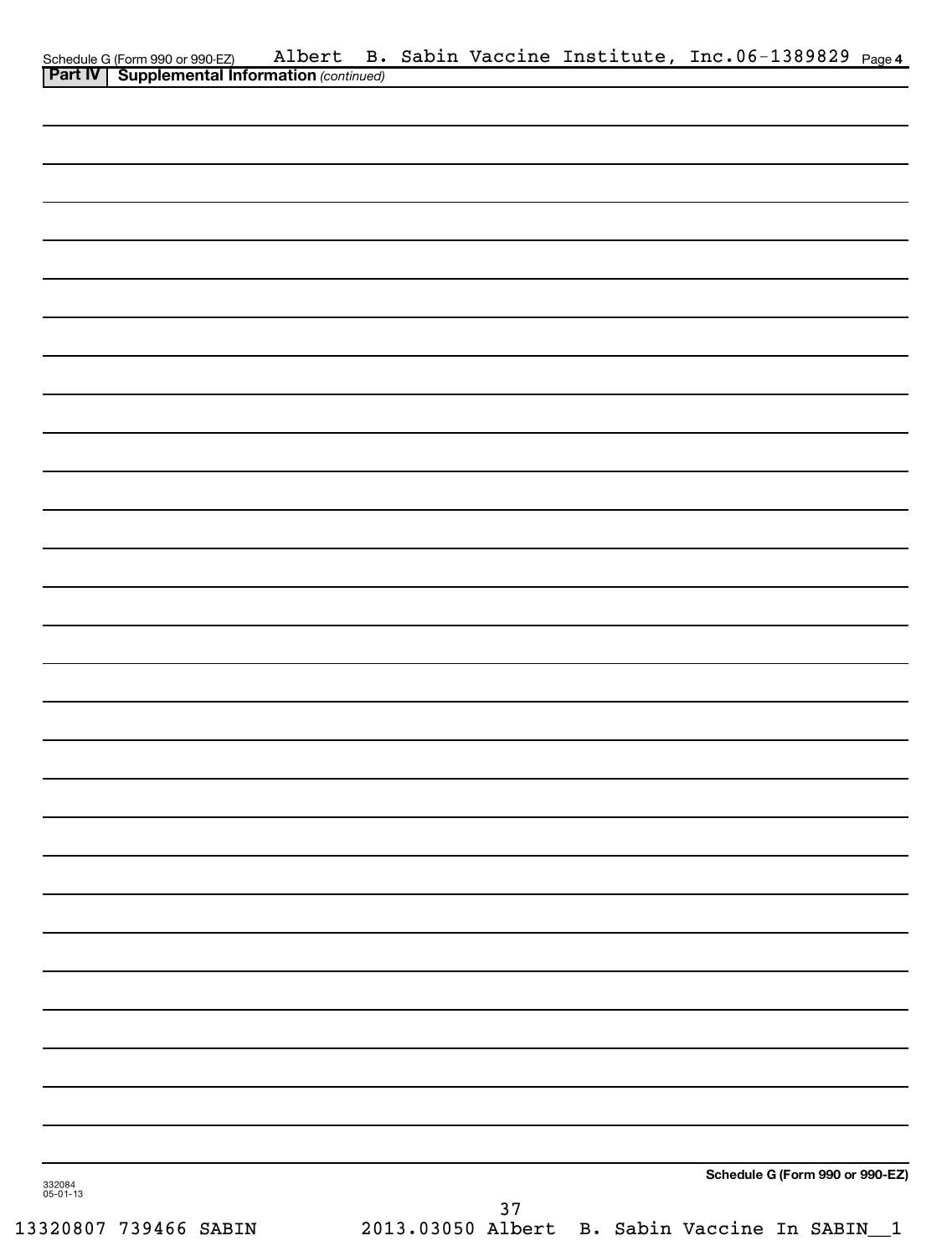| <b>SCHEDULE I</b><br>(Form 990)<br>Department of the Treasury                                                                                                                                                                                                                                                   |            | <b>Grants and Other Assistance to Organizations,</b><br>Governments, and Individuals in the United States<br>Complete if the organization answered "Yes" to Form 990, Part IV, line 21 or 22. | Attach to Form 990.         |                                         |                                                                |                                           | OMB No. 1545-0047<br>2013<br><b>Open to Public</b> |
|-----------------------------------------------------------------------------------------------------------------------------------------------------------------------------------------------------------------------------------------------------------------------------------------------------------------|------------|-----------------------------------------------------------------------------------------------------------------------------------------------------------------------------------------------|-----------------------------|-----------------------------------------|----------------------------------------------------------------|-------------------------------------------|----------------------------------------------------|
| Internal Revenue Service                                                                                                                                                                                                                                                                                        |            | Information about Schedule I (Form 990) and its instructions is at www.jrs.gov/form990                                                                                                        |                             |                                         |                                                                |                                           | Inspection                                         |
| Name of the organization                                                                                                                                                                                                                                                                                        |            |                                                                                                                                                                                               |                             |                                         |                                                                |                                           | <b>Employer identification number</b>              |
| Albert<br><b>General Information on Grants and Assistance</b><br>Part I                                                                                                                                                                                                                                         |            | B. Sabin Vaccine Institute, Inc.                                                                                                                                                              |                             |                                         |                                                                |                                           | 06-1389829                                         |
| Does the organization maintain records to substantiate the amount of the grants or assistance, the grantees' eligibility for the grants or assistance, and the selection<br>1.<br>Describe in Part IV the organization's procedures for monitoring the use of grant funds in the United States.<br>$\mathbf{2}$ |            |                                                                                                                                                                                               |                             |                                         |                                                                |                                           | $\boxed{\text{X}}$ Yes<br>No                       |
| Part II<br>Grants and Other Assistance to Governments and Organizations in the United States. Complete if the organization answered "Yes" to Form 990, Part IV, line 21, for any                                                                                                                                |            |                                                                                                                                                                                               |                             |                                         |                                                                |                                           |                                                    |
| recipient that received more than \$5,000. Part II can be duplicated if additional space is needed.                                                                                                                                                                                                             |            |                                                                                                                                                                                               |                             |                                         |                                                                |                                           |                                                    |
| 1 (a) Name and address of organization<br>or government                                                                                                                                                                                                                                                         | $(b)$ EIN  | (c) IRC section<br>if applicable                                                                                                                                                              | (d) Amount of<br>cash grant | (e) Amount of<br>non-cash<br>assistance | (f) Method of<br>valuation (book,<br>FMV, appraisal,<br>other) | (g) Description of<br>non-cash assistance | (h) Purpose of grant<br>or assistance              |
| The World Bank<br>1818 H Street, NW<br>Washington, DC 20433                                                                                                                                                                                                                                                     |            |                                                                                                                                                                                               | 1,500,000.                  | $\mathbf{0}$                            |                                                                |                                           | NTD Control                                        |
|                                                                                                                                                                                                                                                                                                                 |            |                                                                                                                                                                                               |                             |                                         |                                                                |                                           |                                                    |
| Pan American Health Organization<br>525 23rd Street, NW<br>Washington, DC 20037                                                                                                                                                                                                                                 |            |                                                                                                                                                                                               | 130.634.                    | $\mathbf{0}$                            |                                                                |                                           | NTD Control                                        |
| Pan American Health Organization<br>525 23rd Street, NW<br>Washington, DC 20037                                                                                                                                                                                                                                 |            |                                                                                                                                                                                               | 910,833.                    | 0                                       |                                                                |                                           | Vaccine Advocacy                                   |
| Baylor College of Medicine<br>1 Baylor Plaza<br>Houston, TX 77030                                                                                                                                                                                                                                               | 74-1613878 |                                                                                                                                                                                               | 861,167.                    | $\mathbf{0}$                            |                                                                |                                           | Vaccine Development                                |
| The George Washington University<br>2300 I Street, NW                                                                                                                                                                                                                                                           |            |                                                                                                                                                                                               |                             | $\mathbf 0$                             |                                                                |                                           |                                                    |
| Washington, DC 20147                                                                                                                                                                                                                                                                                            | 53-0196584 |                                                                                                                                                                                               | 818,560.                    |                                         |                                                                |                                           | Vaccine Development                                |
| The University of Kansas Center<br>for Research - 2385 Irving Hill<br>Road - Lawrence, KS 66045                                                                                                                                                                                                                 | 48-0680117 |                                                                                                                                                                                               | 131.718.                    | $\mathbf{0}$ .                          |                                                                |                                           | Vaccine Development                                |
| Enter total number of section 501(c)(3) and government organizations listed in the line 1 table<br>$\mathbf{2}$                                                                                                                                                                                                 |            |                                                                                                                                                                                               |                             |                                         |                                                                |                                           | $\overline{0}$ .                                   |
| 3                                                                                                                                                                                                                                                                                                               |            |                                                                                                                                                                                               |                             |                                         |                                                                |                                           | 7.                                                 |
| LHA For Paperwork Reduction Act Notice, see the Instructions for Form 990.                                                                                                                                                                                                                                      |            |                                                                                                                                                                                               |                             |                                         |                                                                |                                           | Schedule I (Form 990) (2013)                       |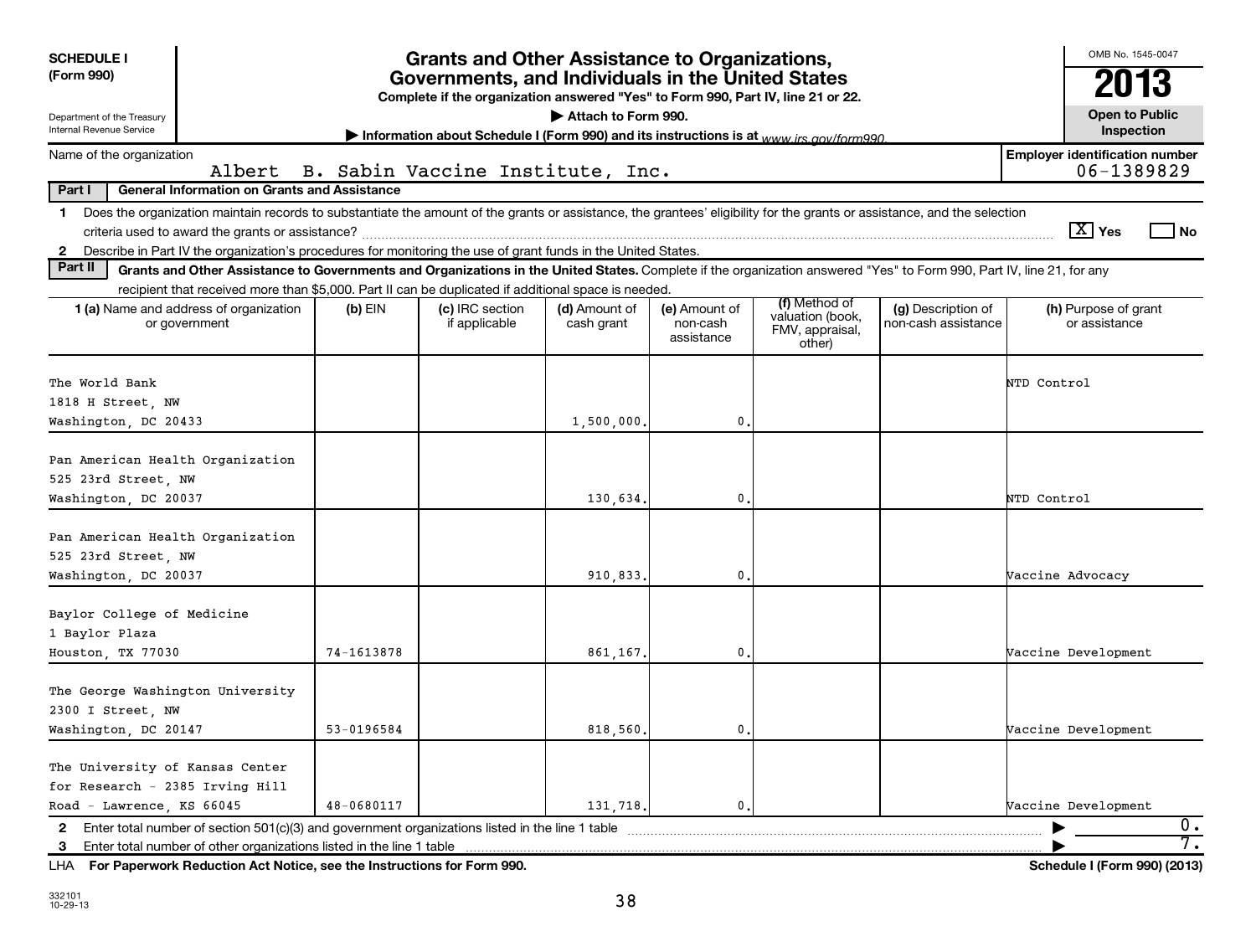| (a) Name and address of<br>organization or government | $(b)$ EIN      | (c) IRC section<br>if applicable | (d) Amount of<br>cash grant | (e) Amount of<br>non-cash<br>assistance | (f) Method of<br>valuation<br>(book, FMV,<br>appraisal, other) | (g) Description of<br>non-cash assistance | (h) Purpose of grant<br>or assistance |
|-------------------------------------------------------|----------------|----------------------------------|-----------------------------|-----------------------------------------|----------------------------------------------------------------|-------------------------------------------|---------------------------------------|
| Helen Keller International                            |                |                                  |                             |                                         |                                                                |                                           |                                       |
| 352 Park Avenue South, 12th Floor                     |                |                                  |                             |                                         |                                                                |                                           |                                       |
| New York, NY 10010                                    | $13 - 5562162$ |                                  | 27,830.                     | $\mathbf 0$ .                           |                                                                |                                           | NTD Control                           |
|                                                       |                |                                  |                             |                                         |                                                                |                                           |                                       |
|                                                       |                |                                  |                             |                                         |                                                                |                                           |                                       |
|                                                       |                |                                  |                             |                                         |                                                                |                                           |                                       |
|                                                       |                |                                  |                             |                                         |                                                                |                                           |                                       |
|                                                       |                |                                  |                             |                                         |                                                                |                                           |                                       |
|                                                       |                |                                  |                             |                                         |                                                                |                                           |                                       |
|                                                       |                |                                  |                             |                                         |                                                                |                                           |                                       |
|                                                       |                |                                  |                             |                                         |                                                                |                                           |                                       |

## Schedule I (Form 990) Albert B. Sabin Vaccine Institute, Inc. 06-1389829 <sub>Page 1</sub>

**Part II Continuation of Grants and Other Assistance to Governments and Organizations in the United States**  (Schedule I (Form 990), Part II.)

**Schedule I (Form 990)**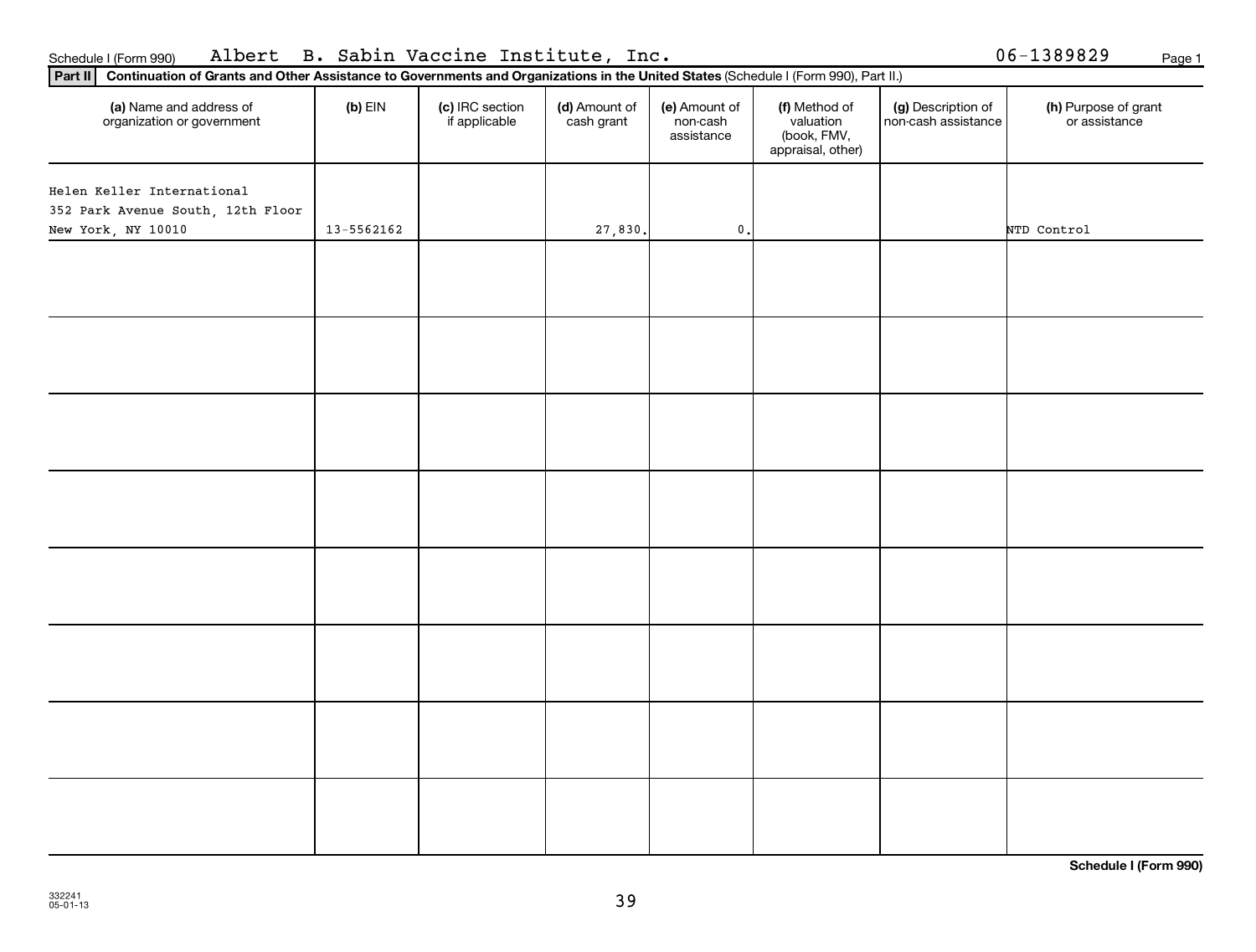Schedule I (Form 990) (2013) Page Albert B. Sabin Vaccine Institute, Inc. 06-1389829

**2**

Part III | Grants and Other Assistance to Individuals in the United States. Complete if the organization answered "Yes" to Form 990, Part IV, line 22. Part III can be duplicated if additional space is needed.

| (a) Type of grant or assistance                                                                                                                      | (b) Number of<br>recipients                                                | (c) Amount of<br>cash grant | (d) Amount of non-<br>cash assistance | (e) Method of valuation<br>(book, FMV, appraisal, other) | (f) Description of non-cash assistance |  |  |  |  |  |
|------------------------------------------------------------------------------------------------------------------------------------------------------|----------------------------------------------------------------------------|-----------------------------|---------------------------------------|----------------------------------------------------------|----------------------------------------|--|--|--|--|--|
|                                                                                                                                                      |                                                                            |                             |                                       |                                                          |                                        |  |  |  |  |  |
|                                                                                                                                                      |                                                                            |                             |                                       |                                                          |                                        |  |  |  |  |  |
|                                                                                                                                                      |                                                                            |                             |                                       |                                                          |                                        |  |  |  |  |  |
|                                                                                                                                                      |                                                                            |                             |                                       |                                                          |                                        |  |  |  |  |  |
|                                                                                                                                                      |                                                                            |                             |                                       |                                                          |                                        |  |  |  |  |  |
|                                                                                                                                                      |                                                                            |                             |                                       |                                                          |                                        |  |  |  |  |  |
|                                                                                                                                                      |                                                                            |                             |                                       |                                                          |                                        |  |  |  |  |  |
|                                                                                                                                                      |                                                                            |                             |                                       |                                                          |                                        |  |  |  |  |  |
|                                                                                                                                                      |                                                                            |                             |                                       |                                                          |                                        |  |  |  |  |  |
|                                                                                                                                                      |                                                                            |                             |                                       |                                                          |                                        |  |  |  |  |  |
| Supplemental Information. Provide the information required in Part I, line 2, Part III, column (b), and any other additional information.<br>Part IV |                                                                            |                             |                                       |                                                          |                                        |  |  |  |  |  |
| Part I, Line 2:                                                                                                                                      |                                                                            |                             |                                       |                                                          |                                        |  |  |  |  |  |
| Explanation: Grants are monitored in several ways. First, there is a due                                                                             |                                                                            |                             |                                       |                                                          |                                        |  |  |  |  |  |
| diligence process in awarding the grant. Second, a written and signed                                                                                |                                                                            |                             |                                       |                                                          |                                        |  |  |  |  |  |
|                                                                                                                                                      | agreement is executed, which includes a detailed scope of work, budget and |                             |                                       |                                                          |                                        |  |  |  |  |  |
| reporting requirements. Typically, payments are sent either when                                                                                     |                                                                            |                             |                                       |                                                          |                                        |  |  |  |  |  |

milestones are met or in accordance with an established payment schedule.

Third, we require monthly, quarterly, and/or annual financial and technical

reports from recipients prior to sending the subsequent payment. Fourth,

and as needed, we conduct site visits. And finally, if deemed necessary, a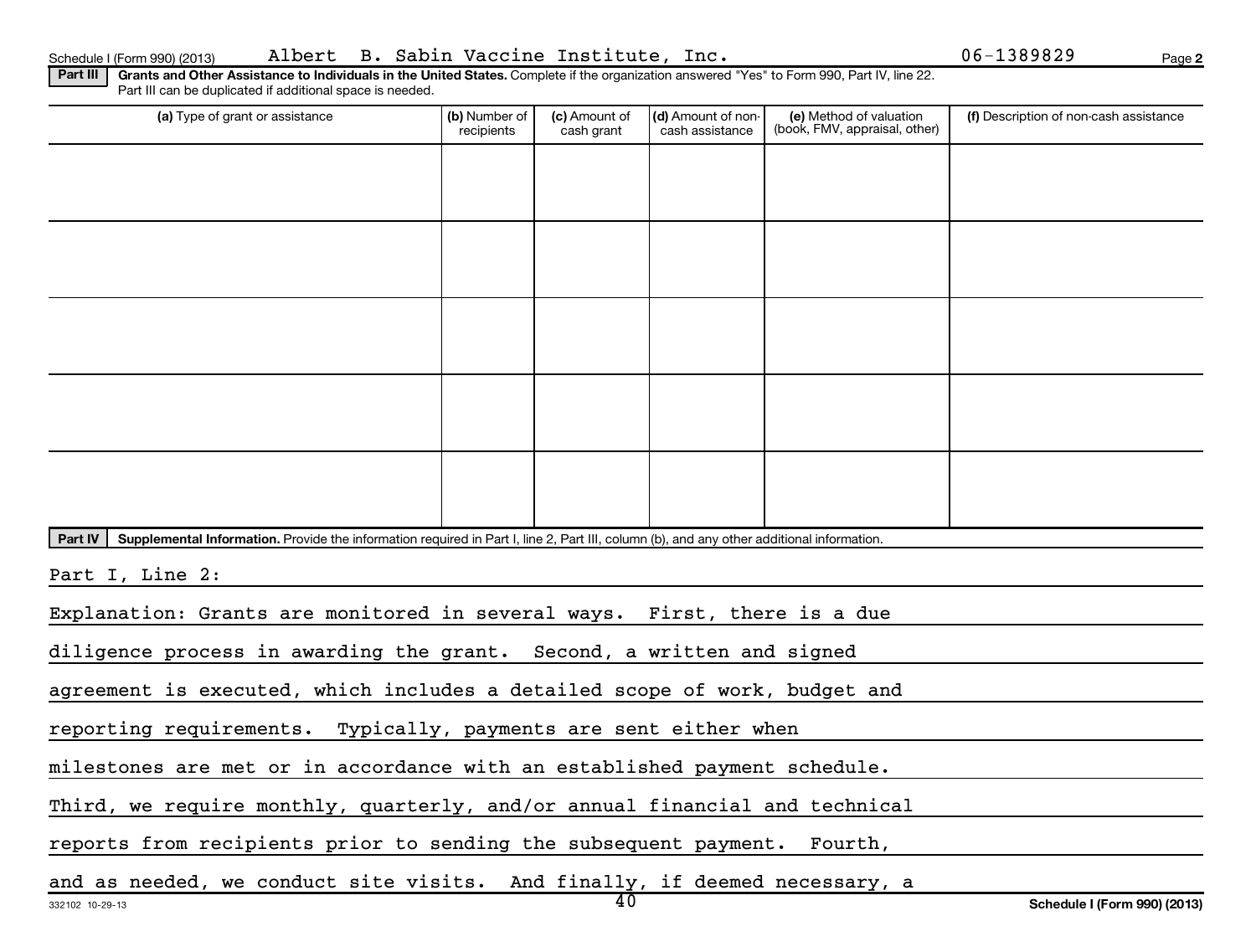|  | Schedule I (Form 990) Alber<br><b>Part IV   Supplemental Information</b> |  | Albert B. Sabin Vaccine Institute, Inc. 06-1389829 Page2 |  |  |                       |  |
|--|--------------------------------------------------------------------------|--|----------------------------------------------------------|--|--|-----------------------|--|
|  | third party reviews the accounting records of the recipient(s).          |  |                                                          |  |  |                       |  |
|  |                                                                          |  |                                                          |  |  |                       |  |
|  |                                                                          |  |                                                          |  |  |                       |  |
|  |                                                                          |  |                                                          |  |  |                       |  |
|  |                                                                          |  |                                                          |  |  |                       |  |
|  |                                                                          |  |                                                          |  |  |                       |  |
|  |                                                                          |  |                                                          |  |  |                       |  |
|  |                                                                          |  |                                                          |  |  |                       |  |
|  |                                                                          |  |                                                          |  |  |                       |  |
|  |                                                                          |  |                                                          |  |  |                       |  |
|  |                                                                          |  |                                                          |  |  |                       |  |
|  |                                                                          |  |                                                          |  |  |                       |  |
|  |                                                                          |  |                                                          |  |  |                       |  |
|  |                                                                          |  |                                                          |  |  |                       |  |
|  |                                                                          |  |                                                          |  |  |                       |  |
|  |                                                                          |  |                                                          |  |  |                       |  |
|  |                                                                          |  |                                                          |  |  |                       |  |
|  |                                                                          |  |                                                          |  |  |                       |  |
|  |                                                                          |  |                                                          |  |  |                       |  |
|  |                                                                          |  |                                                          |  |  |                       |  |
|  |                                                                          |  |                                                          |  |  |                       |  |
|  |                                                                          |  |                                                          |  |  |                       |  |
|  |                                                                          |  |                                                          |  |  |                       |  |
|  |                                                                          |  |                                                          |  |  |                       |  |
|  |                                                                          |  |                                                          |  |  |                       |  |
|  |                                                                          |  |                                                          |  |  |                       |  |
|  |                                                                          |  |                                                          |  |  |                       |  |
|  |                                                                          |  |                                                          |  |  |                       |  |
|  |                                                                          |  |                                                          |  |  |                       |  |
|  |                                                                          |  |                                                          |  |  |                       |  |
|  |                                                                          |  |                                                          |  |  |                       |  |
|  |                                                                          |  |                                                          |  |  |                       |  |
|  |                                                                          |  |                                                          |  |  | Schedule I (Form 990) |  |

13320807 739466 SABIN 2013.03050 Albert B. Sabin Vaccine In SABIN\_\_1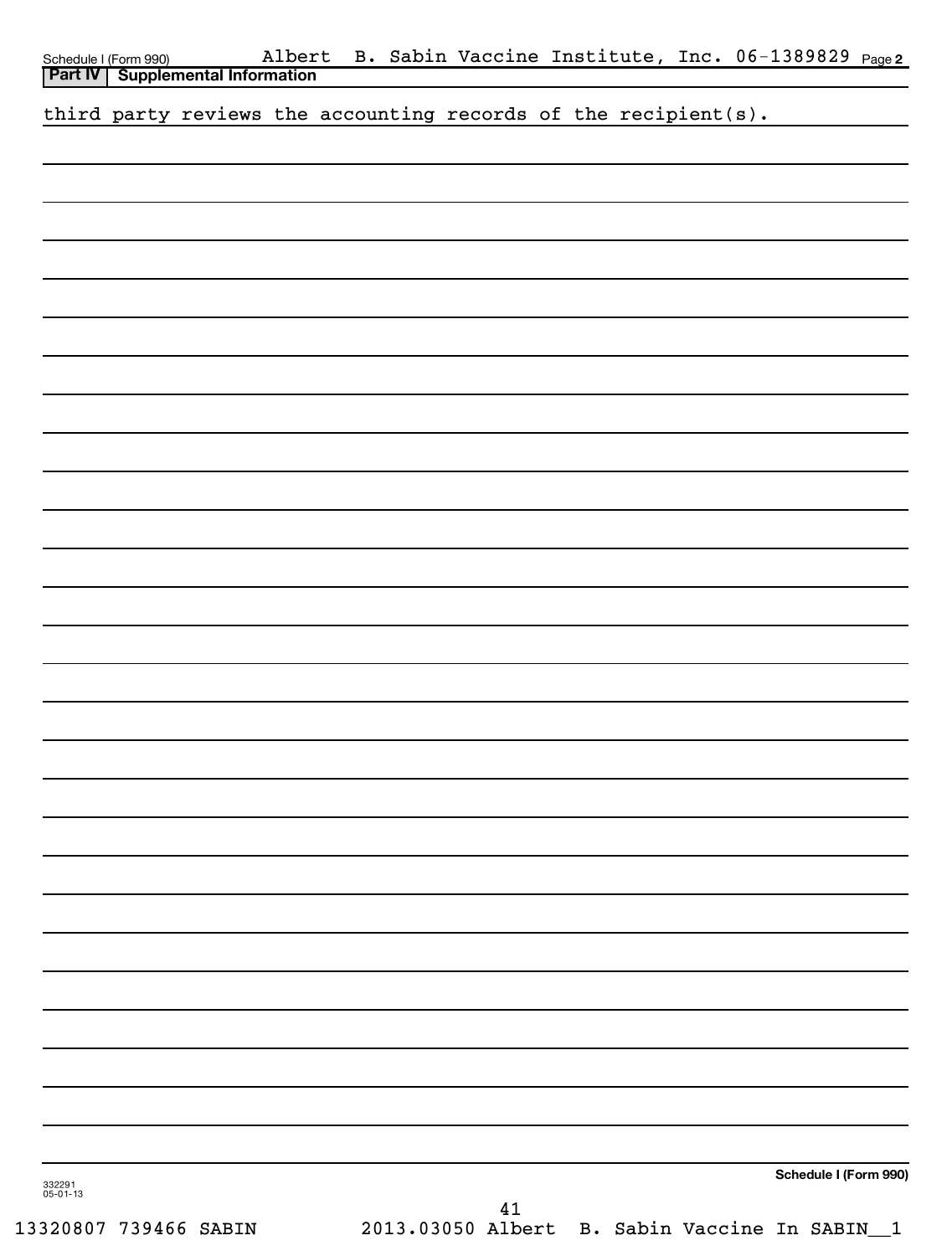|   | <b>SCHEDULE J</b>                                      | <b>Compensation Information</b>                                                                                                                                                                                                                                                                                                                                                                                                                                                                                        |                                       | OMB No. 1545-0047     |     |                            |  |
|---|--------------------------------------------------------|------------------------------------------------------------------------------------------------------------------------------------------------------------------------------------------------------------------------------------------------------------------------------------------------------------------------------------------------------------------------------------------------------------------------------------------------------------------------------------------------------------------------|---------------------------------------|-----------------------|-----|----------------------------|--|
|   | (Form 990)                                             | For certain Officers, Directors, Trustees, Key Employees, and Highest                                                                                                                                                                                                                                                                                                                                                                                                                                                  |                                       |                       |     |                            |  |
|   |                                                        | <b>Compensated Employees</b>                                                                                                                                                                                                                                                                                                                                                                                                                                                                                           |                                       | 2013                  |     |                            |  |
|   |                                                        | Complete if the organization answered "Yes" on Form 990, Part IV, line 23.                                                                                                                                                                                                                                                                                                                                                                                                                                             |                                       | <b>Open to Public</b> |     |                            |  |
|   | Department of the Treasury<br>Internal Revenue Service | Attach to Form 990. > See separate instructions.<br>Information about Schedule J (Form 990) and its instructions is at www irs gov/form990                                                                                                                                                                                                                                                                                                                                                                             |                                       | Inspection            |     |                            |  |
|   | Name of the organization                               |                                                                                                                                                                                                                                                                                                                                                                                                                                                                                                                        | <b>Employer identification number</b> |                       |     |                            |  |
|   |                                                        | Albert<br>B. Sabin Vaccine Institute, Inc.                                                                                                                                                                                                                                                                                                                                                                                                                                                                             | 06-1389829                            |                       |     |                            |  |
|   | Part I                                                 | <b>Questions Regarding Compensation</b>                                                                                                                                                                                                                                                                                                                                                                                                                                                                                |                                       |                       |     |                            |  |
|   |                                                        |                                                                                                                                                                                                                                                                                                                                                                                                                                                                                                                        |                                       |                       | Yes | No.                        |  |
|   |                                                        | <b>1a</b> Check the appropriate box(es) if the organization provided any of the following to or for a person listed in Form 990,                                                                                                                                                                                                                                                                                                                                                                                       |                                       |                       |     |                            |  |
|   |                                                        | Part VII, Section A, line 1a. Complete Part III to provide any relevant information regarding these items.                                                                                                                                                                                                                                                                                                                                                                                                             |                                       |                       |     |                            |  |
|   | First-class or charter travel                          | Housing allowance or residence for personal use                                                                                                                                                                                                                                                                                                                                                                                                                                                                        |                                       |                       |     |                            |  |
|   | Travel for companions                                  | Payments for business use of personal residence                                                                                                                                                                                                                                                                                                                                                                                                                                                                        |                                       |                       |     |                            |  |
|   |                                                        | Health or social club dues or initiation fees<br>Tax indemnification and gross-up payments                                                                                                                                                                                                                                                                                                                                                                                                                             |                                       |                       |     |                            |  |
|   |                                                        | Discretionary spending account<br>Personal services (e.g., maid, chauffeur, chef)                                                                                                                                                                                                                                                                                                                                                                                                                                      |                                       |                       |     |                            |  |
|   |                                                        |                                                                                                                                                                                                                                                                                                                                                                                                                                                                                                                        |                                       |                       |     |                            |  |
|   |                                                        | <b>b</b> If any of the boxes on line 1a are checked, did the organization follow a written policy regarding payment or                                                                                                                                                                                                                                                                                                                                                                                                 |                                       |                       |     |                            |  |
|   |                                                        | reimbursement or provision of all of the expenses described above? If "No," complete Part III to explain                                                                                                                                                                                                                                                                                                                                                                                                               |                                       | 1b                    |     |                            |  |
| 2 |                                                        | Did the organization require substantiation prior to reimbursing or allowing expenses incurred by all directors,                                                                                                                                                                                                                                                                                                                                                                                                       |                                       |                       |     |                            |  |
|   |                                                        | trustees, and officers, including the CEO/Executive Director, regarding the items checked in line 1a?                                                                                                                                                                                                                                                                                                                                                                                                                  |                                       | $\overline{2}$        |     |                            |  |
|   |                                                        |                                                                                                                                                                                                                                                                                                                                                                                                                                                                                                                        |                                       |                       |     |                            |  |
| З |                                                        | Indicate which, if any, of the following the filing organization used to establish the compensation of the organization's                                                                                                                                                                                                                                                                                                                                                                                              |                                       |                       |     |                            |  |
|   |                                                        | CEO/Executive Director. Check all that apply. Do not check any boxes for methods used by a related organization to                                                                                                                                                                                                                                                                                                                                                                                                     |                                       |                       |     |                            |  |
|   |                                                        | establish compensation of the CEO/Executive Director, but explain in Part III.                                                                                                                                                                                                                                                                                                                                                                                                                                         |                                       |                       |     |                            |  |
|   | $\underline{\mathbf{X}}$ Compensation committee        | $\lfloor \underline{x} \rfloor$ Written employment contract                                                                                                                                                                                                                                                                                                                                                                                                                                                            |                                       |                       |     |                            |  |
|   |                                                        | Compensation survey or study<br>Independent compensation consultant                                                                                                                                                                                                                                                                                                                                                                                                                                                    |                                       |                       |     |                            |  |
|   |                                                        | Form 990 of other organizations<br>Approval by the board or compensation committee                                                                                                                                                                                                                                                                                                                                                                                                                                     |                                       |                       |     |                            |  |
|   |                                                        |                                                                                                                                                                                                                                                                                                                                                                                                                                                                                                                        |                                       |                       |     |                            |  |
| 4 |                                                        | During the year, did any person listed in Form 990, Part VII, Section A, line 1a, with respect to the filing                                                                                                                                                                                                                                                                                                                                                                                                           |                                       |                       |     |                            |  |
|   | organization or a related organization:                |                                                                                                                                                                                                                                                                                                                                                                                                                                                                                                                        |                                       |                       |     |                            |  |
| а |                                                        | Receive a severance payment or change-of-control payment?<br>$\mathcal{L} = \{ \mathcal{L}^{\mathcal{L}}_{\mathcal{L}} \mathcal{L}^{\mathcal{L}}_{\mathcal{L}} \mathcal{L}^{\mathcal{L}}_{\mathcal{L}} \mathcal{L}^{\mathcal{L}}_{\mathcal{L}} \mathcal{L}^{\mathcal{L}}_{\mathcal{L}} \mathcal{L}^{\mathcal{L}}_{\mathcal{L}} \mathcal{L}^{\mathcal{L}}_{\mathcal{L}} \mathcal{L}^{\mathcal{L}}_{\mathcal{L}} \mathcal{L}^{\mathcal{L}}_{\mathcal{L}} \mathcal{L}^{\mathcal{L}}_{\mathcal{L}} \mathcal{L}^{\mathcal{$ |                                       | 4a                    |     | х<br>$\overline{\text{x}}$ |  |
| b |                                                        |                                                                                                                                                                                                                                                                                                                                                                                                                                                                                                                        |                                       | 4b<br>4c              |     | $\overline{\mathtt{x}}$    |  |
|   |                                                        |                                                                                                                                                                                                                                                                                                                                                                                                                                                                                                                        |                                       |                       |     |                            |  |
|   |                                                        | If "Yes" to any of lines 4a-c, list the persons and provide the applicable amounts for each item in Part III.                                                                                                                                                                                                                                                                                                                                                                                                          |                                       |                       |     |                            |  |
|   |                                                        |                                                                                                                                                                                                                                                                                                                                                                                                                                                                                                                        |                                       |                       |     |                            |  |
|   |                                                        | Only section 501(c)(3) and 501(c)(4) organizations must complete lines 5-9.                                                                                                                                                                                                                                                                                                                                                                                                                                            |                                       |                       |     |                            |  |
| 5 |                                                        | For persons listed in Form 990, Part VII, Section A, line 1a, did the organization pay or accrue any compensation                                                                                                                                                                                                                                                                                                                                                                                                      |                                       |                       |     |                            |  |
|   | contingent on the revenues of:                         |                                                                                                                                                                                                                                                                                                                                                                                                                                                                                                                        |                                       | 5a                    |     | х                          |  |
|   |                                                        |                                                                                                                                                                                                                                                                                                                                                                                                                                                                                                                        |                                       | 5b                    |     | $\overline{\mathtt{x}}$    |  |
|   |                                                        | If "Yes" to line 5a or 5b, describe in Part III.                                                                                                                                                                                                                                                                                                                                                                                                                                                                       |                                       |                       |     |                            |  |
|   |                                                        | 6 For persons listed in Form 990, Part VII, Section A, line 1a, did the organization pay or accrue any compensation                                                                                                                                                                                                                                                                                                                                                                                                    |                                       |                       |     |                            |  |
|   | contingent on the net earnings of:                     |                                                                                                                                                                                                                                                                                                                                                                                                                                                                                                                        |                                       |                       |     |                            |  |
|   |                                                        |                                                                                                                                                                                                                                                                                                                                                                                                                                                                                                                        |                                       | 6a                    |     | x                          |  |
|   |                                                        |                                                                                                                                                                                                                                                                                                                                                                                                                                                                                                                        |                                       | 6b                    |     | $\overline{\mathtt{x}}$    |  |
|   |                                                        | If "Yes" to line 6a or 6b, describe in Part III.                                                                                                                                                                                                                                                                                                                                                                                                                                                                       |                                       |                       |     |                            |  |
|   |                                                        | 7 For persons listed in Form 990, Part VII, Section A, line 1a, did the organization provide any non-fixed payments                                                                                                                                                                                                                                                                                                                                                                                                    |                                       |                       |     |                            |  |
|   |                                                        |                                                                                                                                                                                                                                                                                                                                                                                                                                                                                                                        |                                       | 7                     |     | х                          |  |
| 8 |                                                        | Were any amounts reported in Form 990, Part VII, paid or accrued pursuant to a contract that was subject to the                                                                                                                                                                                                                                                                                                                                                                                                        |                                       |                       |     |                            |  |
|   |                                                        |                                                                                                                                                                                                                                                                                                                                                                                                                                                                                                                        |                                       | 8                     |     | х                          |  |
| 9 |                                                        | If "Yes" to line 8, did the organization also follow the rebuttable presumption procedure described in                                                                                                                                                                                                                                                                                                                                                                                                                 |                                       |                       |     |                            |  |
|   |                                                        |                                                                                                                                                                                                                                                                                                                                                                                                                                                                                                                        |                                       | 9                     |     |                            |  |
|   |                                                        | LHA For Paperwork Reduction Act Notice, see the Instructions for Form 990.                                                                                                                                                                                                                                                                                                                                                                                                                                             | Schedule J (Form 990) 2013            |                       |     |                            |  |

332111 09-13-13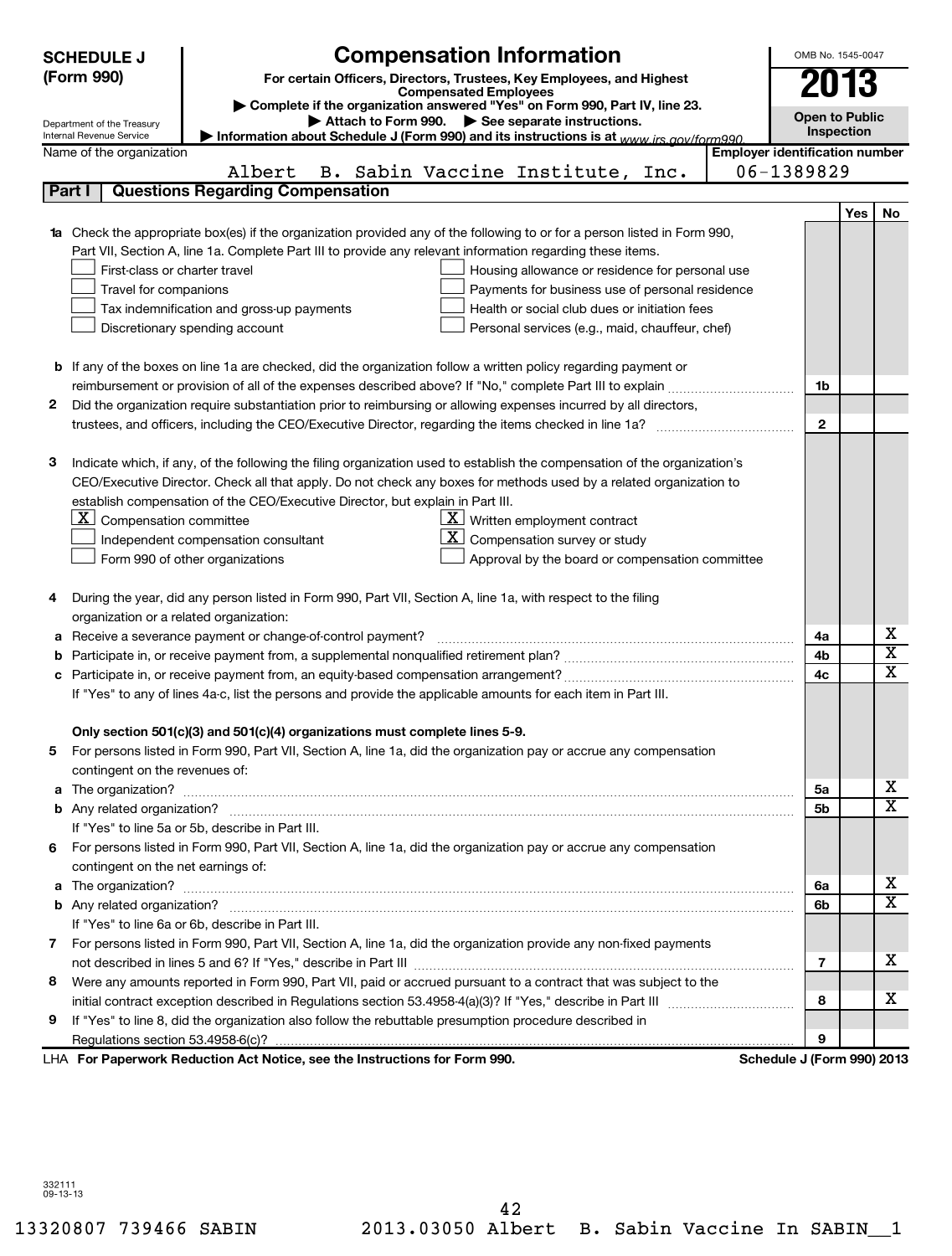Schedule J (Form 990) 2013 Page Albert B. Sabin Vaccine Institute, Inc. 06-1389829

#### Part II | Officers, Directors, Trustees, Key Employees, and Highest Compensated Employees. Use duplicate copies if additional space is needed.

For each individual whose compensation must be reported in Schedule J, report compensation from the organization on row (i) and from related organizations, described in the instructions, on row (ii). Do not list any individuals that are not listed on Form 990, Part VII.

Note. The sum of columns (B)(i)-(iii) for each listed individual must equal the total amount of Form 990, Part VII, Section A, line 1a, applicable column (D) and (E) amounts for that individual.

|                            |      |                          | (B) Breakdown of W-2 and/or 1099-MISC compensation |                                           | (C) Retirement and<br>other deferred | (D) Nontaxable<br>benefits | (E) Total of columns | (F) Compensation<br>reported as deferred |  |
|----------------------------|------|--------------------------|----------------------------------------------------|-------------------------------------------|--------------------------------------|----------------------------|----------------------|------------------------------------------|--|
| (A) Name and Title         |      | (i) Base<br>compensation | (ii) Bonus &<br>incentive<br>compensation          | (iii) Other<br>reportable<br>compensation | compensation                         |                            | $(B)(i)-(D)$         | in prior Form 990                        |  |
| Brian Davis<br>(1)         | (i)  | 195,088.                 | 15,000.                                            | 0.                                        | 8,000.                               | 13,635.                    | 231,723.             | 0.                                       |  |
| Chief Operating Officer    | (ii) | 0.                       | 0.                                                 | $\overline{0}$ .                          | $\mathbf 0$ .                        | 0.                         | $\Omega$             | $\overline{0}$ .                         |  |
| Ciro de Quadros<br>(2)     | (i)  | 299,900.                 | 45,000.                                            | $\overline{0}$ .                          | $\overline{0}$ .                     | 1,256.                     | 346, 156.            | $\overline{0}$ .                         |  |
| Exec VP, Ex Officio Truste | (ii) | $\mathbf 0$ .            | $\mathbf 0$ .                                      | $\overline{0}$ .                          | $\Omega$ .                           | 0.                         | $\Omega$             | $\overline{0}$ .                         |  |
| Michael Marine<br>(3)      | (i)  | 249,834.                 | 35,000.                                            | $\overline{0}$ .                          | 10,000.                              | 1,423.                     | 296, 257.            | $\overline{0}$ .                         |  |
| CEO, Ex Officio Trustee    | (i)  | $\mathbf 0$ .            | $0$ .                                              | $\overline{0}$ .                          | $\mathbf 0$ .                        | 0.                         | $\Omega$             | $\overline{0}$ .                         |  |
| Neeraj Mistry<br>(4)       | (i)  | 221,666.                 | 10,000.                                            | $\overline{0}$ .                          | $0$ .                                | 14,079.                    | 245,745.             | $\overline{0}$ .                         |  |
| Program Director           | (ii) | $\mathbf{0}$ .           | 0.                                                 | 0.                                        | 0.                                   | 0.                         | $\Omega$ .           | $\overline{0}$ .                         |  |
| (5) Larry Ellingswoth      | (i)  | 209,854.                 | $\overline{0}$ .                                   | $\overline{0}$ .                          | $\overline{0}$ .                     | 6, 261.                    | 216, 115.            | $\overline{0}$ .                         |  |
| Program Director           | (ii) | $\mathbf 0$ .            | $\overline{0}$ .                                   | $\overline{0}$ .                          | $\mathbf{0}$ .                       | 0.                         | $\Omega$ .           | $\overline{0}$ .                         |  |
| Michael McQuestion<br>(6)  | (i)  | 195,602.                 | $\overline{0}$ .                                   | $\overline{0}$ .                          | 7,904.                               | 13,967.                    | 217,473.             | $\overline{0}$ .                         |  |
| Program Director           | (ii) | 0.                       | $\overline{0}$ .                                   | $\overline{0}$ .                          | $\Omega$ .                           | 0.                         | $\Omega$ .           | $\overline{0}$ .                         |  |
| Christopher Nelson<br>(7)  | (i)  | 192,685.                 | $\overline{0}$ .                                   | $\overline{0}$ .                          | 7,904.                               | 13,630.                    | 214, 219.            | $\overline{0}$ .                         |  |
| Program Director           | (ii) | $\overline{0}$ .         | 0.                                                 | 0.                                        | 0.                                   | 0.                         | $\mathbf 0$ .        | $\overline{0}$ .                         |  |
|                            | (i)  |                          |                                                    |                                           |                                      |                            |                      |                                          |  |
|                            | (ii) |                          |                                                    |                                           |                                      |                            |                      |                                          |  |
|                            | (i)  |                          |                                                    |                                           |                                      |                            |                      |                                          |  |
|                            | (ii) |                          |                                                    |                                           |                                      |                            |                      |                                          |  |
|                            | (i)  |                          |                                                    |                                           |                                      |                            |                      |                                          |  |
|                            | (ii) |                          |                                                    |                                           |                                      |                            |                      |                                          |  |
|                            | (i)  |                          |                                                    |                                           |                                      |                            |                      |                                          |  |
|                            | (ii) |                          |                                                    |                                           |                                      |                            |                      |                                          |  |
|                            | (i)  |                          |                                                    |                                           |                                      |                            |                      |                                          |  |
|                            | (ii) |                          |                                                    |                                           |                                      |                            |                      |                                          |  |
|                            | (i)  |                          |                                                    |                                           |                                      |                            |                      |                                          |  |
|                            | (ii) |                          |                                                    |                                           |                                      |                            |                      |                                          |  |
|                            | (i)  |                          |                                                    |                                           |                                      |                            |                      |                                          |  |
|                            | (ii) |                          |                                                    |                                           |                                      |                            |                      |                                          |  |
|                            | (i)  |                          |                                                    |                                           |                                      |                            |                      |                                          |  |
|                            | (ii) |                          |                                                    |                                           |                                      |                            |                      |                                          |  |
|                            | (i)  |                          |                                                    |                                           |                                      |                            |                      |                                          |  |
|                            | (ii) |                          |                                                    |                                           |                                      |                            |                      |                                          |  |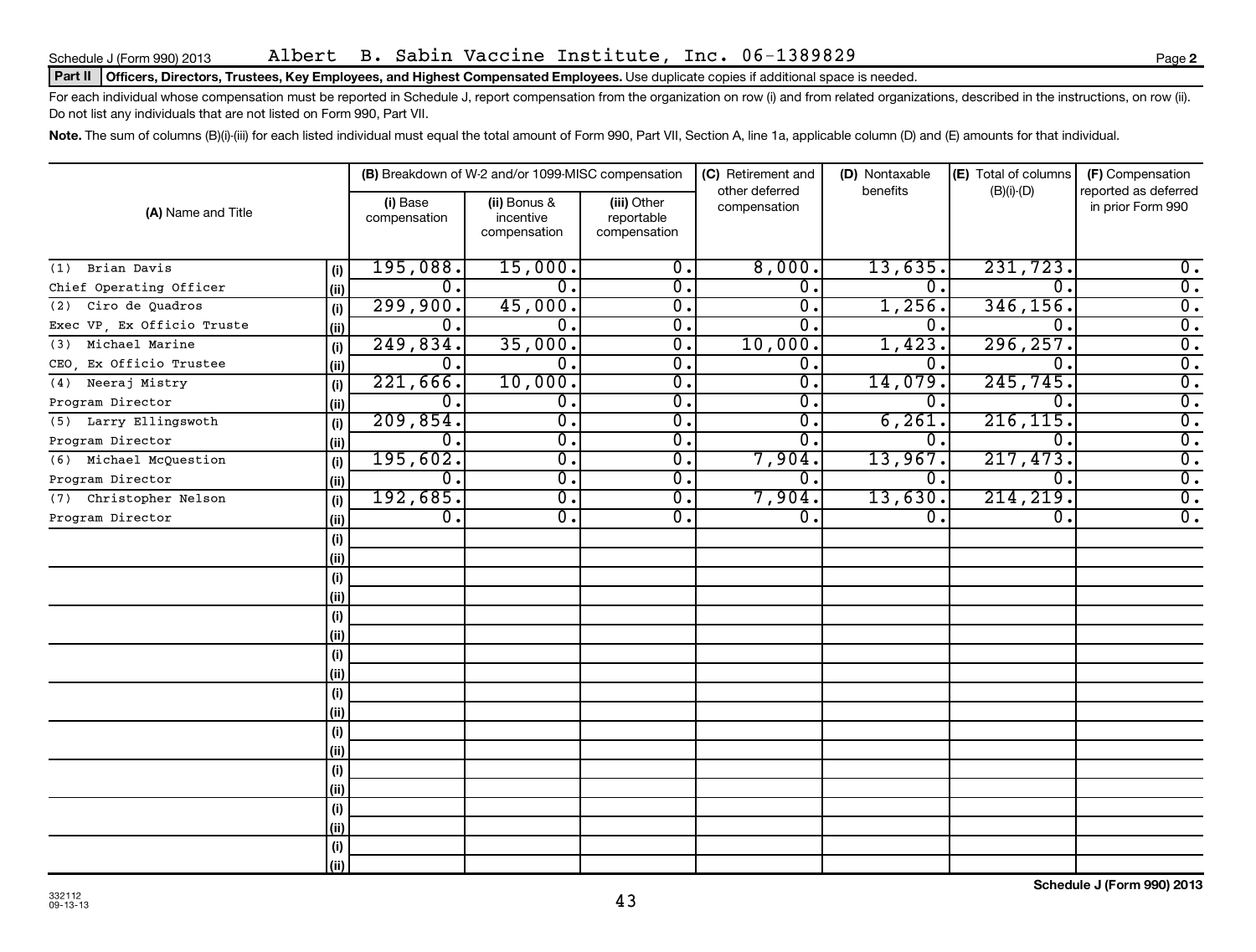**Page 3** 

## **Part III Supplemental Information**

Provide the information, explanation, or descriptions required for Part I, lines 1a, 1b, 3, 4a, 4b, 4c, 5a, 5b, 6a, 6b, 7, and 8, and for Part II. Also complete this part for any additional information.

**Schedule J (Form 990) 2013**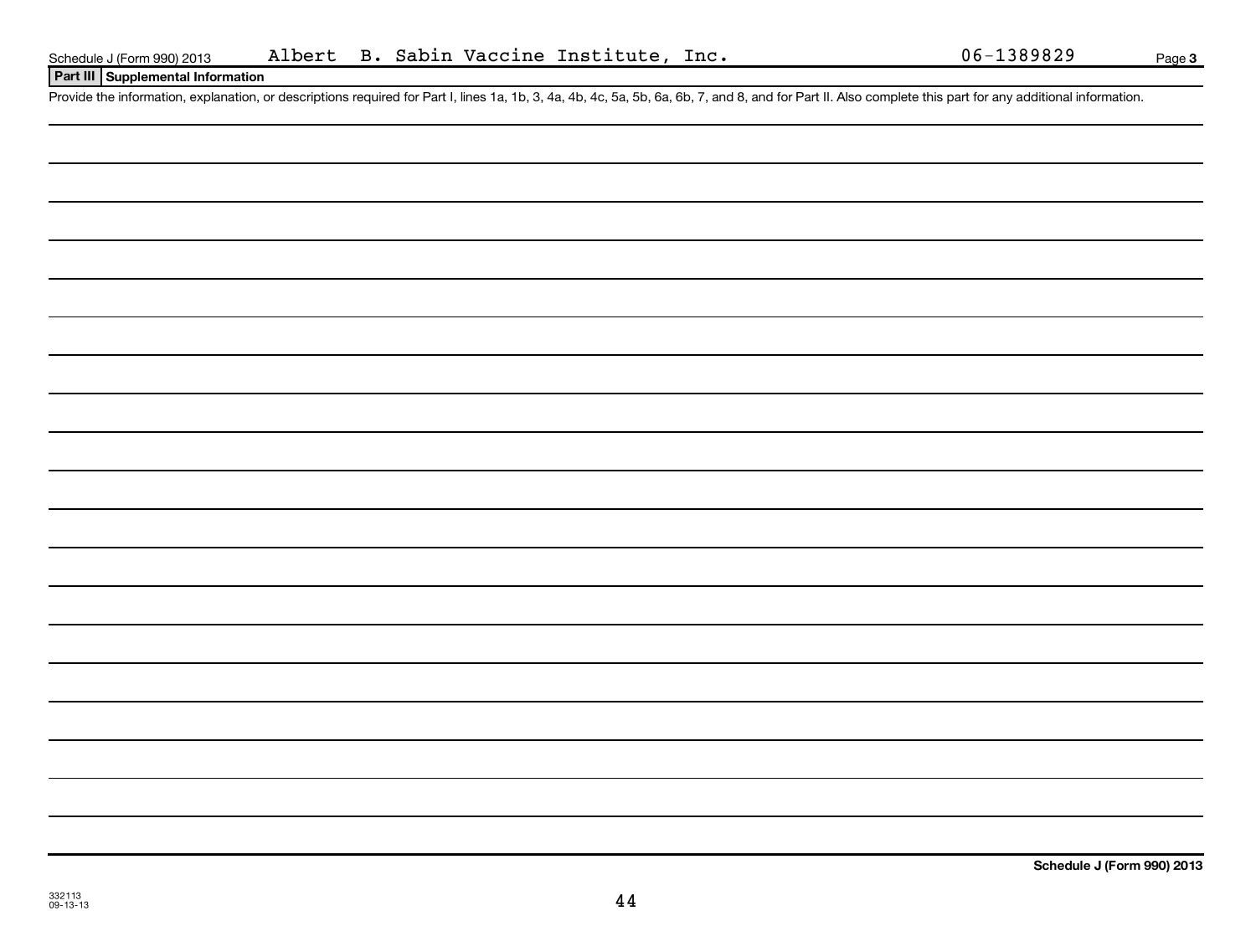| <b>SCHEDULE O</b><br>(Form 990 or 990-EZ)<br>Department of the Treasury<br>Internal Revenue Service                        | OMB No. 1545-0047<br>Supplemental Information to Form 990 or 990-EZ<br>Complete to provide information for responses to specific questions on<br>Form 990 or 990-EZ or to provide any additional information.<br><b>Open to Public</b><br>Attach to Form 990 or 990-EZ.<br>Inspection<br>Information about Schedule O (Form 990 or 990-EZ) and its instructions is at www.irs.cov/form990 |  |  |  |  |  |  |  |  |  |
|----------------------------------------------------------------------------------------------------------------------------|-------------------------------------------------------------------------------------------------------------------------------------------------------------------------------------------------------------------------------------------------------------------------------------------------------------------------------------------------------------------------------------------|--|--|--|--|--|--|--|--|--|
| <b>Employer identification number</b><br>Name of the organization<br>Albert B. Sabin Vaccine Institute, Inc.<br>06-1389829 |                                                                                                                                                                                                                                                                                                                                                                                           |  |  |  |  |  |  |  |  |  |
|                                                                                                                            | Form 990, Part III, Line 2, New Program Services:                                                                                                                                                                                                                                                                                                                                         |  |  |  |  |  |  |  |  |  |
|                                                                                                                            | Explanation: The International Association of Immunization Managers                                                                                                                                                                                                                                                                                                                       |  |  |  |  |  |  |  |  |  |
|                                                                                                                            | (IAIM) launched in 2013. The IAIM is part of Sabin's Vaccine Advocacy                                                                                                                                                                                                                                                                                                                     |  |  |  |  |  |  |  |  |  |
|                                                                                                                            | and Education program. Through interation with its membership, IAIM's                                                                                                                                                                                                                                                                                                                     |  |  |  |  |  |  |  |  |  |
| goal is to help drive the achievement of national, regional and                                                            |                                                                                                                                                                                                                                                                                                                                                                                           |  |  |  |  |  |  |  |  |  |
| international immunization goals, including those in the Global Vaccine                                                    |                                                                                                                                                                                                                                                                                                                                                                                           |  |  |  |  |  |  |  |  |  |
| Action Plan (GVAP), by fostering forward-thinking and superior                                                             |                                                                                                                                                                                                                                                                                                                                                                                           |  |  |  |  |  |  |  |  |  |
| management of immunization programs.                                                                                       |                                                                                                                                                                                                                                                                                                                                                                                           |  |  |  |  |  |  |  |  |  |

Form 990, Part III, Line 4a, Program Service Accomplishments: clinical testing in either Brazil and/or the United States. The Sabin PDP is also conducting an antigen discovery project to determine if additional or alternative recombinant antigens are viable candidates for a human hookworm vaccine.

Schistosomiasis: The Sabin PDP completed manufacture and GLP testing of the vaccine candidate and will soon enter Phase 1 clinical trials. Schistosomiasis is a parasitic disease spread by snails that infects more than 200 million people worldwide; left untreated, the disease can cause fever, organ failure, other chronic diseases and even death. Schistosomiasis is the most deadly parasitic disease after malaria, causing approximately 200,000 deaths annually.

332211 09-04-13 LHA For Paperwork Reduction Act Notice, see the Instructions for Form 990 or 990-EZ. Schedule O (Form 990 or 990-EZ) (2013) Chagas disease: Together with domestic and international academic and industrial partners, the Sabin PDP is developing a new therapeutic vaccine to target Chagas disease, a parasitic disease that can lead to 45

13320807 739466 SABIN 2013.03050 Albert B. Sabin Vaccine In SABIN\_\_1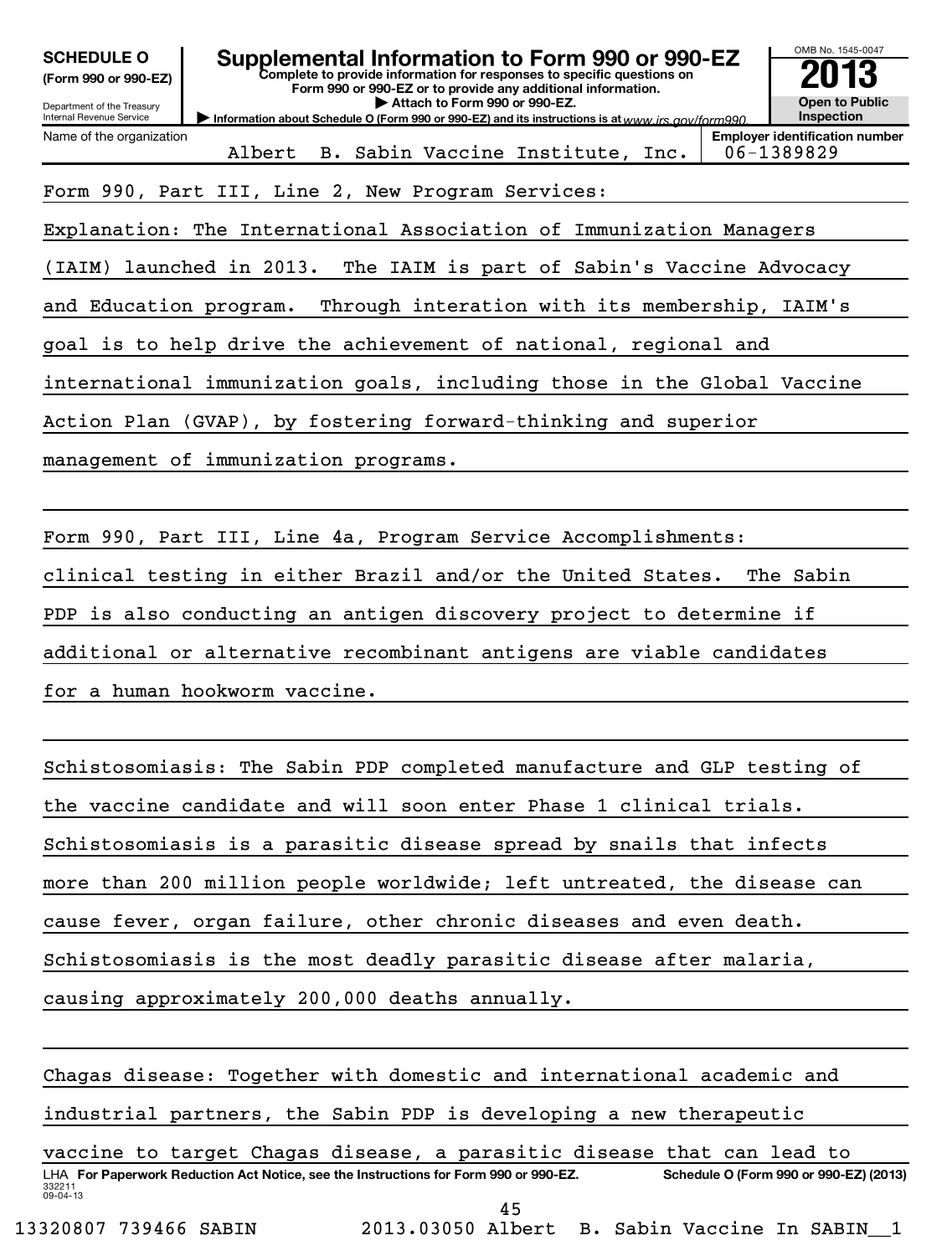| Name of the organization<br>Albert B. Sabin Vaccine Institute, Inc.                                | <b>Employer identification number</b><br>06-1389829 |
|----------------------------------------------------------------------------------------------------|-----------------------------------------------------|
| heart failure and affects approximately 10 million people, primarily in                            |                                                     |
| Latin America. A therapeutic vaccine is currently in development that                              |                                                     |
| would offer a number of improvements over currently available                                      |                                                     |
| treatments.                                                                                        |                                                     |
| Leishmaniasis: Since 2011, the Sabin PDP has been working to develop a                             |                                                     |
| vaccine to prevent cutaneous leishmaniasis, a parasitic infection                                  |                                                     |
| transmitted by the bite of a sand fly that causes skin ulcers. The                                 |                                                     |
| project currently is in the early pre-clinical stage.                                              |                                                     |
|                                                                                                    |                                                     |
| Severe acute respiratory syndrome (SARS): The Sabin PDP - together with                            |                                                     |
| partners in the private sector, academia and the military - is working                             |                                                     |
| to develop and manufacture a vaccine in order to prevent potential SARS                            |                                                     |
| outbreaks and improve biodefense preparedness.                                                     |                                                     |
|                                                                                                    |                                                     |
| Pan-anthelminthic Vaccine: In 2013, the Sabin PDP began working to                                 |                                                     |
| develop a pan-anthelminthic vaccine targeting three major intestinal                               |                                                     |
| helminth infections - ascariasis, trichuriasis and hookworm infection -                            |                                                     |
| which cause the highest disease burden of NTDs.                                                    |                                                     |
|                                                                                                    |                                                     |
| Form 990, Part III, Line 4b, Program Service Accomplishments:                                      |                                                     |
| international aid budgets.                                                                         |                                                     |
| NTDs are a group of 17 parasitic and bacterial infections that impact                              |                                                     |
| more than 1 billion people, most of whom live on less than \$1.25 per                              |                                                     |
| day. The Global Network focuses on the seven most common NTDs -                                    |                                                     |
| lymphatic filariasis, onchocerciasis, schistosomiasis, trachoma,                                   |                                                     |
| hookworm, trichuriasis and ascariasis. These diseases blind, disable                               |                                                     |
| and disfigure their victims, trapping them in a cycle of poverty and                               |                                                     |
| disease.                                                                                           |                                                     |
| 332212<br>09-04-13<br>46<br>2013.03050 Albert B. Sabin Vaccine In SABIN_1<br>13320807 739466 SABIN | Schedule O (Form 990 or 990-EZ) (2013)              |
|                                                                                                    |                                                     |

Schedule O (Form 990 or 990-EZ) (2013)

**2**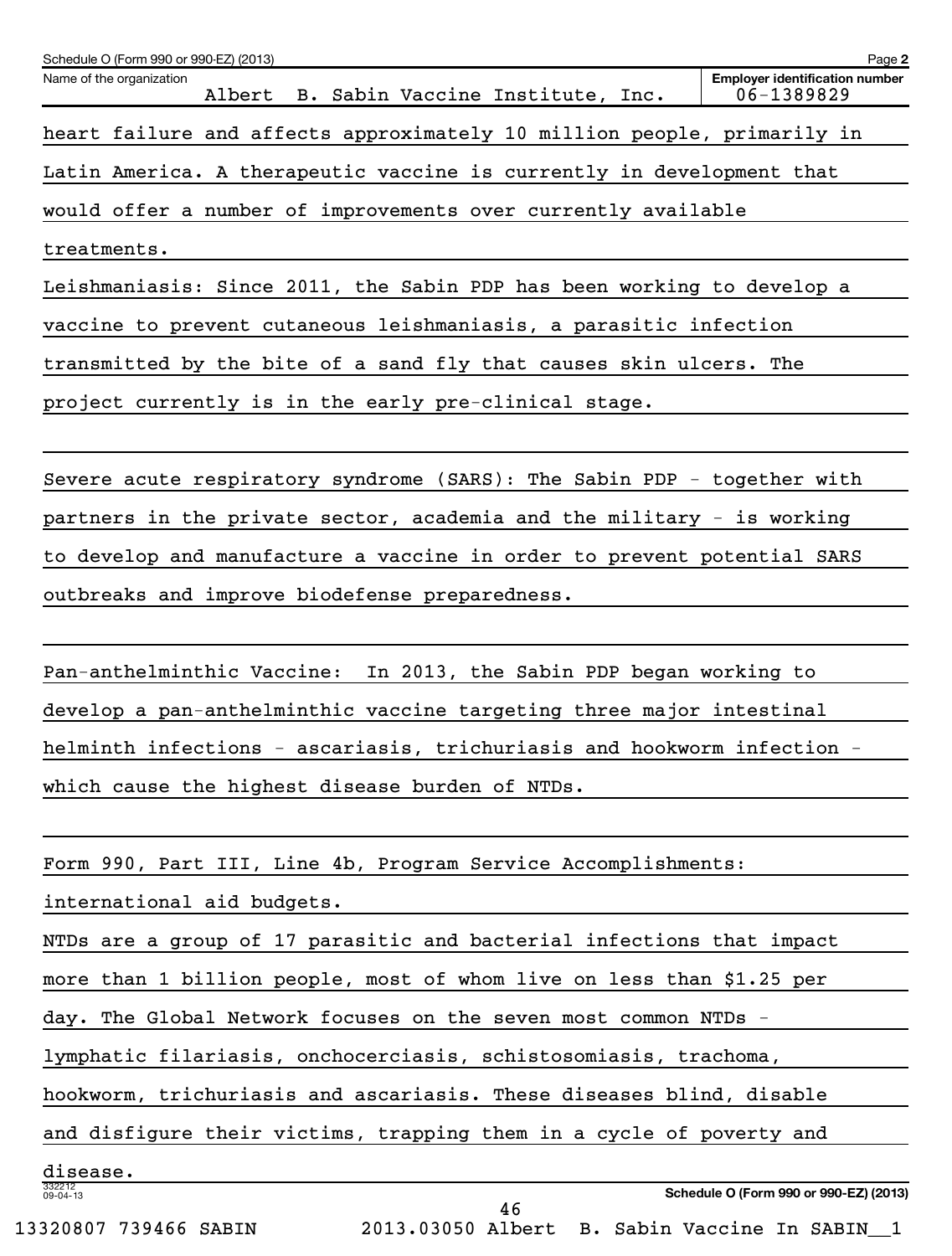| Schedule O (Form 990 or 990-EZ) (2013) |        |  |                          |      | Page 2                                              |
|----------------------------------------|--------|--|--------------------------|------|-----------------------------------------------------|
| Name of the organization               | Albert |  | Sabin Vaccine Institute, | Inc. | <b>Employer identification number</b><br>06-1389829 |
|                                        |        |  |                          |      |                                                     |

But, for approximately 50 cents per year one person can receive treatment and protection against the seven most common NTDs, making NTD control one of the most simple and cost-effective investments in global health and development. Since most of the pills to treat the seven most common NTDs are donated by leading pharmaceutical companies, the costs are limited to distributing medicine to the people who need them most and setting up treatment programs that communities can run themselves.

Form 990, Part III, Line 4c, Program Service Accomplishments:

332212 09-04-13 **Schedule O (Form 990 or 990-EZ) (2013)** The Coalition against Typhoid (CaT) is a global forum of health and immunization experts working to expedite and sustain rational, evidence-based decisions at the global, regional, national and municipal levels regarding the use of typhoid vaccines to prevent childhood enteric fever. CaT also works to define barriers to the adoption of typhoid vaccines in communities that would benefit most and the key activities that are needed to overcome them. The Sabin Vaccine Institute serves as the CaT Secretariat. The CaT objectives are accomplished through the activities of its membership. The Sustainable Immunization Financing (SIF) program operates in twelve African, and six Asian, pilot countries on advocacy-driven initiatives for sustainable immunization financing. SIF invites key stakeholders, parliamentarians, and members of ministries of health and finance to develop innovative financing solutions that sustain vital public health programs. Outputs from such meetings have ranged from declarations and ideas for tax-devoted funding to conceiving financing mechanisms, all in support of this initiative. 47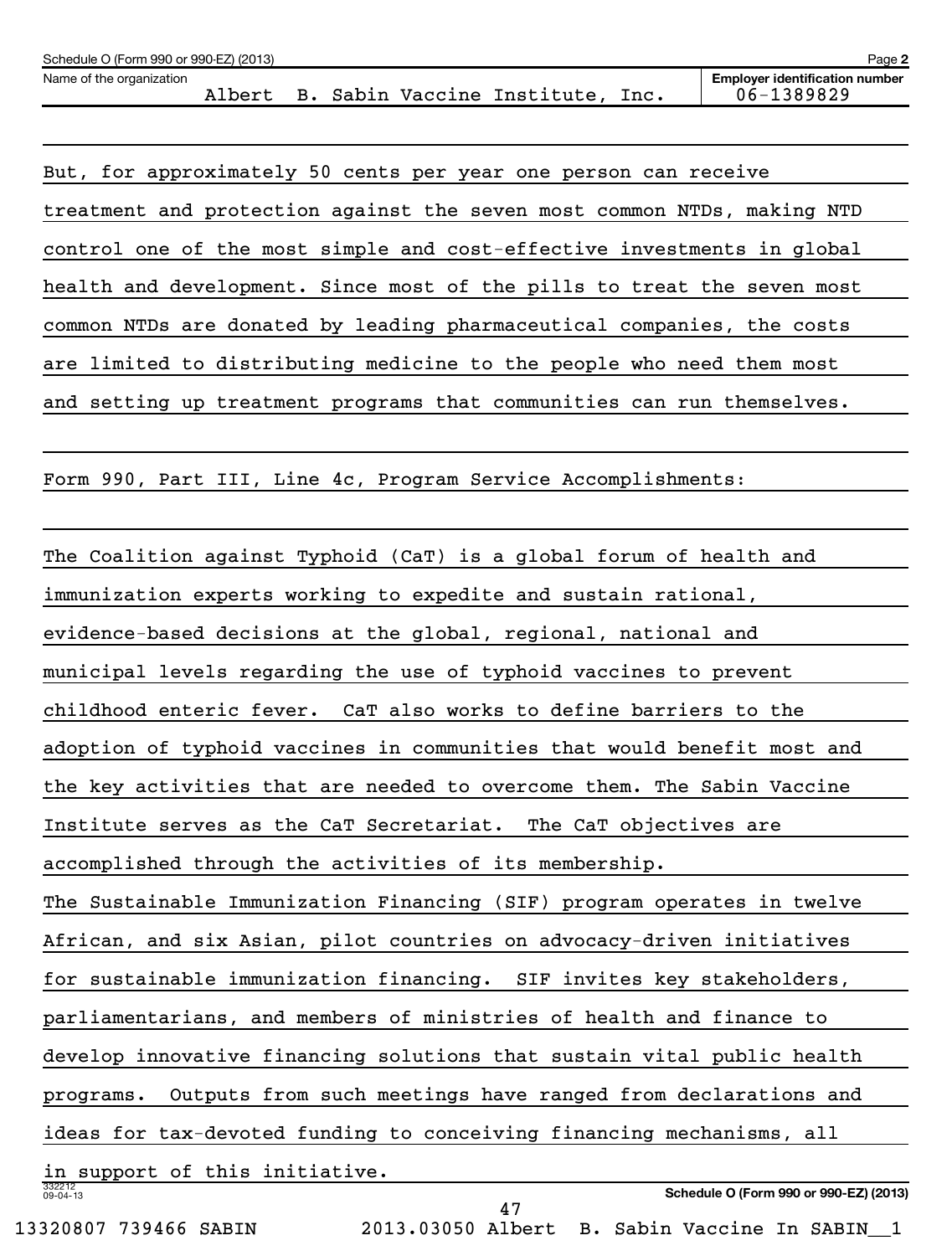| Schedule O (Form 990 or 990-EZ) (2013) |  |  |                                         | Page 2                                |
|----------------------------------------|--|--|-----------------------------------------|---------------------------------------|
| Name of the organization               |  |  |                                         | <b>Employer identification number</b> |
|                                        |  |  | Albert B. Sabin Vaccine Institute, Inc. | 06-1389829                            |
|                                        |  |  |                                         |                                       |

| In June 2013, Sabin launched the International Association of         |
|-----------------------------------------------------------------------|
| Immunization Managers (IAIM). This is the first-ever international    |
| association of this type. Through its membership, IAIM's goal is to   |
| help drive the achievement of national, regional and international    |
| immunization goals, including those in the Global Vaccine Action Plan |
| (GVAP), by fostering forward-thinking and superior management of      |
| immunization programs.                                                |

Form 990, Part VI, Section B, line 11:

Explanation: The Form 990 is prepared by an outside tax accountant. It is first reviewed by the COO and then presented to the CEO and Finance Committee for their review and approval. Finally it is presented to the full Board of Trustees for their review before filing.

Form 990, Part VI, Section B, Line 12c:

Explanation: Sabin's management and Board Chair are reponsible for ensuring the conflict of interest policy is up-to-date and adhered to by the Trustees.

Form 990, Part VI, Section B, Line 15:

Explanation: Compensation of officers and/or key employees is set in consultation with input from the Board or Chair as appropriate. Sabin uses

a mix of data points including: independent salary surveys; comparable pay

by similar organizations; compensation firms and our own internal pay

scale.

|                          |  | Form 990, Part VI, Section C, Line 19: |  |    |  |                                             |  |  |
|--------------------------|--|----------------------------------------|--|----|--|---------------------------------------------|--|--|
| 332212<br>$09 - 04 - 13$ |  |                                        |  |    |  | Schedule O (Form 990 or 990-EZ) (2013)      |  |  |
| 13320807 739466 SABIN    |  |                                        |  | 48 |  | 2013.03050 Albert B. Sabin Vaccine In SABIN |  |  |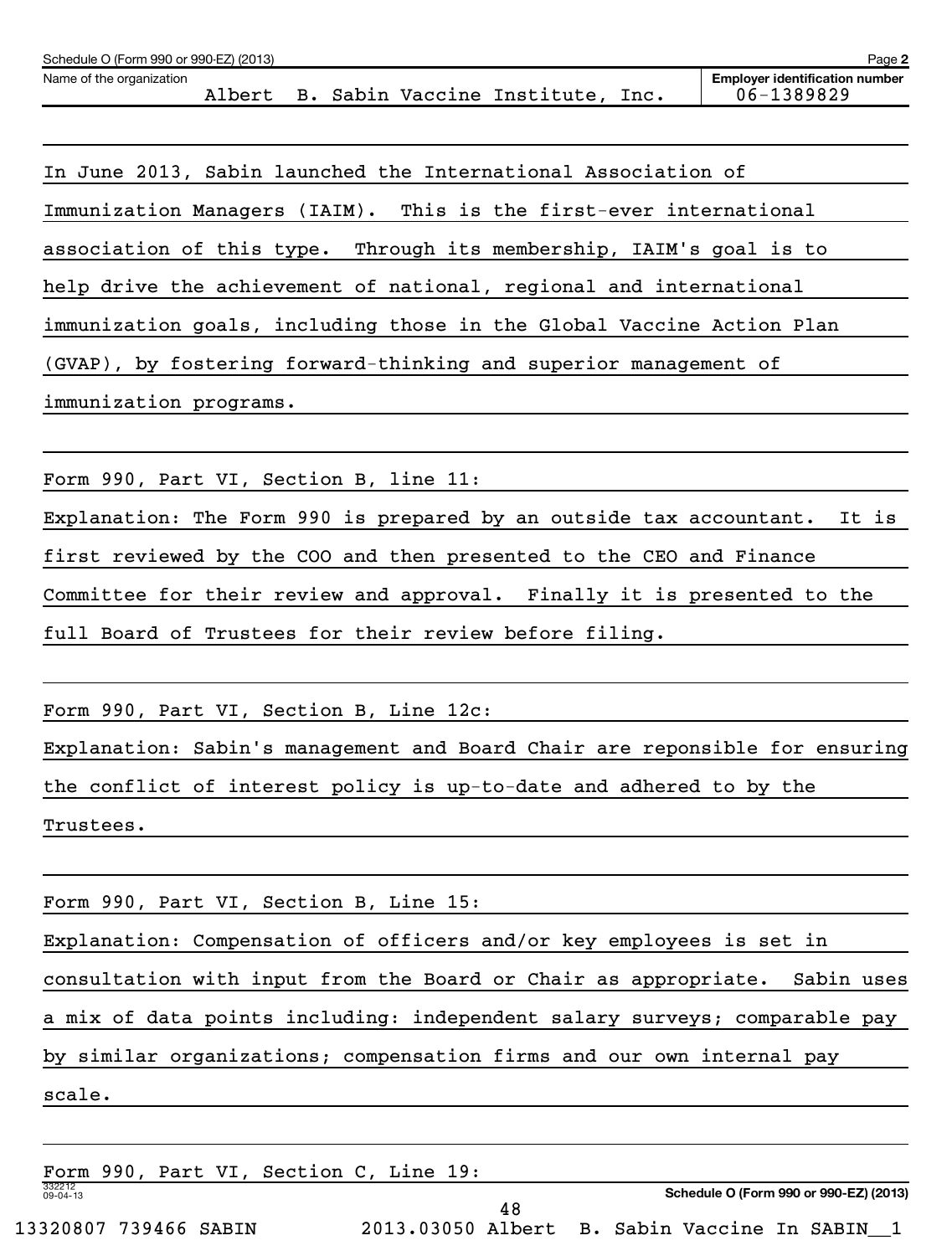| Schedule O (Form 990 or 990-EZ) (2013)                                 | Page 2                                              |
|------------------------------------------------------------------------|-----------------------------------------------------|
| Name of the organization<br>Albert B. Sabin Vaccine Institute, Inc.    | <b>Employer identification number</b><br>06-1389829 |
| Explanation: Governing documents (upon request), conflict of interest  |                                                     |
| policy (upon request), and financial statement (Sabin's website).      |                                                     |
| Form 990, Part IX, Line 11g, Other Fees:                               |                                                     |
| Vaccine development program contract expenses:                         |                                                     |
| Program service expenses                                               | 2, 123, 122.                                        |
| Management and general expenses                                        | 0.                                                  |
| Fundraising expenses                                                   | 0.                                                  |
| Total expenses                                                         | 2,123,122.                                          |
| Transcription Service:                                                 |                                                     |
| Program service expenses                                               | 16,529.                                             |
| Management and general expenses                                        | 1,681.                                              |
| Fundraising expenses                                                   | 494.                                                |
| Total expenses                                                         | 18,704.                                             |
| Consulting:                                                            |                                                     |
| Program service expenses                                               | 1,988,162.                                          |
| Management and general expenses                                        | 65, 167.                                            |
| Fundraising expenses                                                   | 18,686.                                             |
| Total expenses                                                         | 2,072,015.                                          |
| Total Other Fees on Form 990, Part IX, line 11g, Col A                 | 4, 213, 841.                                        |
| Form 990, Part XII, Line 2c:                                           |                                                     |
| Explanation: The Organization has a finance committee that assumes     |                                                     |
| responsibility for oversight of the audit. This process is consistent  |                                                     |
| with prior years.                                                      |                                                     |
| 332212<br>09-04-13<br>49                                               | Schedule O (Form 990 or 990-EZ) (2013)              |
| 2013.03050 Albert B. Sabin Vaccine In SABIN_1<br>13320807 739466 SABIN |                                                     |